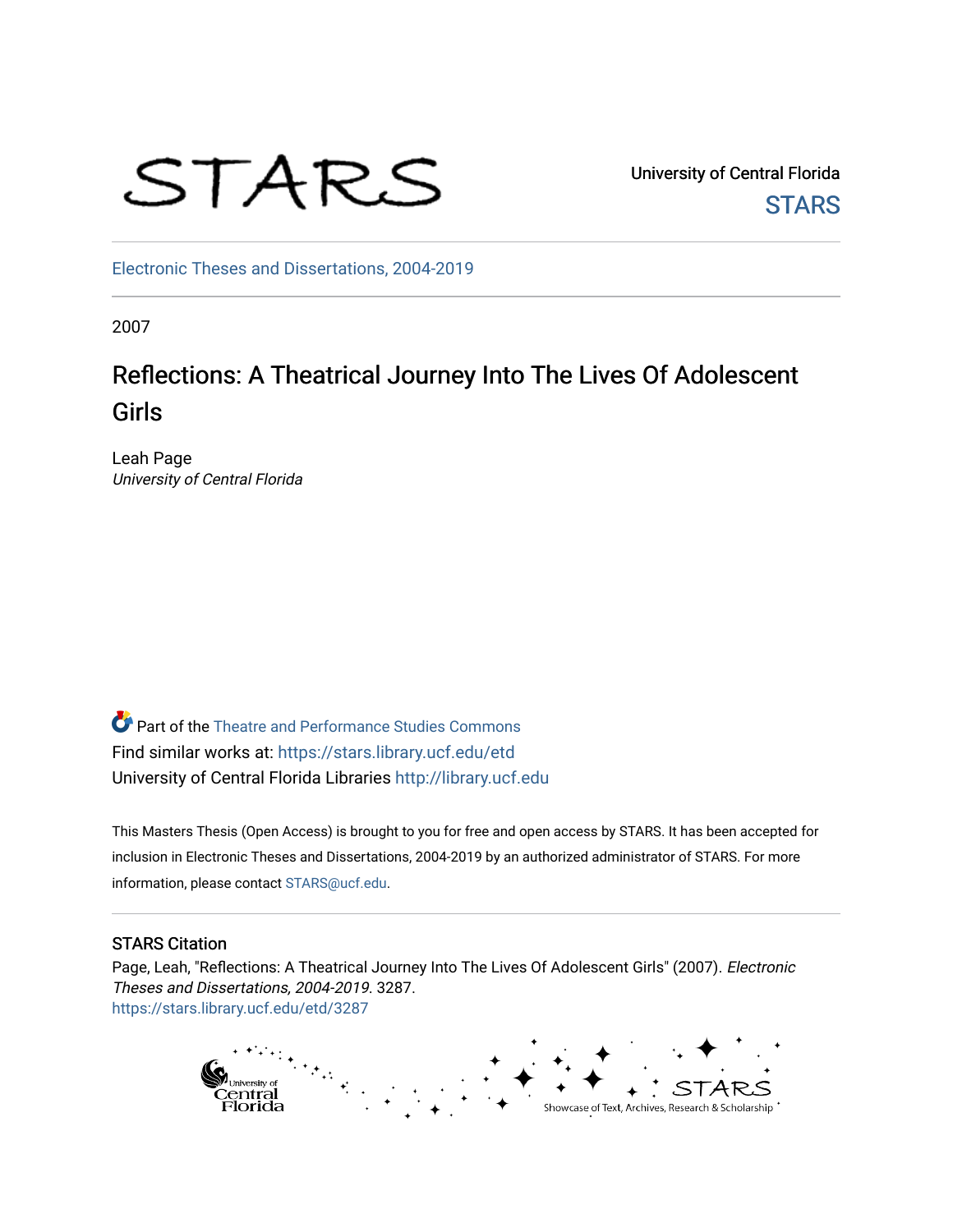# *REFLECTIONS:* A THEATRICAL JOURNEY INTO THE LIVES OF ADOLESCENT GIRLS

by

## LEAH PAGE B.A. Concordia University, 2005

A thesis submitted in partial fulfillment of the requirements for the degree of Master of Fine Arts in the Department of Theatre in the College of Arts and Humanities at the University of Central Florida Orlando, Florida

> Summer Term 2007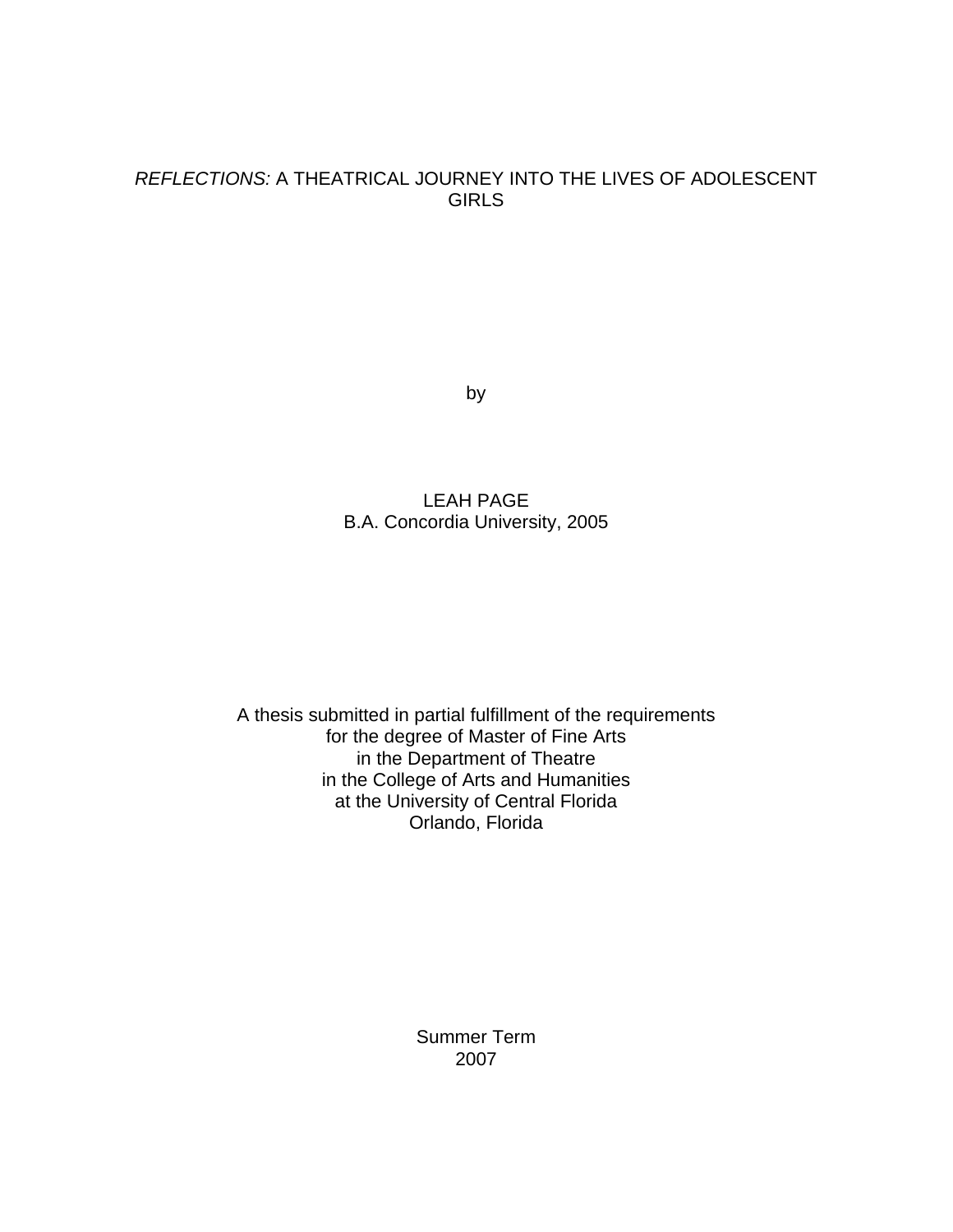© 2007 Leah Page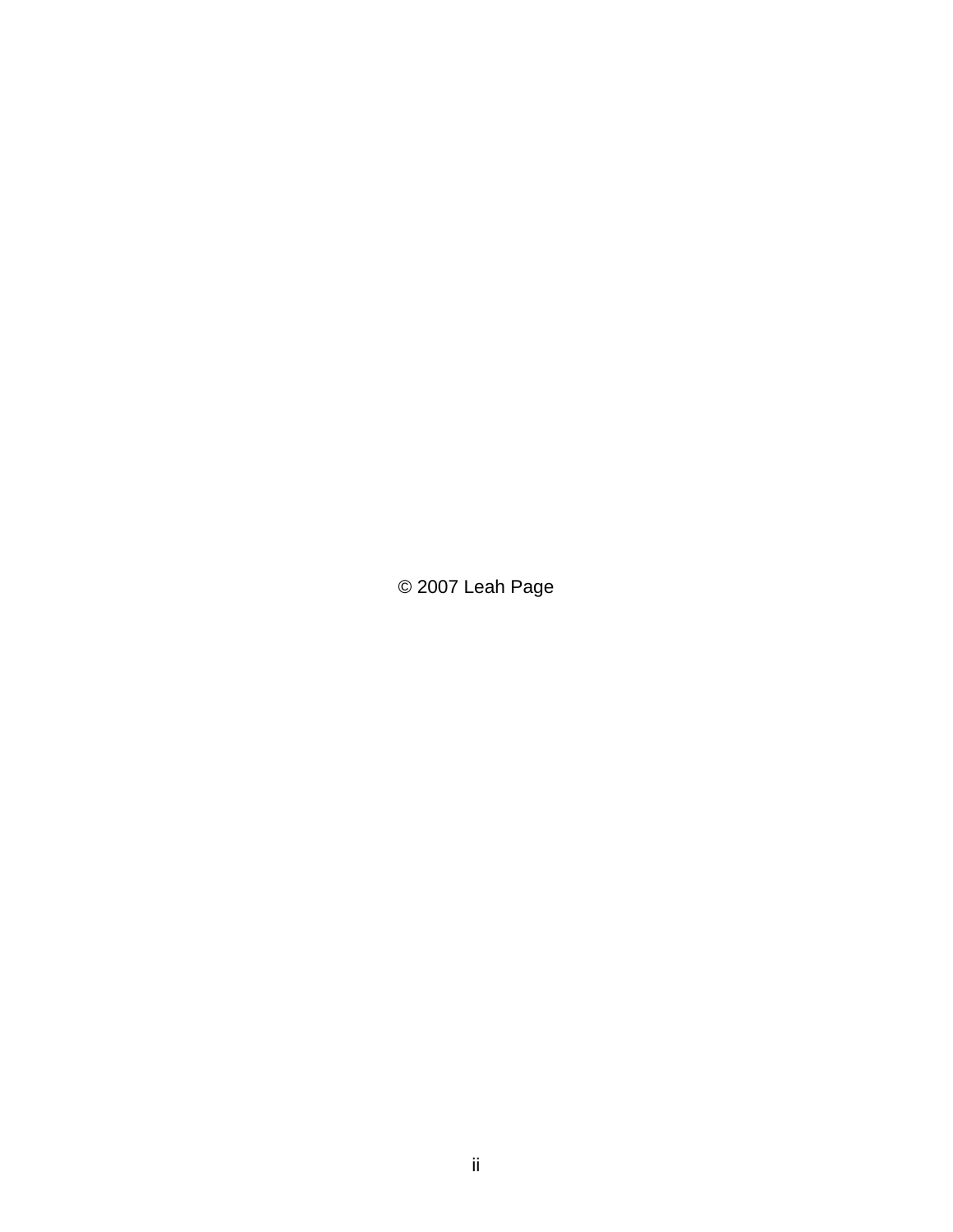## **ABSTRACT**

 Adolescence is a difficult time for young women. Their bodies are changing and they are being asked to conform to a new set of feminine standards if they are to be accepted (Pipher 39). Studies have found that girls experience a decrease in selfesteem during this time. They are less likely to speak their minds openly and honestly, which can lead to depression and a feeling of falseness. As young women attempt to comprehend this turbulent time in their lives, they often find strength through positive relationships with others as well as from their own knowledge and self-awareness.

 *Reflections* is a one-woman show that investigates the current challenges associated with adolescence. The play uses short monologues as well as songs from musical theatre repertoire to tell the story of three separate and unique women. The protagonist of *Reflections* is an eleven-year-old girl whose personality and sense of self changes drastically during the course of the show. At the beginning of the show, she speaks her mind freely and openly and is unafraid to express her true feelings. When she discovers there are consequences to acting this way, she immediately alters her behavior to ensure her peers accept her. When she witnesses her sister's strength and becomes aware of her mother's intelligence, she realizes she no longer wants to act in ways that do not reflect her true feelings. Her sixteen-year-old sister wants so badly to be accepted that she has begun altering her appearance in dangerous ways in order to fit in. Their mother is struggling to comprehend how to raise two daughters in a culture that does little to support and nurture adolescent girls.

iii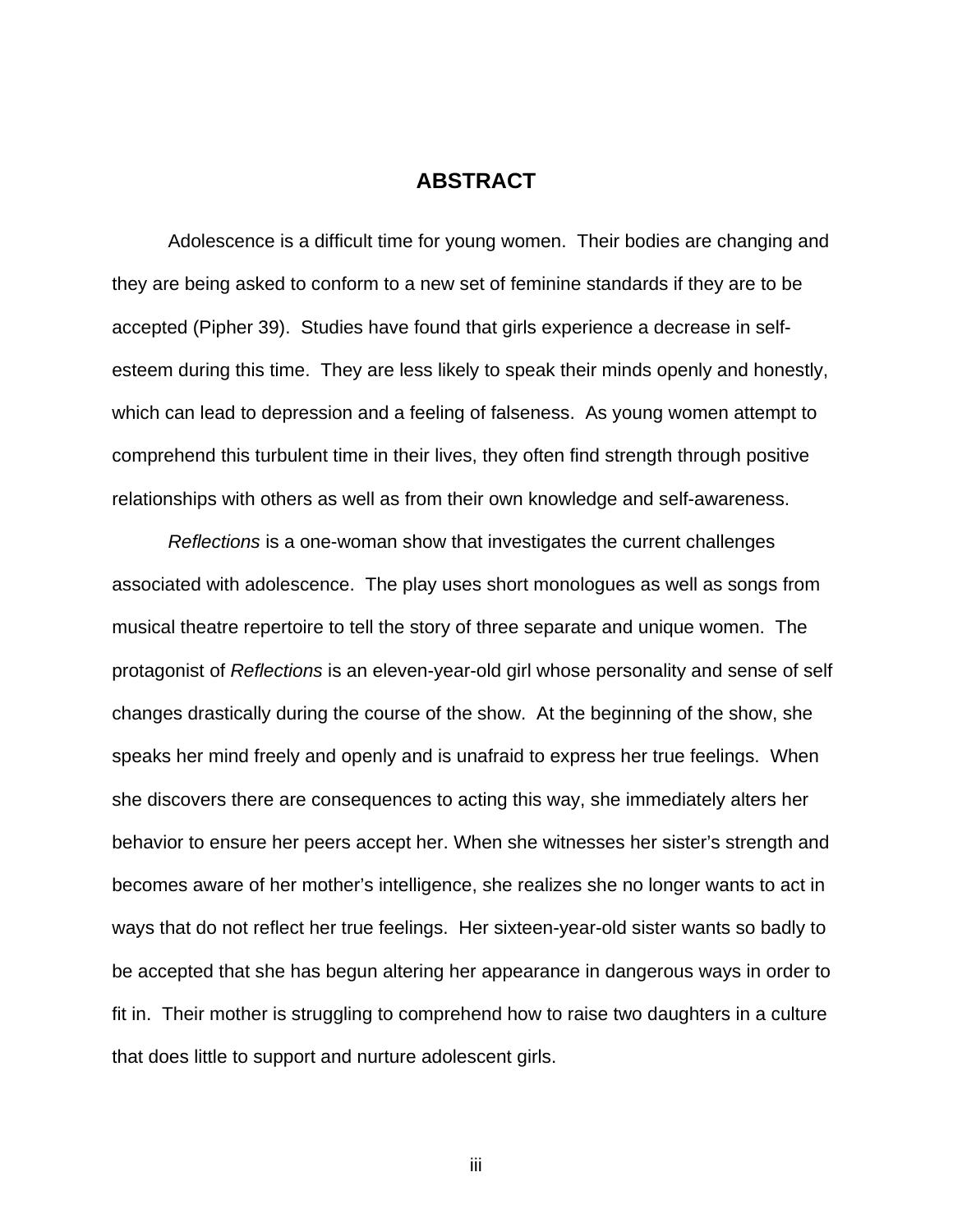*Reflections: A Theatrical Look at the Lives of Adolescent Girls* outlines each characters distinct journey, using research and analysis to support their stories. In the end it offers advice on how to prevent young women from losing their sense of self during adolescence. This part of the document will present a companion piece to the production in the form of a theatre workshop. This workshop will give young women the opportunity to explore important issues in a safe space. Participants will be able to express their thoughts and feelings without fear of retribution and can begin to investigate ways to challenge social forces that oppress them.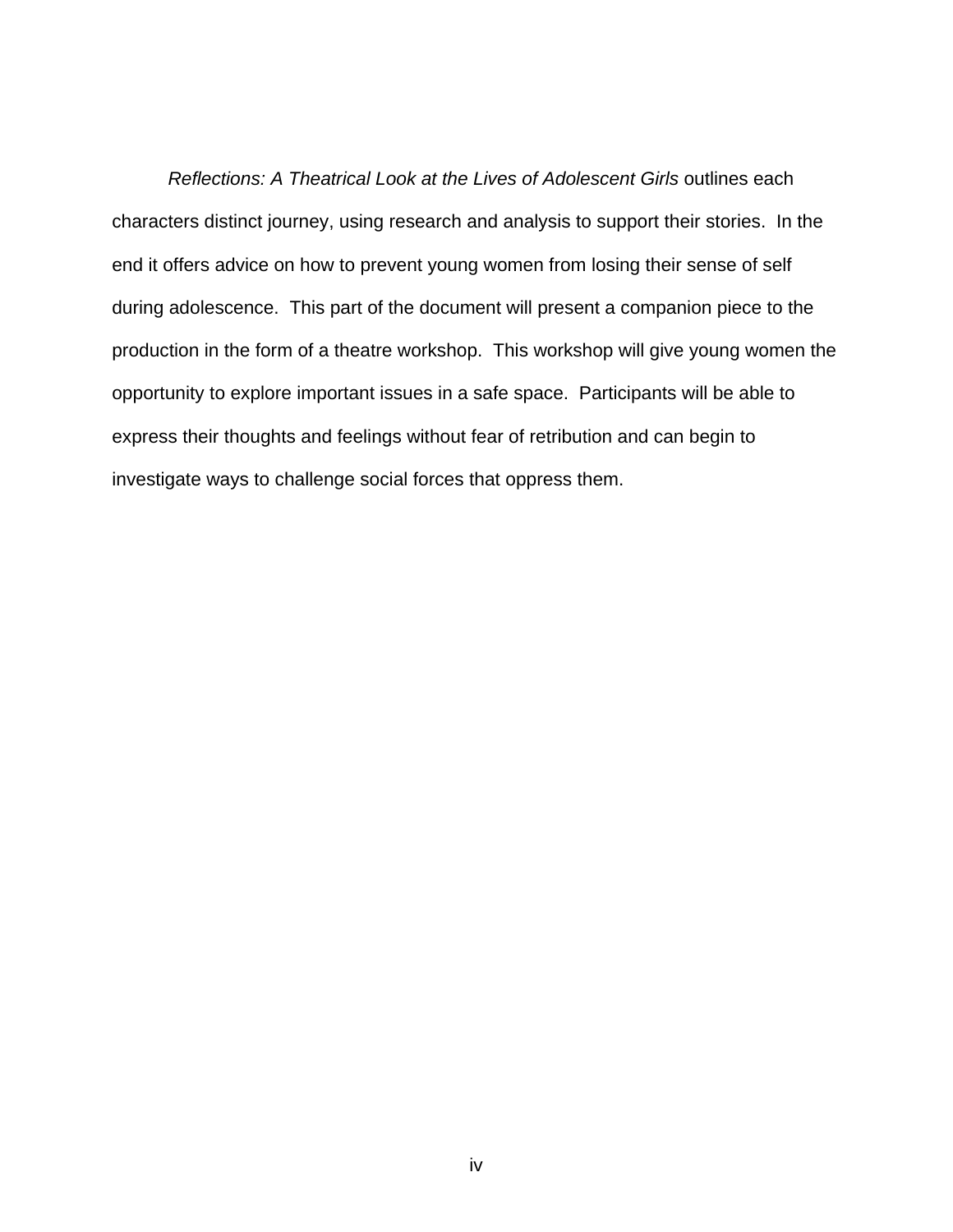# **ACKNOWLEDGMENTS**

Thank you to my thesis committee, Be Boyd (chair), Earl Weaver, and Lisa Logan for keeping me on track and guiding me through this process.

Thank you to my classmates for your encouragement and support.

Thank you to Nick Wuehrmann and Nathaniel Beversluis for helping me make my show the best that it could be.

Thank you to my women's studies professors who taught me that feminism is not a bad word and to always fight for what I believe in.

Thank you to my Perry Mansfield mentors, Burgess Clark, Daniel Blake, and Andrew Levine who encouraged me to never underestimate my unique talents.

Thank you to Kip for your unending love and friendship.

Thank you to my brother Adam. Your intelligence and passion for changing the world never stops impressing me.

Thank you to my brother Noah. Your resolve to always stay true to yourself inspires me to do the same.

Most of all, thank you to my parents, Erika Abner and John Page. Thank you to my mom for showing me what it means to be a strong, intelligent woman and to my dad for offering me endless support and advice whenever I need it. I love you.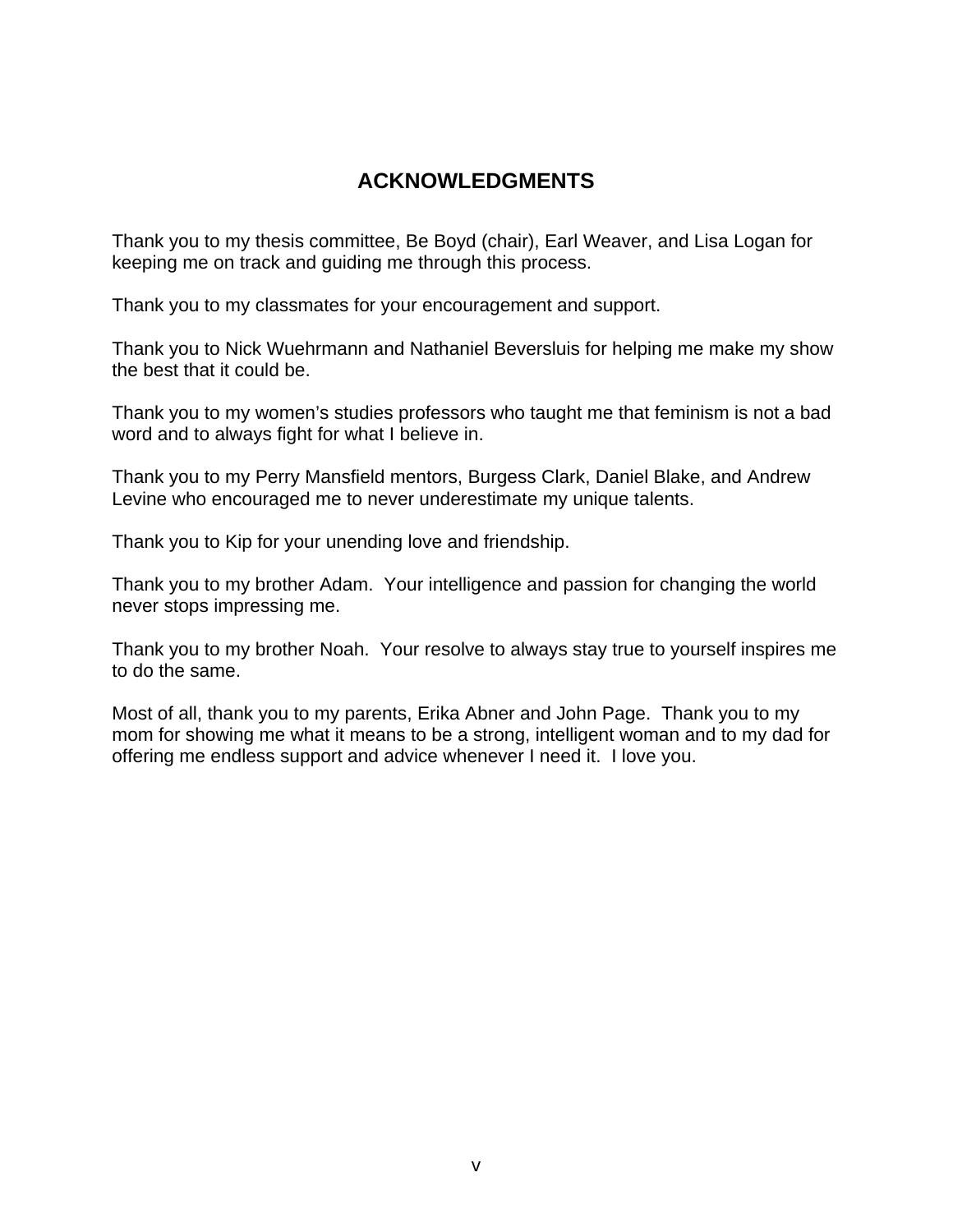# **TABLE OF CONTENTS**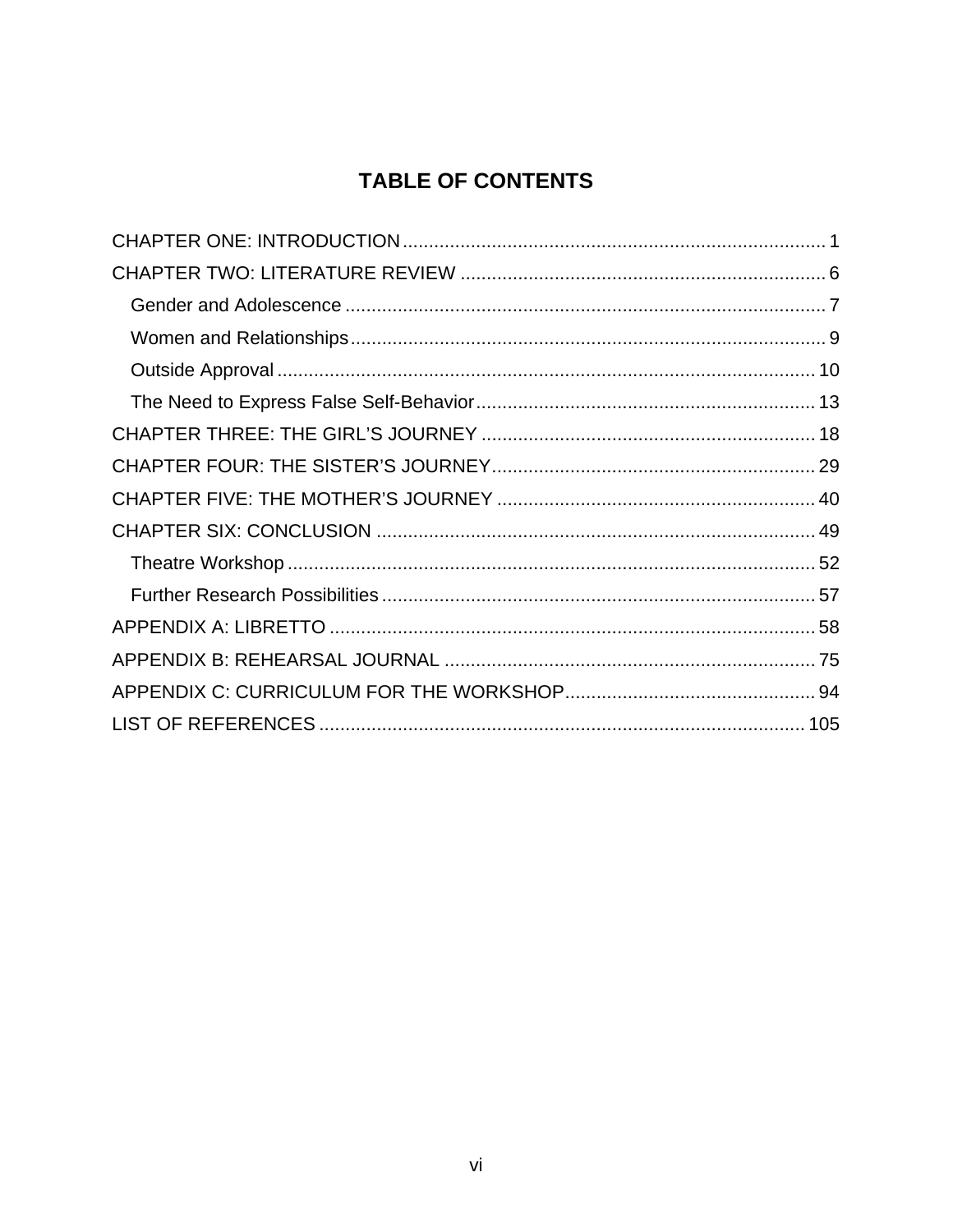## <span id="page-7-0"></span>**CHAPTER ONE: INTRODUCTION**

Theatre is an art form that seeks to inspire and influence its audiences. Lev Vygotsky argues that the arts are cultural tools that humans use to organize their experience and construct the meanings with which they classify their world (Holloway and LeCompte 394). The theatrical world is particularly useful in that it provides its audiences with representations of current society. When patrons see their lives reflected in the work onstage, they find comfort in the fact that they are not alone in their experiences.

*Reflections* was written as a way to express my feelings regarding adolescent women. The American Heritage Dictionary of the English Language defines adolescence as the period of psychological and physical development from the onset of puberty to maturity. It is a difficult period for both genders but young women appear to experience significant distress during this time. As young women enter this period of their lives, the gender role expectations for them intensify. One such expectation is that they create and maintain relationships with important figures in their lives specifically their peers (van Daalen-Smith *Feminist Analysis* 153). But for girls to have valuable relationships, they must gain approval from others. As a result, they exhibit false self behavior in order to gain this approval. False self-behavior occurs when young women change their behavior in ways that do not reflect "what they really think or feel" (Harter et al. *Model of the Effects* 366). When young women suppress their beliefs and opinions, they may experience depression as a result of not expressing themselves openly and honestly (Pipher 38).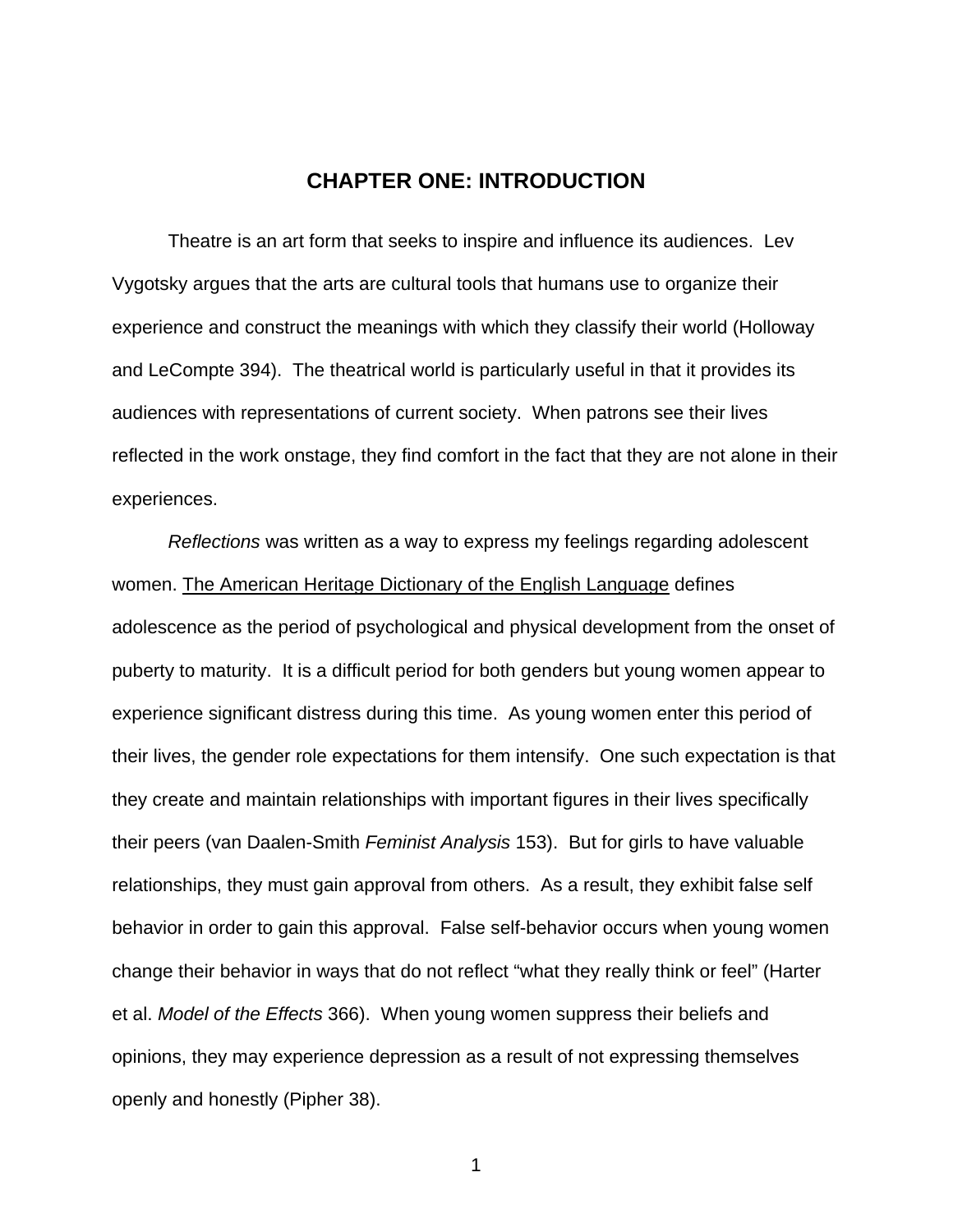In the past fifteen years, a number of studies have been published outlining what happens to women during adolescence. Perhaps the most well known book is *Reviving Ophelia* (1994) by psychologist Mary Pipher. In this mass produced book, Pipher argues that as girls enter adolescence they completely lose their true selves, replacing them with a false and inauthentic self. This substitution often results in depression and destructive behavior, including cutting and eating disorders. Pipher believes adolescence is a time when parental and community intervention is crucial in preventing a young girl's loss of self.

 Another well-known book is *Schoolgirls* (1994) by journalist Peggy Orenstein. Orenstein spent a year in two California public middle schools observing and speaking with young women. She was interested in using participant observation to further support the recent study done by the American Association of University Women, which found that young women's self-esteem steadily decreased as they entered adolescence. *Schoolgirls* gives many examples of how this loss of self-esteem occurs and offers ideas as to why it may be happening.

 In the past five years, two interesting books were published that view girls and adolescence in a very different way. *Queen Bees and Wannabees* by Rosalind Wiseman written for parents, particularly mothers, of teenage girls, offers advice on how to raise teenage daughters. Unlike *Reviving Ophelia*, which appears to treat young girls as victims, Wiseman describes adolescent girls as perpetrators of harmful behaviors that aim to marginalize and subjugate other girls. She explains how a young woman's quest for popularity and acceptance often leads to various forms of bullying. Rachel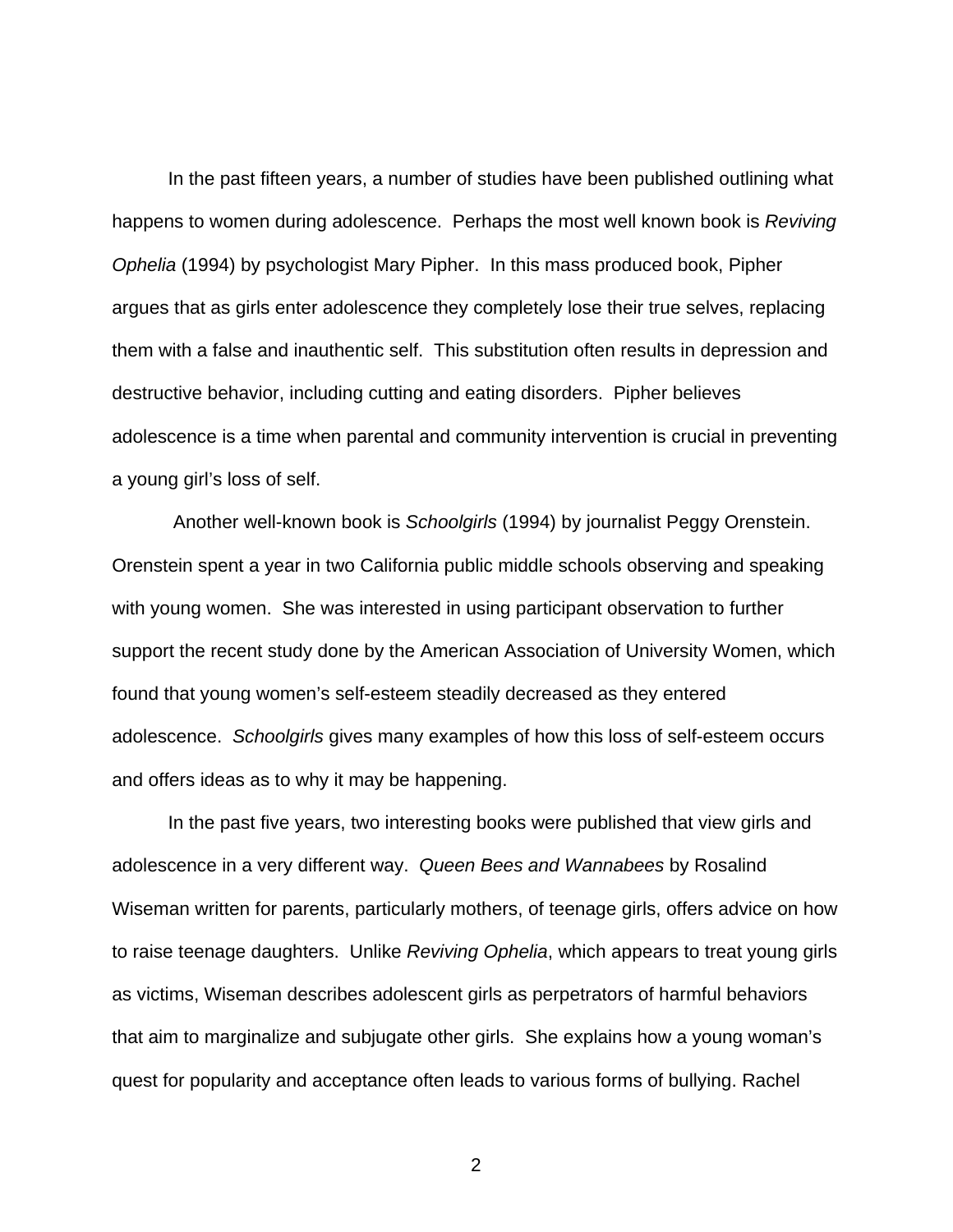Simmons expands on this theory in her book *Odd Girl Out*, which explains how girls use verbal and covert forms of bullying to gain status among their friends. Through gossip, insults, and avoidance tactics many young women aim to make their fellow female classmates as miserable as possible. Both authors argue that young women's need to be popular has causes them to become vicious and harmful tyrants.

As I read all four of these books, I could not help but feel that none of them were representing young women in accurate and realistic forms. They were being labeled as either "victims" or "perpetrators" with no acknowledgement of the middle line between the two labels. I was troubled with the tendency to label young women as "victims" without acknowledging the strong sense of power that many girls achieve through extracurricular activities such as sports or theatre. I felt more attention had to be paid to the reasons why young women were bullying their peers and what they had to gain from doing so. It seems these authors wanted so badly to label young women that they neglected to take context into account. I immediately decided the characters in my show would not be stereotypes but would rather be multi-dimensional representations of realistic women.

*Reflections* is about a family of women whose stories intertwine to create a explicit depiction of the difficulties associated with adolescence. Each character is struggling to understand her place in the world. The protagonist is an eleven-year-old girl who is on the cusp of adolescence. She is not yet ready to make the sacrifices she has witnessed her older sister make and wants to believe she can behave in ways that reflect her true thoughts and feelings without consequences. Although she recognizes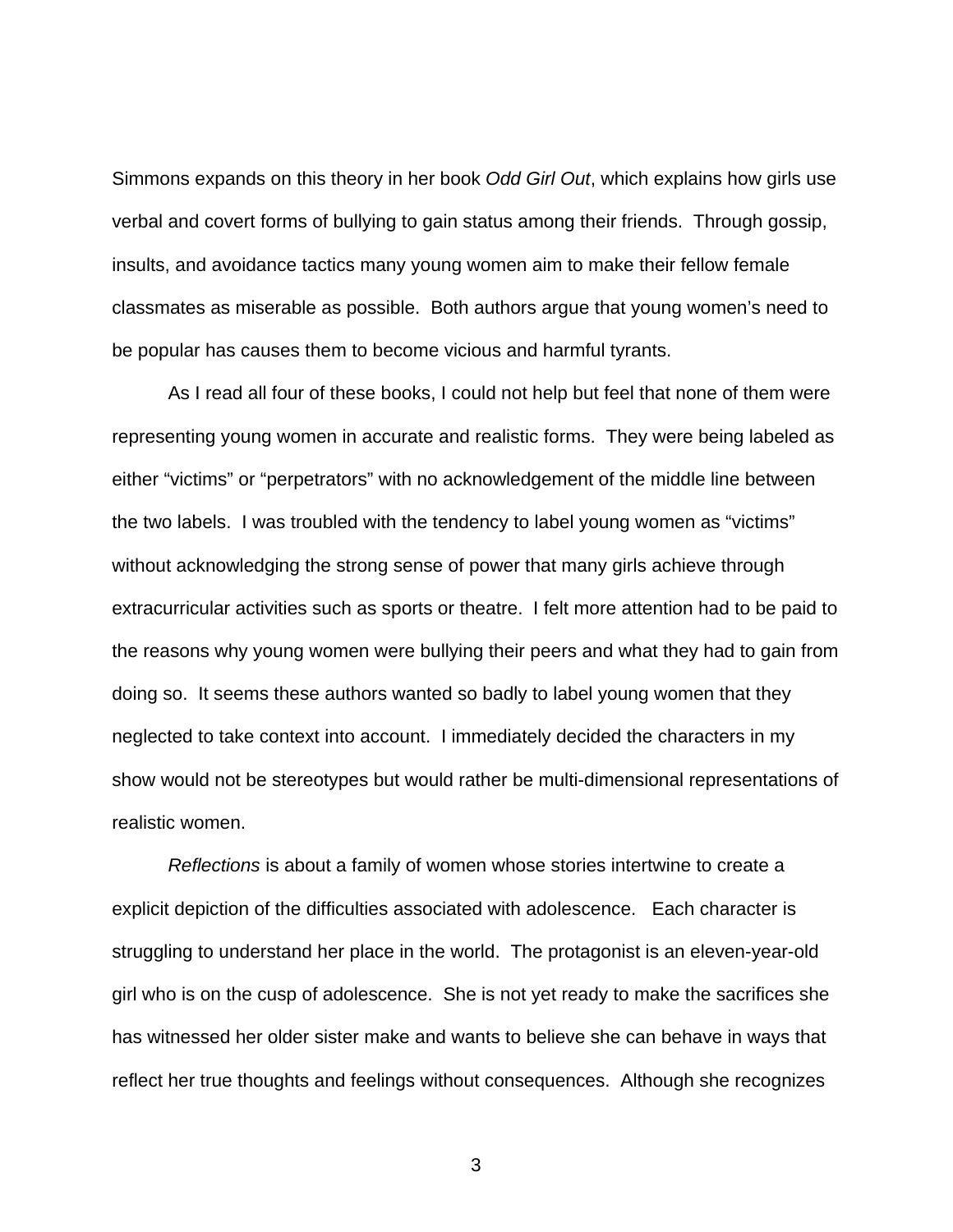that she may have to alter her behavior in order to meet the approval of others, she intends to remain true to herself for as long as she can. The girl's older sister has already reached the stage where she has begun exhibiting false self-behavior in an effort to win the affections of her peers, specifically her male crush. She drastically alters her appearance and her behavior in order to impress others and achieve the norm expected of young women. The girls' mother is struggling to raise two daughters in a culture that does little to nurture its children and where the media plays a larger role than both community and family in influencing our youth (Pipher 182). She does not know what to say to her daughters to help them combat the dangerous social forces that cause them to self-destruct.

In her research on adolescent girls, Lyn Mikel Brown found that there are many examples of young women who were quite aware of their developmental journey. They understood when they were being themselves and when they were displaying false selfbehavior in order to maintain relationships or fulfill someone else's definition of "appropriate" feminine behavior. They continued to act this way regardless of the fact they were aware that their behavior was not reflecting their genuine selves (qtd in Llorens 42). When I created the characters in *Reflections* I wanted them to be aware of the ways in which they were altering their behavior in order to please others. I did not want them to be passive victims of an oppressive culture but rather active individuals who made conscious choices. This made the moments when they decided to change their harmful behavior that much more poignant because they were doing it from a place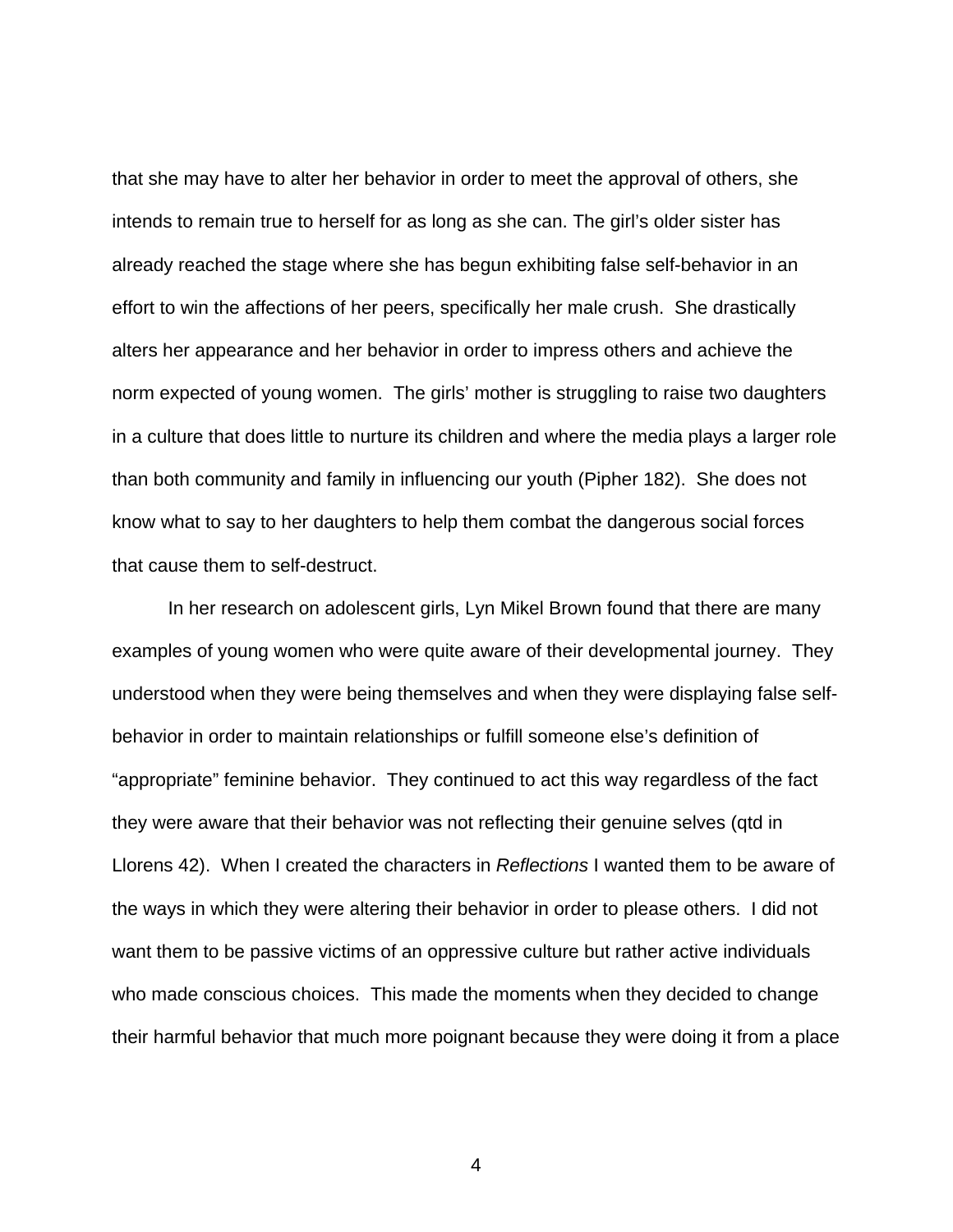of strength and knowledge. These were not easy decisions but the characters made them because they were neglecting themselves at the expense of others.

I created *Reflections* to give voice to women who do not always have the opportunity to speak honestly of their experiences. When young women display falseself behavior, they often deny themselves the right to speak openly about their thoughts and feelings. This loss of voice leads to a feeling of disconnection from oneself. *Reflections* is a way for me to represent three multi-dimensional characters with unique voices. These characters are by no means perfect but they are realistic. Ideally, young women will watch the show and see parts of themselves in the characters. They will realize they are not alone in their struggles as they relate their problems and issues to the lives of the characters. Parents of adolescent girls will also realize the difficulties their daughters face during this time in their lives and hopefully will be more willing to talk to them about their problems. Overall, I hope that every single audience member is touched by the bravery and strength displayed by the characters. I believe that theatre can awaken the minds of its patrons and cause them to take action regarding the future of young women.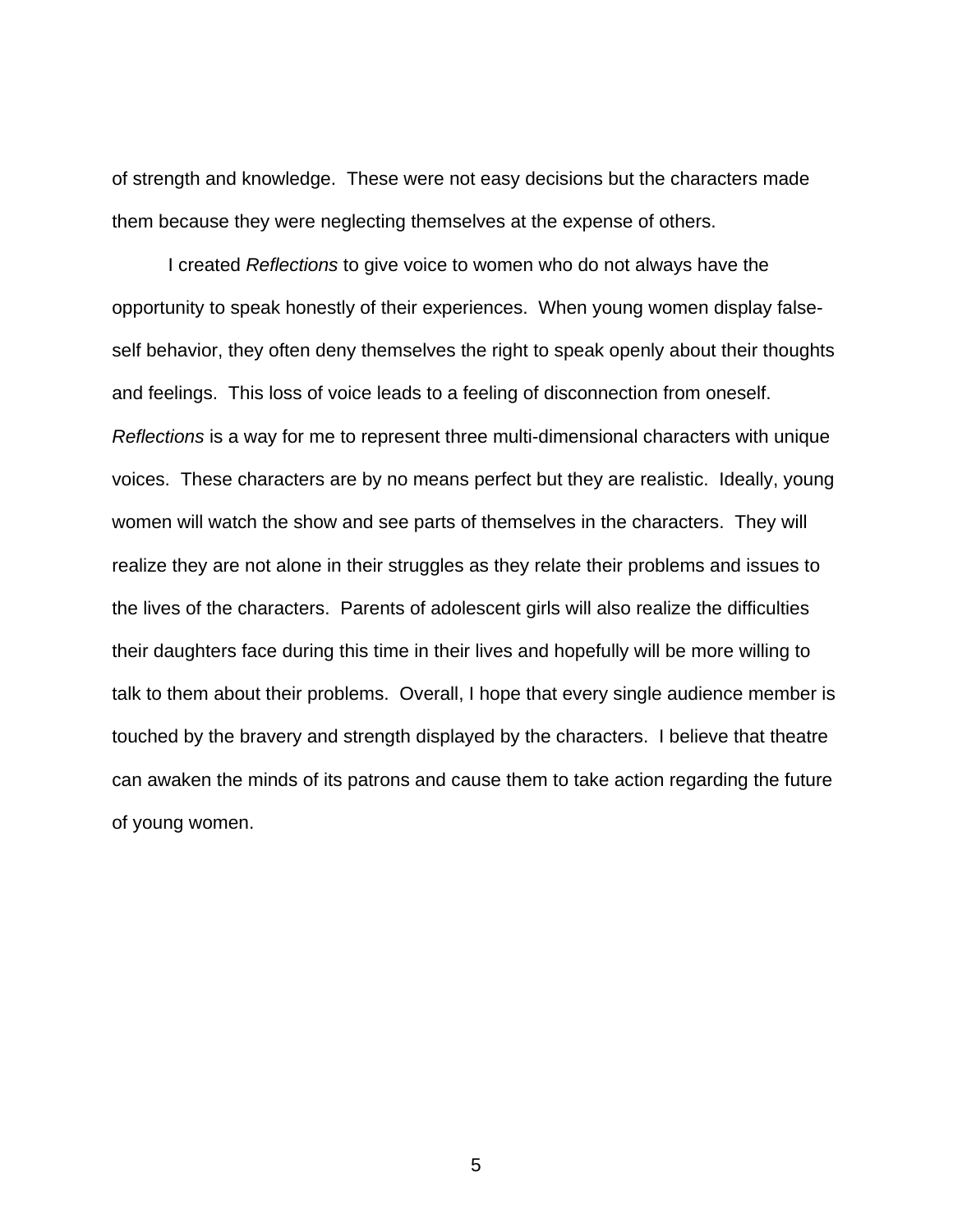## <span id="page-12-0"></span>**CHAPTER TWO: LITERATURE REVIEW**

In the past fifty years, women have made huge strides against their oppression in patriarchy. Women have made economic, social, and legal gains that have seemingly allowed them to thrive in a culture that demeans and devalues women. Many people say we have entered a "post feminist" era, where men and women are given equal opportunities and women are no longer considered subordinate to men. The reality is that women are still treated as second-class citizens. Holloway and LeCompte argue that:

Despite decades of being told that they were as good and capable as boys and being shown female role models in every kind of occupation, insufficient time has elapsed, and insufficient social structural change has occurred to overcome patterns of socialization favoring traditionally rigid and subordinate roles that have marked the status of women for millennia. (391)

As a result of living in patriarchy women are oppressed in more subtle and covert ways, which makes the reality of their oppression that much harder to recognize (Pipher 27). Although women may believe they are no longer oppressed, their experiences reflect a much different reality. They struggle to understand their place in a world that continues to objectify, devalue and demoralize them. Young women have a particularly difficult time adjusting as they transition out of childhood and begin to comprehend what it means to be a woman in Western culture.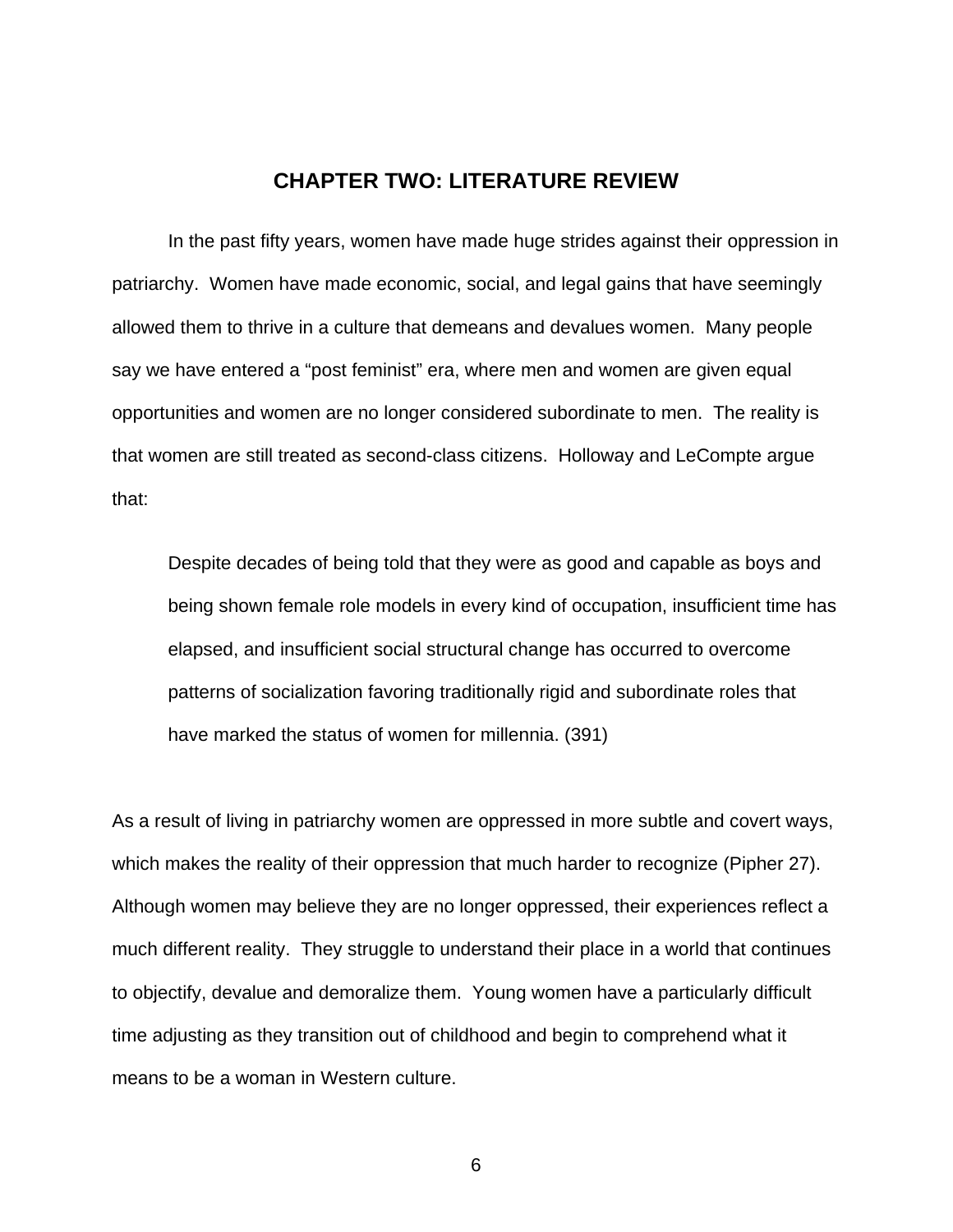#### <span id="page-13-0"></span>Gender and Adolescence

From birth, men and women are socialized into distinct gender roles. By the age of five, children are able to identify sex-role distinctions and express sex-role preferences. They understand what constitutes appropriate behavior for their individual gender and recognize that men and women have distinct traits (Weitzman et al. 1125). However, girls are given much more freedom in how they enact their gender roles during childhood. In their research on the psychology of young women, Gilligan and Rogers found that "Young girls show striking capacities for self-confidence, courage, and resistance to harmful norms of feminine behavior. Up until the age of 11 or 12, girls are quite candid about what they think, feel, and know" (42). When girls reach adolescence, however, they feel more pressure to conform to strict gender roles, which often results in a tendency to lose some of their expressive and resistant qualities.

The demand to conform to strict gender roles is explained through a theory known as the gender-intensification hypothesis. This theory states that as girls transition out of childhood, the expectations regarding specific gender roles increase. Young women are expected to exhibit what is classified as "feminine behavior" regardless of how they behaved in the past (van Daalen-Smith *Feminist Analysis* 21). Bepko and Krestan, as cited by van Daalen Smith, identify a Code of Goodness that they believe women are socialized to live by. This code states that women must always be polite and selfless and should remain ladylike in terms of how they dress and act. As well, women must always be of service to others in order to make relationships work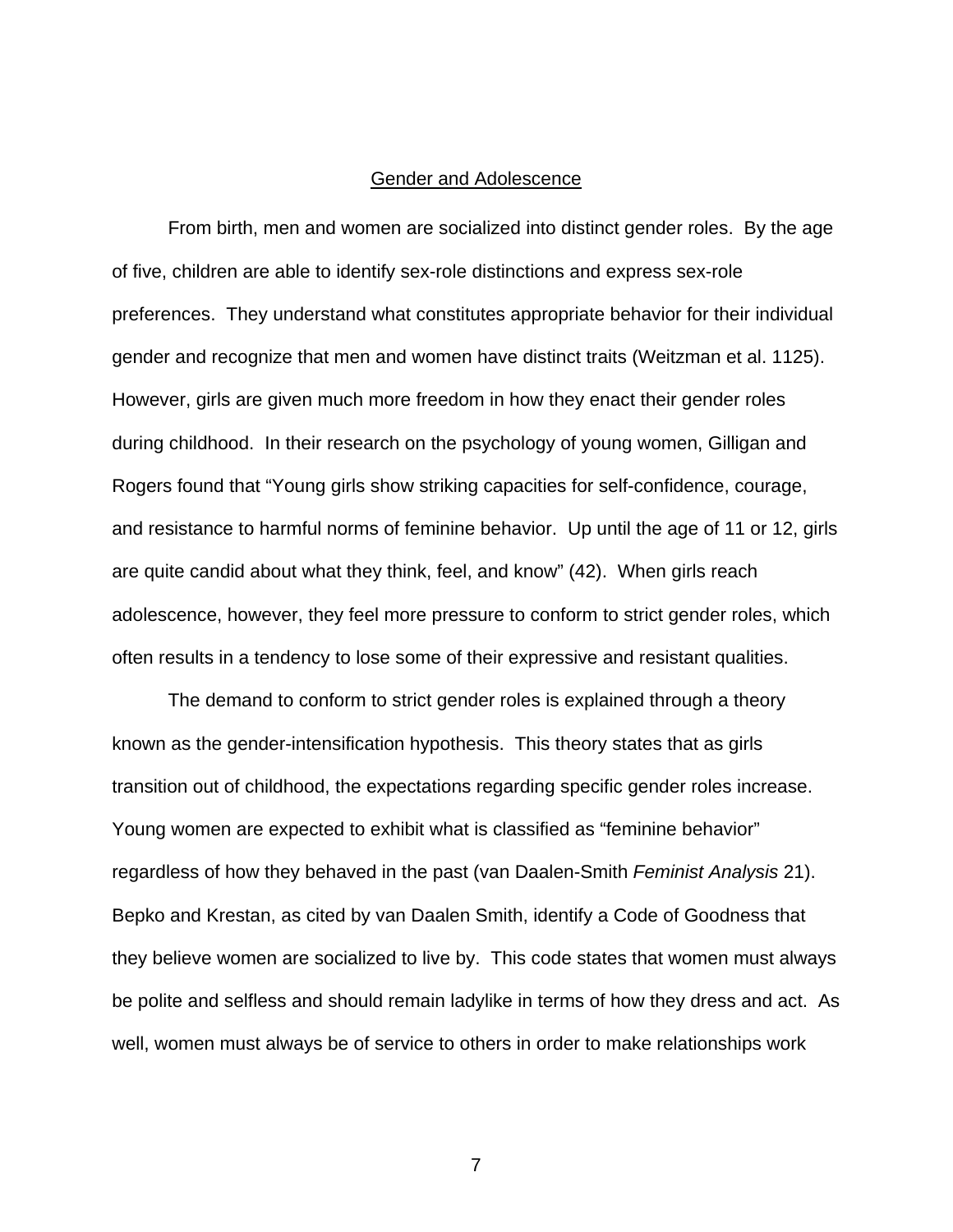(153). Girls internalize this code and believe that in order to become successful adults, they must strictly follow it.

Adolescence is an important time for identity formation. During this time, both young men and women become aware that they must relinquish certain aspects of themselves in order to form identities that conform to certain personal and societal expectations (Llorens 10). Identity formation not only requires self-analysis but also involves understanding the response of others, primarily on the basis of status and role. A person's appropriation of others' definitions and evaluations of her or him is imperative during the years when identity formation is most crucial (Bush 190). The expectations placed on young women are quite different than those placed on young men, as exemplified in the ways both private and public institutions, such as schools and the family, are structured. Consequently, men and women experience different and distinct identity formations (Heilman 182).

 Famous psychologist Erikson believes that identity formation is more stressful for adolescent girls because the future roles they aspire to and that are expected of them are devalued by boys and the general culture (Bush 191). Both genders face unique challenges when negotiating their own identity formation. Girls, however, are more vulnerable to negative messages found in the media as well as less certain about their economic futures (Heilman 183). Unlike boys, who view adolescence as time to open up and expand the possibilities around them, girls often shut down and view their gender as something that will hold them back (Miller 19).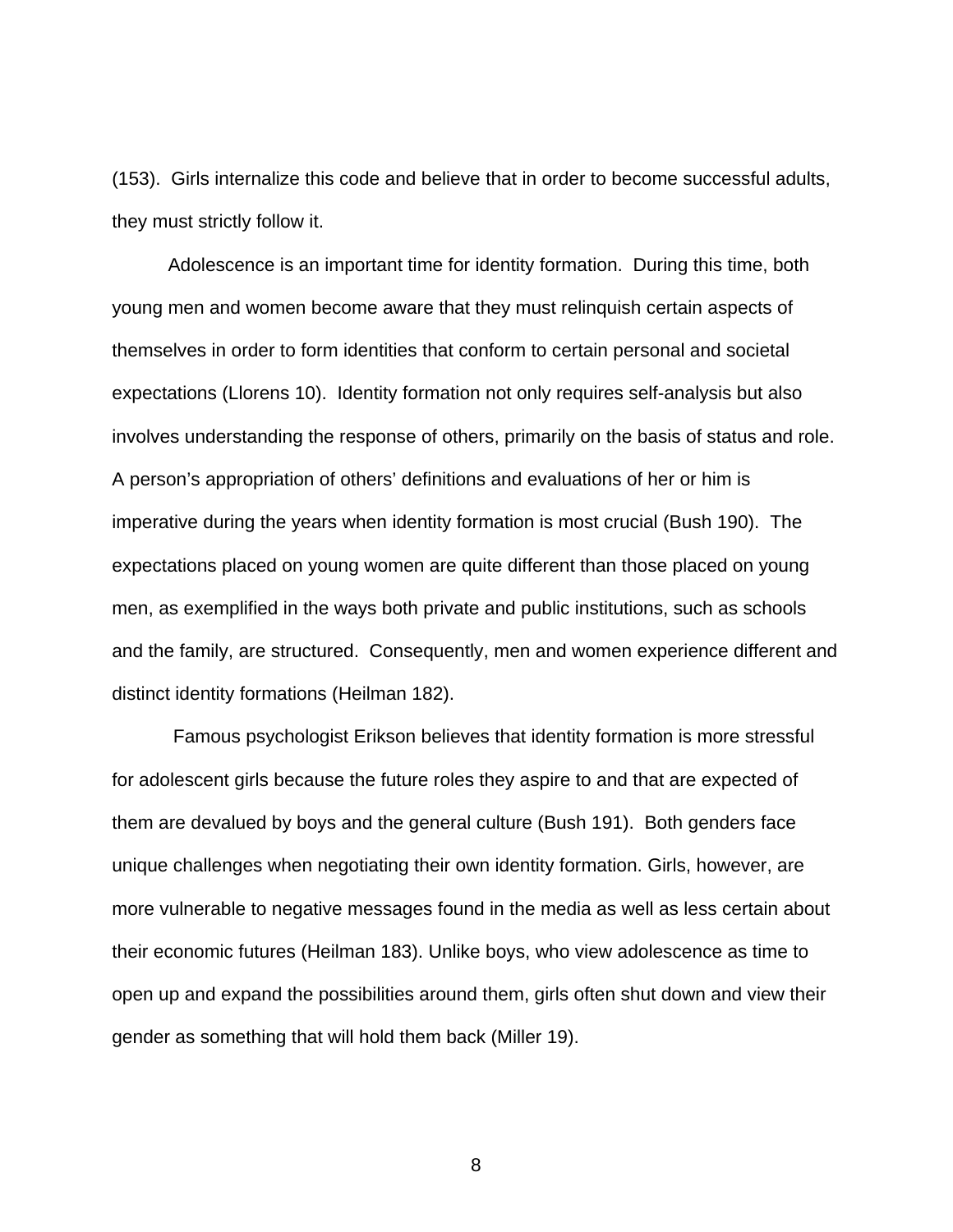In the past forty years, research has documented how young women suffer from feelings of inadequacy and a lack of self-worth when compared to men. Llorens cites a number of examples where young women claim they would have preferred to be born men. Young women also believe that masculine traits are more positive than feminine traits and that young men are more likely to be rewarded for their behavior (29). On a more measurable scale, research shows that girls manifest depression at twice the rate of boys and acquire eating disorders at ten times the rate of boys (Llorens 2). As they transition into adolescence, girls are less likely to take risks and replace much of their curiosity and optimism with self-criticism and self-doubt (Pipher 19). They become much more concerned with the interpersonal aspects of their lives as well as their physical appearances and, as a result, their self-esteem plummets.

#### <span id="page-15-0"></span>Women and Relationships

During adolescence, young women become aware of the importance of creating and maintaining relationships, often times at the expense of their own sense of self. In her PhD dissertation van Daalen-Smith explains that: "Gender-role prescriptions rooted in patriarchal western culture place expectations on girls and young women to attend to relationships at the cost of self" (160). The self is defined as "becoming one's own person" and "a separation of oneself from others" (Miller 11). This definition does not fit into the experience of women who are socialized to be defined by and live in relation to others. A definition of self that encourages separation from others leads to a quest for power over others and power over natural sources. Many feminists claim that a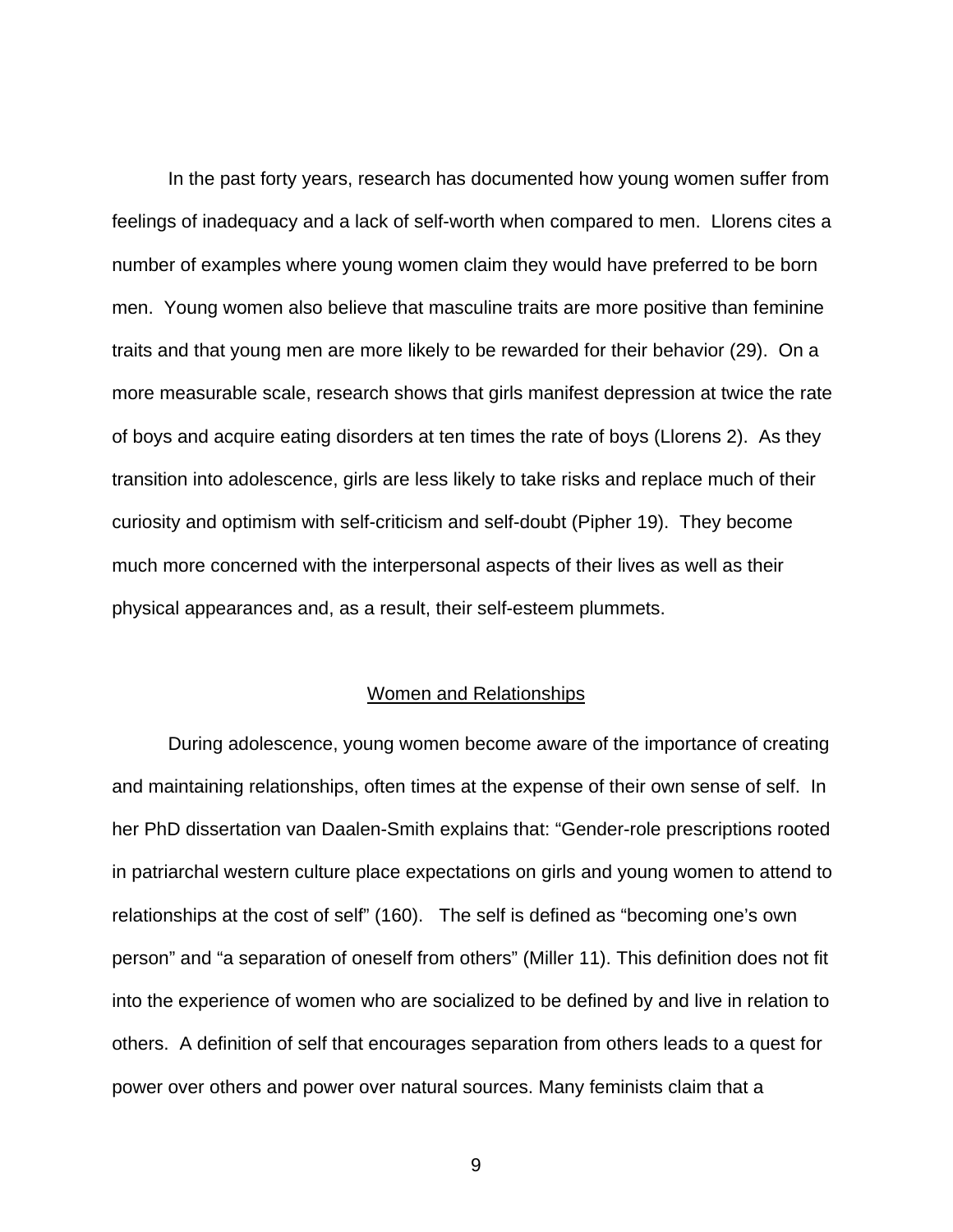women's ability to attend to relationships should be celebrated as they allow for a more care giving and altruistic society (Miller 25). Although it is correct to say that women's attention to relationships is valuable, it often operates in such a way as to further subjugate them.

 Women are expected to make relationships work at all costs. This expectation is problematic because it prevents women from expressing themselves fully and honestly out of fear of disrupting important relationships (van Daalen-Smith *Feminist Analysis* 153). Often, women will suppress their true feelings in order to appease others, which can lead to feelings of loss and a lack of authenticity (Miller 21-22). When a women's sense of self is developed in the context of creating and maintaining important relationships, the self suffers. As girls enter adolescence, classmates and boys become the most important relationships in their lives. They separate themselves from their parents and focus on pleasing their peers and winning the approval of members of the opposite sex (Pipher 67).

#### <span id="page-16-0"></span>Outside Approval

 As young women begin to realize the value of relationship building, they begin to invest a large amount of time in gaining the approval of their peers, particularly boys. In many instances they will change or alter their behavior in order to make the best impressions and win the admiration of others. Rosen and Aneshensel identify a phenomenon known as the "Chameleon Syndrome." This is defined as "an essentially accommodative response to an environment perceived as hostile to inappropriate sex role behavior" (605). The authors use the metaphor of a chameleon because these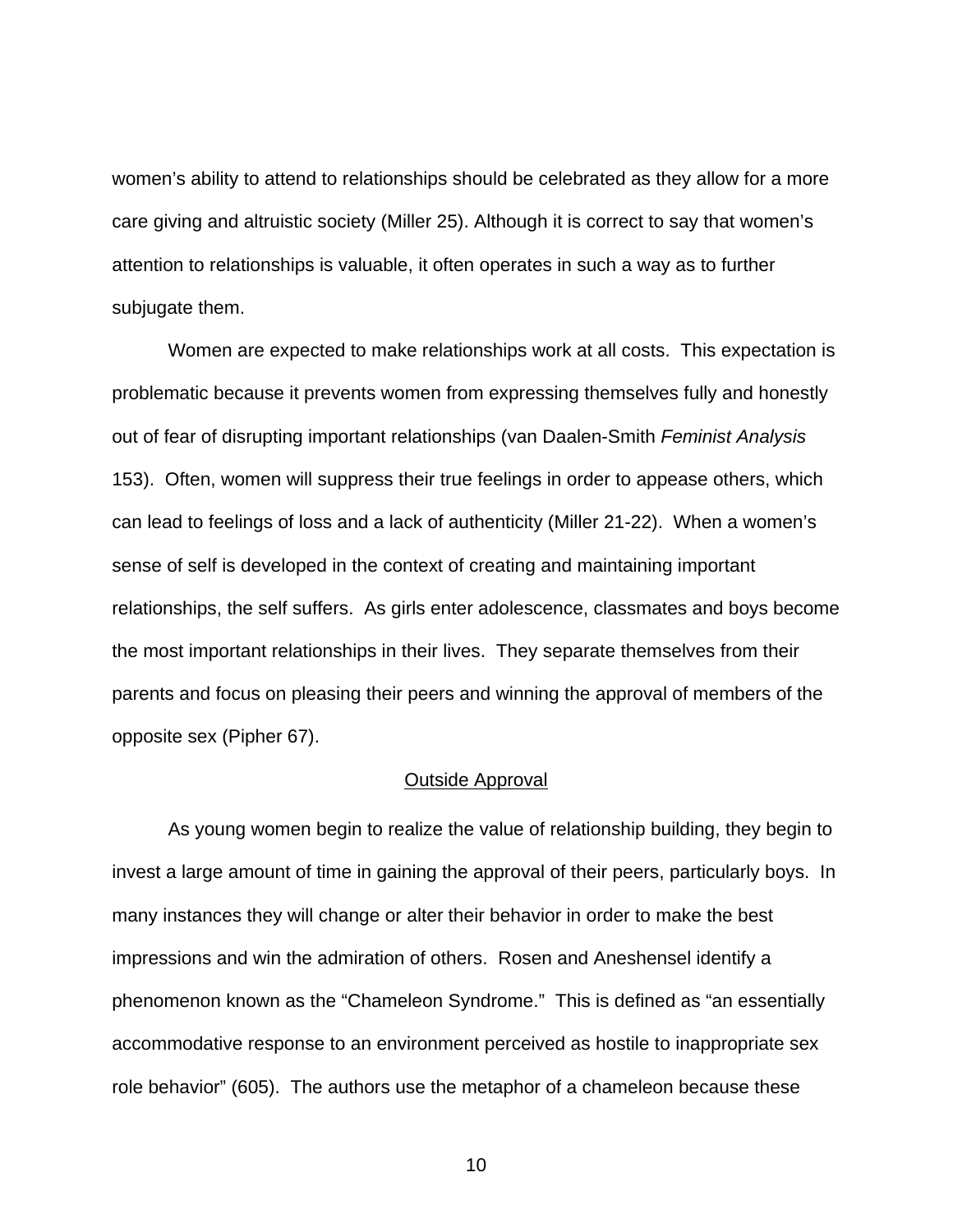reptiles change themselves in order to blend in and defend themselves from harm. They do not live in their own color but rather alter their appearance to fit into their surrounding. Van Daalen-Smith believes this is the perfect metaphor for being otherdefined rather then self-defined. Girls learn to monitor their behavior within their relationships in order to ensure that conflict is avoided (*Feminist Analysis* 162).

 When young women experience conflict with others, they believe they have failed themselves. Their intense focus on upholding relationships leads to a feeling of disappointment if they are unable to achieve this task (Llorens 47). Thus, they adapt their behavior to blend in and meet the needs of others. Young women must always remain aware of how they respond to others so that if something they say or do is looked at with disapproval, they can change their behavior (Rosen and Aneshensel 606). Cox, Stabb and Bruckner explain how this phenomenon operates:

Girls' and women's relational orientation implies a kind of permeability or penetrability wherein the woman is trained to allow others' influence to become a part of her. It implies malleability and openness to being changed by another rests at the heart of friendship. Women become highly skilled at absorbing the impact of others' statements of opinion or feeling (82).

Maintaining friendships becomes of utmost importance to young women and they will often sacrifice their own points of view in order to satisfy their peers.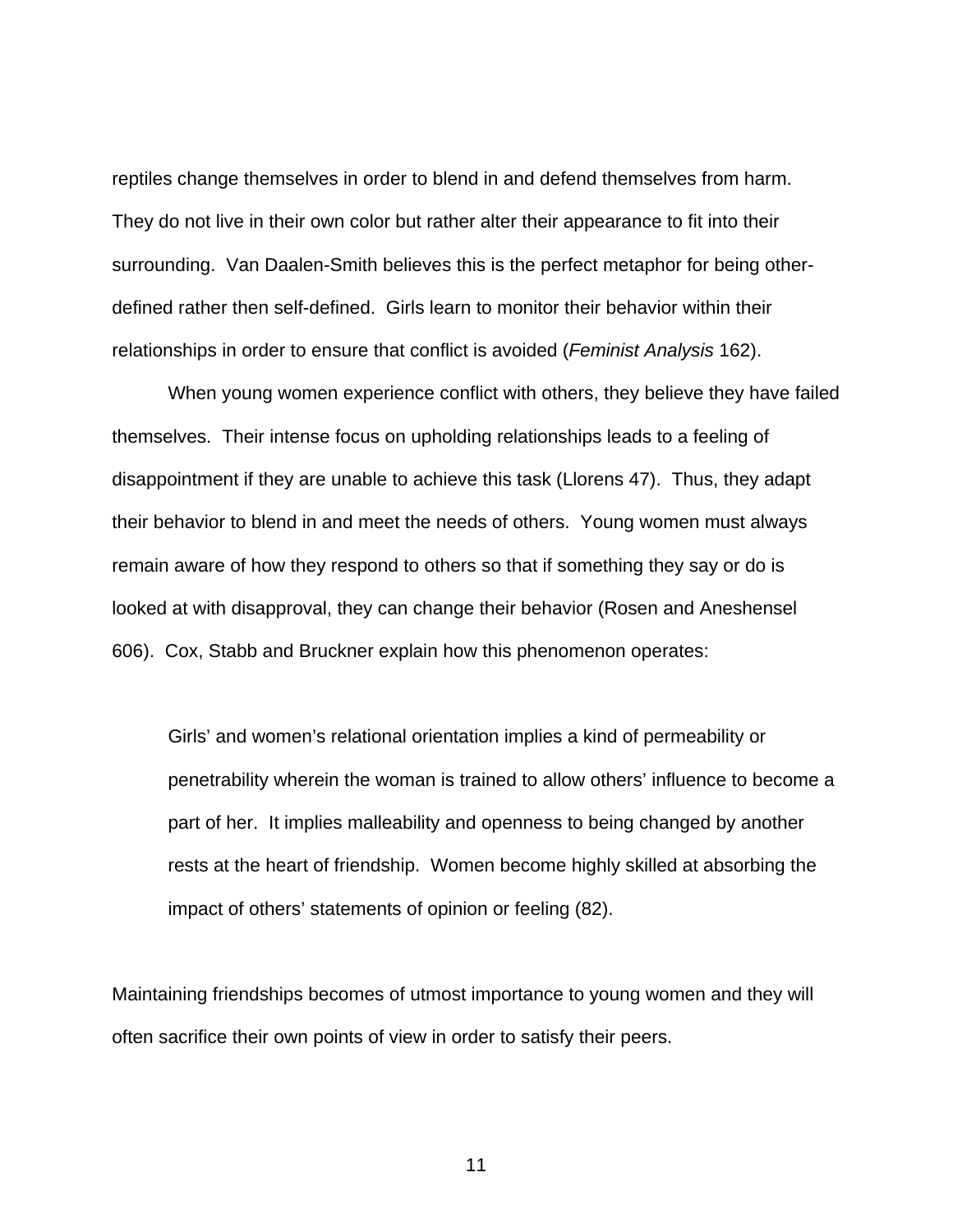Chameleon behavior is an essential part of keeping friends for young women. It allows them to avoid disagreements, and the nonexistent differences among friends gives the illusion of a perfect relationship. Girls may not be expressing their true feelings and actions but they are satisfied because their friendships have remained intact. Young women also place a lot of emphasis on gaining the approval of the young men in their lives. In order to do this they must conform to the narrow gender roles expected of them. They are expected to hold back their intelligence and be quiet and polite (van Daalen-Smith 21). Many young men do not appreciate assertiveness or competitiveness in women and prefer them to remain passive and demur (Rosen and Aneshensel 606). Rosalind Wiseman asserts that when girls pretend they are weak and unintelligent, they win attention and validation from boys (210). Girls must also place intense focus on their physical appearances in order to please both their female peers and their male suitors.

During adolescence, a young women's self-concept is increasingly affected by her own evaluation of her physical appearance. Self-esteem is defined as the primary, global evaluative component of self-concept; it consists of the individual's global positive or negative attitude toward himself or herself (Bush 190). Girls understand that in order to achieve a positive self-concept, modern femininity requires a certain degree of exhibitionism (Brumberg 107). They acknowledge they are constantly being evaluated according to their physical appearance and focus huge amounts of energy on their exterior in hopes of meeting the standard of beauty required by Western society. This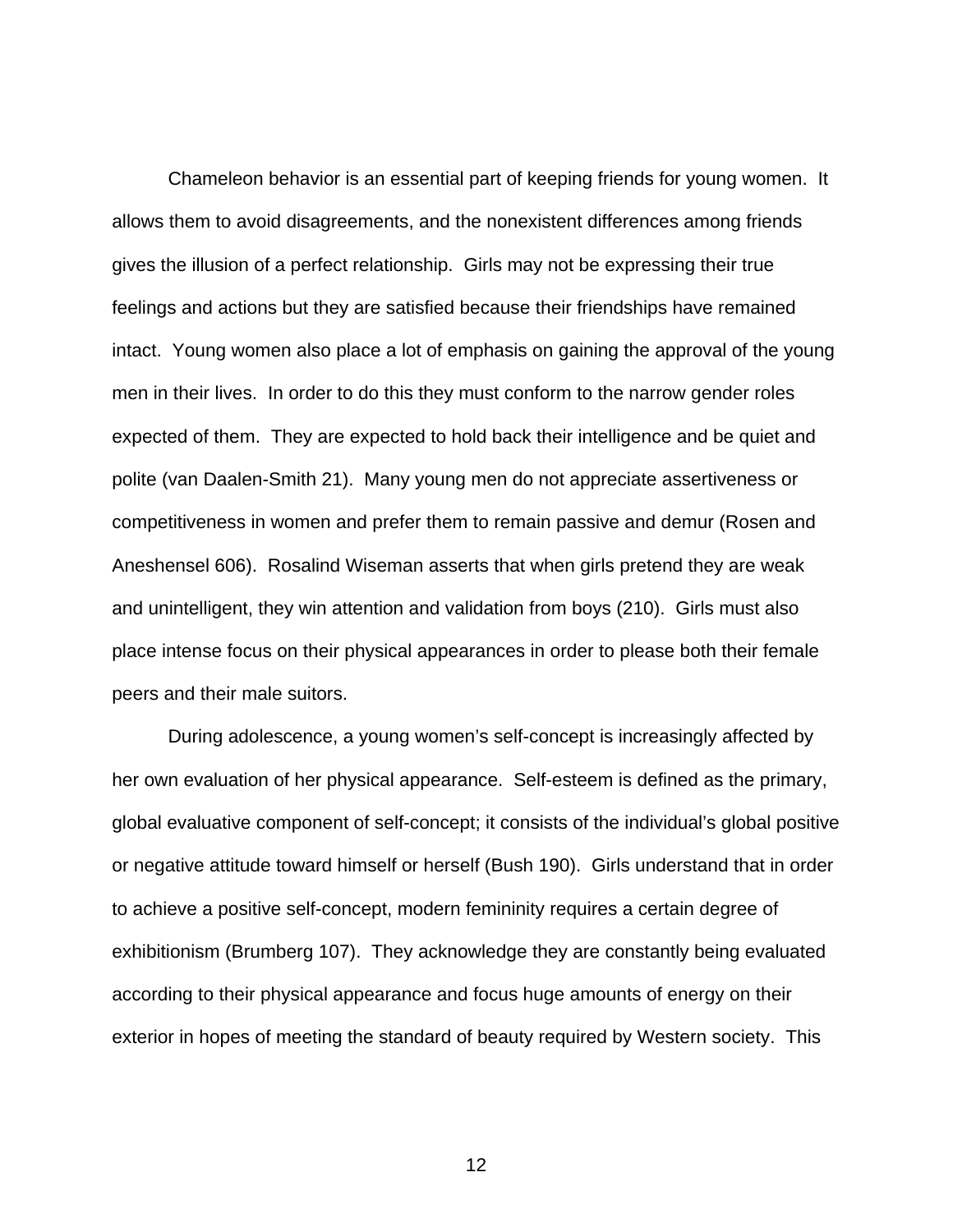standard causes many young women to obsess about their weight, which often leads to disordered eating or in certain extreme cases, bulimia or anorexia.

#### <span id="page-19-0"></span>The Need to Express False Self-Behavior

In her groundbreaking book, *Reviving Ophelia*, Mary Pipher argues that the psychological stress of adolescence causes girls to split into what she calls "true selves" and "false selves." The pressure from various cultural forces and a need to be socially acceptable leads girls to deny certain thoughts and feelings. The pressure comes from a variety of sources, including school, magazines, music, television, advertisements and movies. Pipher views the false self as the part of the self defined by cultural expectations rather than by individual needs and desires (38). She believes this loss of self is what leads to depression, anger, and disordered behavior such as eating disorders and cutting (150).

The statement that young women lose their "true selves" in the process of entering the adult world is somewhat extreme. Adolescence is a time when girls are exploring a number of different roles. They are struggling to understand who they are and recognize that their behavior changes depending on who they are around. It may be more accurate to discuss this time in their lives according to the false-self behavior they exhibit rather than making blanket statements regarding their entire selves. The origins of false self-behavior can be discussed in three different contexts, although the social psychology explanation will provide particular insight to this research. The clinical literature claims that false self-behavior occurs when people are alienated from any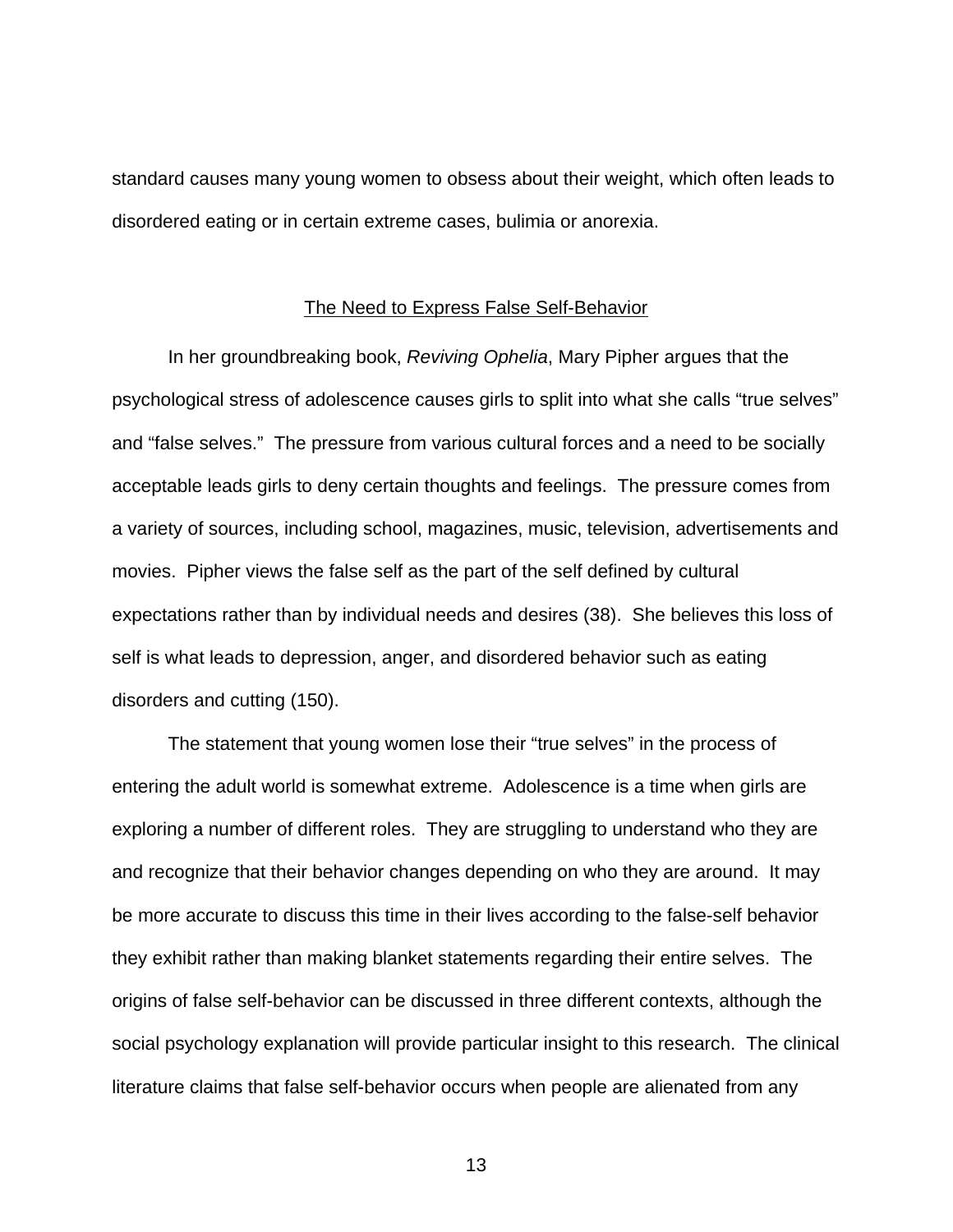sense of a real or validated core self. This often happens when parents do not validate the self in childhood as well as in adolescence. The developmental literature claims that false self-behavior is a dimension of normative role play. People will change their behavior based on whom they are around in ways that are not necessarily detrimental to their core selves. The social psychology literature argues that false self-behavior is exhibited in order to impress or win acceptance from others (Harter et al. *Model of the Effects* 361).

The social psychology model takes into account the difference between what they call "high self monitors" and "low self-monitors." High self-monitors adapt their behavior according to whom they are around. This is slightly different than the developmental model of false-self behavior in that they are not necessarily displaying healthy behavior that takes into account normal role play. High self-monitors alter their behavior to conceal an inappropriate emotional state and appear as if they are experiencing an appropriate one. As opposed to low self-monitors who express their behavior based on their own internal thoughts and reactions, high self-monitors mold their behavior to fit certain situations (Snyder 527). High self-monitors will often alter their behavior in order to please others, regardless of whether or not they themselves believe in what they are doing or saying. People with a high need for approval are usually those who tend to alter their behavior from situation to situation (Snyder 528). This phenomenon is similar to that of the Chameleon Syndrome where young women change their behavior to avoid conflict and maintain their relationships (Harter et al. *Model of the Effects* 361).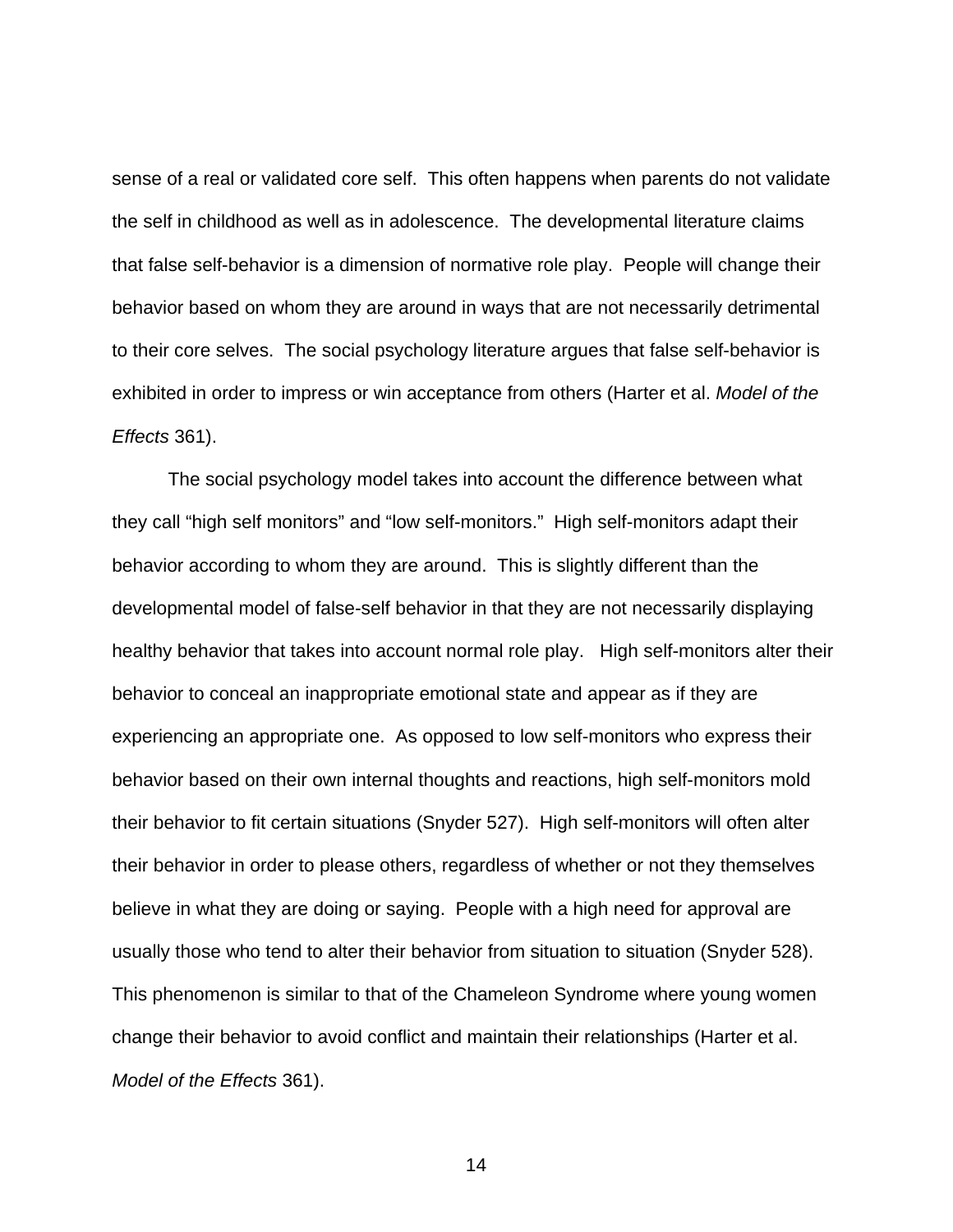Harter et al. has worked extensively on what she describes as the difference between false self-behavior and true self-behavior. In her work with adolescent girls, she discovered that girls classify true self-behavior as "my true feelings" and "saying and doing what I really think and feel." They described false self-behavior as "being phony", "not saying what I really think or feel" and "putting on an act" (*Lack of Voice*  154). Much of what is described by Harter concerns a "lack of voice" among young women. Many young women will neglect to speak their minds and rather stay silent or distort what they say in order to please others. They may want to express themselves openly and honestly but are concerned that this might negatively affect their personal relationships (Van Daalen *Feminist Analysis* 20). Many young women may stop expressing important emotions such as anger, sadness, frustration and dissatisfaction in order to ensure their relationships remain intact. When they stop expressing these emotions, they eventually disconnect entirely from them, which can lead to depression and other disordered behavior (Van Daalen *Feminist Analysis* 6).

The social psychology model for false self-behavior recognizes that the "self" is different depending on whom a person is around. Adolescent girls often ponder what represents "the real me" considering they are constantly altering their behavior depending on who they are around. They often exhibit behavior with one person who is different and contradictory to the behavior they exhibit with others. They may be sullen with their parents but rowdy with their peers or self-conscious on dates but comfortable with their friends (Harter et al. *Lack of Voice* 153). They are aware that different people want different "selves" from them and in order to please everyone they must alter their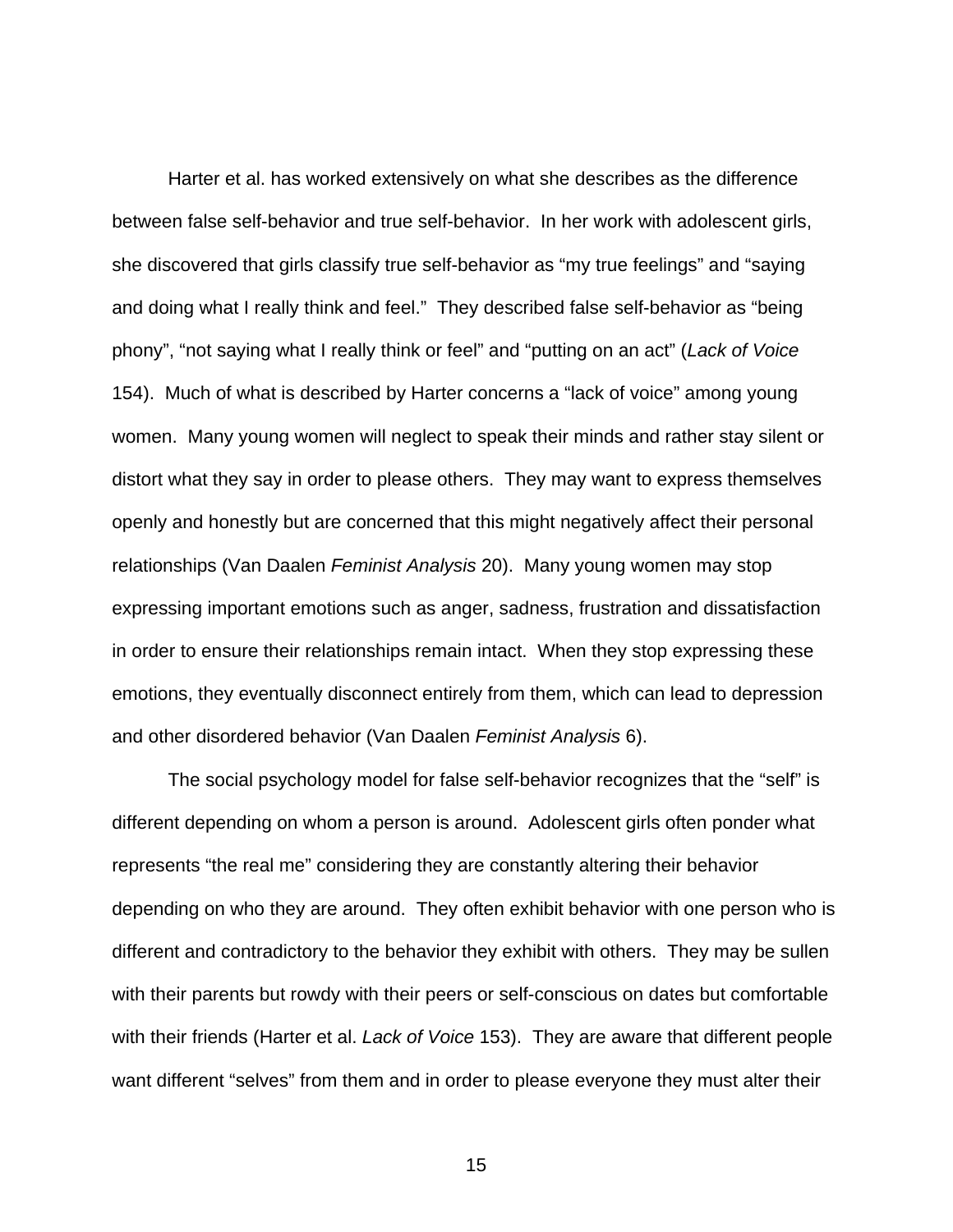behavior depending on whom they are around. These different self-presentations often lead to feelings of inauthenticity and falseness (Harter el al. *Model of the Effects* 360).

 Young women are frequently aware when they are altering their behavior to please others. They ruminate over their problems and recognize that they must make crucial decisions regarding how they present themselves (Llorens 41). In her research on young women, Gail Gardner discovered that girls who conformed to societal prescriptions for behavior were more popular and less depressed then non-conforming girls (Van Daalen *Feminist Analysis* 252). Young women recognize they will often benefit socially from exhibiting false self-behavior. They understand they may be sacrificing their own opinions and beliefs but at this pivotal time in their lives, social approval appears more important. Unfortunately, these girls do not realize the harmful affect this behavior has on their identity formation.

 In his well documented work, psychologist Erikson states that a sense of identity is based on an inner sameness or integrity. He describes three ways in which people gain a strong sense of self: the actions they make are defined by certain values and expectations that order one's behavior, an experience of inner sameness as extending over time, and the support from a community of important others (cited in Llorens 19). Young women have trouble with all three of these identity-forming criteria. The values and expectations they possess are often discounted in order to appease others whose values and expectations may differ from their own. They struggle to experience a feeling of inner sameness, since they are constantly modifying their behavior based on whom they are around. Finally, they struggle to find support networks in a culture that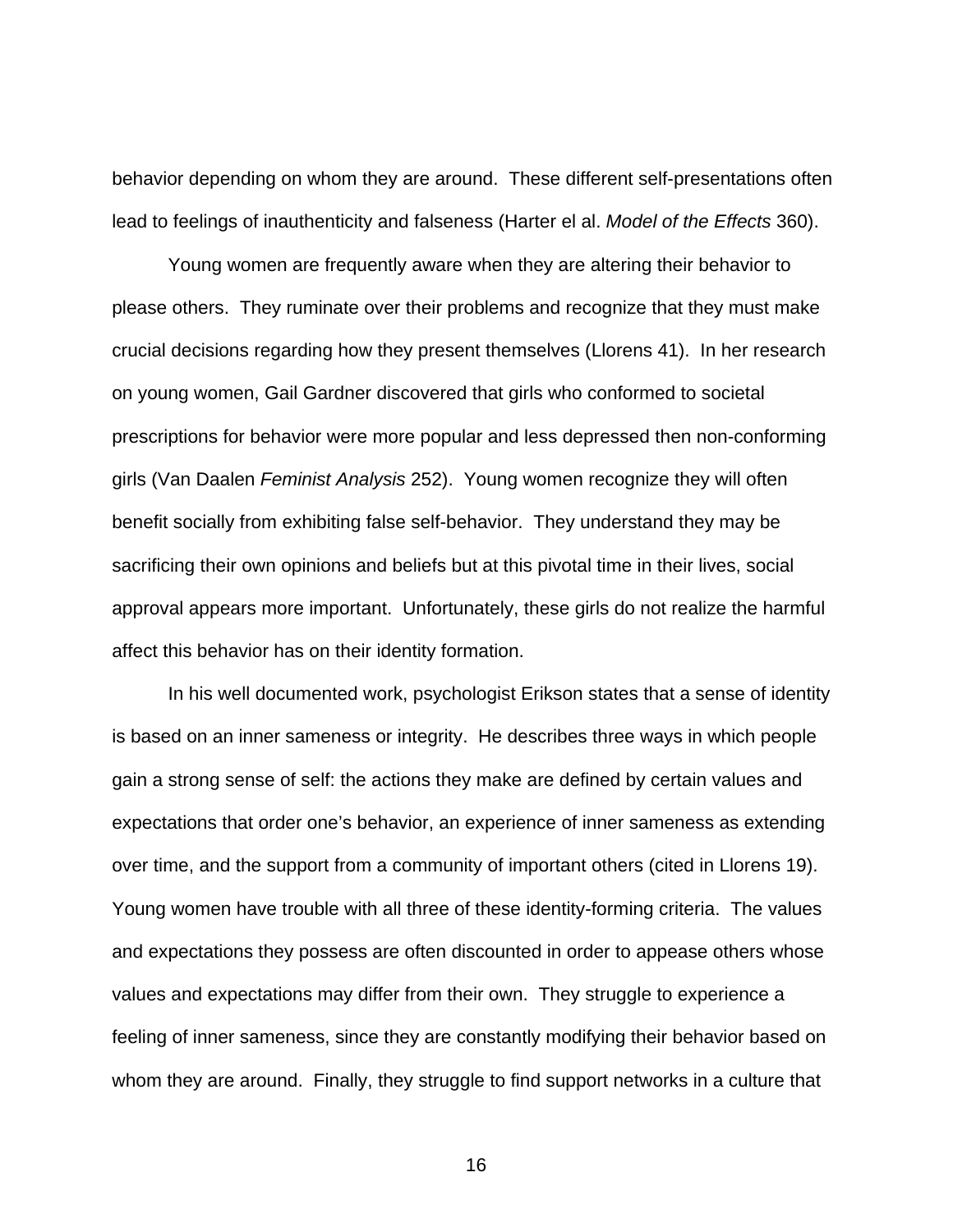demands they follow strict gender-role expectations and act according to the standards set out by their peer groups.

 In their research, Harter et al. found that young women who emphasized the importance of their physical appearance and acted strongly upon their feminine role orientation were more likely to exhibit false-self behavior (35). This directly correlates with the gender-intensification hypothesis in that as young women become more aware of the gendered expectations set before them, they begin to realize that they must suppress certain behaviors in order to win the approval and acceptance of others. It makes sense that the women who most strongly identify with their gender roles are the most likely to display false self-behavior and in turn experience a loss of voice.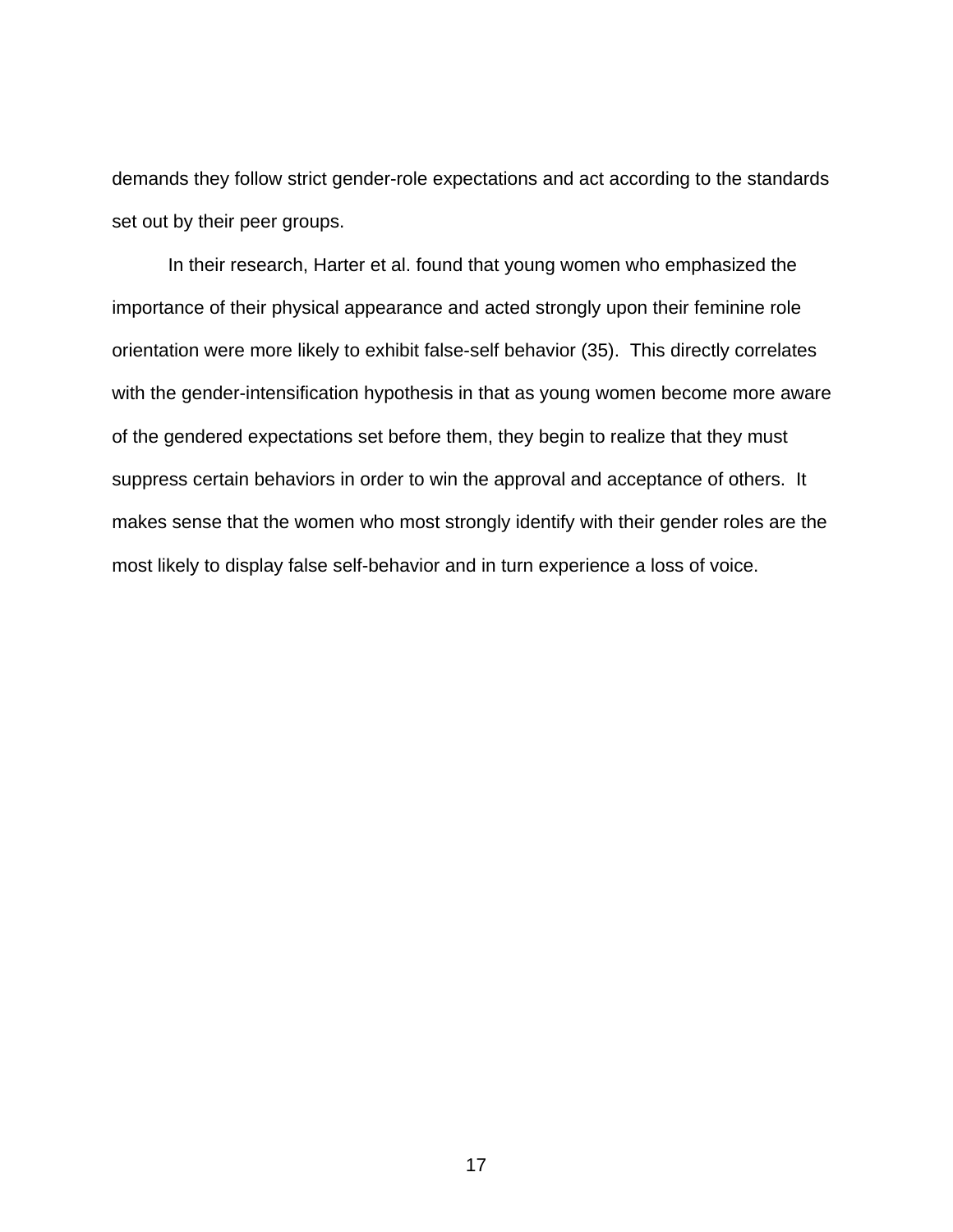## <span id="page-24-0"></span>**CHAPTER THREE: THE GIRL'S JOURNEY**

The central character of *Reflections* is an eleven-year-old girl transitioning out of childhood into adolescence. This section explores the girl's journey and examines how she deals with this challenging stage of her life. Erik Erikson defines adolescence as a period between eleven and eighteen years of age when people become more concerned with how they appear to others, specifically their peers. This is in stark contrast to childhood, when they are more concerned with their own learning and education. Numerous studies have shown that girls between the ages of nine and thirteen speak openly about their thoughts, feelings, and beliefs and possess a strong sense of personal autonomy (Cormier and Iglesias and Iglesias 25). This type of behavior is evident in the behavior of the central character of *Reflections*. From the first moment she appears, she is unafraid to share her every thought and concern with the audience. She is energetic and full of life and refuses to accept that her own identity may be at risk. She sees how much her sister has changed and makes reference to the fact that she does not want to become like her.

 Before the onset of puberty, young women are free to explore gender roles without the fear of being judged by others. They are given permission to act as androgynous individuals; their behavior is not dependent on fulfilling certain gendered expectations. At this point, they are less likely to be punished for refusing to exhibit a "feminine" self (Pipher 18). The onset of puberty creates a higher demand for both boys and girls to begin acting in gender-specific ways (Hill and Lynch 202). This often has a detrimental affect on both genders, but girls seem to be particularly vulnerable to these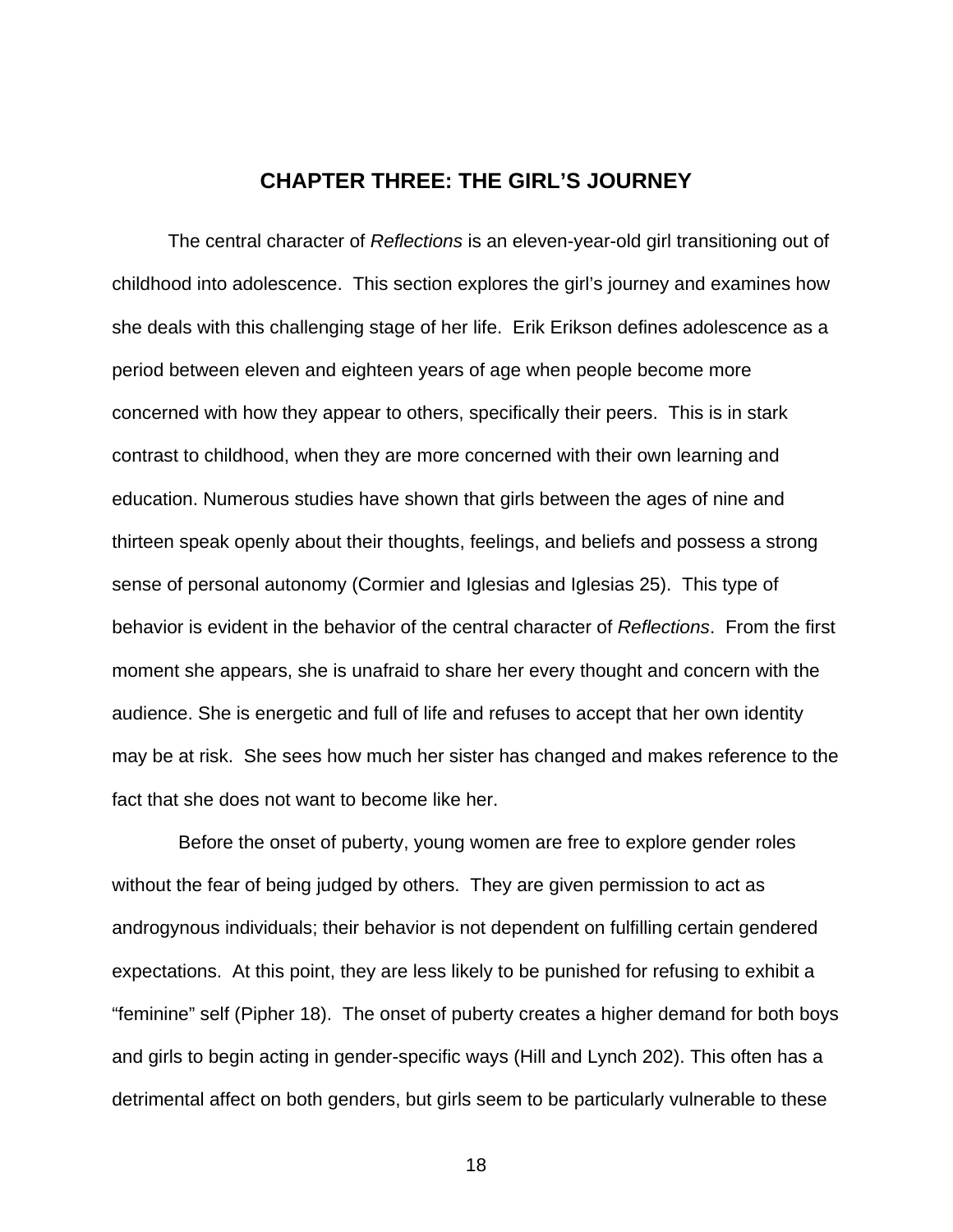expectations. Some of these demands include being polite and competent, acting and appearing ladylike, making relationships work without complaint (Pipher 39). *Reflections* echoes the ways that, according to Pipher, girls become less confident in themselves and image becomes of utmost importance in their lives while childhood memories fade into the background (19).

In *Reflections,* the girl has observed how much her sixteen-year-old sister has changed in the past five years. She states: "My sister used to be a lot of fun that is before she turned thirteen. Then she became really moody or "angst ridden as my mom likes to say. She's sixteen now and moodier the ever." Before she became a teenager, her sister was a lot of fun and never cared about what other people thought of her. The game the girl is playing at the top of the show is one that her sister taught her four years ago. Unfortunately, shortly after she taught the girl the game, her sister refused to play it anymore, claiming it was a kid's game. The regrettable fact is that the sister may have very much wanted to continue playing this "kid's" game but she felt it could potentially affect her reputation in a negative way. During an interview in the documentary "Run Like a Girl" a teenage girl speaks about the pleasure she gets from playing double Dutch. Although she sees that many people believe she is too old for it, she continues to gather strength and confidence through her participation in this activity (Cassidy). The girl is similar to this young woman in that she continues to play this game regardless of the fact that both her mother and her sister claim she is too old for it. Her confidence and self-assurance is still intact enough to allow her to disregard other people's opinions.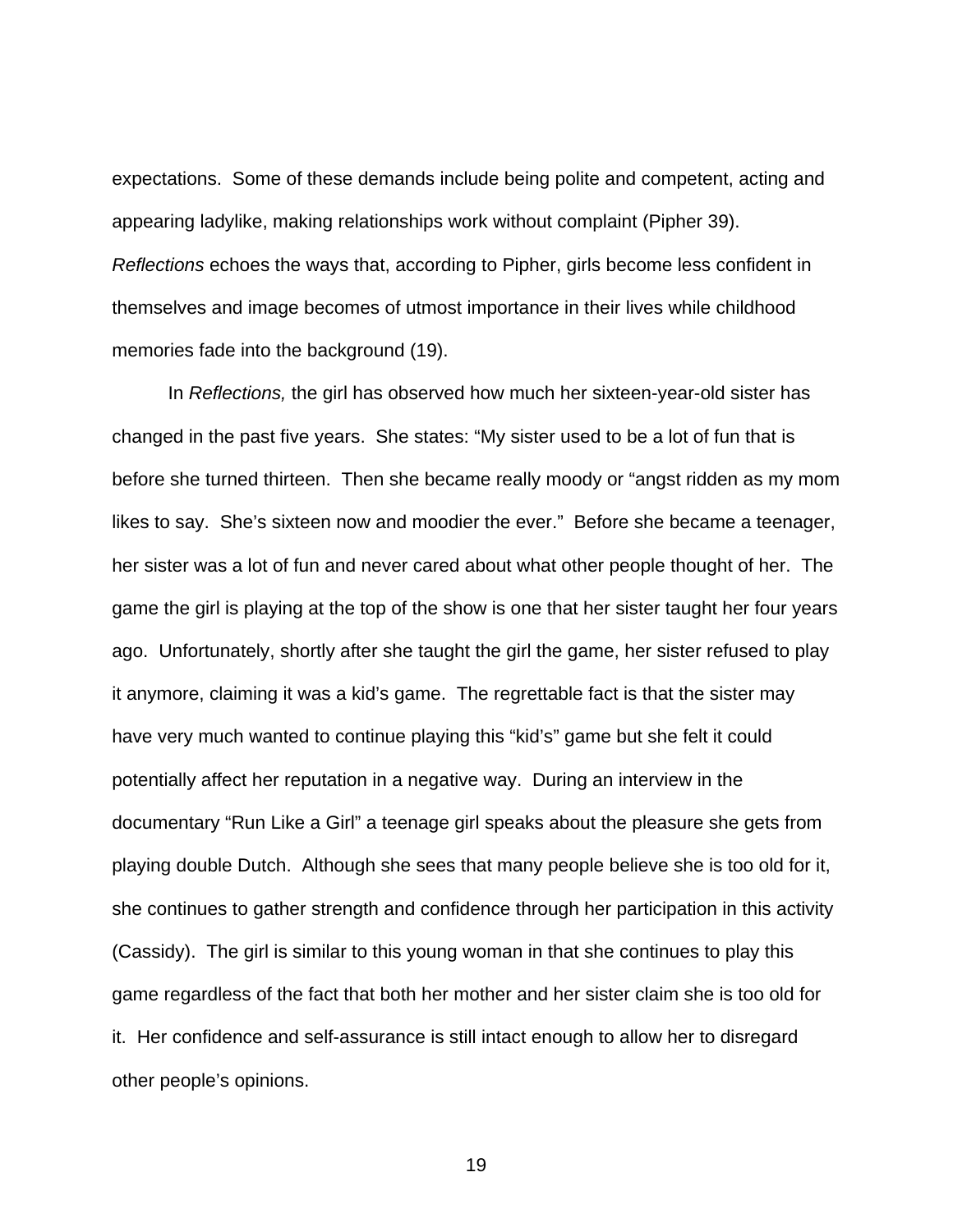Although she still perceives herself as a child, her body is starting to go through certain biological changes that occur most often between the ages of eleven and fourteen. Girls are menstruating earlier than they ever have before, which can be problematic in that their emotional and cognitive skills do not develop as quickly as their physical selves. Their bodies may be maturing faster but their minds are still formulating valuable skills, which can become dangerous in a society that is less nurturing to young women (Brumberg 5). Girls also experience significant physical changes during puberty, which often leads to changes in how they view themselves (Hill and Lynch 202). It is likely for girls to become disgusted with certain parts of their body as is seen in the part of the show when the girl mentions the increase in body fat on her inner thighs. Normal physiological changes during this time cause girls to gain more body fat but these normal changes are often considered undesirable, leading young women to become concerned and disgusted with their changing bodies (Kilbourne 61). Often girls who go through puberty at an early age experience a drop in confidence and selfesteem (Hill and Lynch 202).

From the beginning of the show, it is clear the girl is confident in herself but aware of the fact that her changing body signifies the end of her childhood. She realizes she will likely have to start caring more about what other people think of her. She is concerned her acne will lead others to ridicule her at school, as she has seen this happen to her sister. She also understands that her flat chest will prevent her from getting the type of attention she may someday desire. Her worries mirror research findings that girls who develop breasts at a slower rate than the rest of their peers often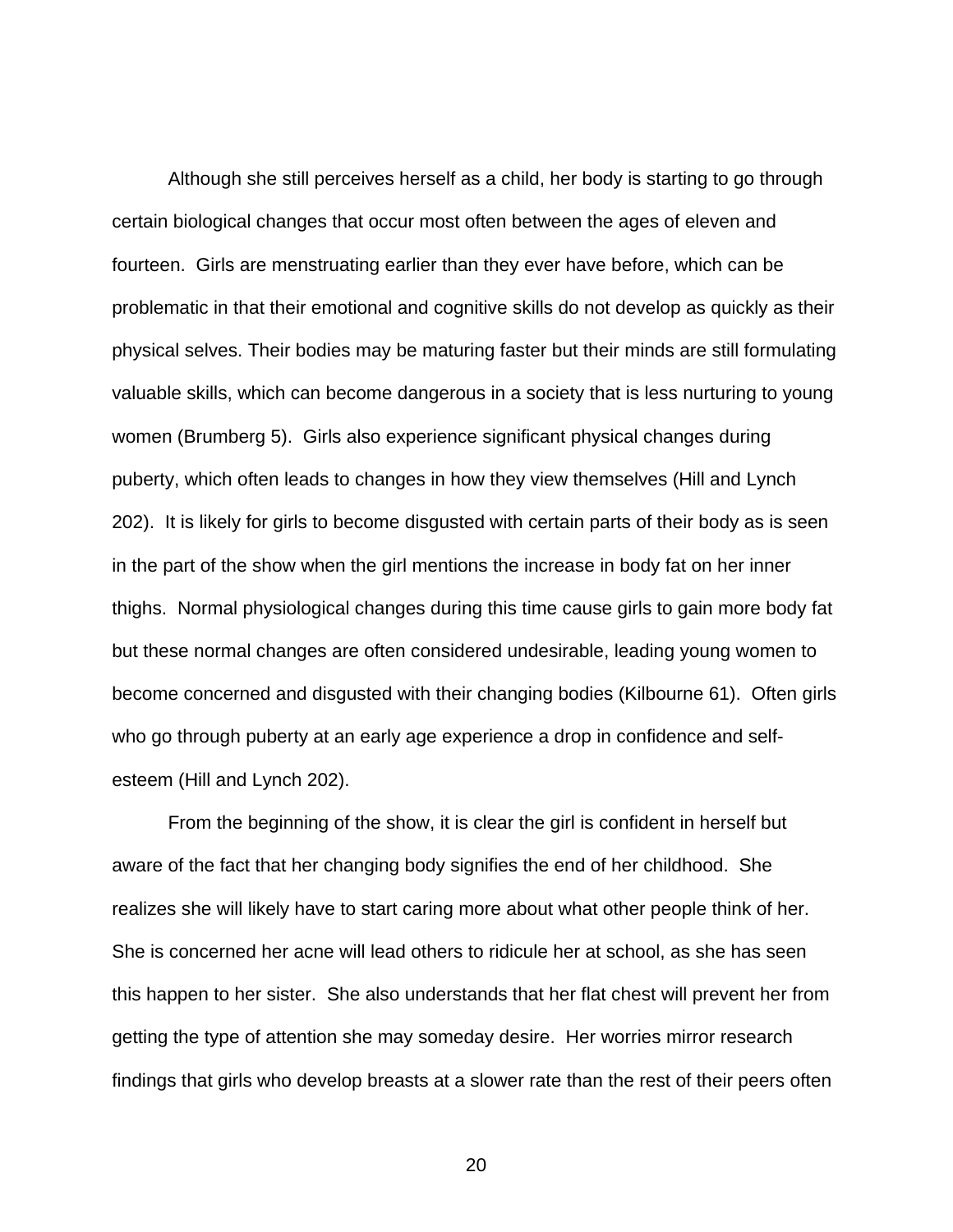experience negative reactions (Simmons, Blyth and McKinney 232). It is around this time in a young women's life that peer and social approval become of utmost importance and they start looking for acceptance from outside sources (Meenkashi, *Articulating Adolescent Girls* 8). In the song "Feelings" she asks "Is there some tidbit that will please them?", implying that she does in fact care what other people think (Harnick 2). However, she is not yet at a stage where she has allowed other people's perceptions of her to control her behavior. She may have moments where concern over her changing body and other people's perceptions of her cause her anxiety and doubt, but she is unwilling to drastically change her behavior in order to meet other people's approval.

As she experiences these changes in her body, she is thankful to have her sister around. She does not trust her mother to help her through this difficult time because she believes her mother will not understand her problems. She also has a very low opinion of her mother and does not view her as an intelligent or capable human being. Her response to her mother reflects that around the time girls enter adolescence, they separate from their mothers in order to take the necessary steps towards becoming an adult. By breaking away from their mothers, girls attempt to claim independence and individuation (Pipher 103). This separation is a significant reason why the girl feels antagonistic towards her mother. By separating herself from her mother, she gains confidence in the knowledge that she is growing up and becoming more self-sufficient.

One of the main source of the girl's disdain for her mother is that she does not work outside of the house. Girls grow up today believing that men and women are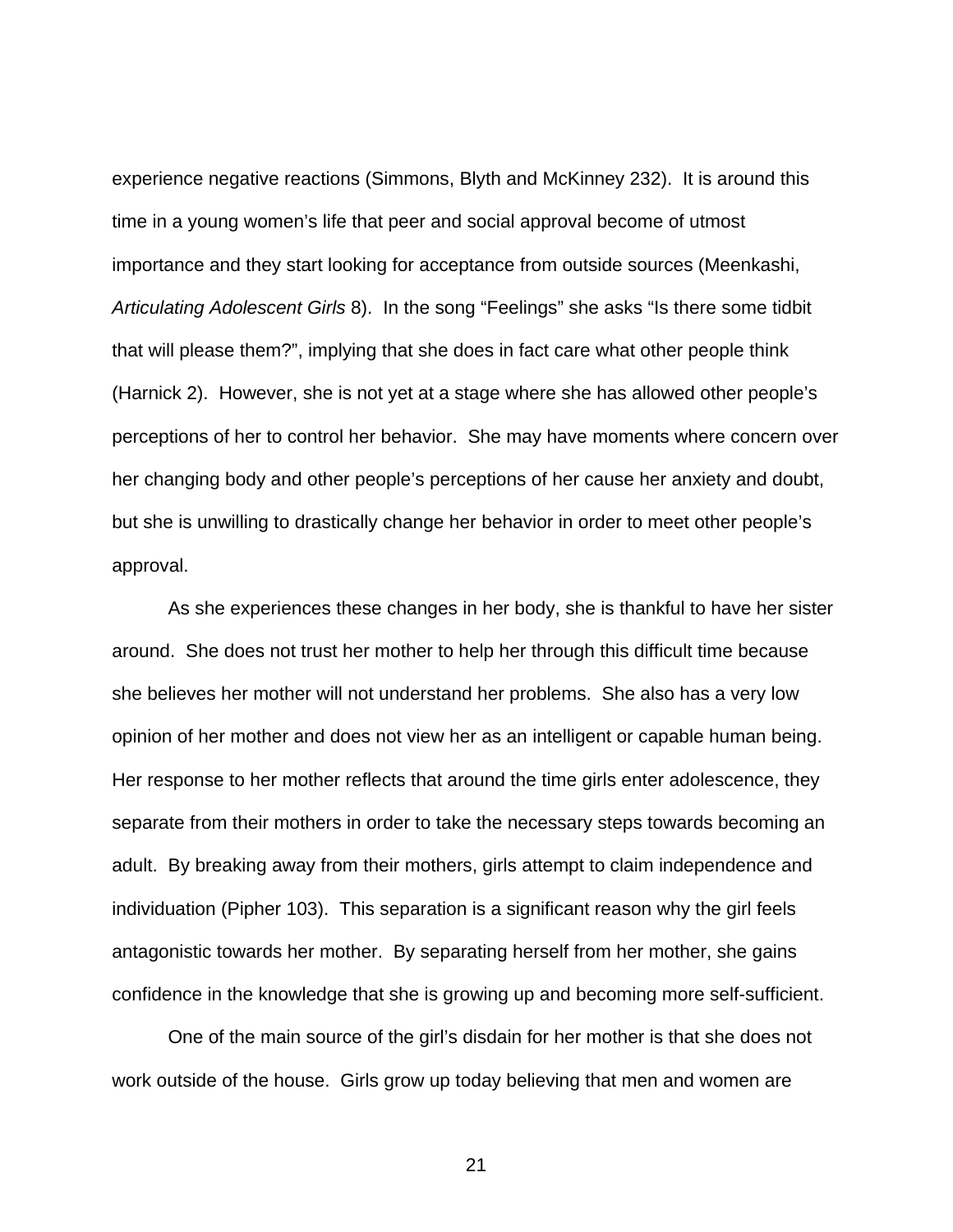equal and that their economic futures are secure as long as they work hard (Heilman 191). The girl assumes that success can only occur outside of the private sphere and believes that her mother is not smart enough to succeed in the workforce. She is confident, however, that she will not follow in her mother's footsteps and that her future will be filled with great opportunity and fulfilling challenges. In the song "I'm One of the Smart Ones" she expresses these sentiments: "Got it figured, got it planned. How's my future? Grand!" (Ebb 2).

The girl truly believes that she can be anything she wants to be as long as she puts her mind to it. This confidence is one characteristic of childhood that fades as young women become more aware of the constraints placed on them due to their gender. As girls' sense of self dissipates, they begins to believe that she does not have the abilities to succeed in certain fields regardless of the fact that the opportunities are there (Orenstein xxxii). They become less confident and more pessimistic in terms of her future economic security. She may be more inclined to depend on men for their future wellbeing creating a greater need to fulfill the beauty myth and gain male approval (Heilman 196). Preadolescent girls often do not deal with uncertainty and trepidation concerning their futures. They are often filled with confidence and ambition, many times changing their minds every week as to what they are going to be when they grow up (Pipher 18). Similarly, the girl is so confident she will succeed in life she can't help but look down on her mother's decision to be a housewife.

Although she often turns to her sister for advice, the girl is concerned that her sister is spending so much time on her appearance in order to gain acceptance from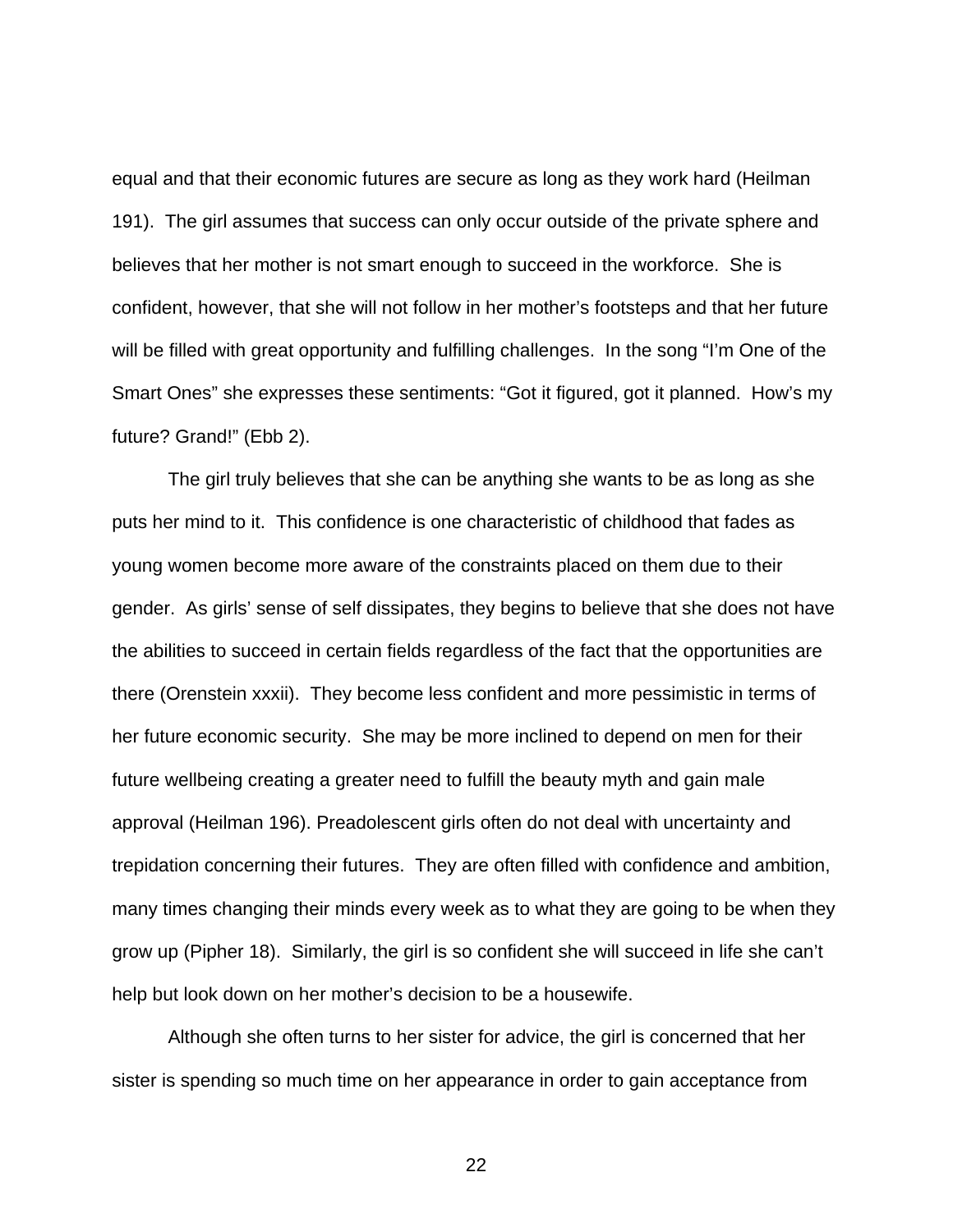others. Often girls spend so much time worrying about their physical appearance that they miss out on other valuable experiences. Cultural expectations regarding gender roles result in particular characteristics of women being favored over others. Society demands that women focus on maintaining their appearance above all other tasks. Unfortunately this means that certain talents in young women are encouraged to develop while others are discouraged and may never come into fruition (Pipher 26).

The girl is distressed when she realizes her sister's friends and classmates are all "clones" of each other. She is even more upset when she sees her sister no longer cares about being an individual but only wants approval and acceptance from her peers. This reflects research that many teenage girls have been taught at an early age that they are supposed to love and accept themselves but don't know how to when it is other people's approval that dictates whether or not they will be accepted (Sheridan 25). Everyone is trying to fit in and be accepted so they lose any aspect of themselves that is unique and different (Haag 5). In order to fit in, girls must follow strict protocols regarding how to dress, how to talk, and how to act. They become "female impersonators" who stop thinking "Who am I?" and "What do I want?" and start thinking: "What must I do to please others" (Pipher 22)?

Unfortunately, many girls will go to extremes in order to gain approval from their peers. The girl is shocked and disgusted when she discovers her sister's best friend has written a nasty note about her in order to gain acceptance from the popular crowd. Her sister's former friend most likely knew that what she was doing was wrong but was more concerned about her relationship with the popular kids. Teenage girls will often go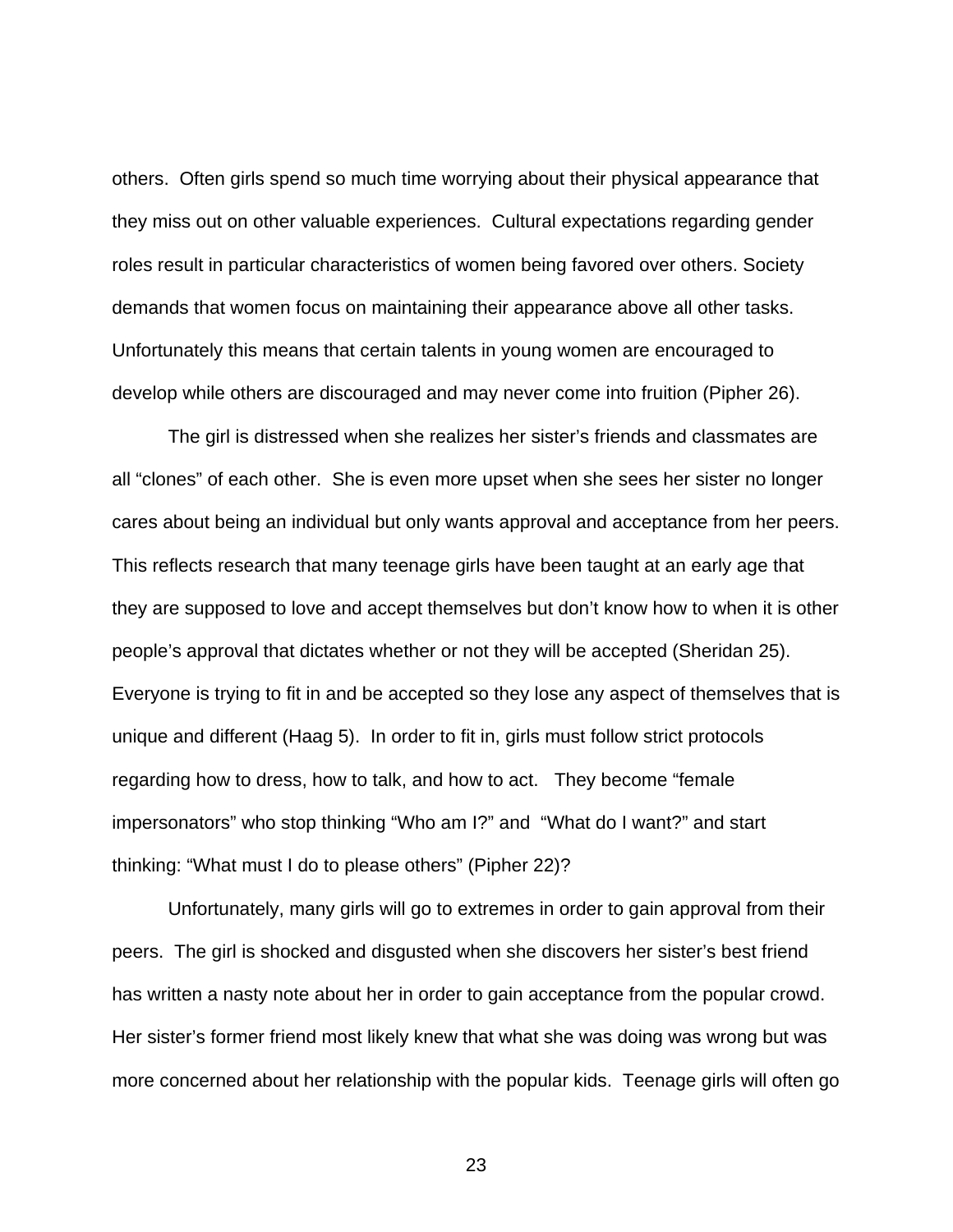against their own beliefs and judgments in order to fit in and be accepted (Haag 70). Unfortunately, bullying has become an increasingly prevalent form of gaining popularity and avoiding isolation. By bullying others, girls ensure they are part of a group and therefore will not be the one who is verbally and indirectly assaulted (Simmons 35). Girls may also turn to bullying out of a repressed hostility at not being able to express their anger regarding "appropriate feminine behavior." Girls will often appear sweet and innocent while simultaneously hurting others through covert measures including gossiping, spreading rumors, and giving others the silent treatment (Crum 43).

Another way to gain popularity is through the attainment of a boyfriend. The girl notices that her sister's peers are obsessed with finding boyfriends before anyone else. Girls will compete with other girls for the attention of boys and value relationships with boys above anything else in their lives (Kilbourne 259). In her well-known advice book, *Queen Bees and Wannabees*, Rosalind Wiseman identifies the three main reasons why girls are so concerned with attaining a boyfriend: they offer an increase in a girl's sense of self-worth, a higher status among friends, and assurance that they now fit into teen culture (235). Overall, it seems that having a boyfriend leads to approval from others, which is highly coveted in a teenage girl's life.

After observing her sister and her sister's classmates' behavior, the girl vows she will never conform to what other people expect of her. She is adamant about remaining true to herself and never allowing others to determine how she will dress or act. "Everybody Says Don't" is a song about standing up for yourself and going against accepted norms of behavior. The rules of femininity demand that women often deny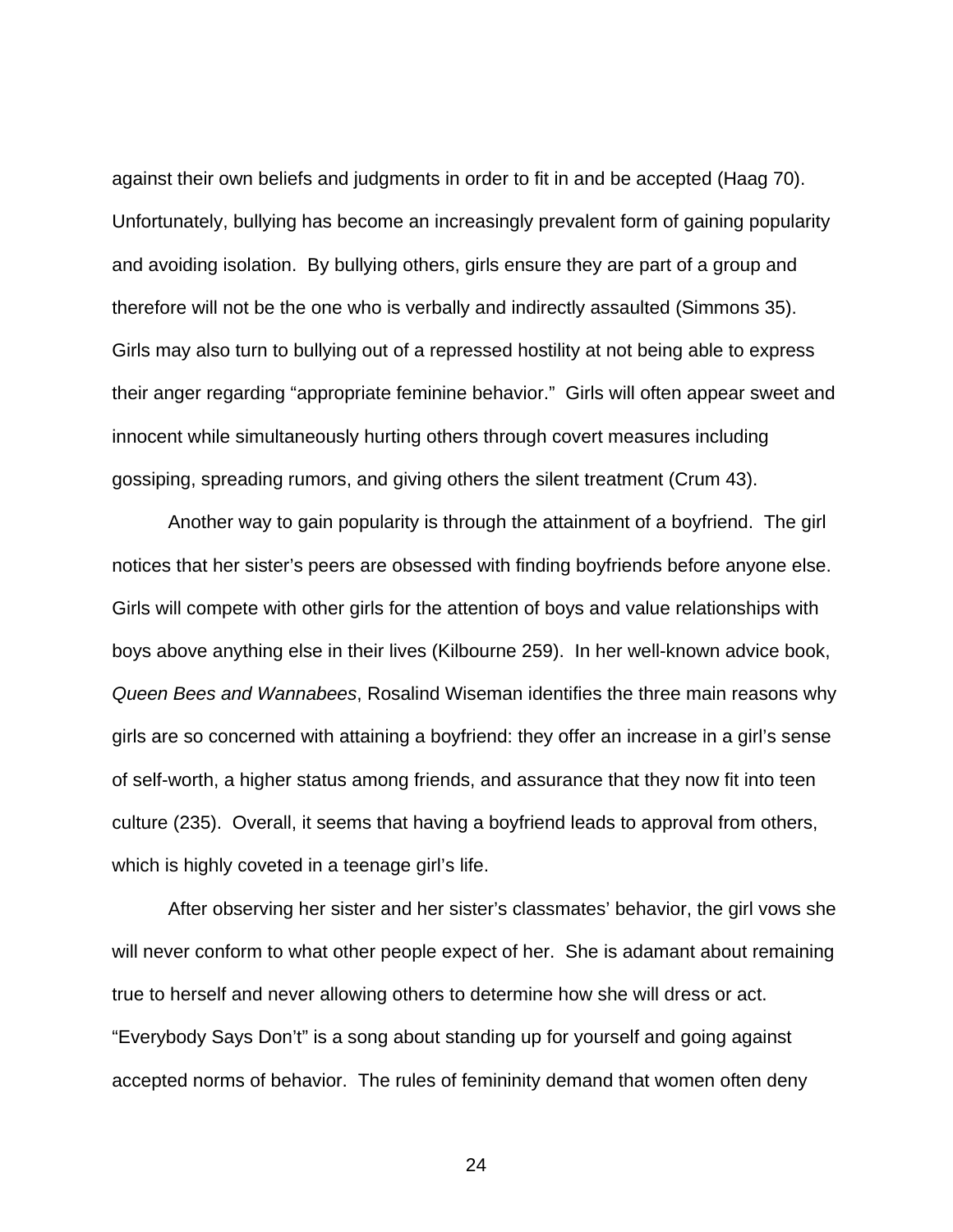themselves certain emotions, anger being one of them. Often young women will suppress their anger out of fear they will labeled a "bitch" or alienate themselves from others (van Daalen-Smith *Guide to Understanding* 2). Girls also learn that their opinions are not necessarily as valued and supported and in turn they choose to remain silent rather than face being called inappropriate, rude, or wrong (Harter, Waters and Whitesell 155). In this song, the girl is aware of these limitations but refuses to listen to them.

At this point in the play the girl has not yet acknowledged that she is at the stage where the rules of femininity apply to her. She is defiant about remaining true to herself and expressing her opinion. She encourages others to stand up for themselves and believes every small step will lead to larger possibilities. Unfortunately, she is not yet aware of the consequences of going against the norm. As Pipher describes in *Reviving Ophelia*: "Girls can be true to themselves and risk abandonment by their peers or they can reject their true selves and be socially acceptable" (38). It is not until she discovers there are consequences to staying true to yourself that she begins to question whether it is really possible to be herself without risking being ostracized for it.

 When the girl discovers she has received a low rating from the boys in her class, she begins to question whether being herself is truly the best option. She realizes there are consequences to maintaining her integrity, the most apparent one being the loss of others' approval. One of the major characteristics of false self-behavior is how people verbally express themselves. When asked the difference between false self-behavior and true self-behavior a group of girls explain that true self-behavior means "saying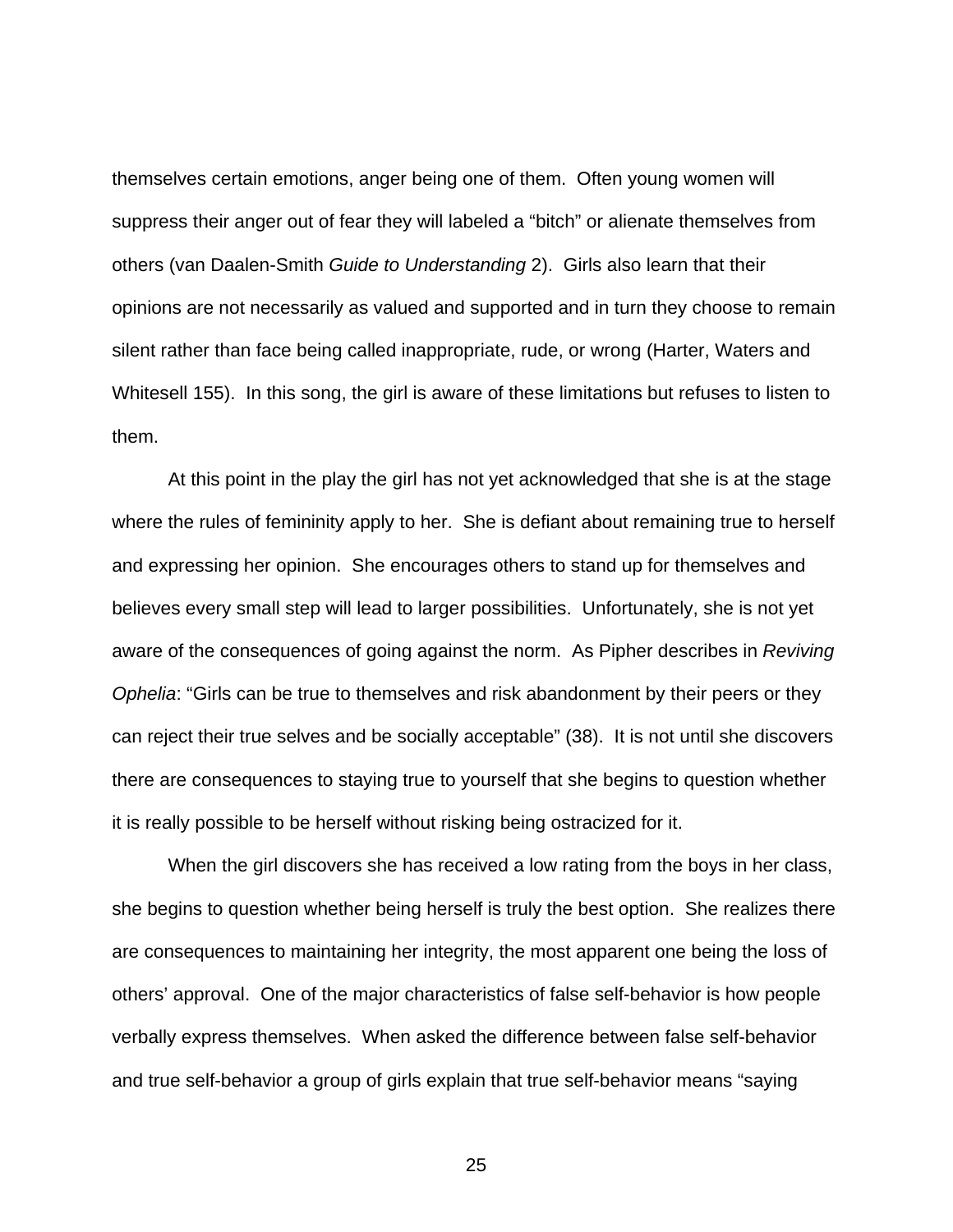what you really think" and "expressing your true opinion." They state that false self behavior is characterized by "expressing things you don't really believe or think", "not stating your true opinion" and "saying what you think other people want to hear" (Harter, Waters and Whitesell 154)."

At the beginning of the show, it is clear the girl says exactly what she thinks and believes in songs such as "I'm One of the Smart Ones" and "Everybody Says Don't." She expresses true self-behavior as she speaks out against conformity and mediocrity. When she discovers the boys have been judging all of the girls based on their looks, she acknowledges this is wrong but is unable to stand up to any of them. Similarly, in her research on women and relationships, Miller found that girls expressed fear of losing important connections in their lives if they spoke in ways that would contradict the views of others (20). This silence is characteristic of false self- behavior. The girl is afraid that by standing up to them, she will be ostracized and therefore chooses to stay silent.

The girl knows she is contradicting her previous statements when she puts on her mother's make-up and her sister's push-up bra. These two acts signify she is ready to change her outward appearance in order to please others. She is willing to adapt her behavior in order to gain attention from the boys in her class. She is so pleased with the results of this transformation that she eventually decides the benefits of being accepted outweigh the positives of non-conformity. By gaining the approval of others, she gains a sense of power, something many young women achieve when they feel they are one step closer to achieving the cultural standard of beauty (Heilman 195).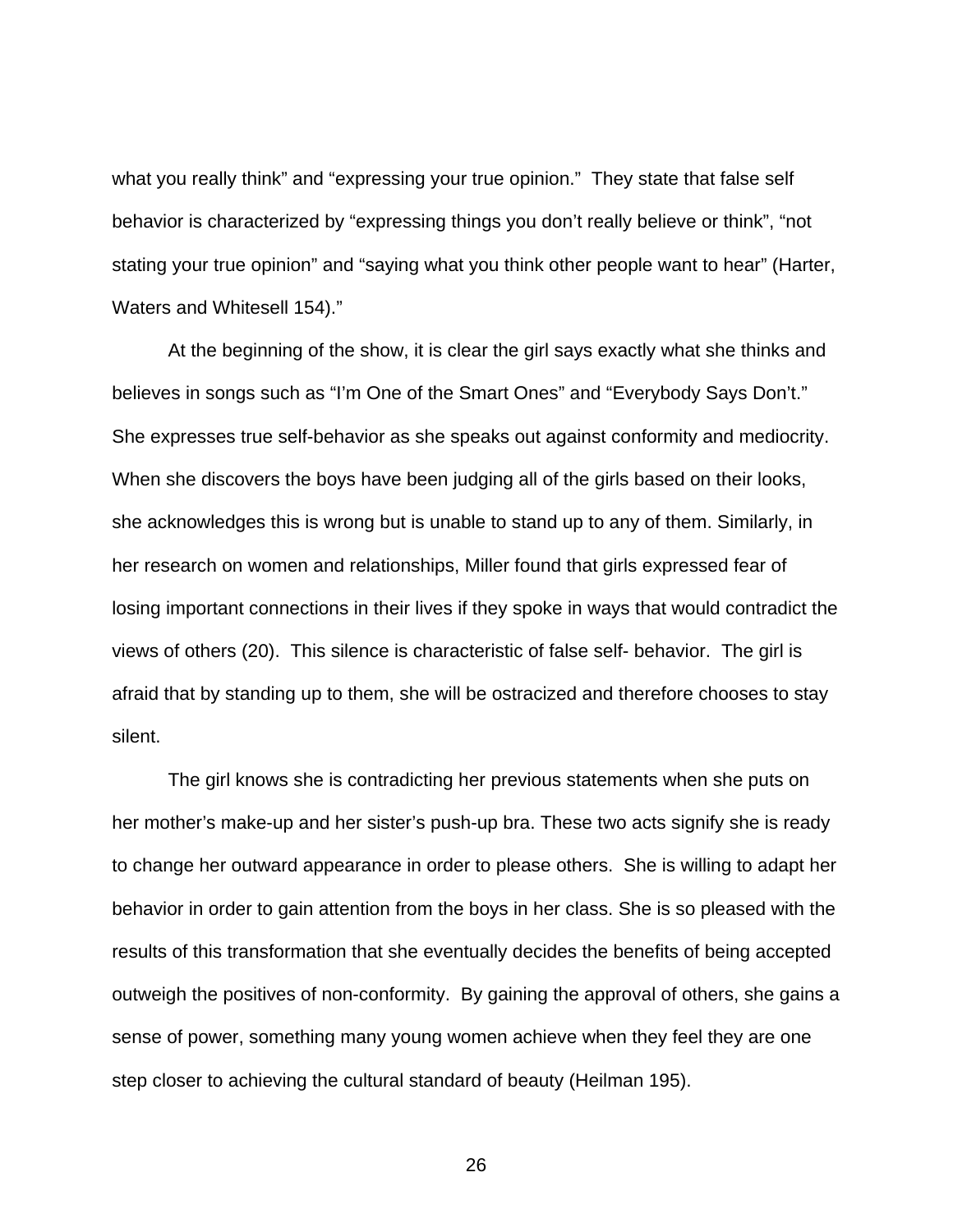During adolescence, many girls worry about whether or not they are displaying behavior that truly represents their true selves (Harter, Waters and Whitesell 153). Although the girl is happy with the immediate response to her transformation, she wonders if she will be truly content in the future. In the first section of "Reflections", the lyric reads: "Now I see if I wear a mask, I can fool the world" (Zippel 2). She is pleased with this revelation and realizes that as long as she goes along with what is expected of her, she will fit in with her fellow classmates. Yet she also realizes that by pretending to be someone she is not, she is sacrificing a part of who she is. The song is a testament to the constant internal struggle she faces as she transitions out of childhood into a more turbulent time in her life. However, she remains hopeful about her future, as echoed in the lyric: "I won't pretend that I'm someone else for all time" (Zippel 4). She believes this is only a brief period in her life and she will be able to overcome the conflicts within herself with time. Unfortunately, she does not realize that the longer she suppresses her true self, the more likely it is that she will no longer understand this self. There is a danger she will slowly start to believe that the false-self behavior she displays is representative of who she truly is.

 The girl is lucky enough to have a support system that helps her retain her true self. With her mother and sister's guidance, she is able to avoid letting approval from others control her life. Similarly, scholars have determined that a major factor that influences the occurrence of false self behavior is whether or not adolescents believe they have strong support systems. The level of approval they get from their parents and their peers will affect the type of behavior they display (Harter et al. 372). The girl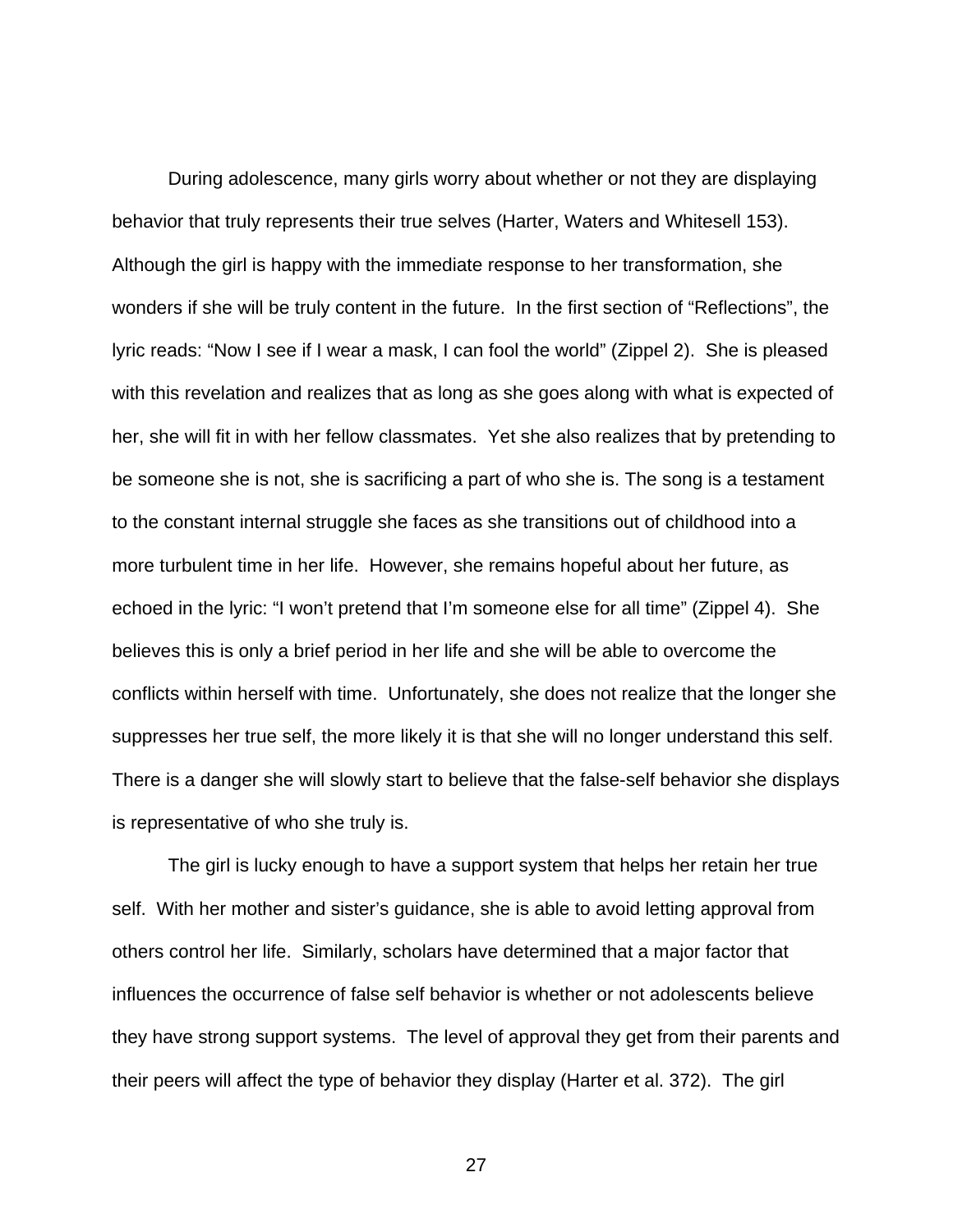realizes her family will be her support system and that her mother and sister will approve of her actions regardless of whether or not she conforms to what her peers expect of her. She can turn to her family to seek guidance and advice when needed; they don't judge her and offer her space to learn from her own mistakes.

 In "Here's Where I Stand" the girl explains to her family how important it is for them to let her make her own choices. This sentiment is echoed in the lyrics: "Love me but don't tell me who I have to be (Ahrens 3) and "Help me to move on but please don't tell me how" (Ahrens 4). Rather than trying to fix her problems, the girl asks for comfort and understanding. She sees how hard her sister struggled before she realized she was harming herself. Yet, she also recognizes how much power her sister gained when she made her own decision about ending her eating disorder. She realizes that in order to make a smooth transition out of childhood, she needs to make her own decisions. She needs to come to her own conclusions about the cultural expectations that are expected of her and learn how to negotiate them on her own terms. However, she is lucky enough to have a solid support system that will provide guidance and encouragement as she navigates through this difficult part of her life.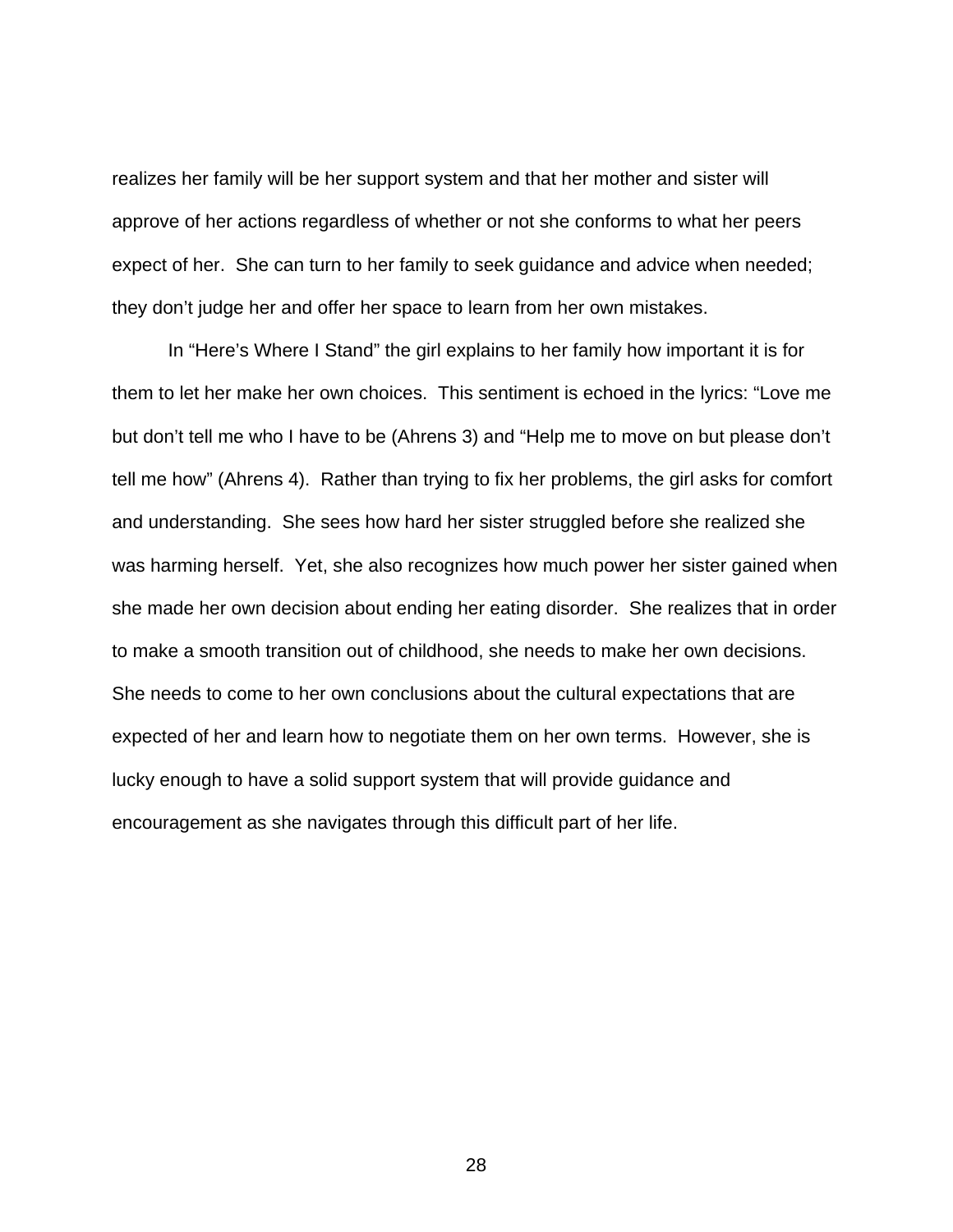### <span id="page-35-0"></span>**CHAPTER FOUR: THE SISTER'S JOURNEY**

While the girl is on the cusp of childhood and still exhibits behavior associated with this phase in life, her sister is immersed in a social world where she must fulfill certain gendered expectations in order to be accepted. She has already gone through puberty and understands the demands associated with becoming a feminine self. At sixteen she knows the value of acting a certain way in order to gain the approval of her peers. However, she is not yet aware of the difficulty of trying to achieve a high social standing and what she might have to sacrifice in order to accomplish this goal. As her story progresses her innocence and hope fades as she realizes how difficult it is to successfully navigate through this turbulent time. She begins displaying false selfbehavior in order to be accepted but struggles with depression and shame as a result of this behavior.

 Since she was a little girl, the sister has had a strong friendship with the boy next door, Derek. In the past few years, their friendship has changed and they rarely see each other. Yet, she still harbors hope their friendship will be rekindled, which will eventually lead to a romantic relationship. That is, the sister, like most girls, believes she will receive many benefits by obtaining a boyfriend. Girls have been socialized to believe that much of their self-worth comes from being in a relationship, whereas most young men understand they have intrinsic value on their own. A young woman's identity becomes more intact when she is in a relationship because she has gained approval from a worthy source, a man. She will also gain a higher social standing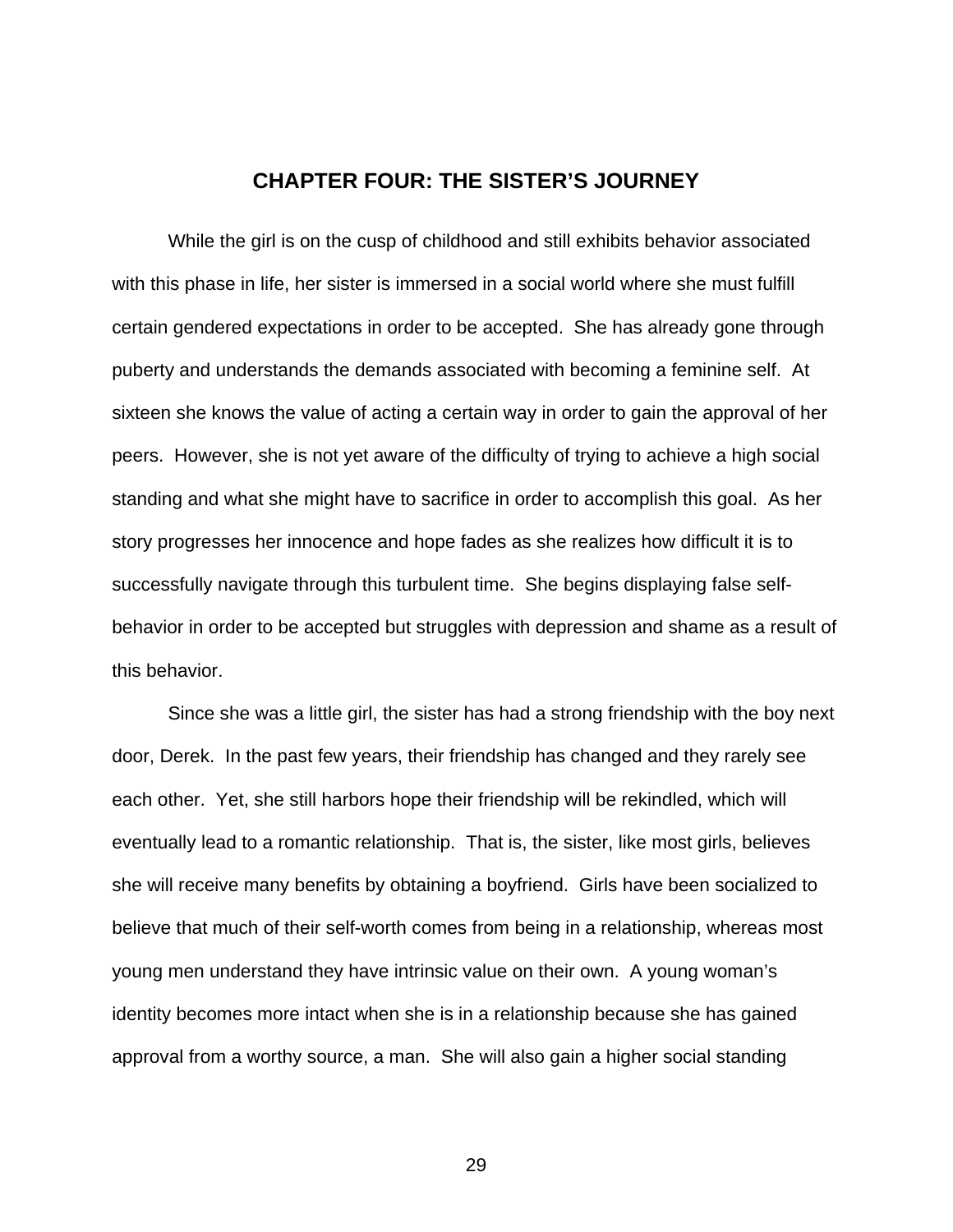among her peers (Tanenbaum 101). The sister understands the numerous rewards she will reap if she is able to acquire a boyfriend.

 Although the sister has strong romantic feelings for her former friend, she does not want him to know these feelings exist. In the first section of "I'm Not Waiting" she is clearly interested in Derek but she tries to hide these feelings by acting with nonchalance and avoiding any sort of contact with him. In the bridge of the song, her despair and confusion become evident when she sings: "Am I old? Am I dumb? Do I wear the wrong kind of jeans? Am I fat? Am I slow? Do I read the wrong magazines?" (Lippa 4-5). The sister desperately wants to know why Derek no longer wants to spend time with her and wonders if there is anything she can do to rekindle their relationship. When she receives the note from him asking her to lose weight, she believes there is a concrete solution to gaining his approval.

 The sister's lack of surprise at Derek's request for her to change her appearance echoes findings that boys commonly ask their girlfriends to lose weight (Kilbourne 261). As well, the sister also adheres to the common belief that changing the configuration of her body will lead to greater popularity and status overall (Brumberg 104). By learning that all she needs to do is get rid of her love handles, the sister can rejoice in the knowledge that there is a tangible way to earn Derek's approval. She begins scouring teen magazines for advice on weight loss.

 Teen magazines are a pervasive form of teen culture that can be quite dangerous for young women. Through harmful advertisements as well as articles and advice columns, these magazines depict a very specific ideal of how young women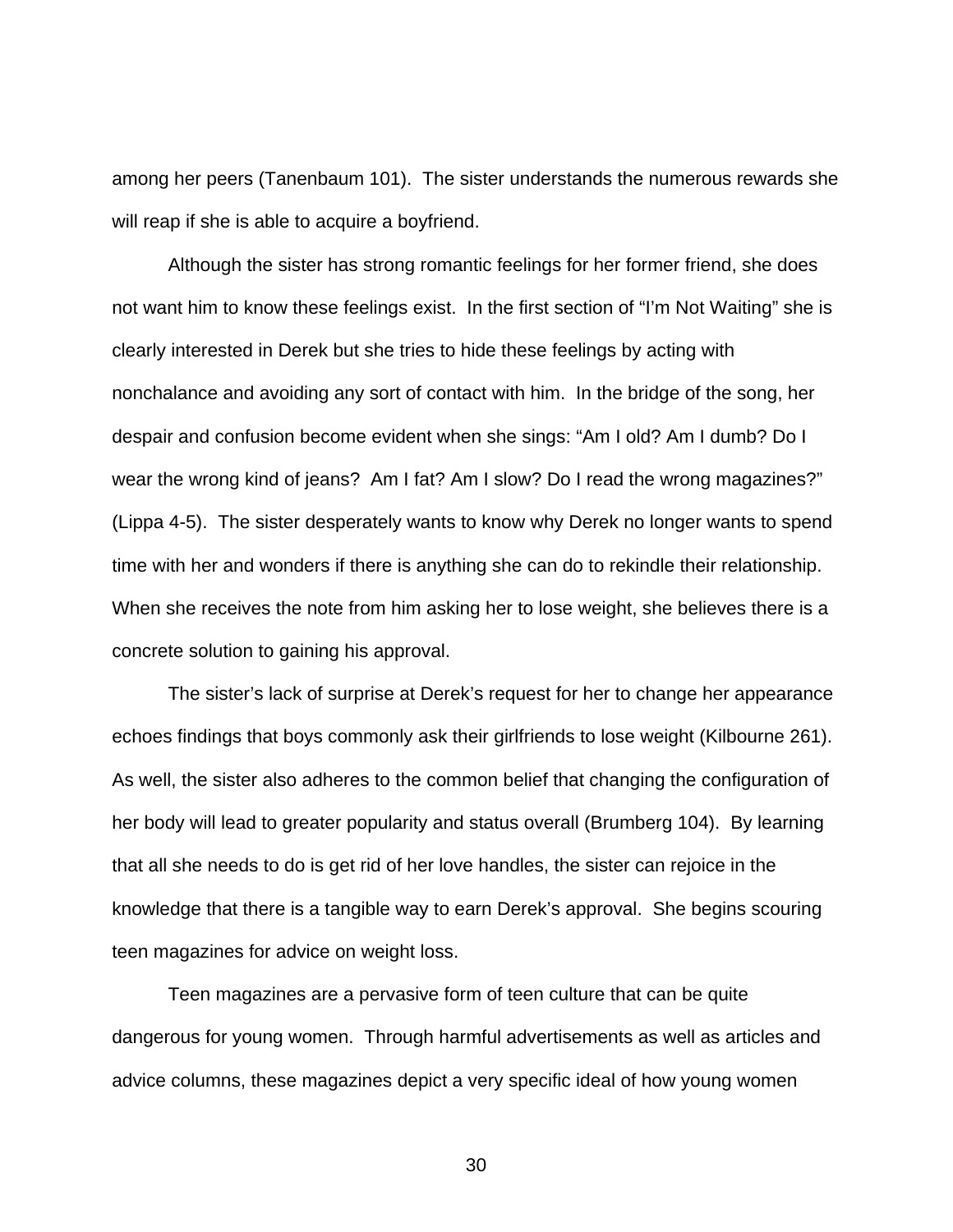should appear. Researchers at Brigham and Women's Hospital in Boston found that the more frequently girls read magazines the more likely they were to diet. They also found that the images in the magazines influenced their feelings about their bodies and caused them to want to lose weight (Kilbourne 260). The film *Dying to Be Thin* notes that celebrities and models who are featured in magazines have been getting progressively thinner, causing the beauty ideal to become even more difficult to obtain than in the past. The sister's mirror portrays how magazines influence her. Decorated with pictures of emaciated models, the mirror works as a reminder of what she aspires to. This is made very clear when she rips out a picture from a magazine, tapes it to her mirror, and begins applying make-up that emulates what she sees in the picture.

The sister believes that by altering her appearance in order to gain Derek's affection, she will lead a happier and more fulfilling life. This is in part due to the magazines she reads, which are filled with harmful advertisements, which portray emaciated models in submissive positions. Advertising agencies depend on creating self-disgust in order to sell products. They promise that by purchasing their goods, the customer will become a better person who is more attractive and appealing than they were before they used the product (Heilman 196). Within the genre of magazines intended for teenage girls, there are certain products that are heavily marketed. For example, there are ten times as many advertisements promoting dieting in magazines read by young women than in those read by young men (Heilman 196). However advertisements are not the only way in which teenage girls are negatively influenced by these magazines. The majority of the articles and advice columns found in these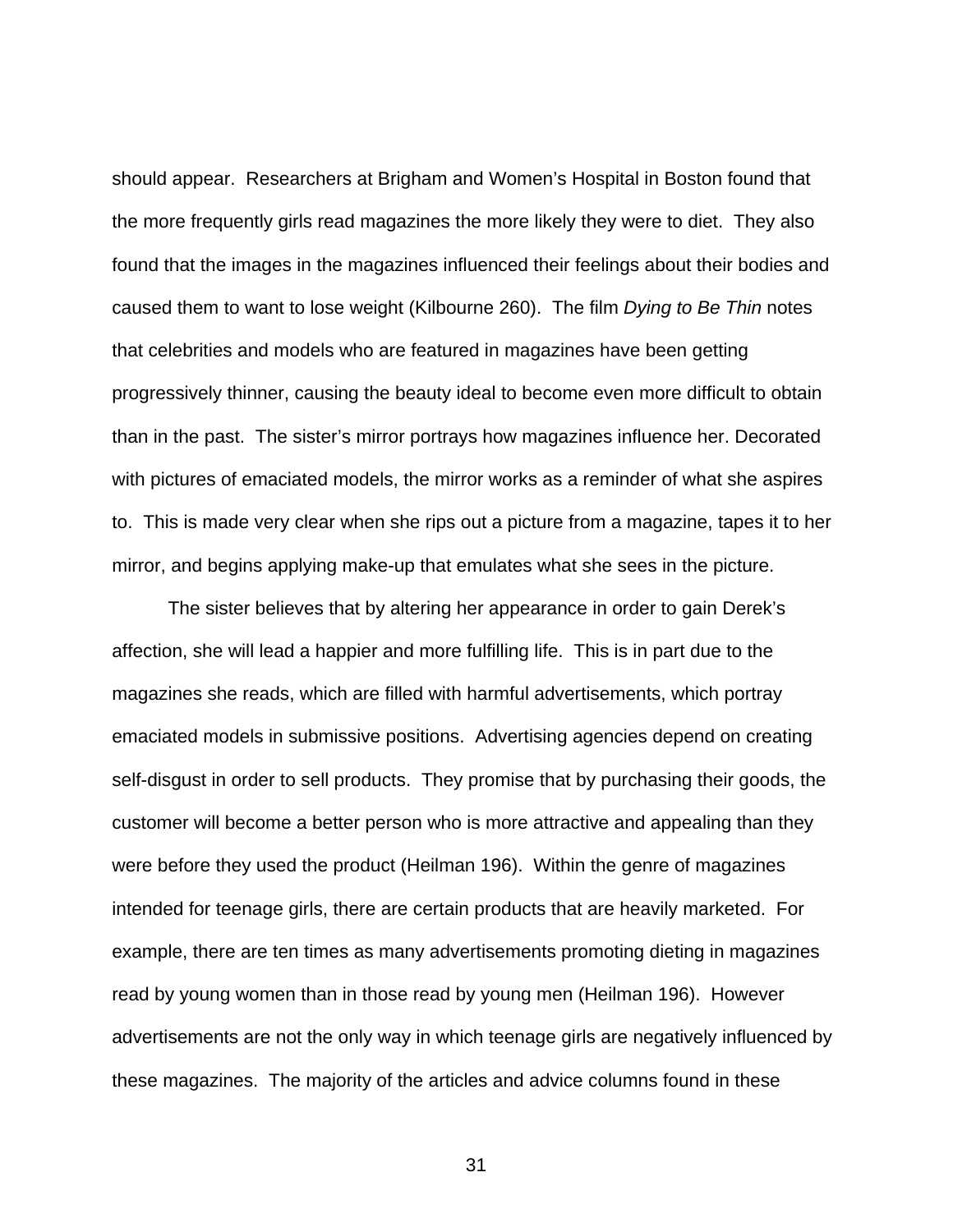magazines encourage young women that in order to fit in a girl must look a certain way and obtain a boyfriend (Currie). The sister trusts these magazines are giving her useful advice that will boost her self-confidence and make her more desirable for Derek.

The sister's quest for a better body begins rather innocently with an increase in exercise and a better awareness of her diet. As she begins to shed pounds, her confidence grows as well as her desire to win Derek's approval. She realizes that in order to achieve her goals, she needs to take a more drastic approach. Besides increasing the amount of exercise she does, the sister begins to display symptoms of bulimia, throwing up her meals occasionally. Bulimia is a serious eating disorder that is often learned about in school as well as from television movies and magazine articles. The unfortunate fact is that many girls learn how to throw up in health class, where they are being taught about the dangers of eating disorders (Orenstein 91). In her film *Dying to be Thin*, Larkin McPhee explains that girls may learn about eating disorder through television movies for example a film about singer Karen Carpenter can inspire girls to become anorexic. The sad fact is that Karen Carpenter died as a result of her eating disorder, but this does not seem to stop girls from wanting to reproduce her emaciated physique. When girls begin losing weight, they begin believing they have control over their lives and their destinies, which leads to a feeling of power and superiority (Heilman 192). The sister is proud of her changing body until she realizes her new appearance has not impressed Derek in the ways she had hoped.

 The sister is disappointed and hurt when she learns Derek was just using her as a way to spend time with his real girlfriend, the head cheerleader. She tries to hide her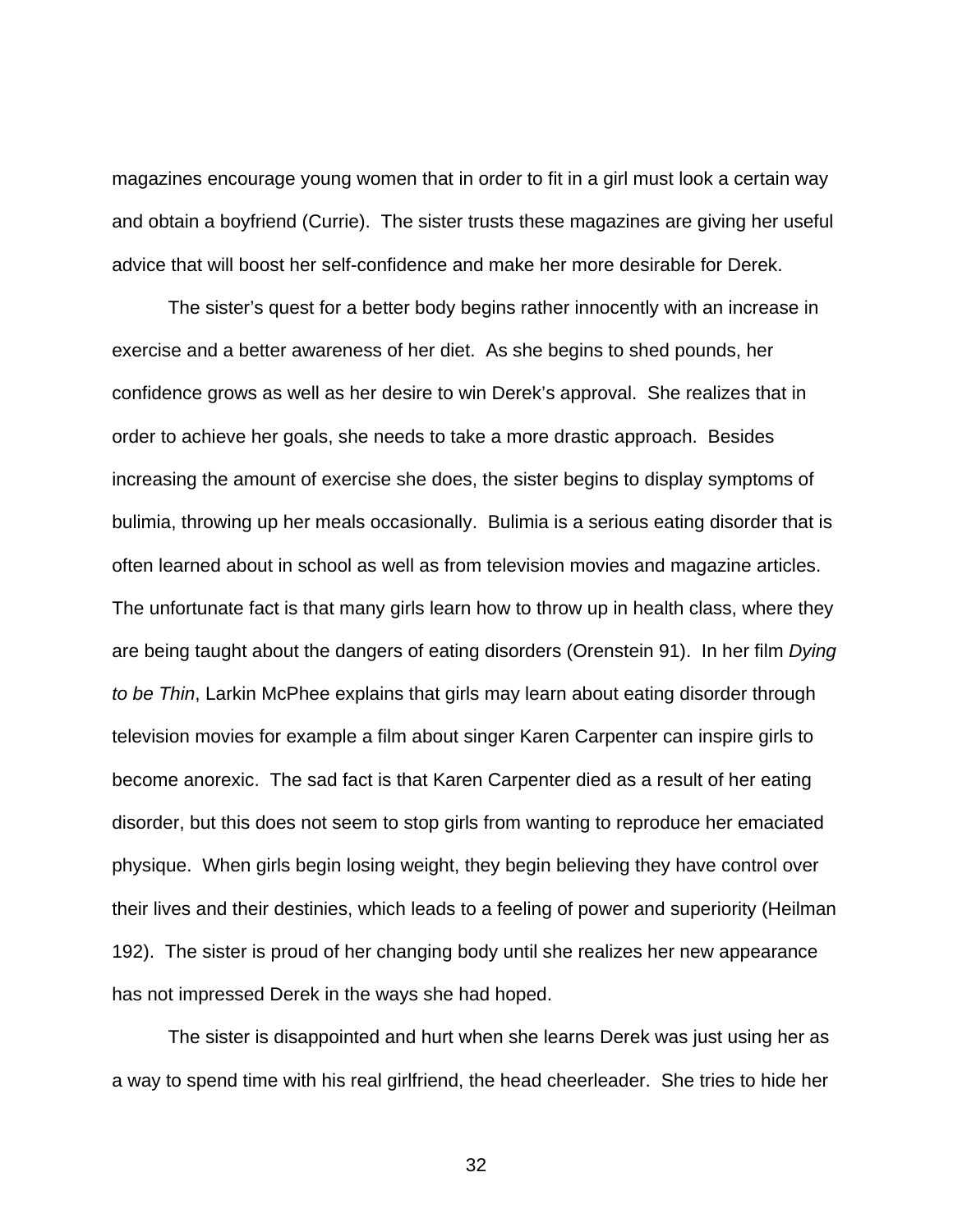feelings behind her new and improved body and continues to focus all of her efforts on maintaining a flawless appearance. The head cheerleader becomes her role model because if the sister can achieve a standard of beauty comparable to this pillar of popularity, she will undoubtedly be accepted. The sister begins basing all of her selfworth on her ability to shape her body in unhealthy ways. According to a study done by the American Association of University Women, looking good is more important to girls than having an ability in measures of self-worth among teenage girls (Heilman 194). Girls believe that by attaining a degree of perfection in their appearance they will gain power from the value given to them by others (Heilman 198). By conforming to what her peers view as "beautiful", the sister is expressing false self-behavior. She is trying to please others by dressing and acting, as she believes the popular girls do. Unfortunately, her attempts to fit in fail as her classmates begin to taunt her with vicious insults.

 The term "slut" in an all-encompassing insult used by young women regardless of a girl's sexual behavior (Tanenbaum 161). The girls at her school begin calling the sister a "slut" for a number of reasons, none of which have to do with her sexual activity. One of the many reasons girls are called sluts is due to assumptions about styles of dress. The sister sees that type of clothing that her idols wear in the magazines she reads and believes that if she emulates them, she will be beautiful. Unfortunately, her decision to wear tight shirts and short skirts leads her classmates to assume that she is sexually active. This behavior echoes research findings that girls who wear provocative clothing are more likely to be labeled as promiscuous (Tanenbaum 87). Besides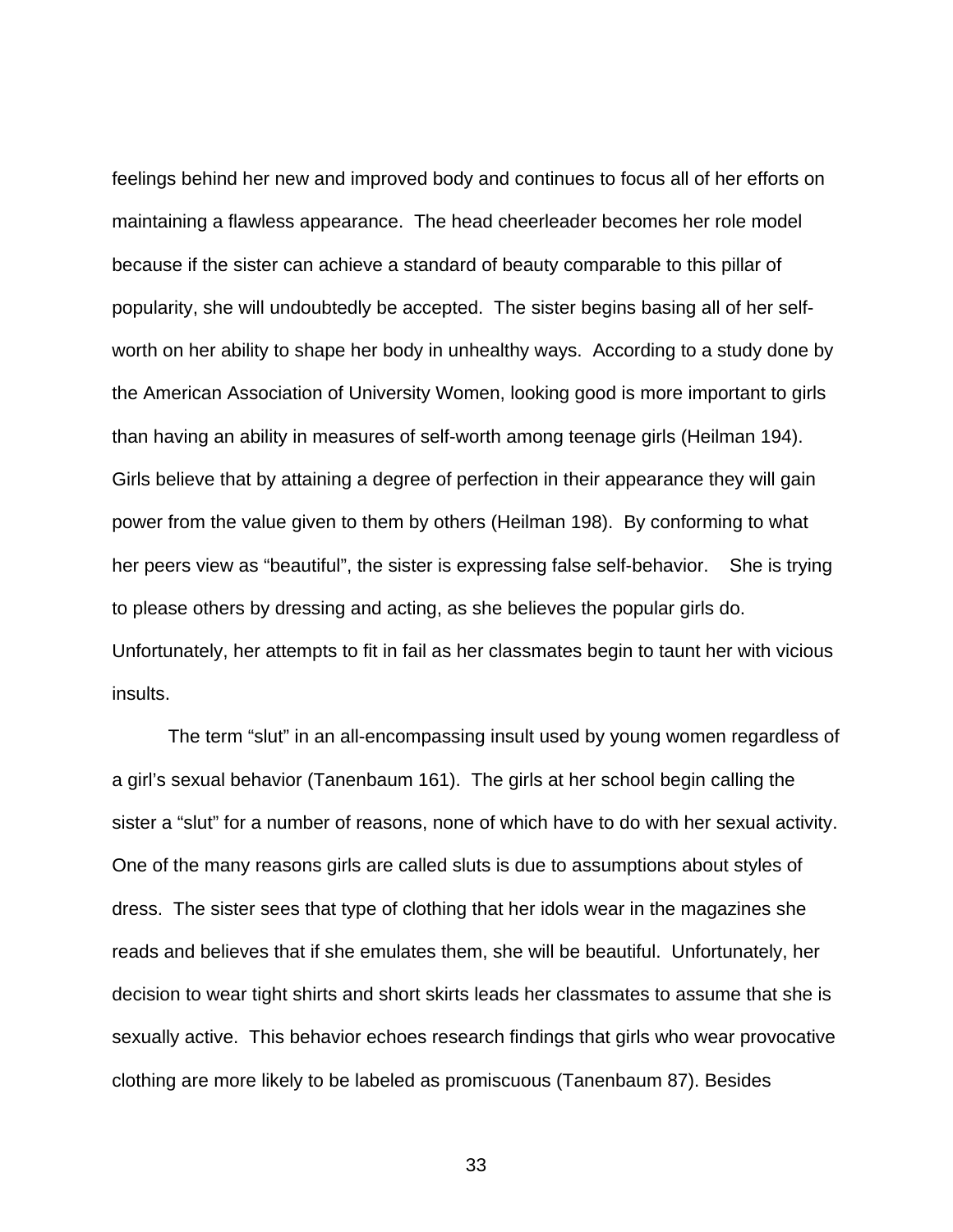wearing the wrong type of clothing, the sister has lost so much weight that she now has the type of thin and toned body that many girls in her class envy and resent. By giving attractive girls the label of "slut" young women make themselves feel better about their own bodies and establish a sort of superior femininity (Tanenbaum 199).

Rather then defending herself against her classmate's remarks, the sister chooses to embrace her newfound label. Her response reflects studies that show that once a girl has been branded a "slut" it is unlikely she will be able to counter the charge (Tanenbaum 88). The sister recognizes the unlikelihood of shedding this pejorative label and believes that standing up for herself will only encourage the insults to continue. Getting angry with her classmates would only encourage criticism and further isolation. As well, she suppresses her anger, reinforcing studies that show it is easier to ignore anger rather than deal with the consequences of displaying it. Often times, they find ways to divert their anger into others things or onto other people (van Daalen Smith *Feminist Analysis* 160). The sister focuses her energy on seducing the boys in her class, as she believes this will result in a gaining a boyfriend. As her magazines tell her there is a lot to be gained by winning the attention of men. Many young women crave male approval and desire a man in their life in order to avoid feeling lonely. They believe that by acting as highly sexualized beings, they will win the attention of their male love interests (Yoffe 58).

 Many cultural mediums offer advice to young women concerning how to acquire the attention of men. Unfortunately, this advice can often be harmful in that it encourages young women to focus on being sexually available while simultaneously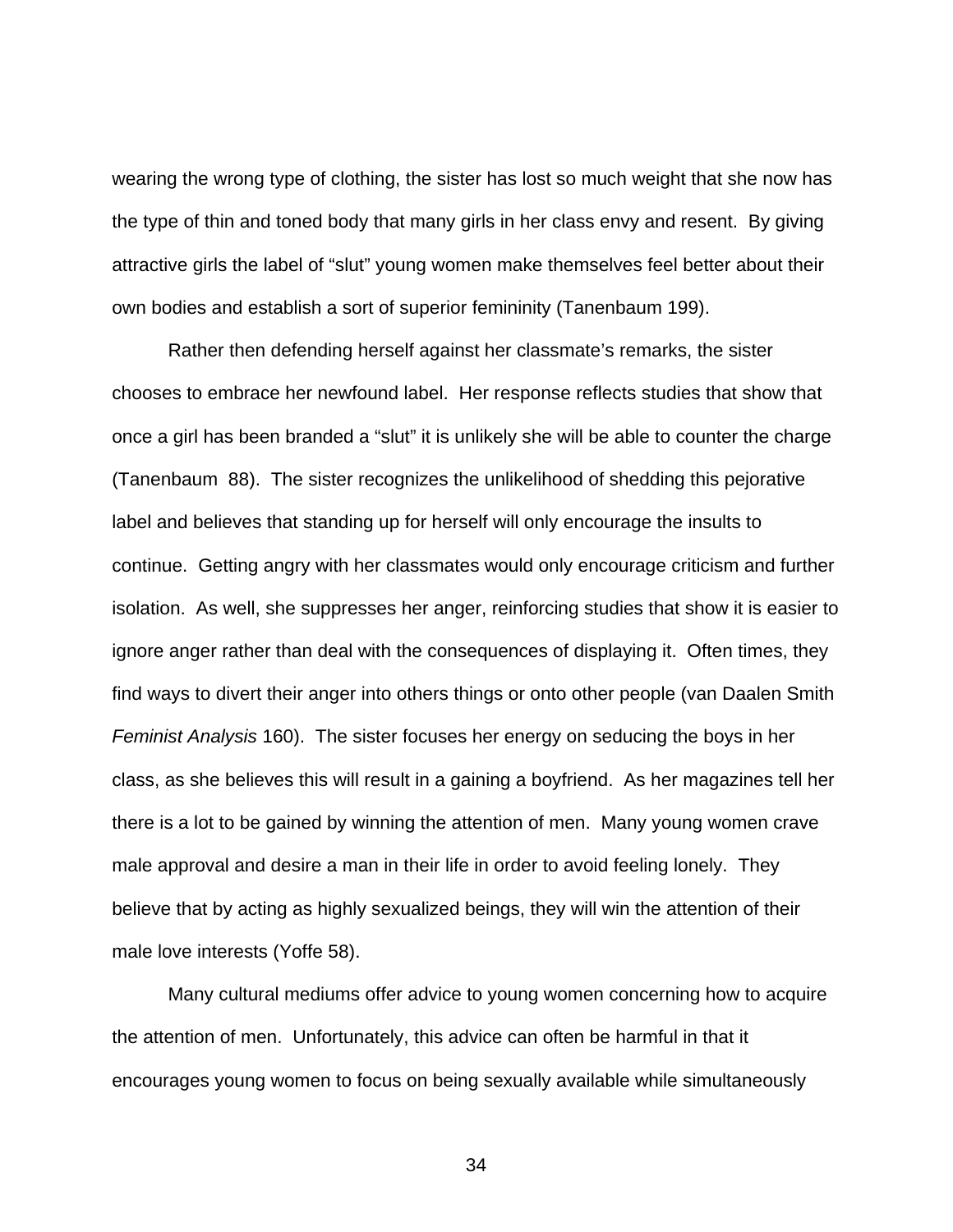discouraging them from exploring their own sexual desires. Teen magazines are one such medium that sends contradictory messages to young women regarding sex. Numerous magazines feature articles that warn against engaging in sexual activity before the time is right. These same magazines include young girls in their underwear gazing provocatively at the camera. This double message is confusing for many readers who are being warned against men and sex while simultaneously viewing pictures and reading articles explaining "how to make him want you more" (Meenakshi *Dilemmas* 382).

 Teen magazines are just one of the many cultural mediums that promote the idea that being desirable is more important than having desire for young women. Television shows, movies, and advertisements encourage girls to focus on gaining the attention of men and to disregard their own feelings of longing. Even when girls acknowledge their own sexual desires, they risk being targeted as "sluts." Yet many girls are willing to make this sacrifice in order to gain male approval and possibly even a coveted boyfriend (Orenstein 63). The sister believes she is unable to avoid the "slut" label imposed on her and therefore chooses to focus on gaining the attention of the boys at her school.

 Male approval is one of the most valued commodities a young woman can possess. Girls gain self-esteem when young men give them attention and make them feel special and desired. They are willing to overlook being treated badly because they crave the feelings of self-worth when they are being treated well (Orenstein 65). The sister believes that in order to gain male approval, she must act sexy. Because she has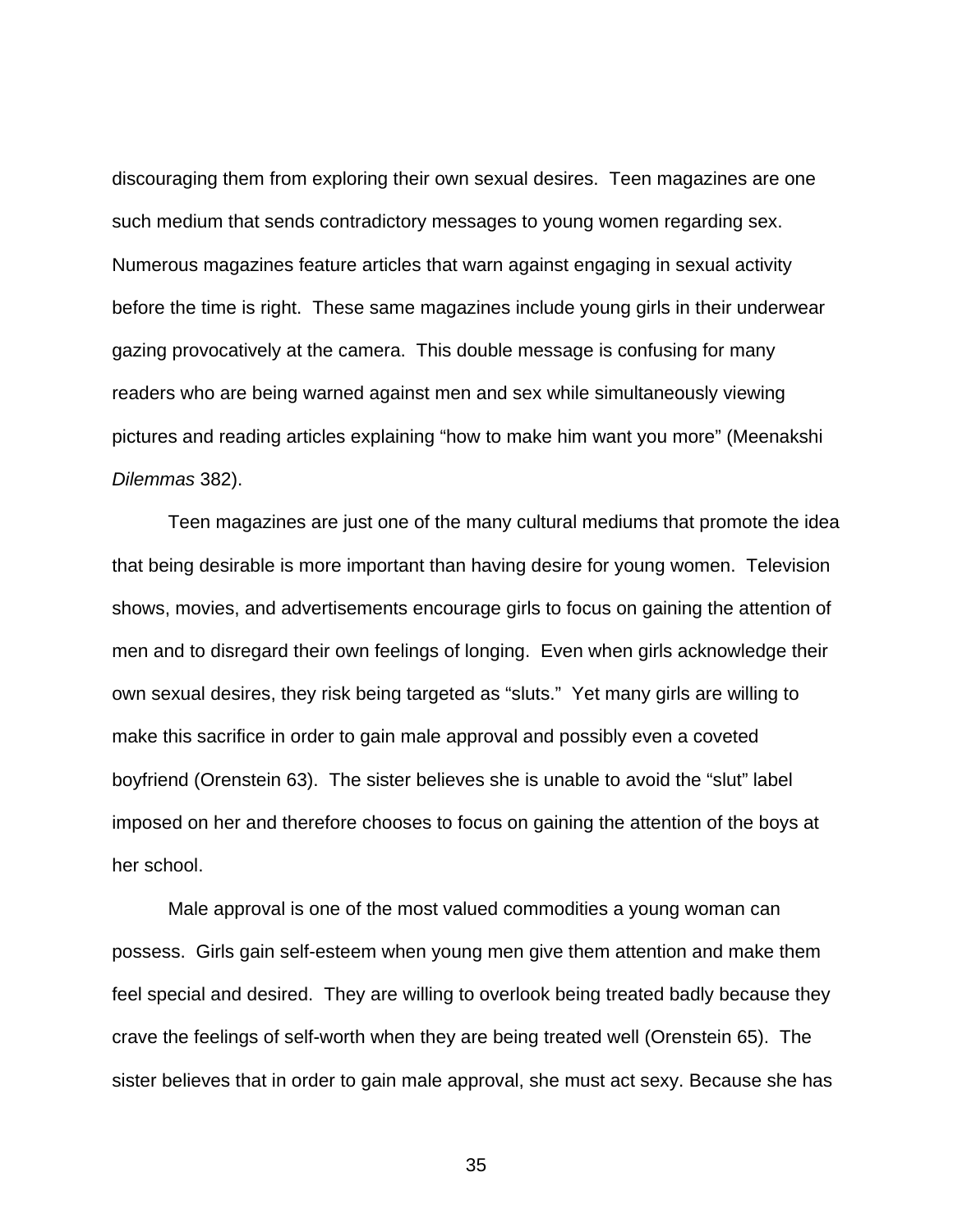lost the approval of her female classmates, she is desperate to win the admiration of the boys in her class. In "Naughty Baby" she is seen dancing for an imaginary boy whom she is trying to seduce. This is a clear example of false-self behavior in that she is "putting on an act" in order to impress an outside viewer (Harter, Waters and Whitesell 154).

 At the beginning of "Naughty Baby' the sister is confident and self-assured. She believes that by focusing on her sex appeal, she will strengthen her relationships with the boys at her school. However, she breaks down at the end of the song because she realizes her attempt to be accepted is futile. Young women's self-confidence deteriorates when they realize the messages they are receiving are contradictory (Orenstein 373). Meenakshi explains: "girls are encouraged to cast themselves as objects of male desire, while being admonished never to succumb to that desire or acknowledge their own" (386). These contradictory messages can be very confusing for young women and often lead to depression and self-destructive behavior. The sister breaks down at the end of "Naughty Baby" because she realizes she will never be able to please everyone. She wishes she did not have to display false-self behavior but cannot ascertain how to stop acting this way. The only way she believes she will be accepted is to perfect her outer self and ignore her own feelings of insecurity and selfdoubt.

 During the monologue before "A Change in Me" the sister admits her eating habits and obsession with working out may be detrimental to her health. In *Dying to be Thin,* narrator Susan Sarandon explains how bulimics are constantly tired and lethargic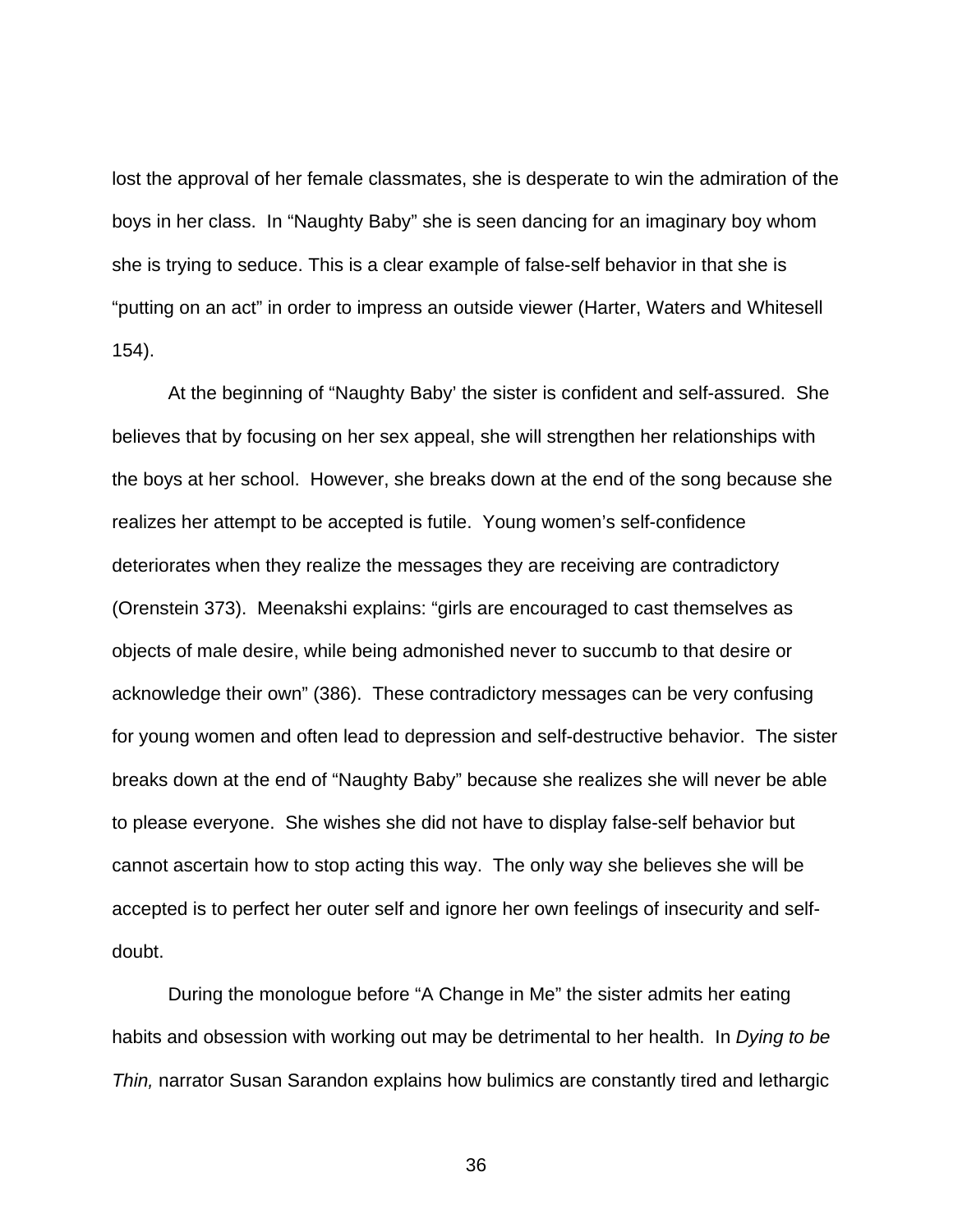because they are continually depleting their bodies of food. At the same time, the sister, like bulimics, is certain her physical appearance will continue to determine how popular she will become and, therefore, she continues to abuse her body. In the aforementioned film, supermodel Kate Dillon discusses the attention she got from her classmates when she lost weight. When she was perceived as overweight, she was ostracized and bullied, but as soon as she changed her appearance in a seemingly positive way, her fellow classmates embraced her. The sister truly believes that as long as she continues to focus on her external appearance to suit the needs of her peers, she will no longer be called a slut nor will she be ignored and overlooked.

 The sister would likely have continued to self-destruct if there had not been a pivotal moment that changed her point of view. When she is congratulated on her low body fat index, she realizes the true nature of her quest for external beauty. Cultural expectations regarding the female body cause her, like other young women, to be praised for her extremely frail appearance. Women are often complemented for frail appearances even when they are admitted into the hospital for anorexia or bulimia (Pipher 174). The sister finally realizes the harmful effects of letting others determine whether or not she is beautiful.

 Once the sister becomes conscious of the pernicious nature of Western ideals of female beauty, she allows herself to become angry. She agonizes over the time she spent worrying about her weight when she could have been using her time in a more productive and healthy manner. Many girls let their fear of getting fat control their lives and allow themselves to base their personal happiness on whether or not they have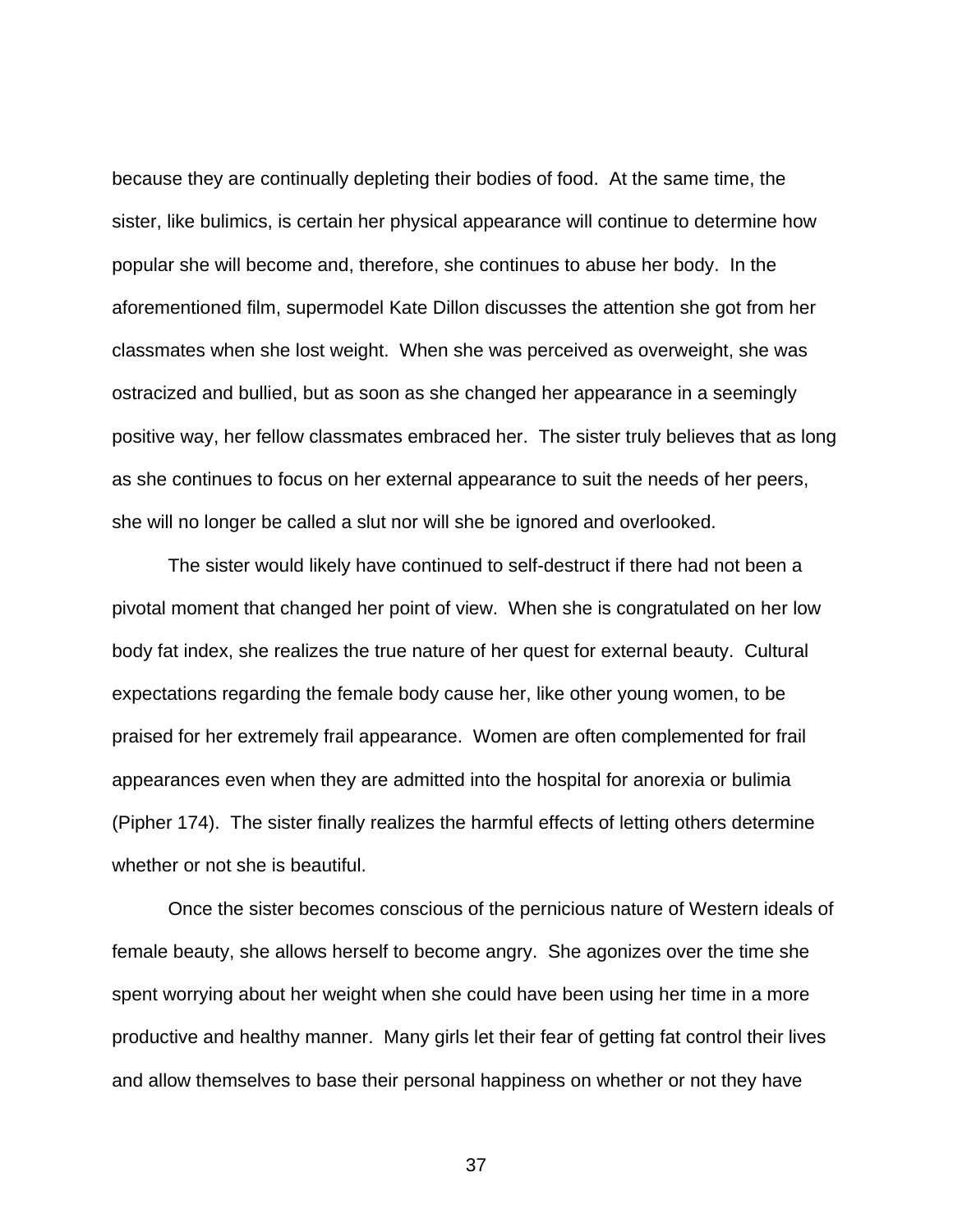reached their goal weight (Brumberg 123). The sister recognizes that her focus on her physical appearance has negatively affected her self-esteem. She may not be at the point where an eating disorder is endangering her life but it is preventing her from being a fully functioning young woman. In addition to her insight regarding her poor body image, the sister makes known her disgust at being objectified by men. Although there may have been a point in her life where she took pride in the fact that unknown men were honking at her, she no longer values this sort of attention. Instead she feels angry she has been reduced to an object.

By allowing herself to express her frustrations and distress in a healthy and emotionally cleansing way, the sister is able to reach an essential conclusion about her sense of self. She states: "I'm tired of making my life about what other people think of me." People who develop their sense of selves in relation to others often deny their own needs, values, and desires (van Daalen-Smith 164). The sister's need for approval and validation has caused her to alter her behavior in order to please others. Unfortunately, by exhibiting this type of behavior she has sacrificed parts of her true self. Young women who consistently display false-self behavior are often depressed and lonely. Others determine their self-esteem and they constantly worry about whether they are acting in ways that are considered socially acceptable (Pipher 150). The sister finally realizes the harmful effects of letting her peers determine her level of self-respect and personal happiness. She understands it will be difficult to completely disregard what other people think of her, but she wants to begin focusing on looking within herself for validation.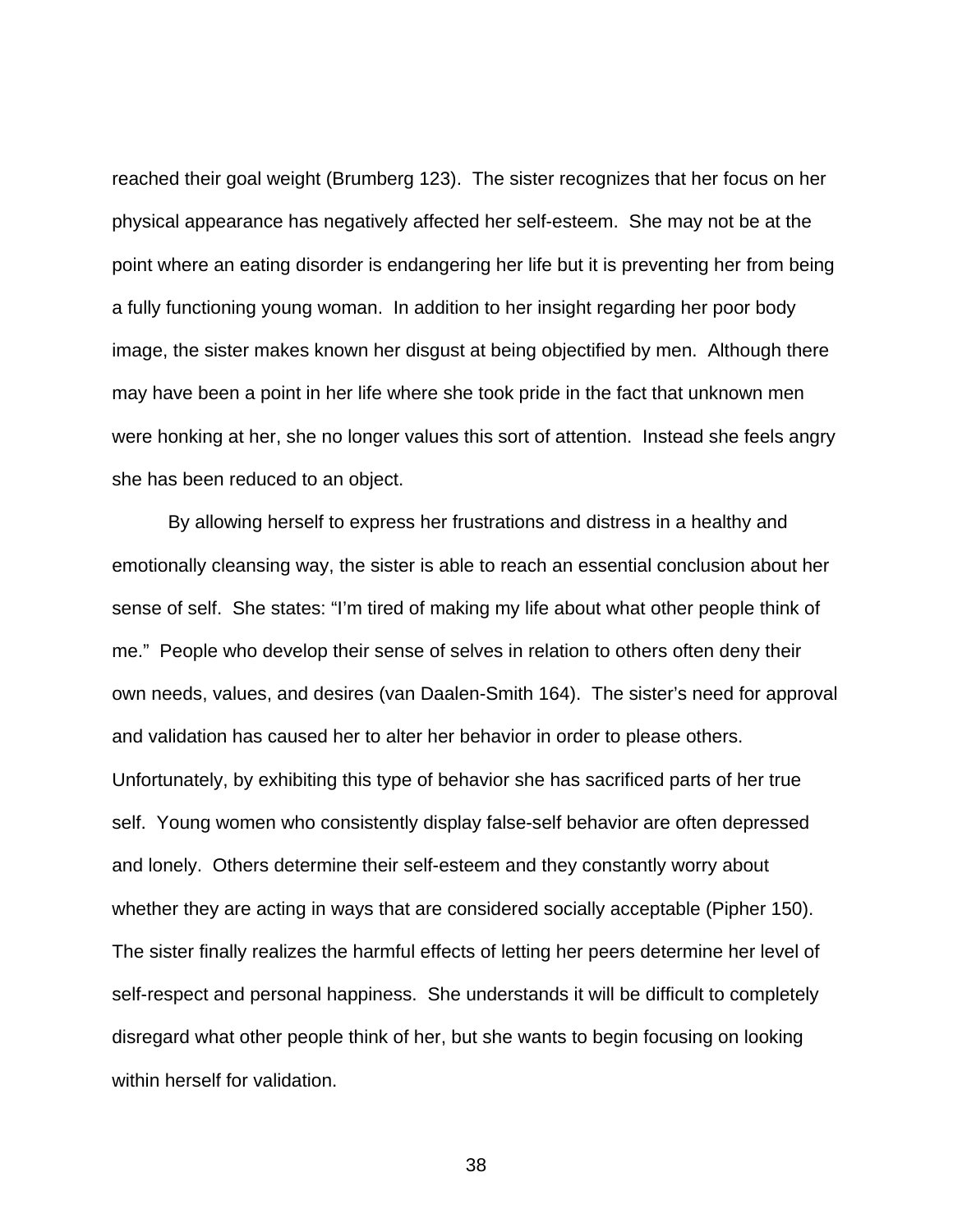"A Change in Me" is an optimistic song about hope and healing. The sister understands that her recovery will not happen instantly. She has been struggling with her self-esteem and identity for a long time, but she finally believes she can change. Her younger sister is about to enter into a phase where she will struggle to build and maintain solid relationships with others. This phase will likely lead to a tendency towards displaying false self-behavior. The sister does not want her sibling to go through what she has gone through and decides to provide her with a positive role model. She finally understands she does not have to be perfect. She then turns her focus to creating a self that is not defined by others but rather comes from within.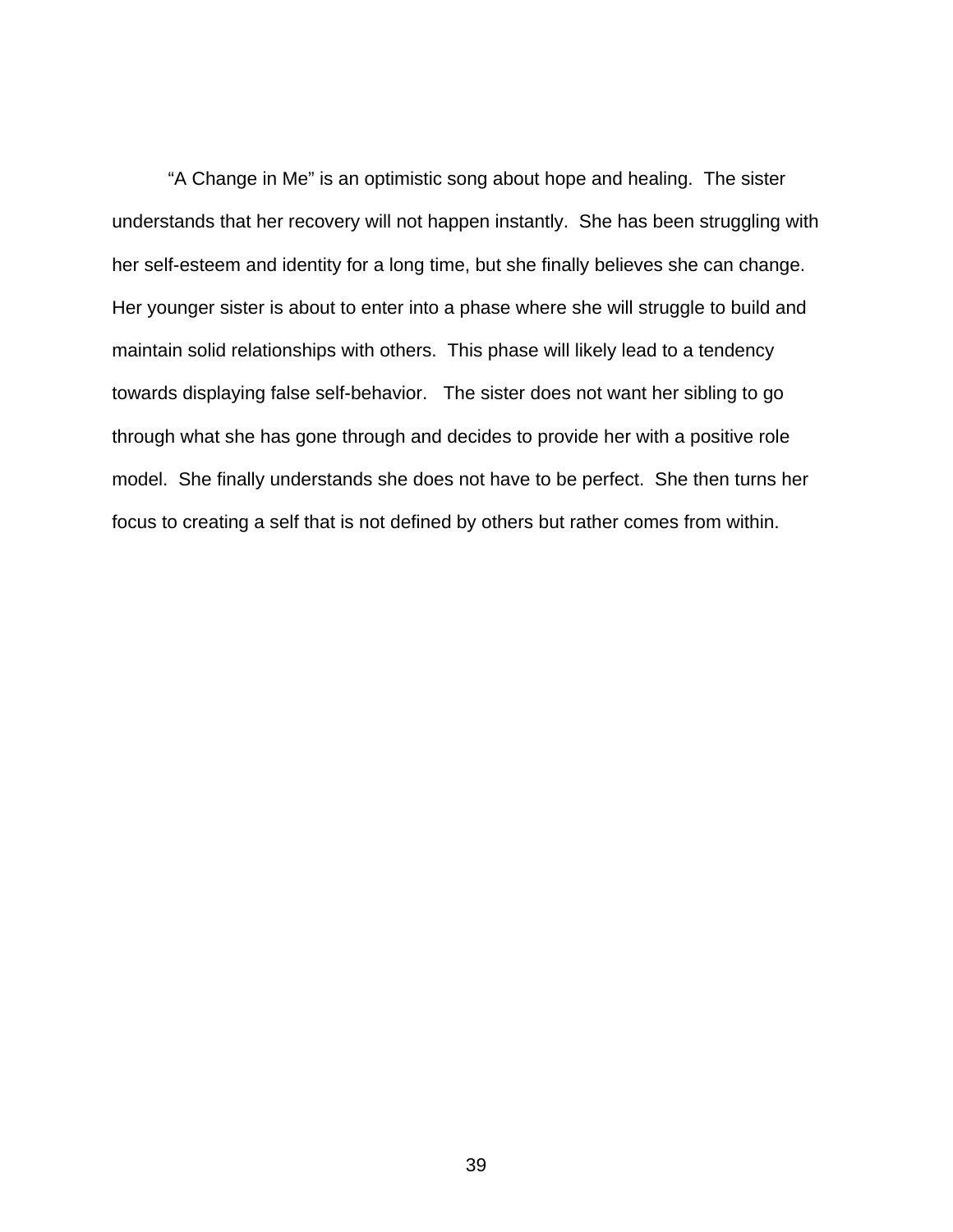## **CHAPTER FIVE: THE MOTHER'S JOURNEY**

Raising two daughters is an incredibly difficult task for both mothers and fathers alike. Cultural changes have made adolescence harder than it ever has been (Pipher 28). Research has shown that adolescent girls are more vulnerable to depression, eating disorders, substance abuse, and low self-esteem than boys. This is a cause of great concern for parents who wonder how to bring up their their daughters in the most beneficial and successful way (Snyderman and Streep 228). The mother in *Reflections* has a particularly difficult time, as it appears her youngest daughter does not respect her and her oldest daughter does not believe her mother has any useful advice to offer her.

The girl is appalled that her mother would choose to be a housewife, a job she views as simple and unimportant. Children often absorb cultural messages that teach them that mothers who stay at home have no stature. Ann Crittenden recalls an incident where a friend quit her job in order to stay at home to raise her children. During an argument one day her daughter stated: "Why should I listen to you? You're just a housewife" (3). The girl echoes this sentiment when she states: "She's not even that smart. It's not like she reads or anything. She doesn't even have a job. She's just a housewife." She equates her mother's lack of intelligence with her standing as a housewife.

 The girl is not yet aware of the gendered stereotypes that may have prevented her mother from pursuing her ideal career. Women are underrepresented in such financially lucrative fields as electronics, carpentry, and plumbing. They are more likely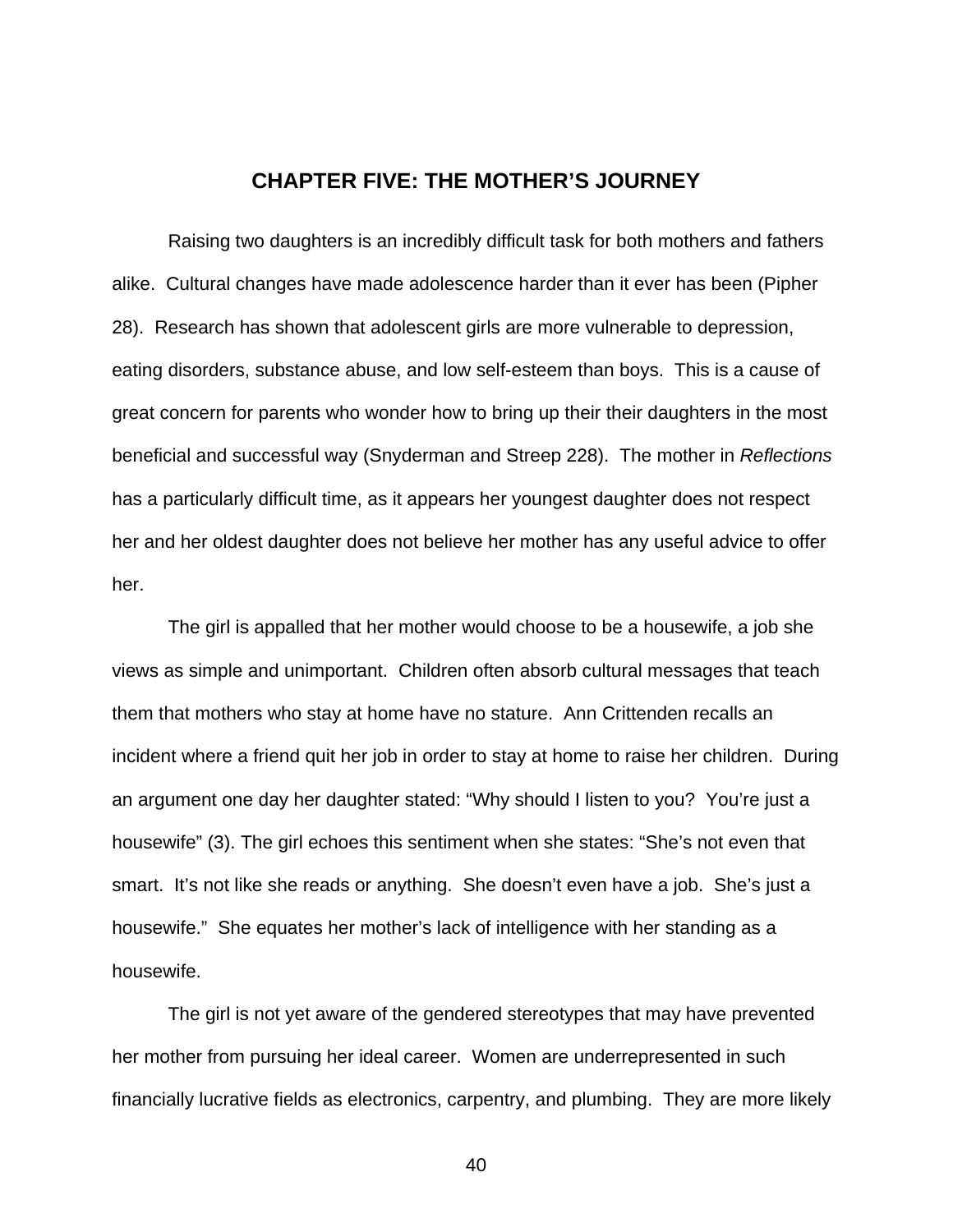to be found in clerical, service, and sales jobs. Women are still making less money to the dollar than men but this may be because the jobs they are performing are less financially rewarding (Heilman 192). In 2005, women were making 81% of men's dollar although the percentage for black and Hispanic women was significantly wider (*Highights* 1). Because women are categorized as nurturing caregivers they are often pigeonholed into jobs such as nursing and teaching. These jobs may be emotionally satisfying but they are undervalued and underpaid. Many women are reluctant to stray from certain expected molds because they fear an unconventional choice will bring them pain and disappointment (Hearn 35). The mother in *Reflection* chooses to stay home and raise her children because she believes she is not bright enough to pursue anything else.

Unlike fifty years ago, women are more likely and better equipped to work outside the home. However, there are still many women who chose to stay home and raise their children. Married mothers with children under the age of eighteen make up 28.4% of women between 25 and 54 who are not in the labor force (Crittenden 17). The mother is performing a job that is not recognized as an actual job. Our culture measures worth and achievement in terms of money and, therefore, women who choose to stay at home and raise their children are often overlooked as essential to the economic structure (Crittenden 45). In the play, the amount of work she does to maintain the household goes unnoticed and unrewarded and her own daughter chastises her for her lack of intelligence.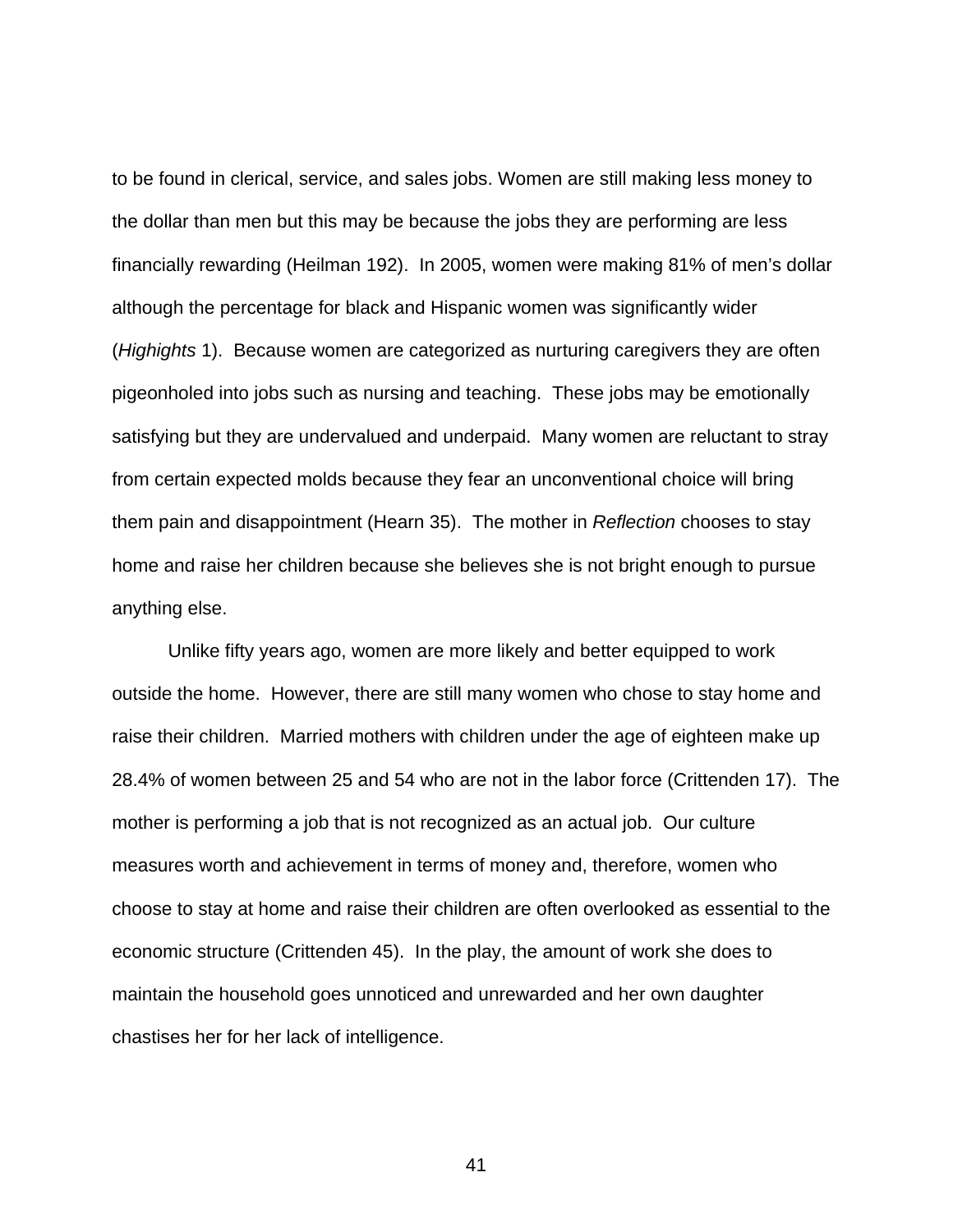The mother begins "Just a Housewife" as if she is ashamed of the work she does. She states: "What I do is kind of boring, if you'd rather it can wait" (Carnelia 1). She internalizes the myth of the housewife as being uninteresting and unintelligent and having no worth (Crittenden 5). With shame the mother begins listing to her daughter her daily tasks, which include doing the laundry, washing the dishes, taking the dog out, and cleaning the house. As she describes all these duties she begins to get angry because she becomes aware of how pointless her actions appear. The work she does goes unnoticed and unappreciated by her family and the rest of society, and yet she continues to do it every day without complaint. As soon as she realizes her frustration, the mother quickly forces herself to calm down. She denies herself the right to become angry because anger is an emotion that women are taught to suppress in order to preserve their relationships with others (van Daalen Smith, *Guide* 4).

 As the song progresses, the mother has significantly more trouble containing her anger. Anger is a powerful emotion that allows people to express their dissatisfactions as well as their beliefs and opinions. When women express their anger, they are no longer defining themselves in terms of what others want but rather allowing their own insights and views to come to the forefront (Cox, Stabb and Bruckner 63). She is furious with the way society views the work she does. Her sentiments are expressed in the following lyric: "I don't mean to complain and all but they make you feel like you're two feet tall when you're just a wife" (Carnelia 4-5).

Feminist scholars have argued that a large part of women's oppression results from the division of labor between males and females. Women learn their primary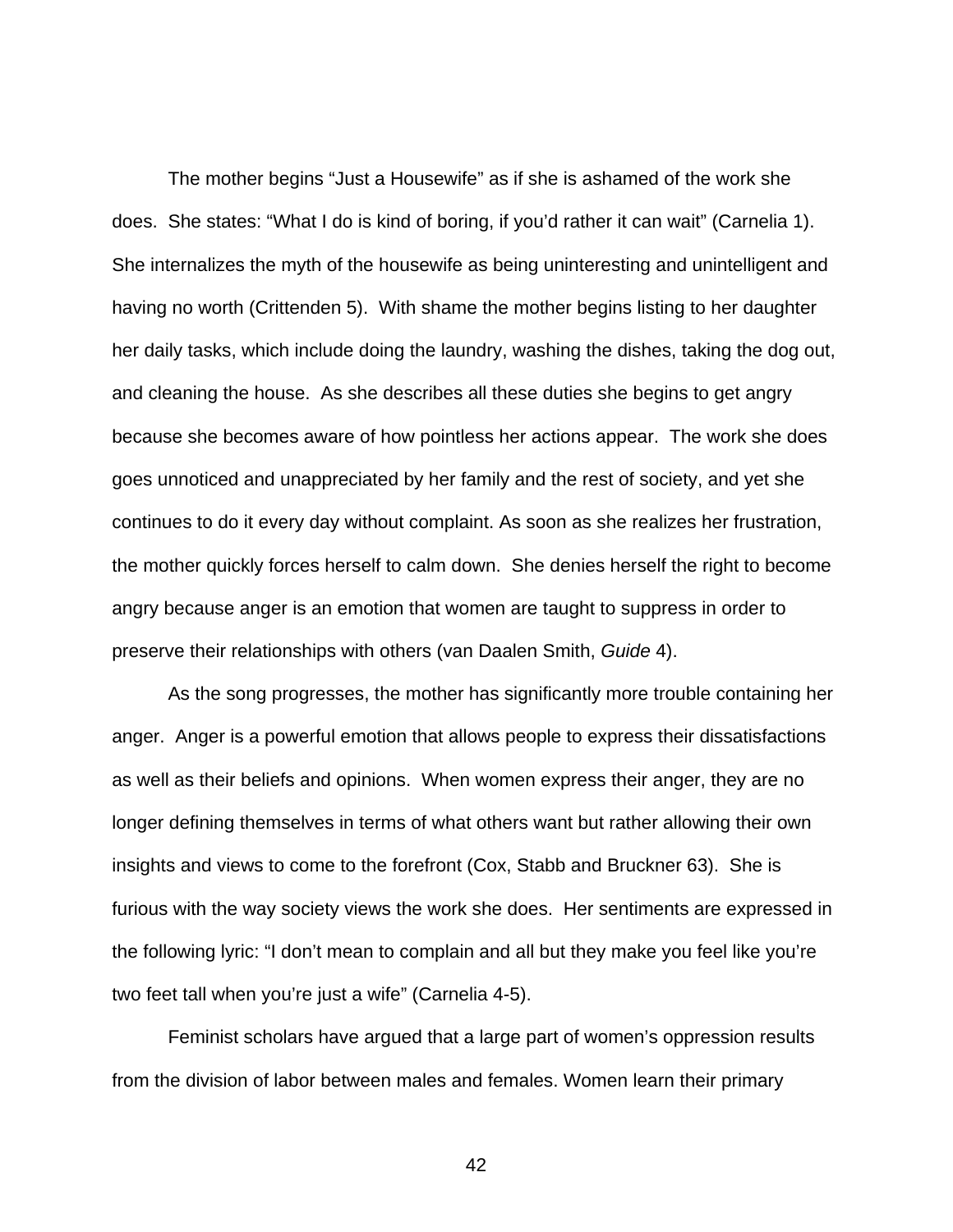responsibilities exist in the domestic sphere and come to believe that this is where they belong. Chodorow claims that Western society has linked the domestic sphere to expressivity, nurturing and emotion while the public sphere has been classified as instrumental, competitive and rational (qtd in Bush 187). Women have been told they do not possess the necessary traits to work in the public sphere in areas such as politics and law. They are segregated to the private sphere, where they are expected to focus on caring for and nurturing their families. This type of thinking is characterized by feminists as essentialist in that it pigeonholes men and women into distinct and different roles based on their essential natures or biology. Women end up suffering because essentialism in patriarchy means that the work men do in the public sphere is highly valued whereas women's work is disregarded and viewed as less important (Bush 187).

 The mother is also upset at how the women's liberation movement judges her for staying at home with her family. This is articulated in the lyric: "Women's lib says they think it's fine if the choice is mine, but you know they don't' (Carnelia 5). The women's movement paved the way for many women to enter into high-powered public positions. Unfortunately, this meant women who chose to stay at home were sometimes ostracized by other women for their decision. Well-known French feminist Simone De Beauvoir believed women could not reach their full potential as human beings if they were required to stay home and be housewives. Germaine Greer compared the life of a housewife to that of a slave and argued that women should not be condemned to a life of absolute servitude (Johnson and Lloyd 7). Housewives were made to feel the work they did had less worth than the work done outside of the home.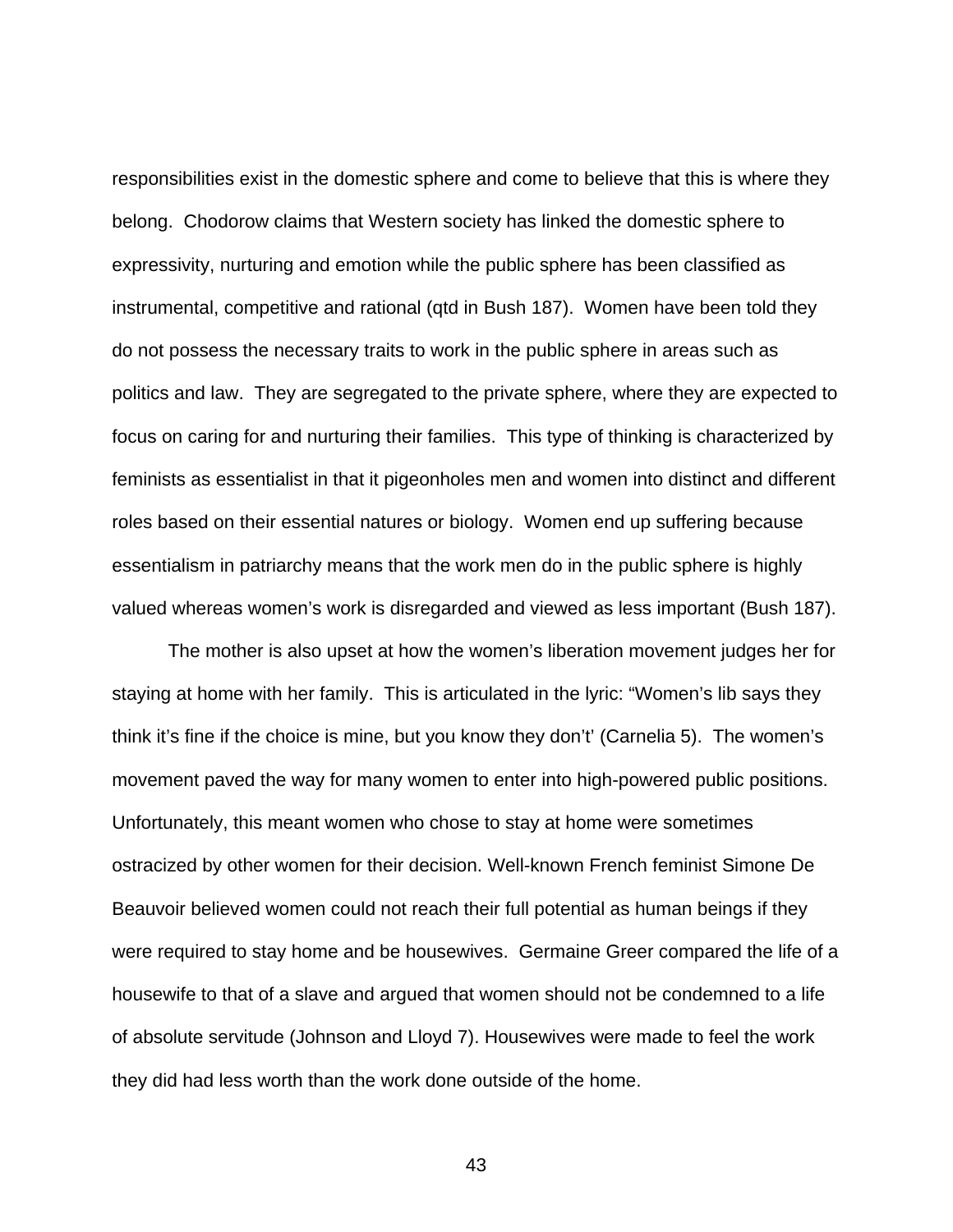The mother rarely lets herself express her anger over her current situation. However, she can longer handle having her daughter judge her and is compelled to reveal her true feelings about her job. She challenges her daughter's perceptions when she states: "And I mean did you ever think, really stop and think what a job it was, doing all the things that a housewife does" (Carnelia 6-7)? However, when she catches herself losing her temper she quickly reverts back to the unassuming, self-conscious woman her daughter believes she is. The mother does not feel it is her place to complain nor does she want to seem ungrateful for being in a position where she does not have to work. She is also concerned about being challenged or criticized for her views and would rather ignore her feelings than defend herself. She has no qualms about putting herself down and is embarrassed she has revealed her true feelings to her daughter.

 When the mother looks in the mirror and says: "All I am is like my mother" (Carnelia 8), she is admitting to herself that she is unhappy with who she has become. She wishes she could speak up for herself and be proud of what she does but she lacks the self-worth that would allow her to do this. Women often experience self-doubt, selfdevaluation, and low self-esteem when they realize that gender roles for women are devalued (Washburn 153). One of her biggest fears is that her daughters will grow up without the ability to defend themselves. She desperately wants to set a better example for her daughters, but her low-esteem prevents her from being the kind of parent she wants to be. She does not realize that by simply talking to her daughters about what they are going through, she is helping them understand their problems.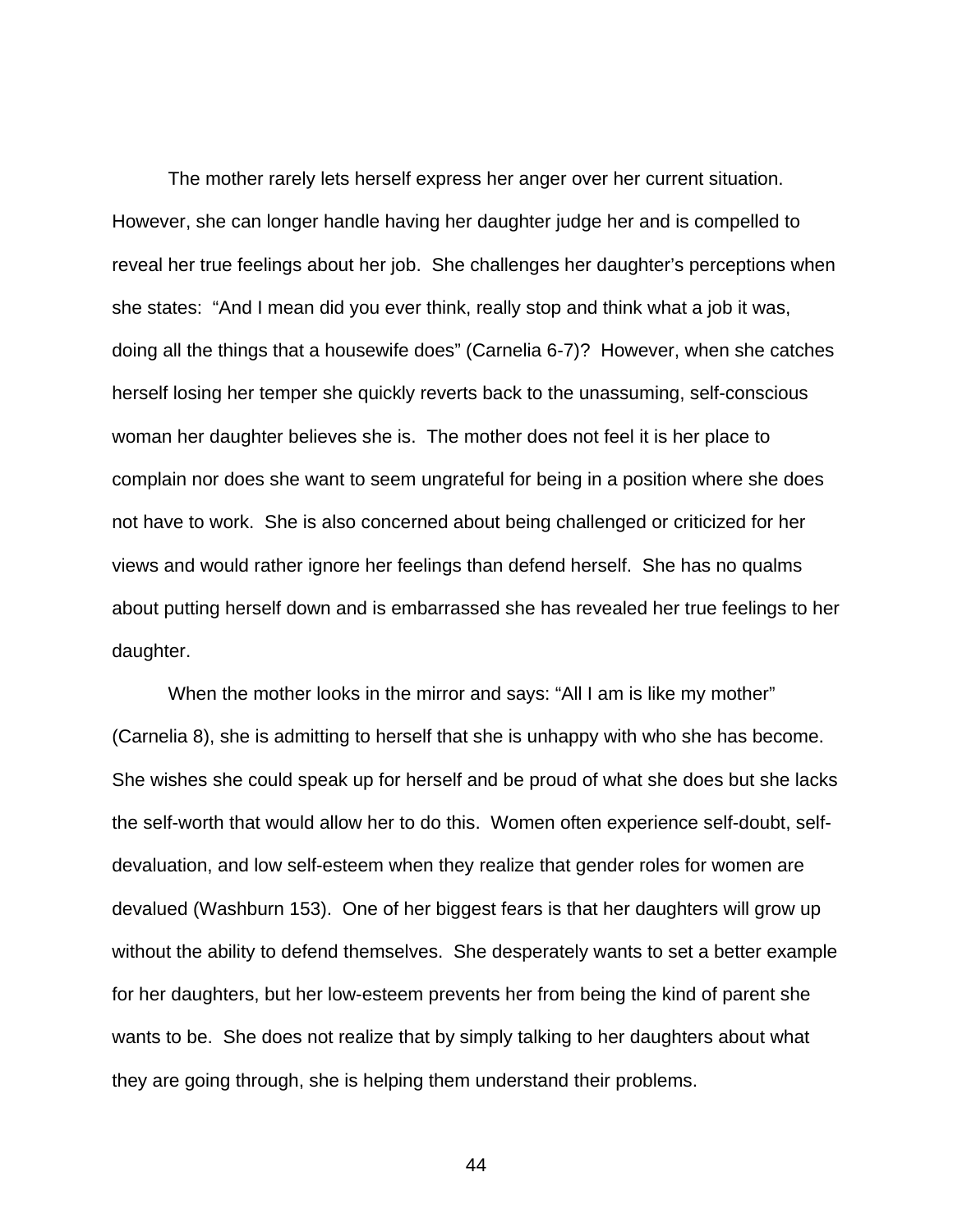The mother does not try and pretend she knows what her daughters are going through. She acknowledges the fact that her upbringing was quite different from her daughters when she says: "It was hard when I was teenager but it was nothing compared to what you're going though." Growing up in the 1950s the mother lived in a world where men had public power, women were undervalued and femininity training was especially prevalent. However, there was significantly less violence and sex in the media, and family relationships were stronger and more intact (Pipher 237-238, 243- 245). In today's society, young women are far more likely to have an eating disorder, experience depression, and be involved in potentially dangerous sexual relationships. According to the film *Dying to Be Thin*, anorexia has been increasing by 36% every five years since the 1950s. Teen magazines that used to write about innocent romantic love now speak about sex openly (Schlenker, Caron and Halteman 147). While young women used to be teased in the hallways, they are now being groped and talked to inappropriately in ways that can only be classified as sexual harassment (Pipher 104).

 Many parents hold their daughters responsible for their own problems without recognizing the cultural expectations that affect the decisions their children make. The mother recognizes society is placing pressure on her daughters to conform to certain desired standards but does not know how to comfort and advise them. Statements such as, "How can I tell you that you're beautiful when we live in a world where the standard of beauty is impossible to achieve" show how frustrated the mother is with her inability to help her daughters. Parents will often teach their children to love and value their external self without understanding how important appearance is to their children's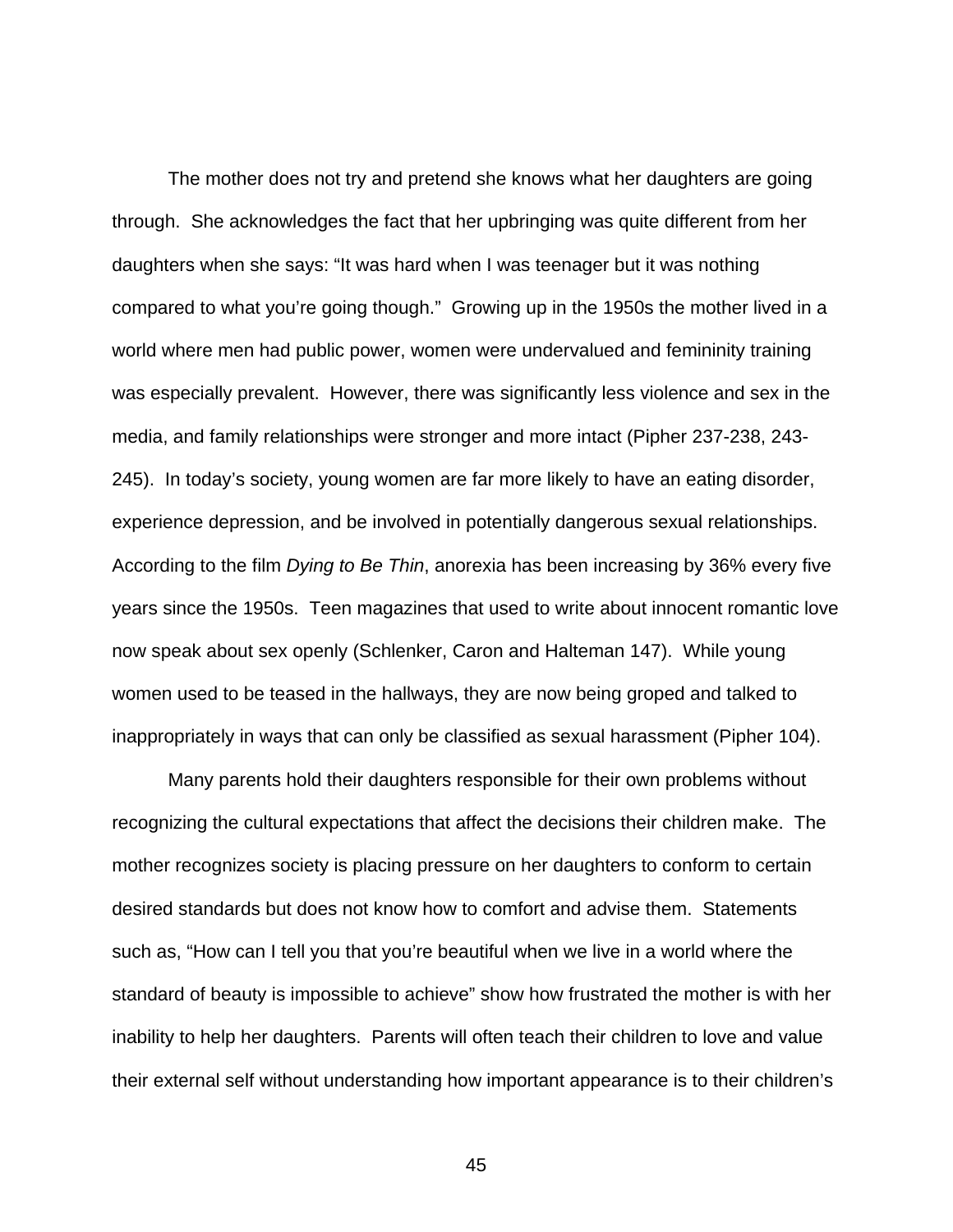social standing. Young women who do not attempt to live up to a certain standard of beauty are often ostracized and mocked by their peers (Pipher 105). The mother understands how futile her attempts to advise her daughters are but feels it is still necessary to offer some kind of guidance.

 Both the sister and the girl are struggling to be accepted by their peers, which the mother views as problematic for a number of reasons. She expresses her concern through the lyrics: "Oh to be normal, to be a safe and unassuming shade of grey. Not too different, not too smart. No more poems in your heart. Do you really want to live your life that way" (Heisler 5-6)? The mother realizes that "normal" is an aspiration that prevents her daughters from fulfilling their true potential because it causes them to suppress parts of themselves. The term "normal" is constructed through a number of cultural mediums and is defined as looking good, obtaining a boyfriend, consuming goods, and being popular (Currie 11). Although it appears being "normal' leads to happiness and acceptance, the mother wants her daughters to realize this is not necessarily correct. She hopes her daughters can see that when they sacrifice their own uniqueness, they are giving up the parts of themselves that make them special.

 The mother does her best to encourage her daughters to ignore the criticism and hurtful remarks of others and focus on being true to themselves. In *Reviving Ophelia*, Pipher claims that parents used to want their children to fit into the culture but now they see that trying to fit into the dominant culture may be detrimental to their children's mental health. They focus more on encouraging their children to remain true to themselves and to avoid exhibiting false-self behavior (Pipher 67). The chorus of the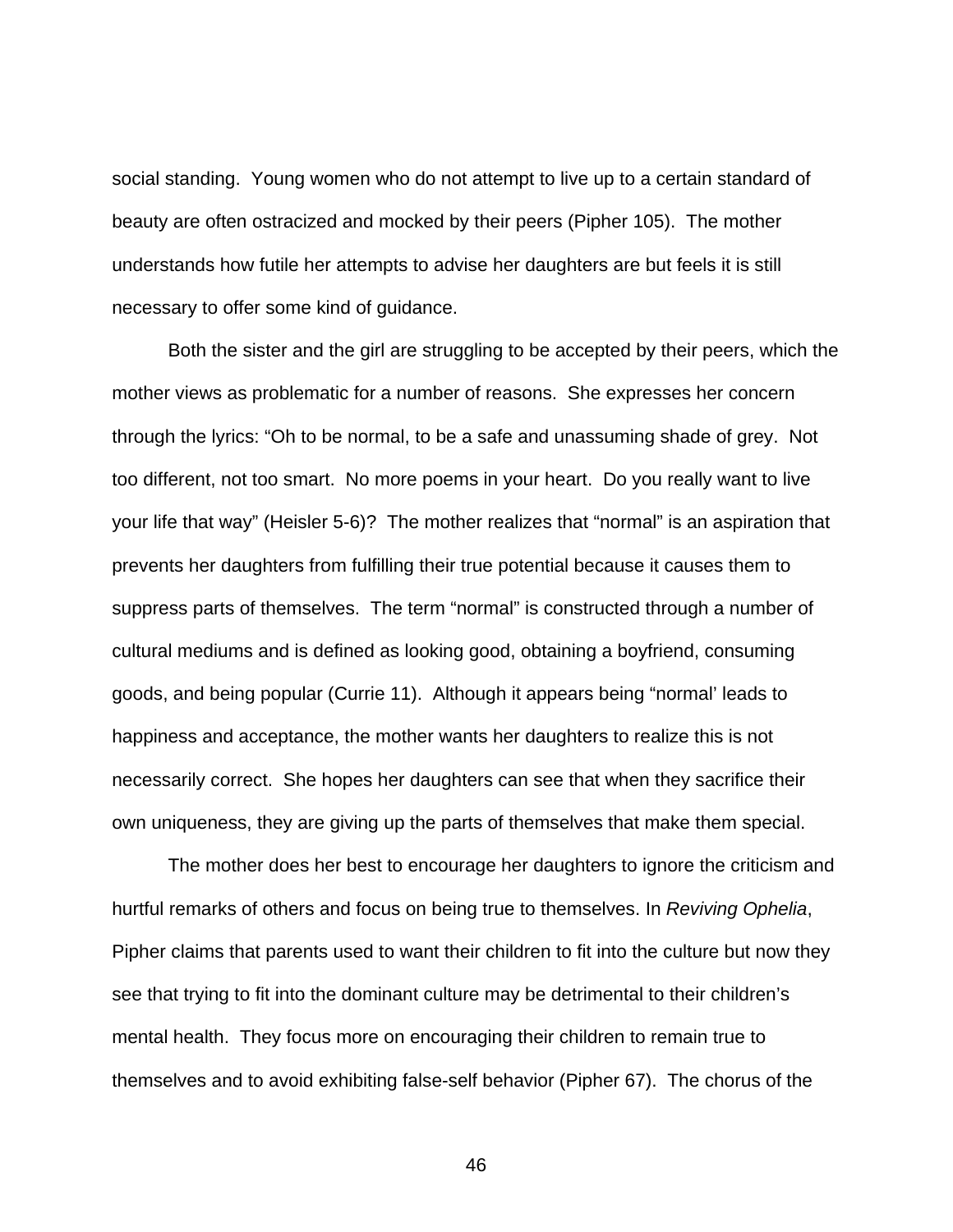song accurately represents what the mother is trying to relate to her daughters. The lyrics read: "Sing your own song, use your own voice. Your voice is not a thing to be denied you. And when they hear it ring true, there's not a thing they can do to take away the music that you're made of" (Heisler 2-3). The mother believes her daughters will be happier and healthier if they remain true to themselves. This involves expressing their emotions, standing up for their beliefs, and not allowing anyone to determine their self-worth.

The mother is particularly upset at the transformation she has witnessed in her youngest daughter. The girl used to be an opinionated child who always stood up for herself. When the mother discovers her youngest daughter has allowed the boys in her class to determine her self-worth, she is stunned. She mourns the loss of innocence in her daughter but does not accept this is the way it has to be. She takes the advice of Mary Pipher, who recommends that parents encourage their daughters to acknowledge all parts of themselves, rather than just the socially acceptable parts (264). She also recommends that parents explain to their children the difference between being treated as a subject as opposed to being treated as an object. The mother desperately wants her daughters to see how they are being objectified and that they will benefit from acknowledging themselves as human beings who are worthy of respect.

 The mother may feel her advice has done nothing for her daughters when in fact she has made a huge difference in their lives. Young women crave real communication with adults who will not reprimand them for speaking openly and honestly. They often feel betrayed by the silence of the adults around them, particularly their parental figures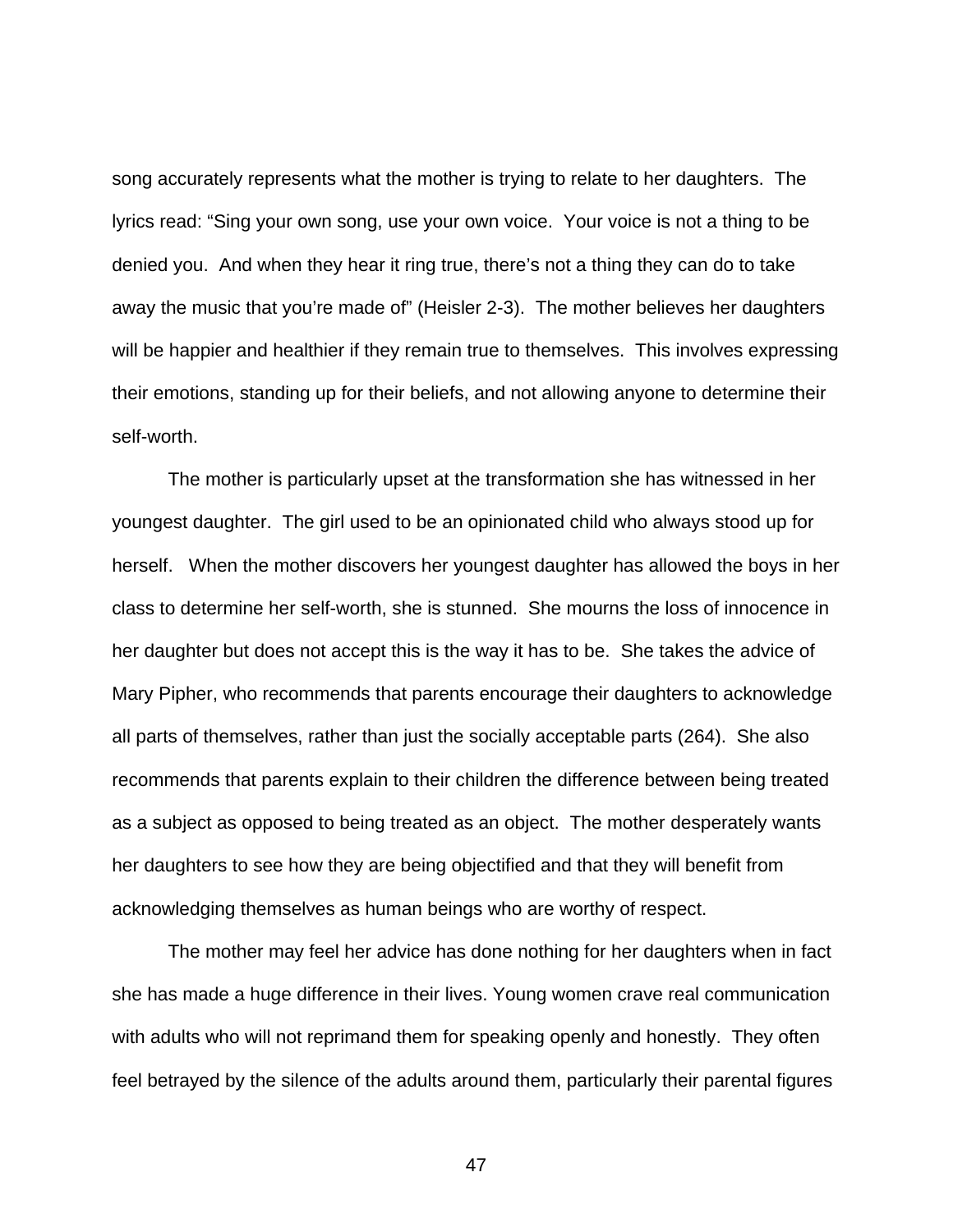(Cormier and Iglesias 267). Watching their mother experience a wide range of emotions, including anger and sadness, demonstrates to the sisters that they do not have to suppress their feelings. Although the mother may have appeared weak and withdrawn to them, they now see that she is stronger than they could have imagined. Knowing they have their mother's support also gives them hope they can overcome their problems. In their study of true versus false self-behavior, Harter et al. found a lack of support from parents caused children to suppress their true thoughts and feelings more regularly then parents who encouraged their children to remain true to themselves (*Lack of Voice* 164). By providing her daughters with a strong and confident role model, the mother has shown them that they can go beyond their expected feminine roles and see themselves as unique and valued human beings.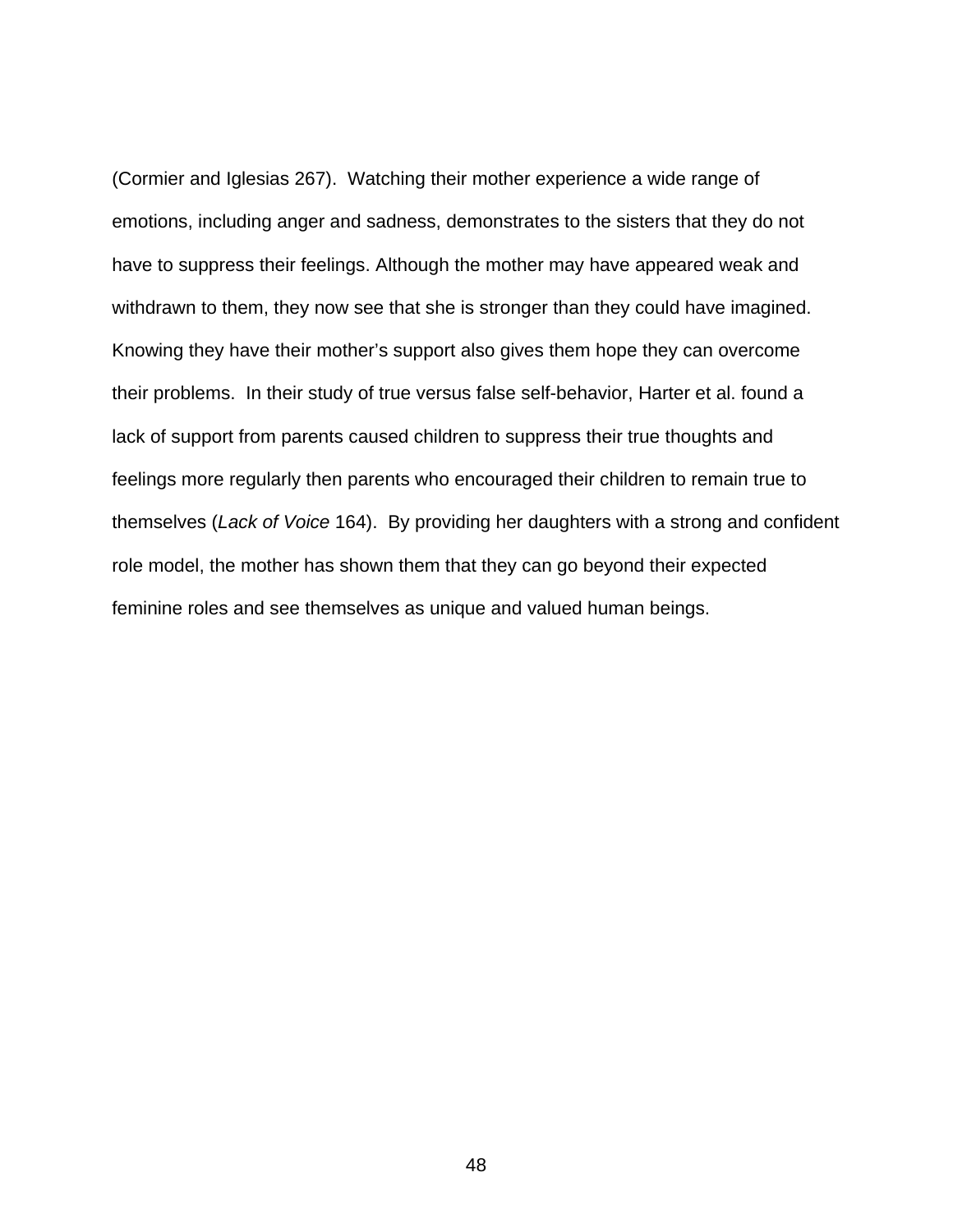# **CHAPTER SIX: CONCLUSION**

 Adolescence is a time when young women are looking for ways to understand the world. They struggle to find guidance and often turn to the media for information. Television programs, music, and teen magazines are all cultural mediums young women consult for assistance on how to live their lives (Schlenker, Caron and Halteman 147). Adolescence is also a time when young women choose to separate themselves from the women in their lives, particularly their mothers. As they come to realize the roles of women are devalued, they detach themselves from their previous role models at a time when they need them the most (Llorens 29).

Mary Pipher strongly believes this is the time in their lives when adolescent girls need safe spaces where they can flourish and mentors who can help them grow into confident and self-assured adults (qtd in Anderson). Van Daalen-Smith argues that one of the best ways for older women to educate adolescent girls is through contesting certain gender role expectations. She states:

Offering and reinforcing certain kinds of femininity other than those that teach girls self-deprecation, that detach girls from valuing their own bodies, and that enforce subservient heterosexual coupling would be a radical step towards preventing psychological losses currently associated with young women (180). When young women observe they can resist their prescribed gender roles, they can avoid self-destructive behavior.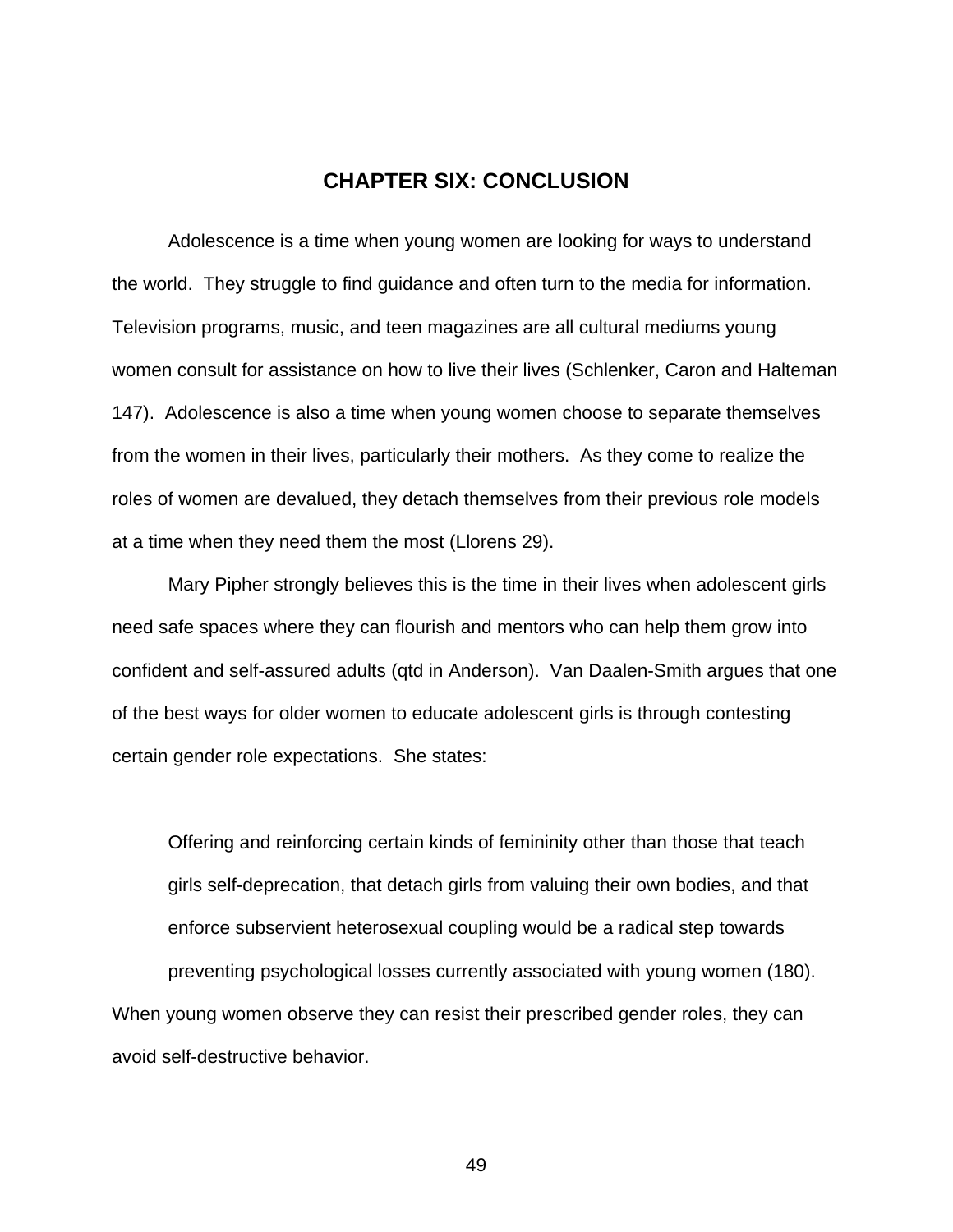Young women need to realize the harm that comes from maintaining relationships at the expense of their own thoughts and opinions. Relationships are important in influencing self-perception. They also determine how people see and relate to the world around them (van Daalen-Smith 165). However they should not be abused and taken for granted. When adolescent girls realize they must sacrifice their own beliefs in order to keep strong and intact relationships, their self-esteem suffers. They begin craving praise and validation from others and focus on aiming to please the people in their lives rather than focusing on looking within themselves for validation (Pipher 257). In the following quote Mary Beth LLorens explains the optimal path for young women:

A self rooted in authentic self-knowing would best emerge from a developmental path where young women come to know their own needs, values, and beliefs independent of what others want them or expect them to be (164).

Women can still form important and sustaining relationships with others, but they can form these relationships without feeling they have to neglect their own needs and desires at the expense of others.

Although it is important to teach girls the value of forming relationships, it is essential they realize they should not be expected to put all of their attention into maintaining these relationships. They are better served by resisting this particular gendered expectation and focusing on experiencing a full range of characteristics, traits, and behaviors (van Daalen-Smith *Feminist Analysis* 34). Young women witness the benefits of resonant relationships where they are free to act as themselves without risk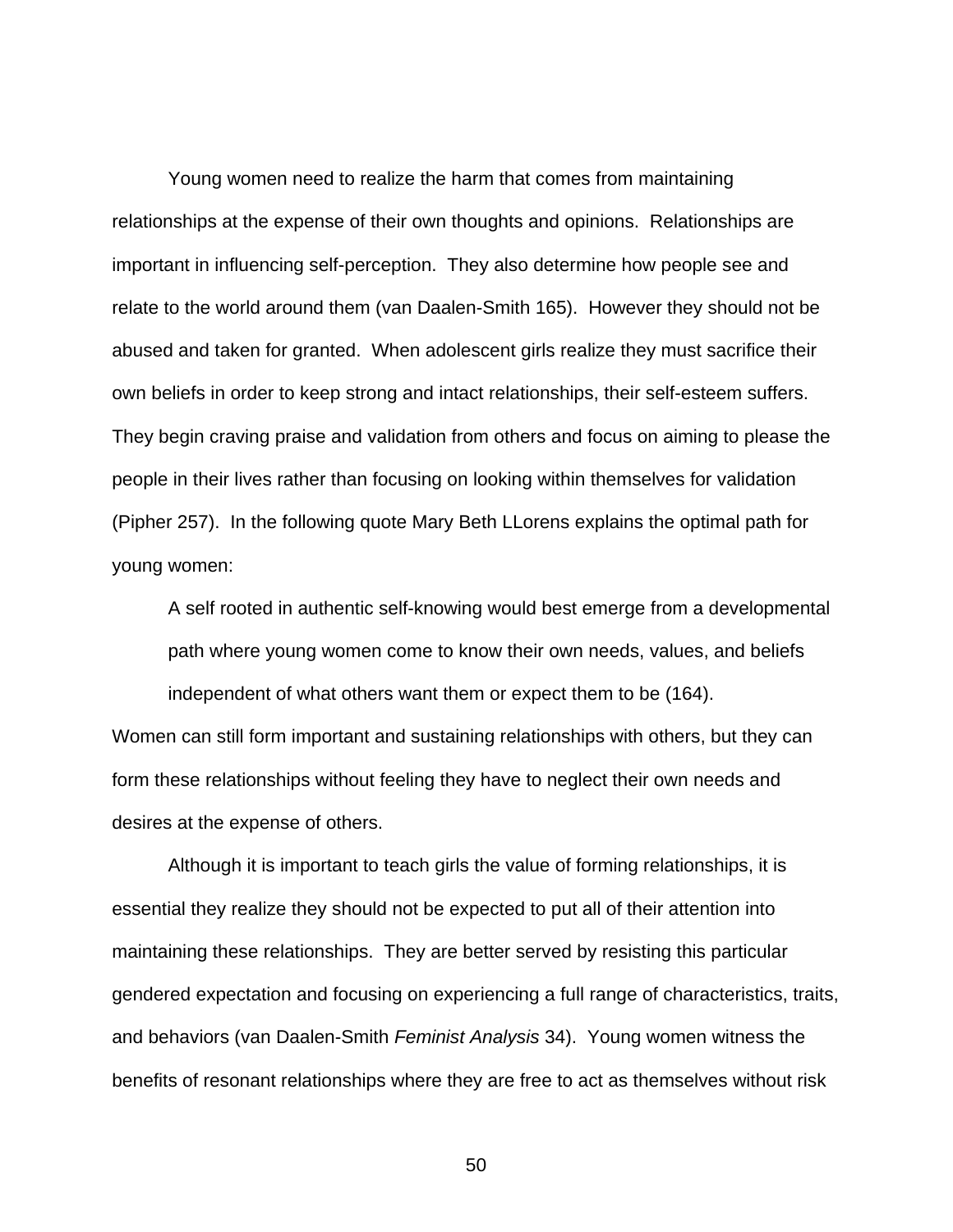to the relationship (Gilligan and Brown 28). Miller believes the best way for young women to conquer the problems associated with adolescence is to gain "agency within community" rather then separating themselves from others (16). Girls need to focus on establishing relationships with people who encourage uniqueness rather than conformity. Establishing a positive identity within a community lets young women know they are not going through this difficult part of life alone (Haag 86).

 Young women often learn self-destructive behavior from their own mothers. When they witness their mothers suppress their thoughts and feelings, they may believe this is what is expected of women. They will emulate their female parent, resulting in a tendency to stay silent and not speak their minds (Harter et al *Lack of Voice* 155). Pressure from parents to act in sex role appropriate ways is another factor that contributes to young women displaying false-self behavior. Rosen and Aneshensel found that parents who were restrictive and controlling were more likely to have daughters who showed signs of the Chameleon Syndrome. These parents often emphasized the importance of maintaining close personal relationships and discouraged their daughters from displaying self-assertive behavior, lest it threaten relationships they were forming (28). Parents should avoid judging their daughters on their behavior and allow them to express themselves in any way they see fit (Pipher 256).

 Adolescent girls struggle to find places where they can speak openly about issues involving sexuality, body image, future career goals, and self-worth. Schools are one such cultural institution that fails to address important issues around gender,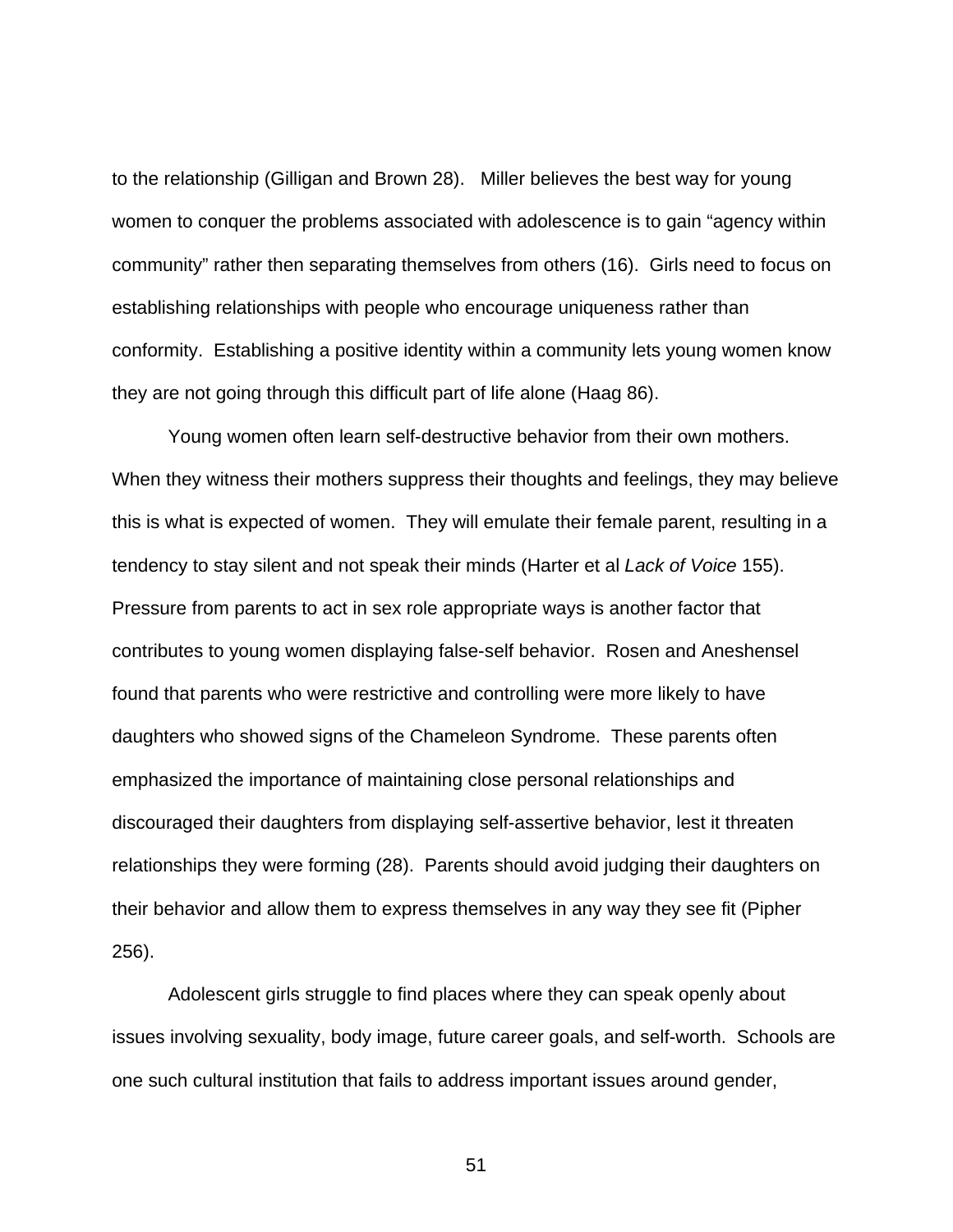possibly because this would involve questioning rigidly defined notions of femininity and appropriate behavior (Holloway and LeCompte 390). The majority of schools in Western culture do not require their curricula to examine power relations between men and women. This omission is problematic because important differences in gender role expectations are overlooked as a result of this exclusion. These same schools neglect to discuss sexual politics or problems associated with body image. Without safe spaces to discuss personal problems, adolescents often make dangerous choices (Holloway and LeCompte 394).

 Schools are merely one institution that must be held accountable for ensuring that adolescents are given the support needed during this particular time in their lives. One such measure is a sexual education curriculum that goes beyond merely teaching its students safe-sex techniques. These classes should also discuss the harmful and pervasive images of women in the media. Women are often featured in subordinate positions to men in subtle ways, and viewers do not necessarily realize that they are witnessing a form of objectification (Asher 24). Asher also argues for sexual education classes that teach young women not to confuse their own desires with those of others (24). Unfortunately, students are lucky if they receive basic safe-sex techniques as there are a number of schools throughout the country that offer only abstinence only classes.

#### Theatre Workshop

There are many ways to counteract the destructive behavior that characterizes the experience of many adolescent girls. Offering them valuable role models, allowing them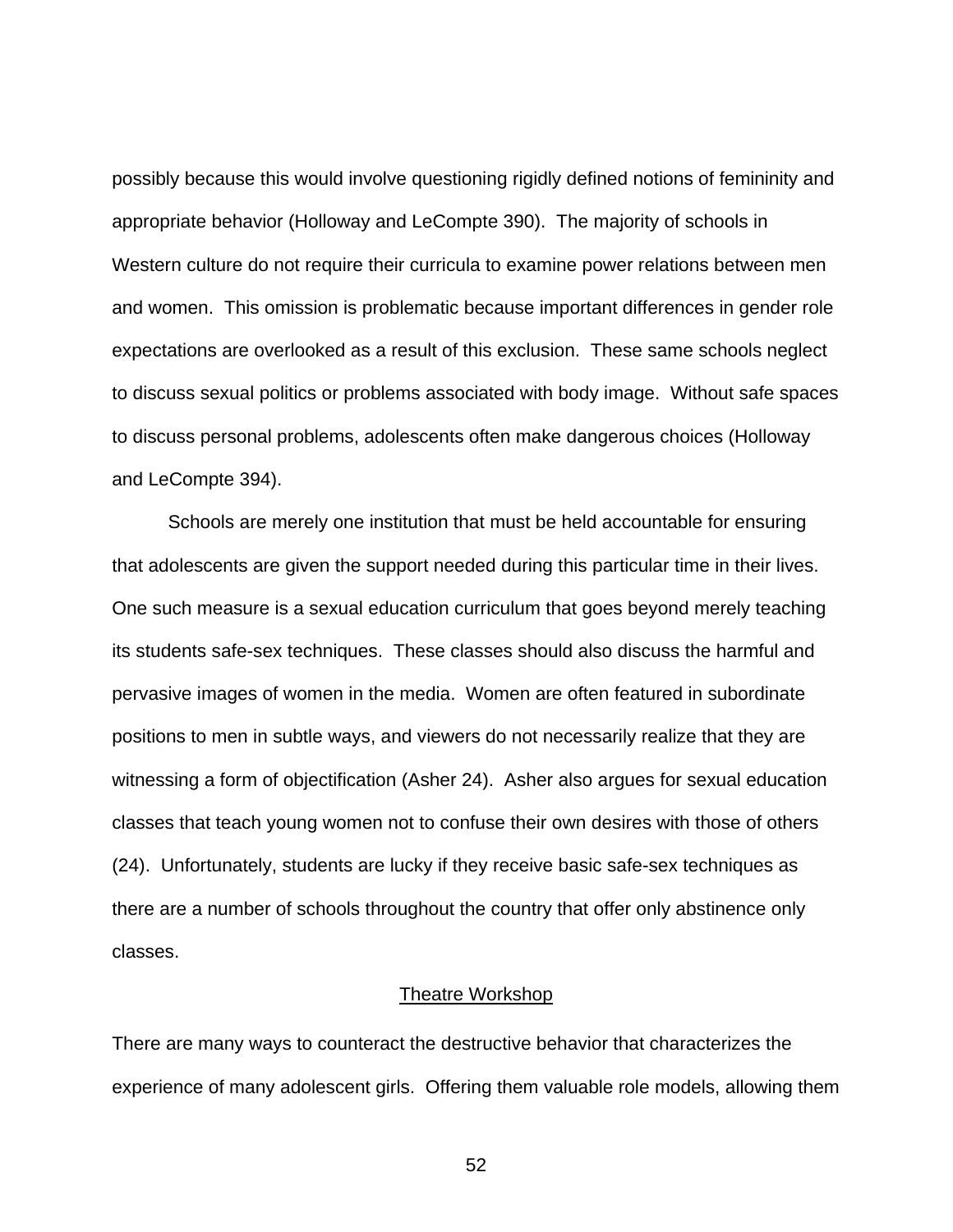to speak openly and honestly about their experiences, discouraging them from conforming to narrow gender roles, and changing the school curriculum are all ways in which girl-serving professionals can make positive changes. As a theatre artist and passionate feminist, I wanted to bridge the gap between the two fields and create a workshop that addresses the issues discussed in *Reflections*. The first part of the workshop will take place immediately after a performance of *Reflections* that the workshop participants will have watched. The second part of the workshop will occur the following day. Each part of the workshop will last two hours and is ideally meant for twelve to sixteen participants.

 Although the workshop can be done with any group of girls ranging from ten to eighteen, it is designed specifically for eleven to thirteen-year olds. This is a time when girls are known to be able to resist gendered expectations and still feel compelled to speak their minds without holding back. In her research on girls and anger Brown observed the following:

We heard the curiosity and witnessed the disruptive behavior of the younger girls; we observed the sometimes cynical and angry resistance of the girls on the brink of adolescence. Here, in the girls' intense struggle against the pressures not to know and not to speak, we thought, was the hope for a different developmental trajectory, and with it, the potential for societal change (xi).

This quote suggests that girls on the cusp of adolescence are likely to be active participants in a workshop such as mine. They will be better equipped and more likely to apply what they discover from the workshop. They can use their newfound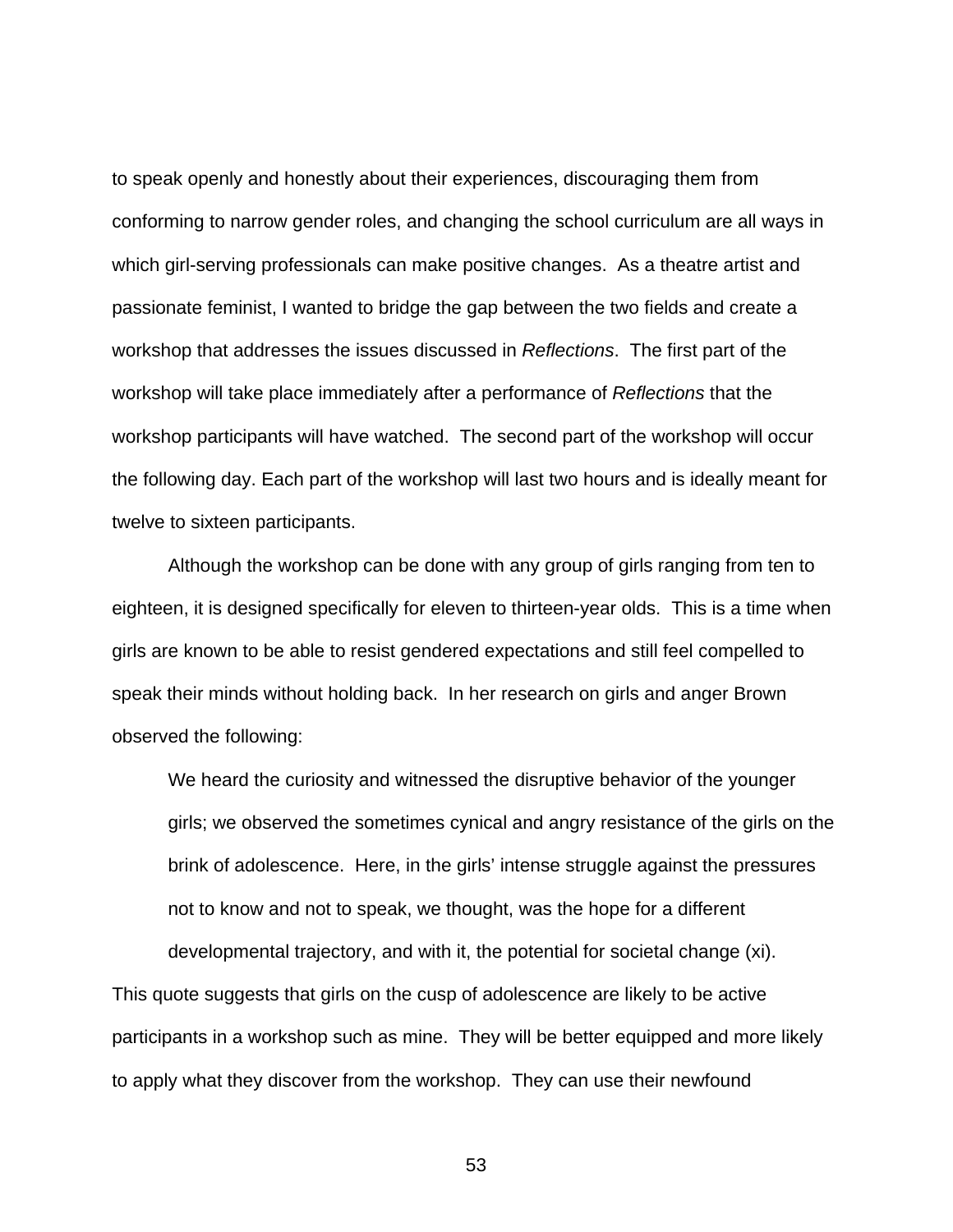knowledge and realizations to stand up for themselves before they need to display false self-behavior becomes strong.

 The arts are a powerful form of self-discovery that can be used to awaken the mind in terms of how the world operates. Bank-Wallace used storytelling in her work with young women because it gave her subjects opportunities to express their opinions, safe spaces to vent their feelings, and permission to resist oppression. She believed the young women took what they learned from the experience and used it to educate and inform their peers (qtd. in van Daalen-Smith *Feminist Analysis* 177). My workshop is designed to garner similar results. The participants will be given the opportunity to express themselves in the following ways: visualizing the impossible or unlikely through improvisational games, voicing their experience in a safe space through reflection and journaling, and trying on new identities and perspectives. It is a space where they will not be judged for their opinions and where they are able to express themselves as much or as little as they want. Within the workshop, young women can envision themselves outside of certain prescribed roles and imagine other worlds and possibilities (Gallagher 6). Through role-play, the participants will enact a number of situations they may never have imagined. In certain ways it is similar to the consciousness raising groups made popular in the [1](#page-60-0)970s. $1$  The intention of my workshop is very similar to those of consciousness raising groups. Young women will

 $\overline{a}$ 

<span id="page-60-0"></span> $1$  Consciousness raising groups were an important feature of the women's movement. They allowed women to come together and recognize that their problems were not necessarily personal but shared by other women. When these women realized they were a part of a destructive and oppressive patriarchal society, they began brainstorming ways in which to make changes (Meenakshi *Articulating* 10).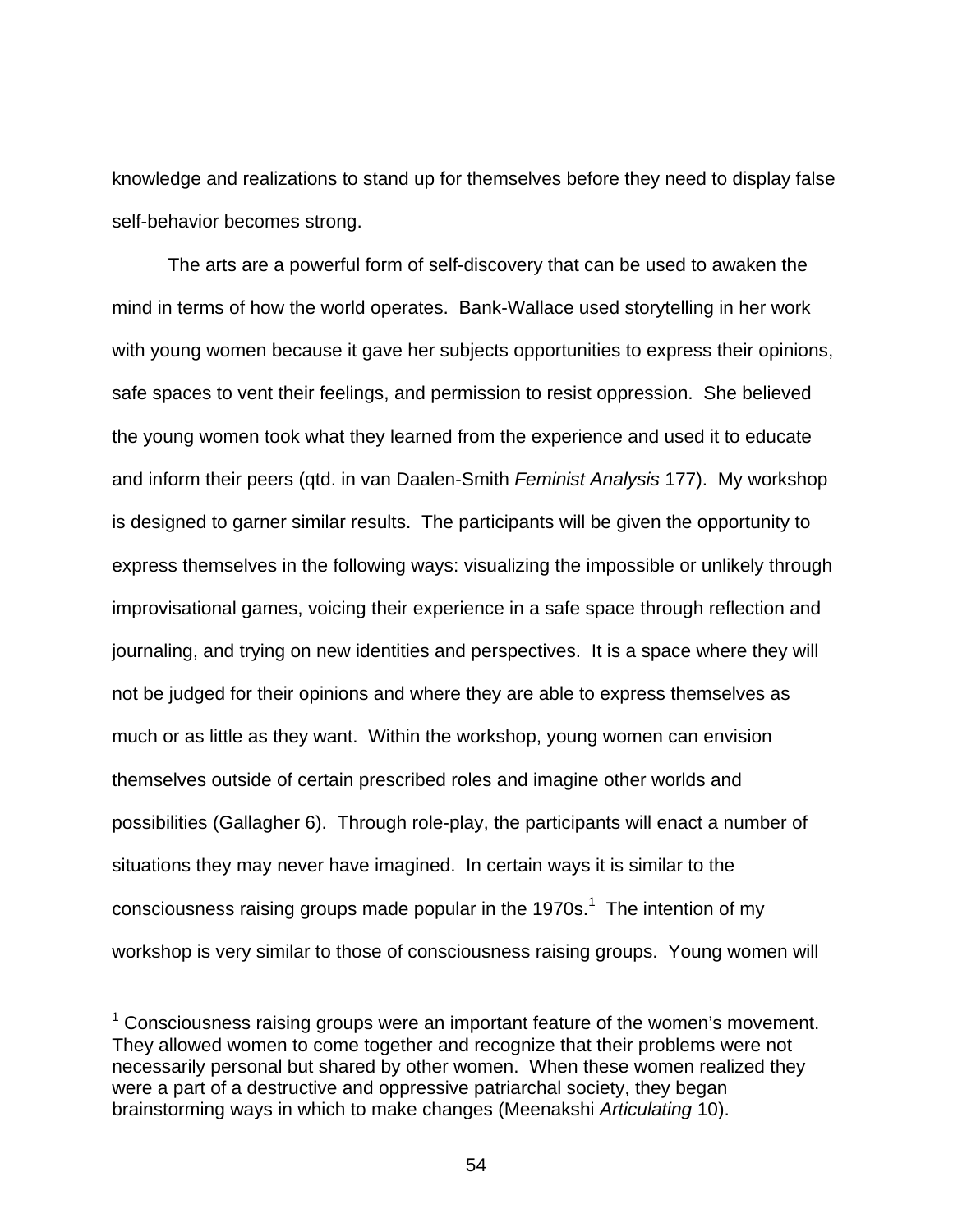recognize the universality of their problems and realize there are ways to make what seems impossible, possible.

 Young women struggle to find places where they can express their thoughts and opinions without being judged or ostracized. My workshop will provide a safe space where young women are free to say what they please without risk of being attacked or shut down. It will provide a way for these young women to express what they may perceive as dangerous emotions including hate, jealousy, pain, frustration and rage. Expressing these emotions is a positive step towards ensuring psychological health and self-awareness (LeCompte and Holloway (389). When young women tell the truth about their lives and speak honestly about their experiences, they enact a powerful form of resistance through self-authorization (Brown 71).

 Drama provides a framework to show there are many ways of looking at the same issue (Gallagher 23). Through a number of valuable activities, the girls in my workshop will explore a number of different perspectives and ideas regarding Western society. Through theatrical games such as "Line Improvisations" and "Party with a Purpose" and various creative activities such as "Collage Creation", young women can reflect on experiences from multiple perspectives and understand how other people feel even if they don't agree with them (Holloway and LeCompte 394). The workshop encourages empathy and compromise. Young women learn there is not necessarily one "truth" and there is always more than one side to any story. They will learn to take into account multiple perspectives when they see that every character has a reason for believing their own "truth" (Gallagher 50).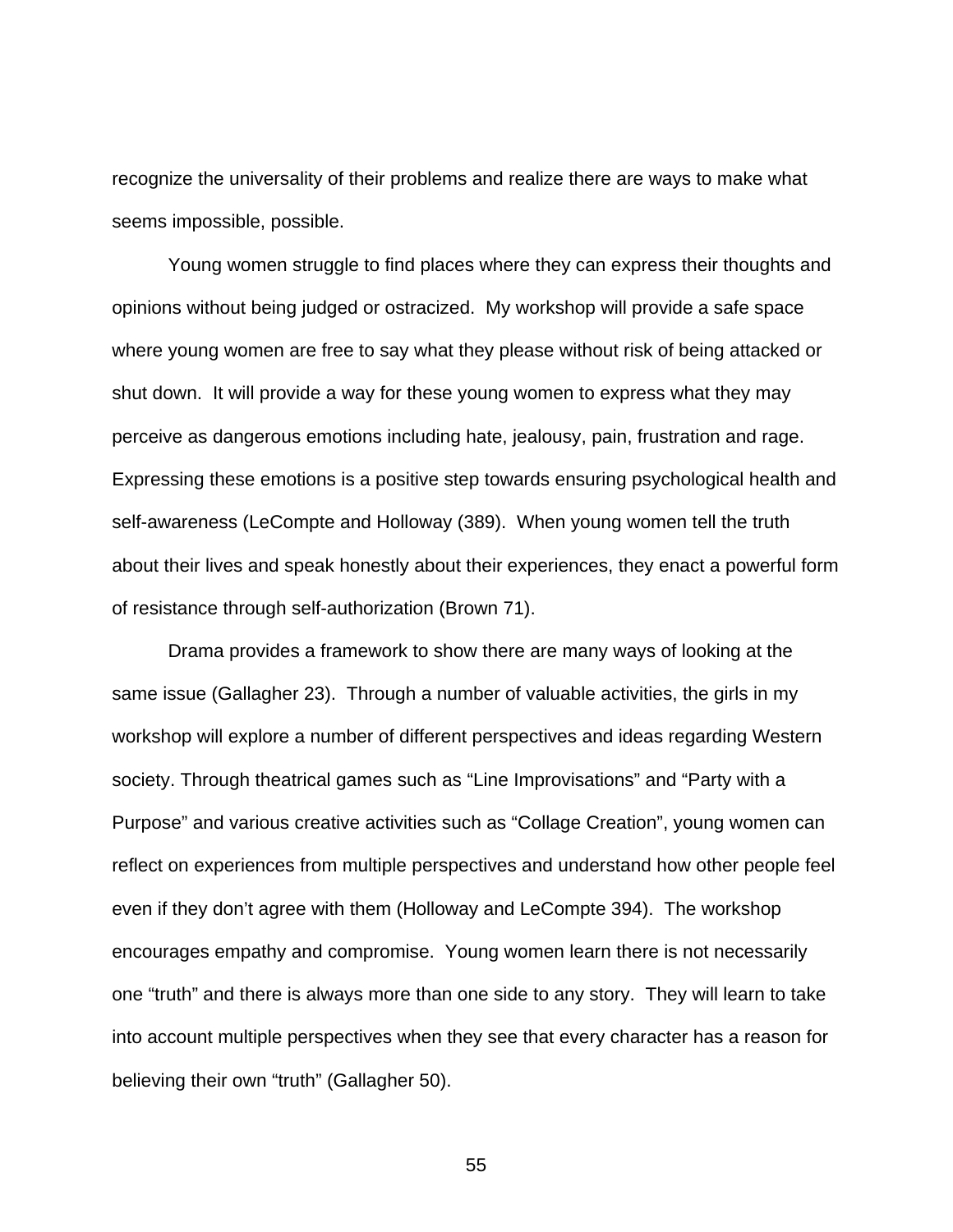One of the most valuable parts of the workshop is the time the girls have to reflect on their experiences with the exercises. After each activity, the participants will be given the opportunity to write in a journal. There will be a chance to express their thoughts about what they have just witnessed with the others in the group. The participants must always remain conscious of the connection between the dramatic performances in terms of how it relates to the real world (Gallagher 33). Reflection is the time when young women can express their opinions and collaborate with others. Ideally they can brainstorm ways to fight the social forces that aim to oppress them (LeCompte and Holloway 34). Finding ways to take what is done during the workshop into the real world is a valuable and essential part of the workshop itself.

 Arts programs have been shown to improve academic achievement, creativity, and originality of thinking and provide a greater sense of self-worth. They allow adolescents to express themselves in healthy ways in the hopes they will continue to develop a sense of voice and agency (Holloway and LeCompte 388). Miller defines agency as "a girl's capacity to perceive and use her powers in all ways (20)." Ideally, my workshop will encourage young women to gain a sense of agency and allow them to see they do not have to display false self-behavior in order to live a happy and complete life. Van Daalen Smith states: "Knowledge and affirmation of one's anger, one's sexuality, and one's capabilities brings power and agency and women's power and agency are dangerous to a patriarchal culture (165). Young women need to see they have options in terms of how they live their lives. When they begin expressing themselves in more truthful ways and stop defining themselves according to what other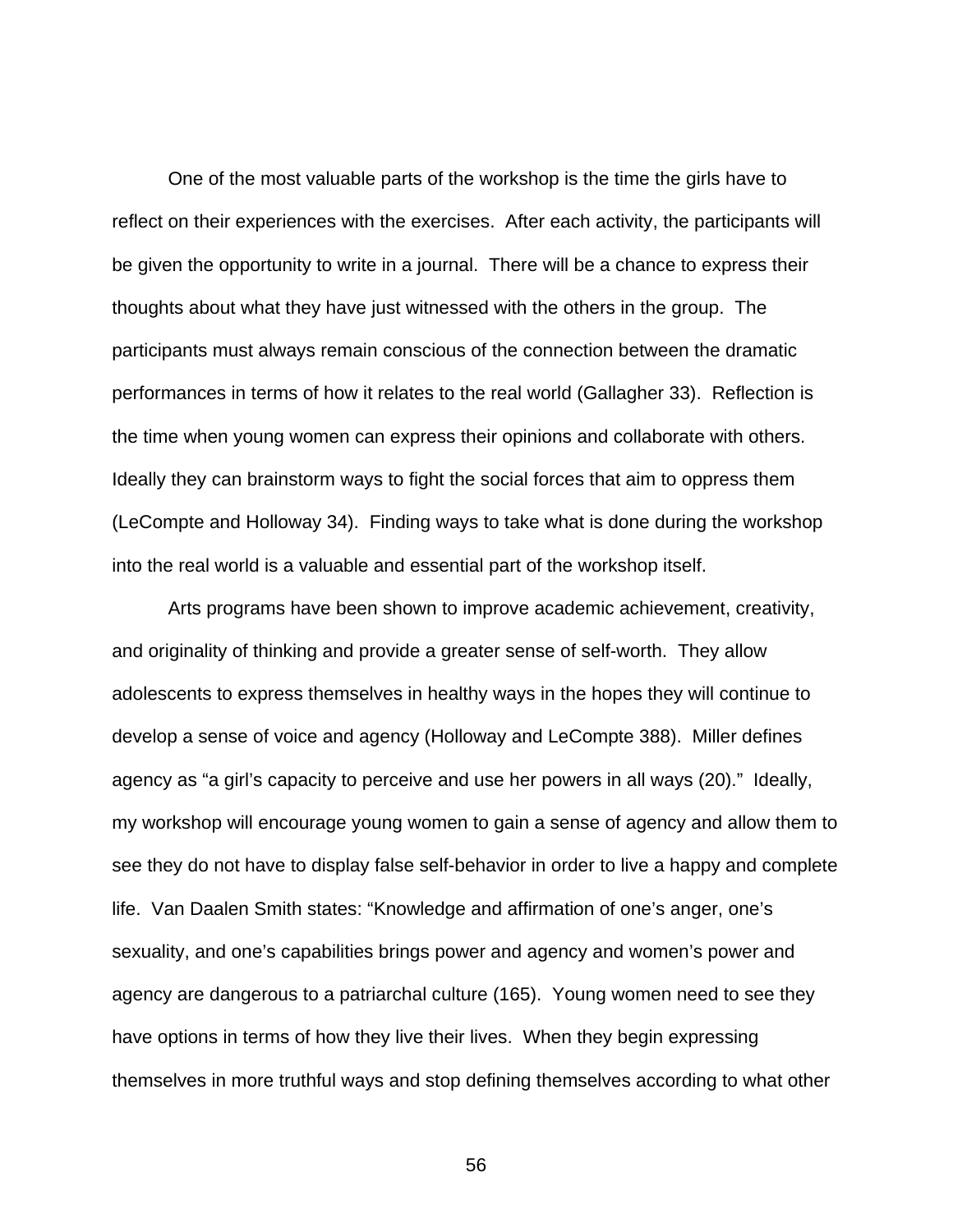people think of them, they will gain the power and agency needed to grow into welladjusted and confident adults.

#### Further Research Possibilities

 Research on adolescent girls often does not take into account issues of race, class, and sexuality. Marginalized groups of young women are often overlooked and the experience of white middle-class girls is presented as representative of all young women (Cormier 260). Women have very different experiences because of their position in society. One example can be found in a study done by Taylor, Gilligan and Sullivan. These authors found that ethnic girls from low-income backgrounds were more likely to speak out when they felt they were not being heard. However, these same women were often labeled as troublemakers by their teachers and peers and faced the consequences associated with this title (qtd in Cormier 260). This paper is the first step toward what I hope will eventually become a one-woman show with at least ten diverse characters. When I eventually expand my show, I intend to research and make known the nuances and discrepancies between women from a number of difference race, class and sexual backgrounds.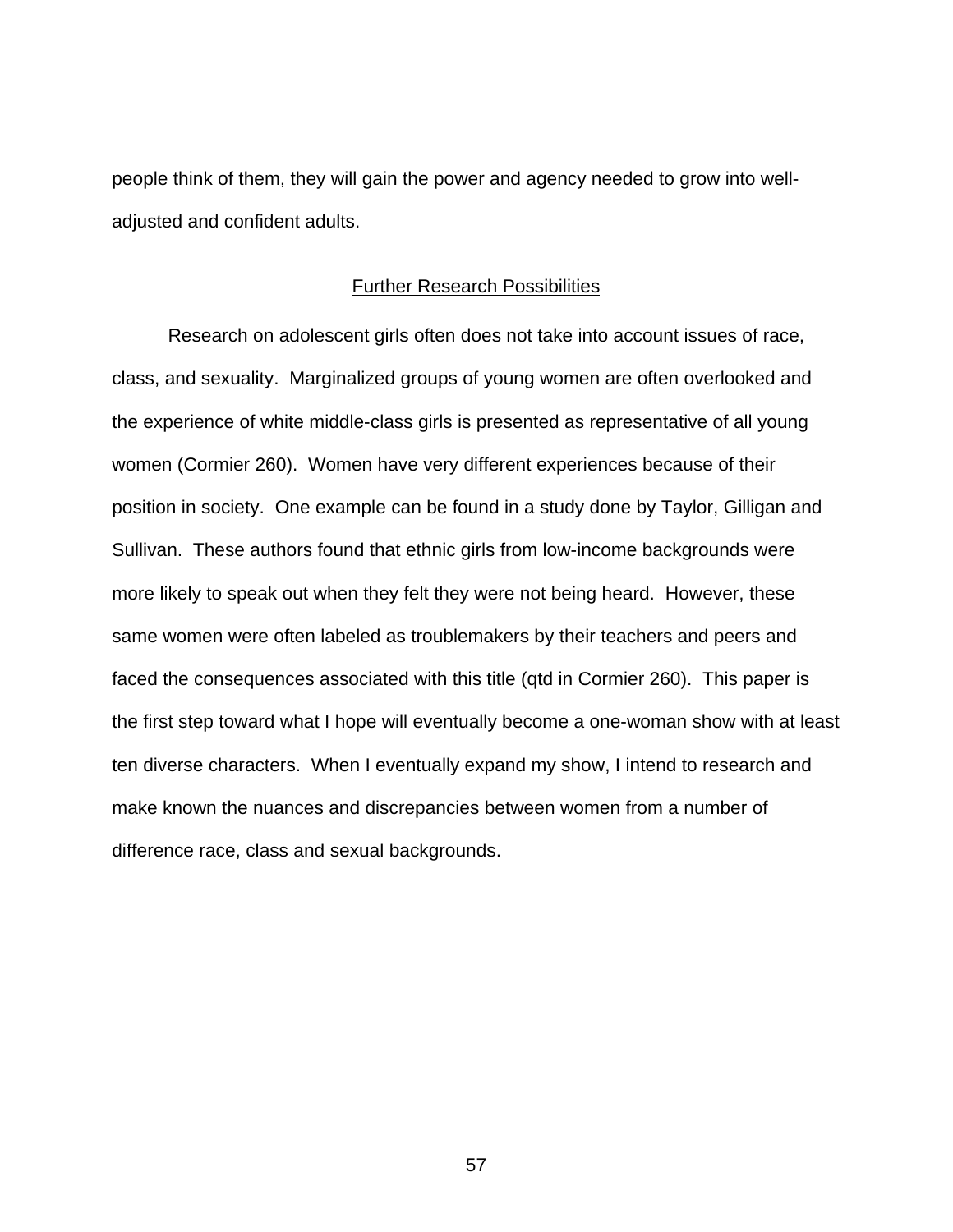# **APPENDIX A: LIBRETTO**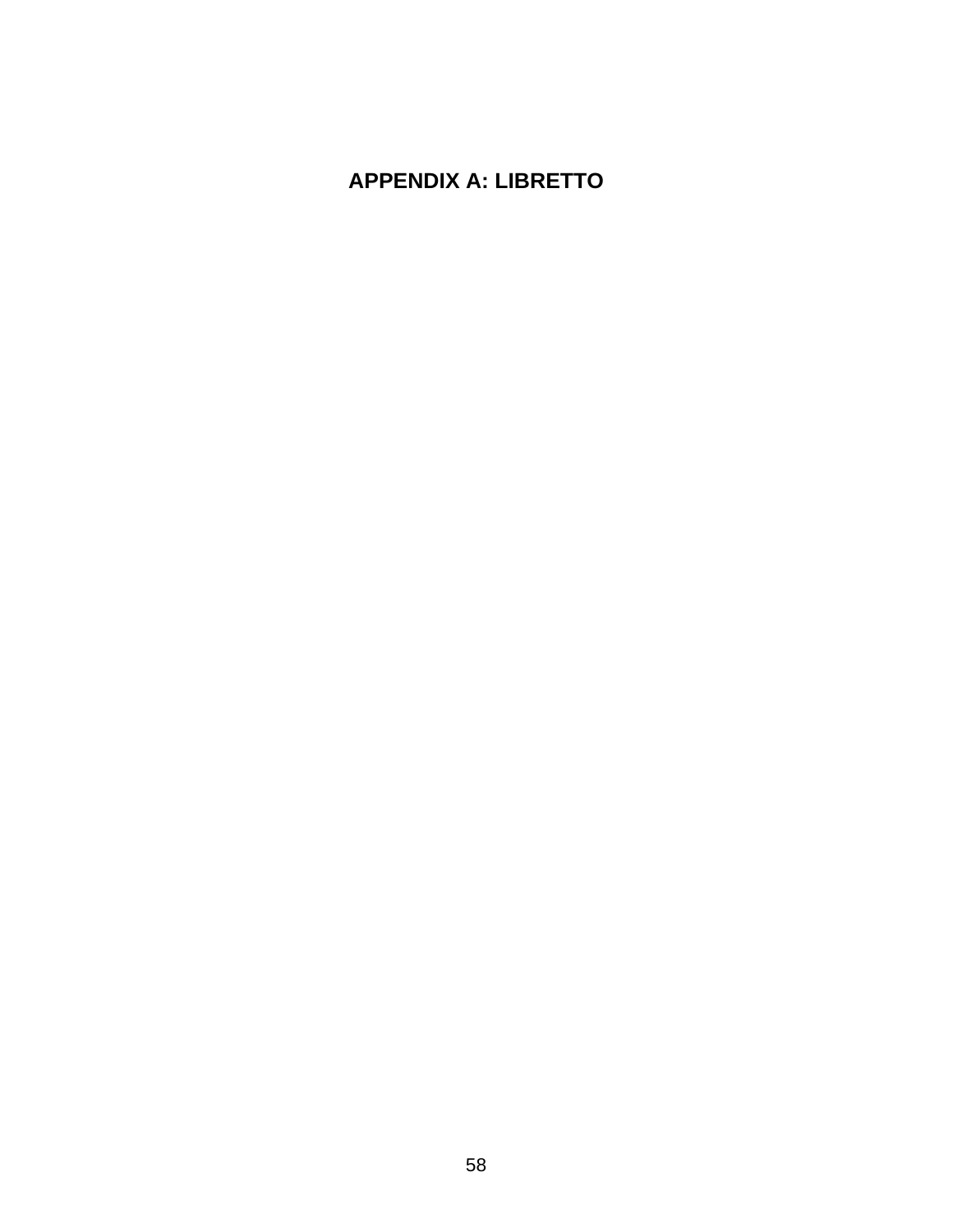*Lights come up on girl playing some sort of children's game.*

**Girl:** I probably shouldn't be doing this. It's kind of a kid's game. But I like it. It's simple and fun and anybody can play. My mom says I'm too old for this game and my sister calls me a dork and tells me to grow up. But I don't want to grow up. My sister used to be a lot of fun, that is before she turned thirteen. Then she became really moody or "angst ridden" as my mom likes to say. She's sixteen now and moodier then ever. I never want to be like that, but what if I can't avoid it? (*she goes to the mirror and begins examining herself in it)* 

#### *Feelings Underscoring Begins*

*(whispers to the audience)* Lately I've been looking in the mirror a lot. It seems like every day something about me changes. I'm growing hair in places where there was never hair before. Yesterday I was standing in gym class and I noticed that the top of my inner thighs were touching. It was disgusting. I'm starting to get zits.

### **Song: "Feelings"**

**Feelings are tumbling over, feelings I do not understand.** 

**And I am more than slightly worried that they are getting out of hand.** 

**Sometimes they happen in my stomach, sometimes it happens on my skin. What is the name of this condition that I'm in?** 

#### *Feelings Underscoring*

**Girl**: Did you hear that? My voice never used to do that. And it's not as if people don't notice these changes. All the guys called my sister crater face for a full year before her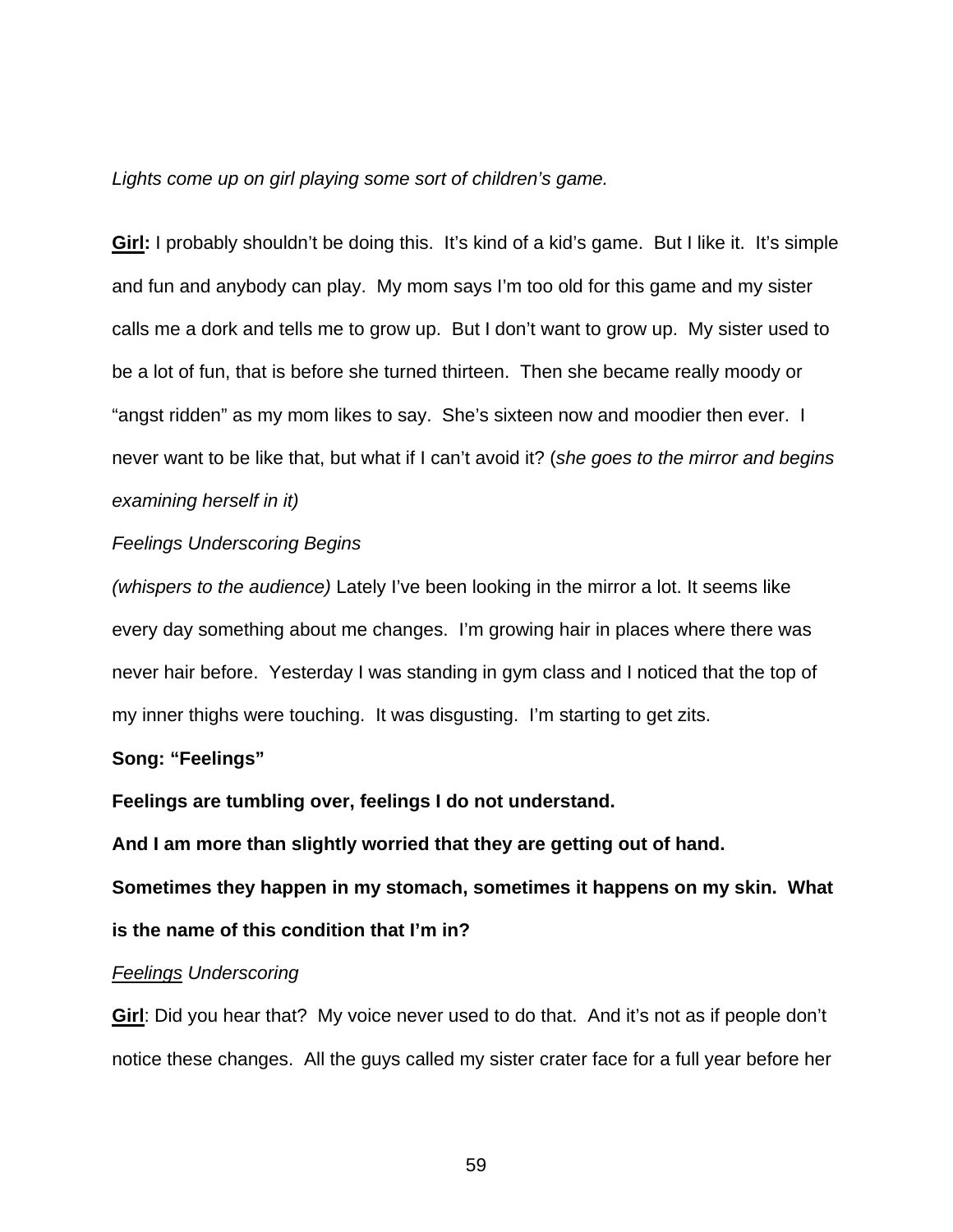skin finally cleared up. But of course the thing I do want, boobs, are nowhere to be found. Of course, I had to come from a family of flat chested pimply faced women.

**Am I sufficiently attractive? Should I do something with my hair?** 

**Is there some tidbit that will please them? What should I wear?** 

**What is the name of this condition that I'm in?** 

**What is the source of this congestion that I must learn to rise above?** 

**Is there a name for this condition? Yes, there's a name and it is "hell"!** 

**Girl:** I don't know what I'd do without my sister. Even though she can be pretty mean sometimes, she's always willing to give me advice. She's going through all this stuff that I know I'm going to have to deal with someday. If I didn't have her I might have to talk to my mom about my problems. My mom knows nothing. She didn't have to deal with the type of stuff we have to deal with when she was growing up. And she's not even that smart. It's not like she reads or anything. She doesn't even have a job. She's just a housewife. I've got bigger and better things planned for me.

**Song: "I'm One of the Smart Ones"** 

**I'm one of the smart ones, I got it all figured.** 

**You won't find me in one of them broken down flats,** 

**Commanding an army of brats, not me.** 

**You won't find me bent over and ready to rub** 

**Some grimy old ring in a tub, not me.** 

**Got it figured, got it planned.** 

**How's my future? Grand!**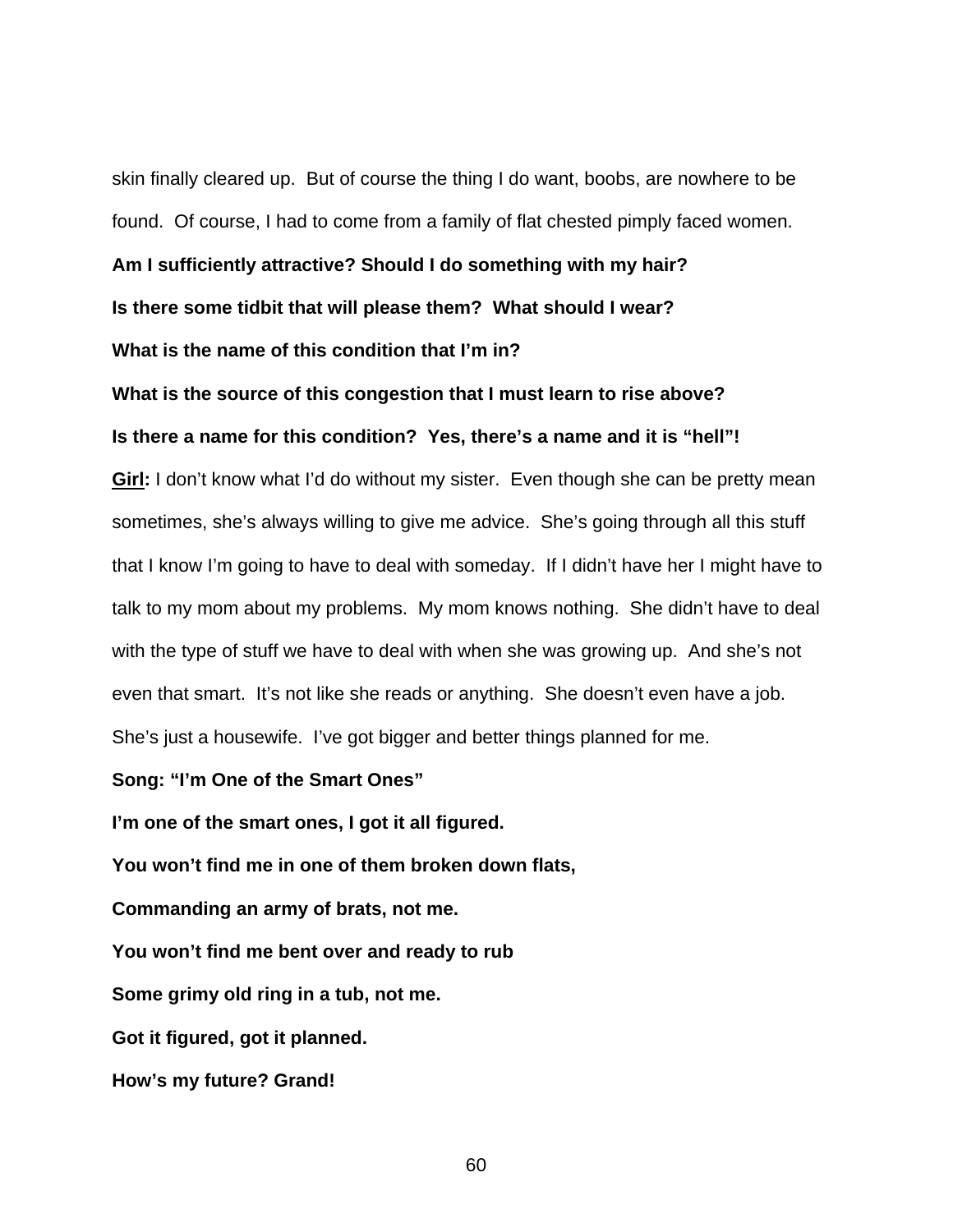**You won't see me, whenever the dinner is through,** 

**With mountains of dishes to do, not me.** 

**That's for some dumb someone else, not me.** 

**Girl**: I know I shouldn't talk like this about my own mother 'cause it hurts her feelings. She's doing the best she can for who she is. A couple of years ago I had to do a school project about my parents profession. Obviously I didn't expect my mom to have a lot to say about her job but she actually did….

**Mom: "Just a Housewife"**

**All I am is just a housewife, nothing special, nothing great.** 

**What I do is kind of boring, if you'd rather, it can wait.** 

**All I am is someone's mother. All I am is someone's wife.** 

**All of which seems unimportant.** 

**All of it is just my life.** 

**Do the laundry, wash the dishes. Take the dog out, clean the house.** 

**Shop for groc'ries, look for specials. God, it sounds so Mickey Mouse.** 

**Drop the kids off, pick the shirts up. Try to lose weight, try again.** 

**Keep the troops fed, pick their things up. Lose you patience, count to ten.** 

**Two, three, four, five, six, seven, eight nine ten, four, five, six, seven, eight nine** 

**All I am is just a housewife. Just a housewife, nothing great.** 

**What I do is out of fashion. What I feel is out of date.** 

**All I am is someone's mother. Right away I'm "not too bright."** 

**What I do is "unfulfilling." So the T.V. talk shows tell me every night.**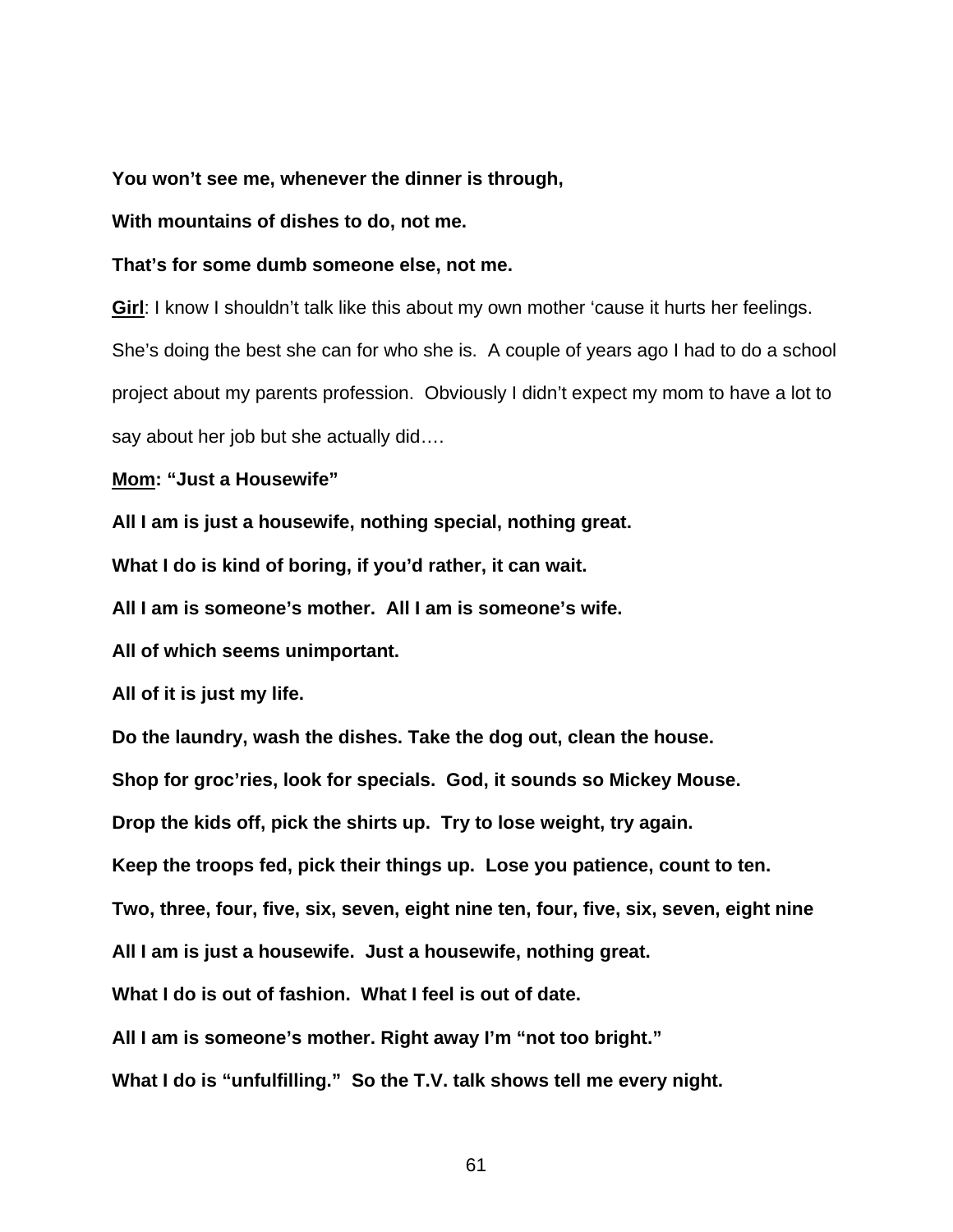**I don't mean to complain and all but they make you feel like you're two feet tall when you're just a wife.** 

**Nowadays all the magazines makes a bunch o' beans out o' fam'ly life.** 

**You're a whiz if you to work but you're just a jerk if you say you won't.** 

**Women's Lib says they think it's fine if the choice is mine, but you** *know* **they don't.** 

**What I do; what I choose to do may be dumb to you but it's not to me.** 

**Is it dumb that they need me there? Is it dumb to care?** 

**'Cause I do, ya see. And I mean, did ya' ever think; really stop and think what a job it was, doing all the things that a housewife does?** 

**I'm afraid it's unimpressive. All I am is someone's mother, nothing special.** 

**What I do is unexciting, kind a dull. Take the kids here, take the kids there.** 

**I don't mean to complain and all. All I am is busy, busy.** 

**All I am is like my mother. All I am is…..just a housewife.** 

*(Lights Down, Rise on Girl)*

**Girl**: My big sister has the biggest crush on our next-door neighbor, Derek. They used to run around naked together in our backyard. Don't tell her I told you that. She'll kill me. Anyway, they were best friends until middle school when Derek grew eight inches and started playing basketball. During that time my sister also gained twenty pounds and suddenly he was too busy making out with the captain of the cheerleading squad to hang out with her. Pretty clichéd, huh? She told me she didn't even like him anymore but I knew better than to believe her.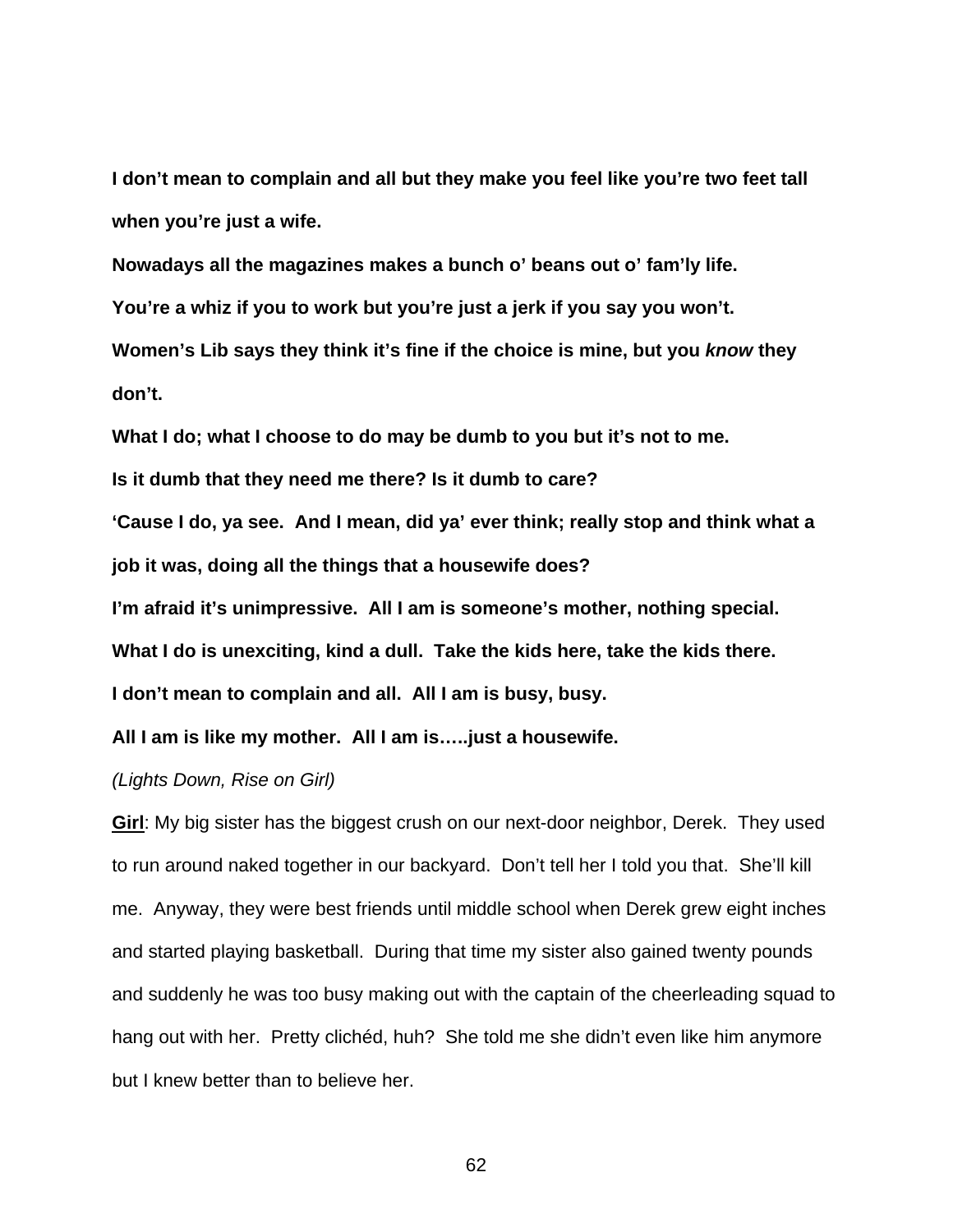## *"I'm Not Waiting" Underscoring Begins*

**Sister**: (*examining herself in the mirror*) "Hey Derek my mom wants to know if I can borrow a cup of sugar?" No that's stupid! "Hey Derek, my dad was wondering if you could help him hang some lights?" Yeah, right! (*she looks out her window and sees Jake*)

#### **Song: I'm Not Waiting**

**Three years, four years, you have held my eye.** 

**Handsome, friendly, someone else's guy.** 

**But I'll see you at a party and we will say "hello."** 

**We'll chatter at a party and I'll wonder if you know** 

**I'm not waiting for you.** 

**I'm not waiting for you.** 

**Am I old? Am I dumb? Do I wear the wrong kind of shoes?** 

**Am I fat? Am I slow? Do I read the wrong magazines?** 

**Am I tall? Am I cold? Am I all the wrong in betweens?** 

**I'm not changing! I'm not growing! You're not watching! I'm not going!** 

**We're not loving! You're not seeing! I'm not waiting! I'm NOT waiting!** 

*(Throughout voiceover "I'm Not Waiting" underscoring is heard)* 

**Girl's Voice**: My sister tried to deny that she was in love with him but we all knew that she would have done anything to get his attention. One day she came home from school sobbing. She had found a note from him telling her she would be really cute if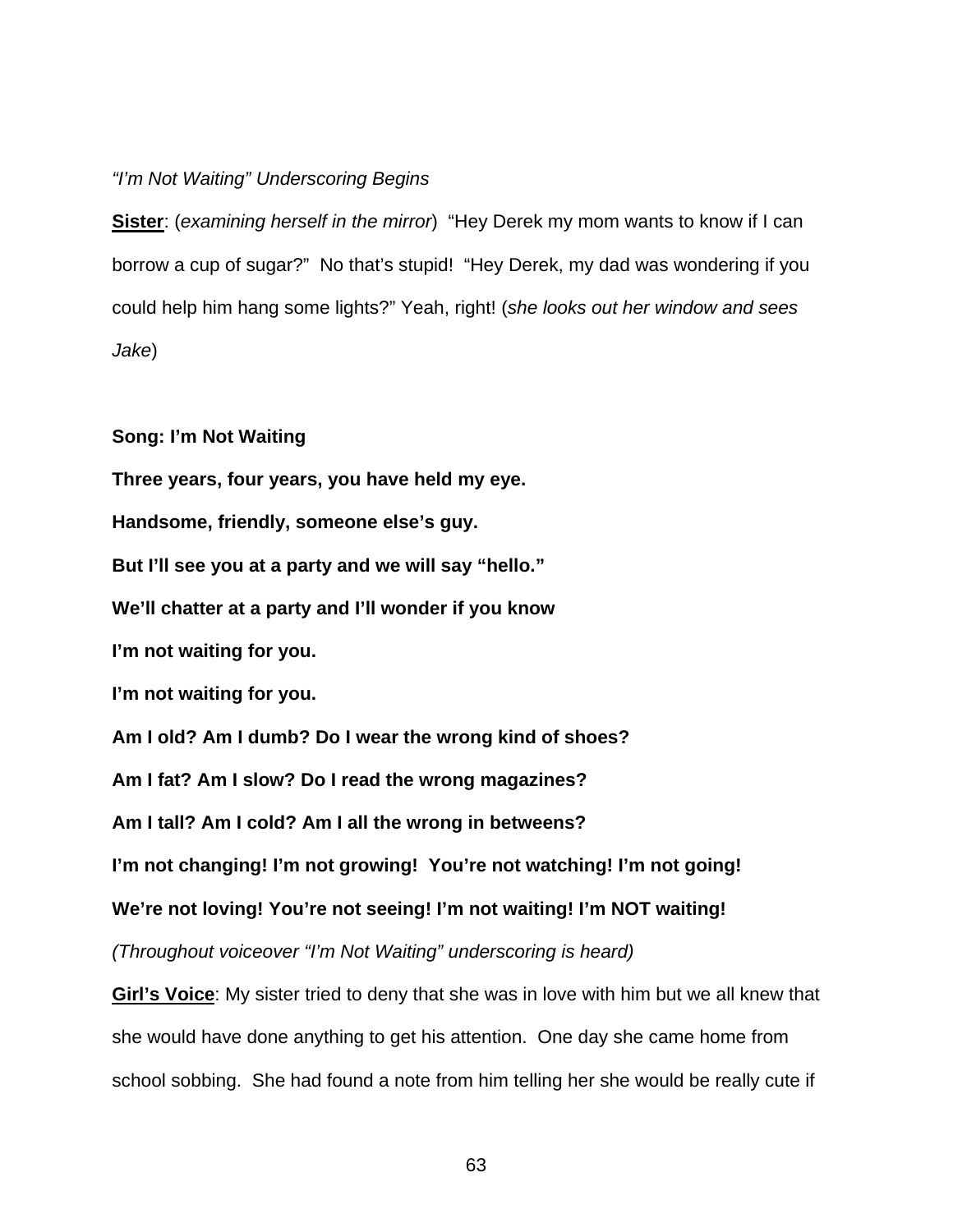only her fat didn't spill over her jeans when she wore tight pants. Now if it were me, I would have just accepted that he had turned into a jerk and moved on with my life. But I guess she just really wanted him to like her. She started spending three hours a night at the gym, saving all of her allowance for a personal trainer she could only afford to work with once a month. After dinner one night, I heard her throwing up. She told me she thought it was food poisoning but I didn't believe her. In just two and a half months she lost fifteen pounds and she looked great. She started wearing super tight shirts and lots of make-up. And I guess Derek noticed the change

**Two months, three months finally get that call You're free, I'm free, free to disenthrall But we stagger to a party as I if I were an alibi You lose me at the party and I stop to wonder why I've been waiting for you I'm not waiting for you.** 

**Girl**: So he ditched her. I guess his mom didn't want him hanging out with the head cheerleader anymore so he told her he was going to the party with my sister. He was never interested in her. In fact, he wasn't even the one who wrote that note. It was my sister's best friend from elementary school. She did it as an initiation challenge so that she could become a part of the "cool" group at school. They even had a name for themselves: "The Coolios." You think the most popular and well respected group at school would be smart enough to come up with a better name than that**.** Anyway, it seems all these girls care about is being mean to other girls and chasing boys. Their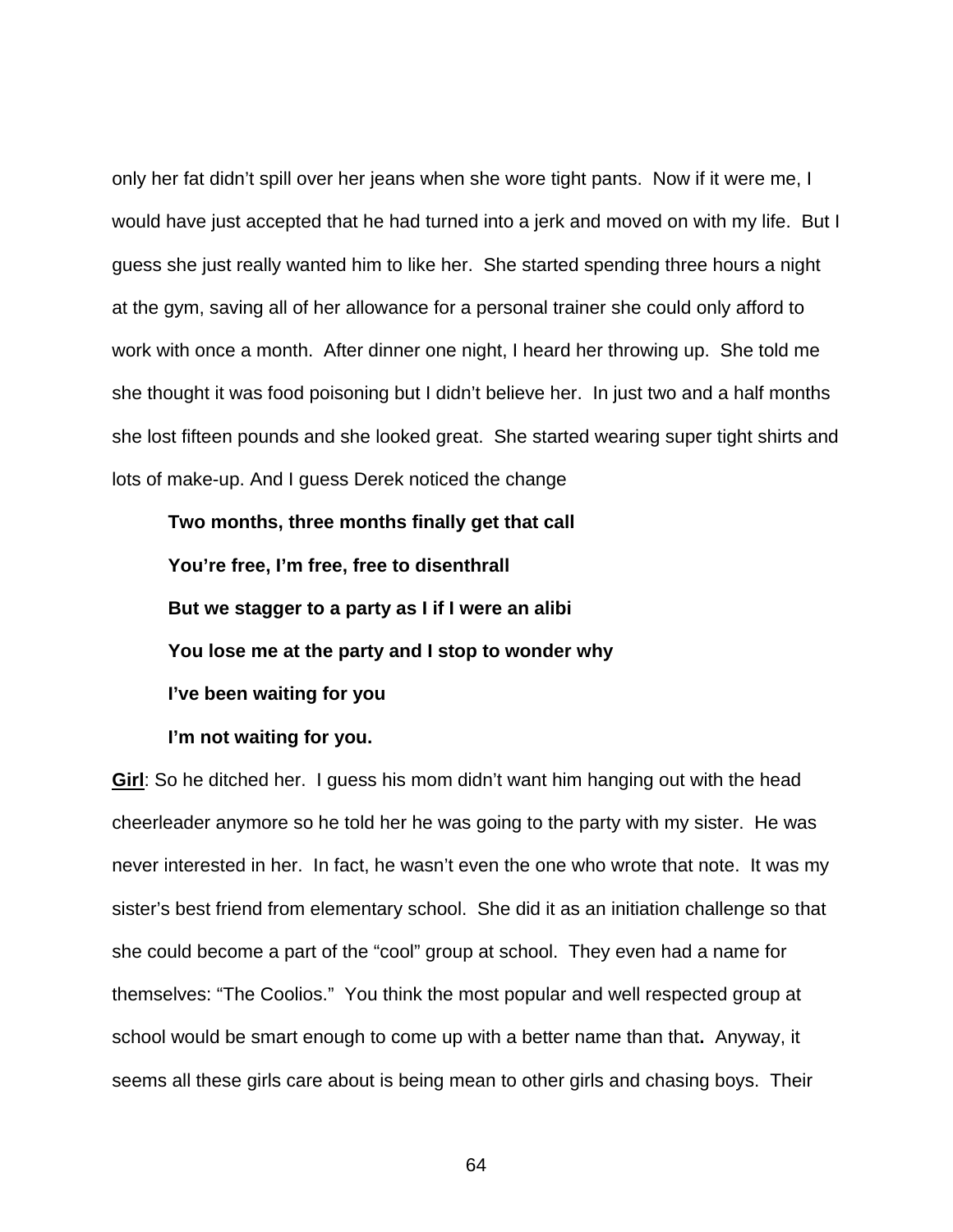goal in life is to get a boyfriend. It seems so stupid but it's like if you don't at least pretend that all you care about is boys, clothes, and make-up, you'll never be accepted. My sister wants so badly to become just like everyone else. It's like that movie, "Invasion of the Body Snatchers." When girls turn thirteen some sort of outside force takes over their souls and tell them that the only way to survive to is to be like everyone else.

### *"Everybody Says Don't" Underscoring Begins*

(*makes the decision then and there*) Well I'm not going to be like everyone else. I'm going to dye my hair bright pink or wear black pants with brown boots or maybe even eat fourteen cheeseburgers for lunch. And I'm going to do all this no matter how many people tell me not to.

**Song: "Everybody Says Don't"** 

**Everybody says don't, everybody says don't, everybody says don't, it isn't right. Don't! It isn't nice!** 

**Everybody says don't, Everybody says don't, everybody says don't walk on the grass, don't disturb the peace, don't skate on the ice.** 

**Well I say do! I say walk on the grass it was meant to feel!** 

**I say sail! Tilt at the windmill! And if you fail, you fail!** 

**Everybody says don't, everybody says don't, everybody says: don't get out of line. When they say that, then, Lady, that's a sign: nine times out of ten, lady you are doing just fine!** 

**Make just a ripple. Come on, be brave.**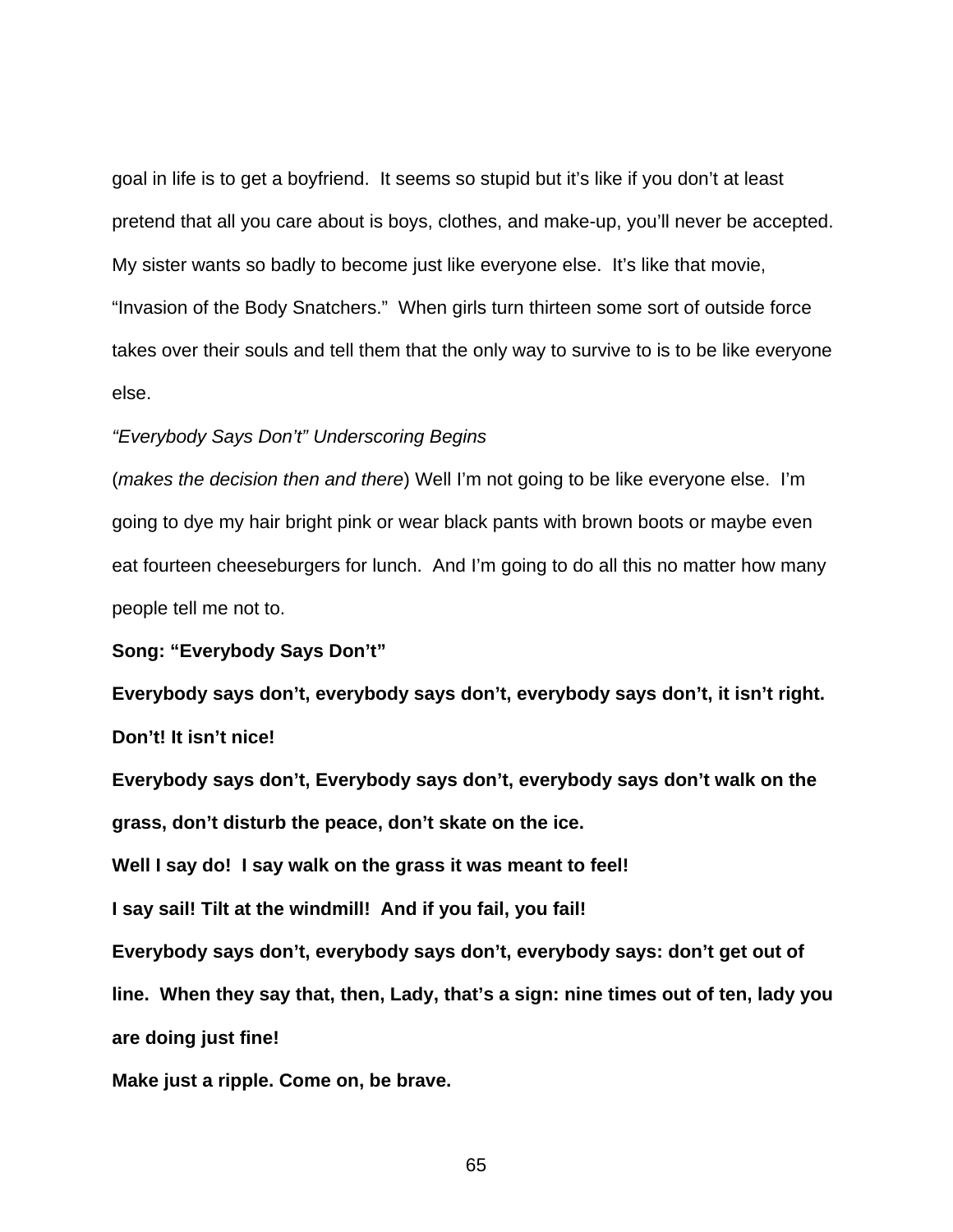**This time a ripple, next time a wave.** 

**Sometimes you have to start small. Climbing the tiniest wall,** 

**Maybe you're going to fall, but it's better than not starting at all!** 

**Everybody says don't everybody says stop, everybody says: mustn't rock the** 

**boat! Mustn't touch a thing!** 

**Everybody says don't, everybody says what, everybody says: can't fight City Hall.** 

**Can't upset the cart, can't laugh at the King.** 

**Well I say try! I say laugh at the kings or they'll make you cry!** 

**Lose your poise! Fall if you have to, but lady, make some noise!** 

**Everybody says don't, everybody says can't, everybody says wait around for** 

**miracles, that's the way the world is made!** 

**I insist on miracles, if you do them, miracles!** 

**Nothing to them! I say don't- don't be afraid!** 

**Girl**: I wish my sister could have more of my mentality and stop caring what other people think of her. But instead she took advantage of her new and improved body and continued to wear tight shirts and short skirts. People at school started calling her a slut. Everyone assumed she was easy. And I guess at one point she became okay with that.

**Sister**: (*looking at herself in the mirror)* I didn't work this hard for nothing. What's a great body if no one's there to appreciate it? Besides, if they think I'm a slut, I'm a slut and there's nothing I can do or say that will make a difference. Even if I went back to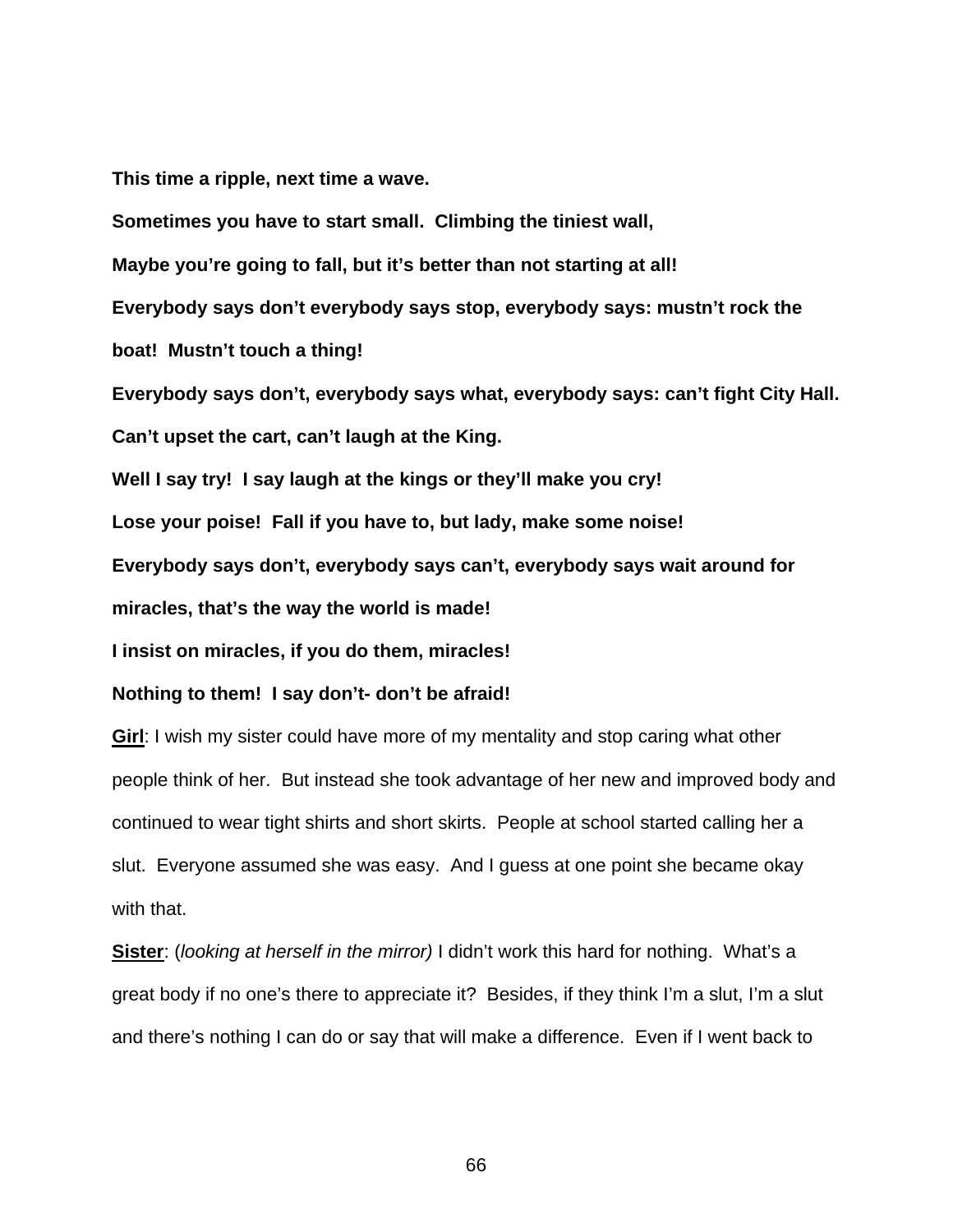my oversized sweatshirts and walked with my head down and my eyes averted, I'd still be a slut. At least this way I'm making the guys happy.

**Song: Naughty Baby** 

**If you want a girl who's sentimental** 

**One who'll never set you in a whirl**,

**One who will be always sweet and gentle,** 

**I am not that sort of girl.** 

**But if you prefer a rather swift one,** 

**If you'd think you'd like to run around** 

**With a bright one,** 

**I am just the right one.** 

**Naughty baby, naughty baby, who will tease you.** 

**I can show the way and know the way to please you.** 

**If you're wanting a beginner, I shan't do.** 

**I can make a saint and sinner when I want to.** 

**If you find the simple kind are rather slow, dear,** 

**Then you ought to try a naughty one you know dear.** 

**But you'll never meet another who will be a naught baby, naughty baby just like me**.

**Girl:** I was watching my sister fall apart in front of me. I would look at her during dinner and she would stare back with these vacant eyes. I hardly ever see her smile anymore. I vowed to myself that I would never let myself become like her. But then I found the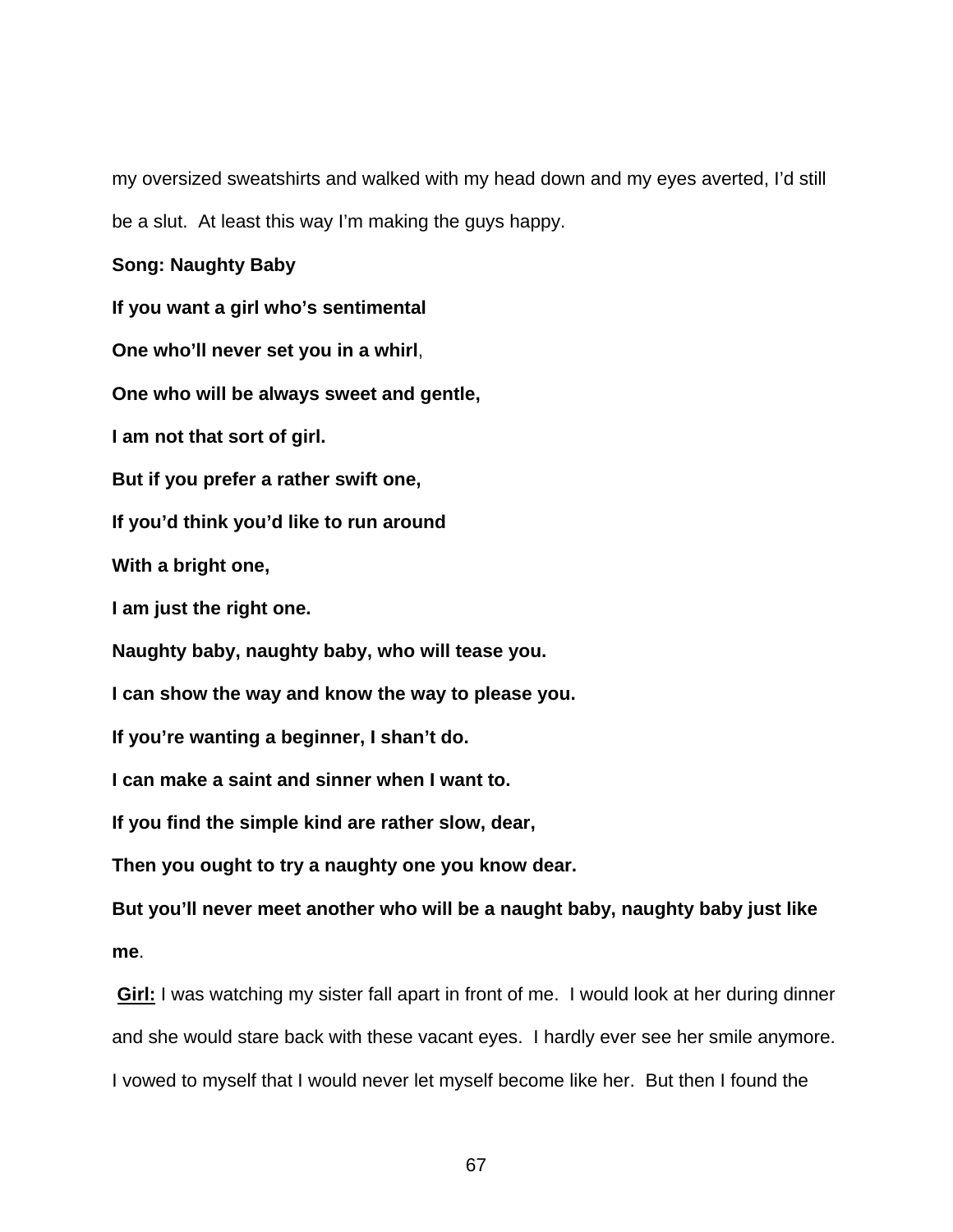list. The guys in my class created a rating system for all of the girls and I was in the bottom three. I lost most of my points in the chest department or shall I say lack of chest department. I couldn't understand why I felt so bad. I knew what they were doing was disgusting and wrong but I wanted to know why I wasn't pretty enough for them just cause I don't have big boobs. I went to school the next day and all I wanted to do was impress the guys so they would place me higher up in the ranking system. I put on my mom's mascara and blush and stole my sister's favorite push-up bra. It was like all of a sudden people noticed me. I know I should be disgusted with myself but the attention felt good. I guess I kind of copped out but I'm happy. Isn't that enough?

**Song: "Reflection"** 

**Look at me, you may think you see Who I really am, but you'll never know me. Everyday, it's as if I play a part. Now I see, if I wear a mask, I can fool the world, but I cannot fool my heart.** 

**Who is that girl I see?** 

**Staring straight, back at me.** 

**When will my reflection show who I am inside?** 

**Must I pretend that I'm someone else for all time.** 

**When will my reflection show, who I am inside?**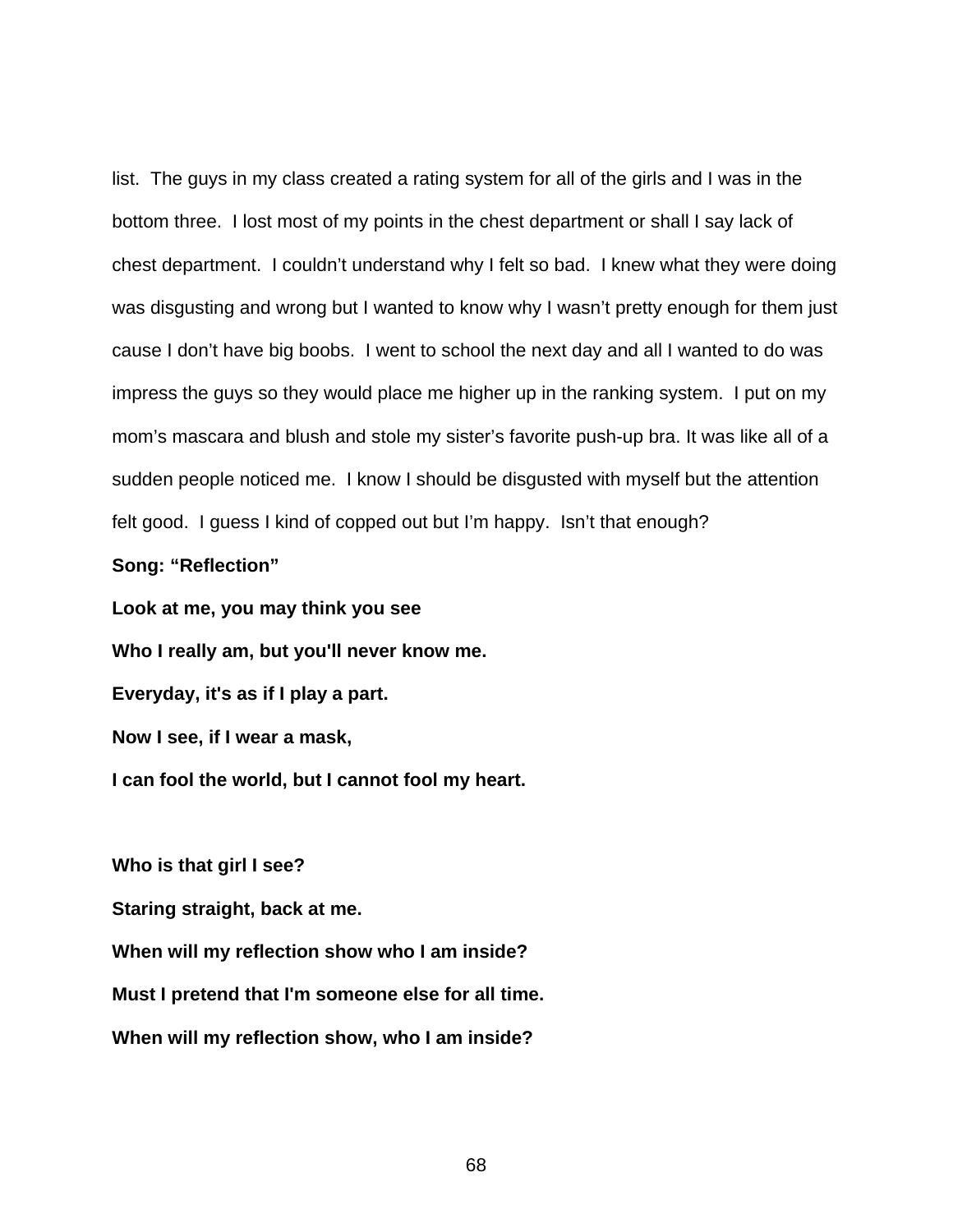**There's a heart that must be free to fly** 

**That burns with a need to know the reason why.** 

**Why must we all conceal?** 

**What we think, how we feel?** 

**Must there be a secret me I'm forced to hide.** 

**I won't pretend that I'm someone else for all time.** 

**When will my reflection show who I am inside?** 

**When will my reflection show who I am inside?** 

 *(Lights dim, come up on the mother who is talking to her eldest daughter)* 

**Mother**: Girls, it was hard when I was a teenager but it was nothing compared to what you're going through. We live in a world where girls gain power by torturing other girls, where guys get points for how many girls they sleep with and rate them according to their physical features.

# *"Sing Your Own Song" Underscoring Begins*

How can I tell you that you're beautiful when the standard of beauty is impossible to achieve? How can I tell you to be yourself when being yourself leads to almost certain exclusion? I really don't know what to say.

**Song: "Sing Your Own Song"** 

**Those kids that try and knock you down,** 

**They're not what life's about.** 

**Just learn to sing you're special song and drown them out.**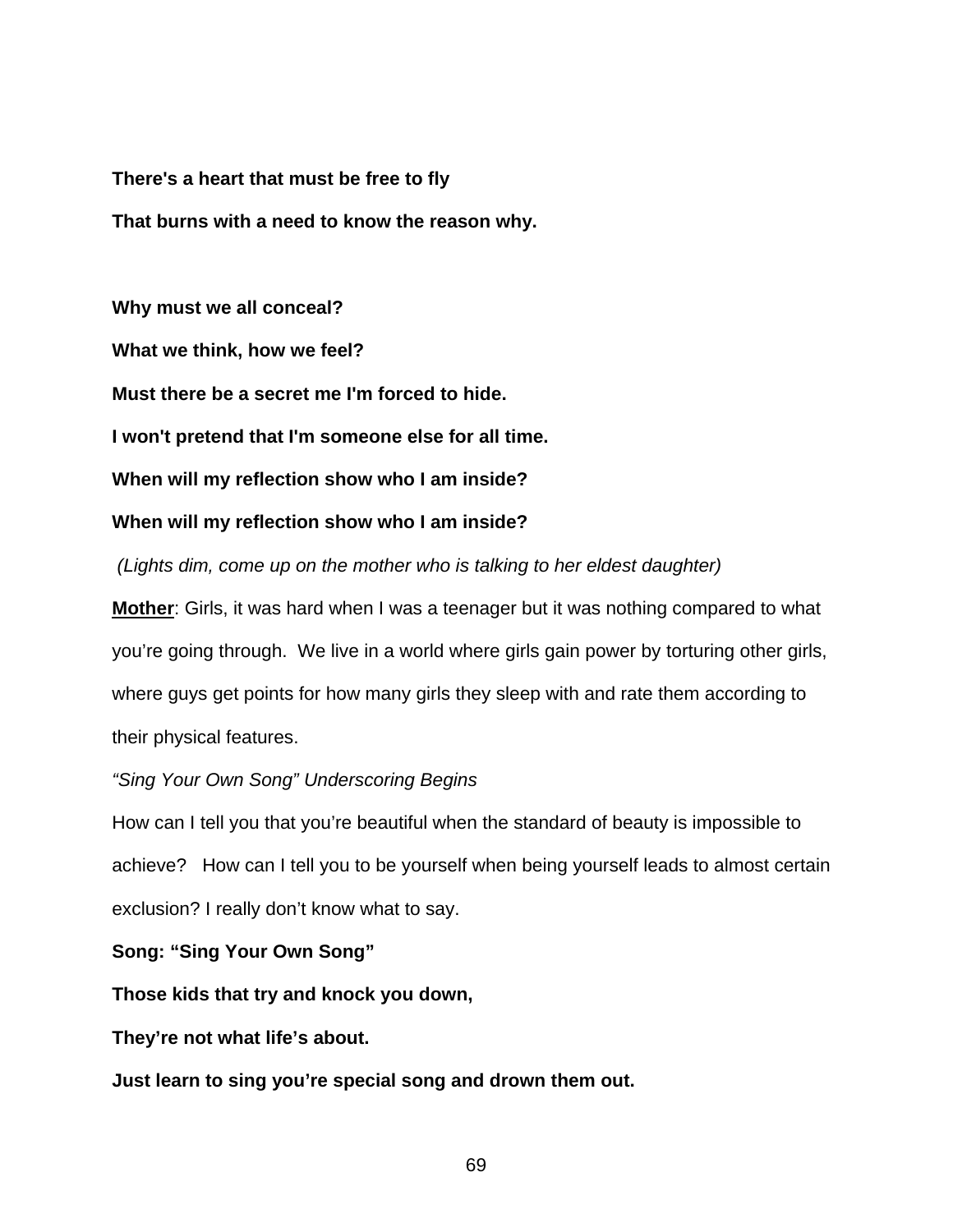**I won't pretend it doesn't hurt.** 

**Some things kids say can hurt a lot.** 

**But what hurts more is when they make you want to be something you're not.** 

**You've got to sing your own song, use your own voice.** 

**You're voice is not a thing to be afraid of.** 

**And when they hear it ring true, there's not a thing they can do to take away the** 

**music that you're made of.** 

**Oh, to be normal.** 

**To be a safe and unassuming shade of grey.** 

**Not too different, not too smart.** 

**No more poems in your heart.** 

**Do you really want to live your life that way?** 

**For those who work so very hard to make their talents fly.** 

**It's hard when what gives so much joy can make you cry.** 

**But hold on tight to who you are.** 

**Don't lose that joy to please the crowd.** 

**And if they still don't understand, you'll have to sing a little louder.** 

**Just sing your own song, use your own voice.** 

**Your voice is not a thing to be afraid of.** 

**And when they hear it ring true,** 

**There's not a thing they can do to take away the music that you're made of.** 

**Don't let them take away the music that you're made of.**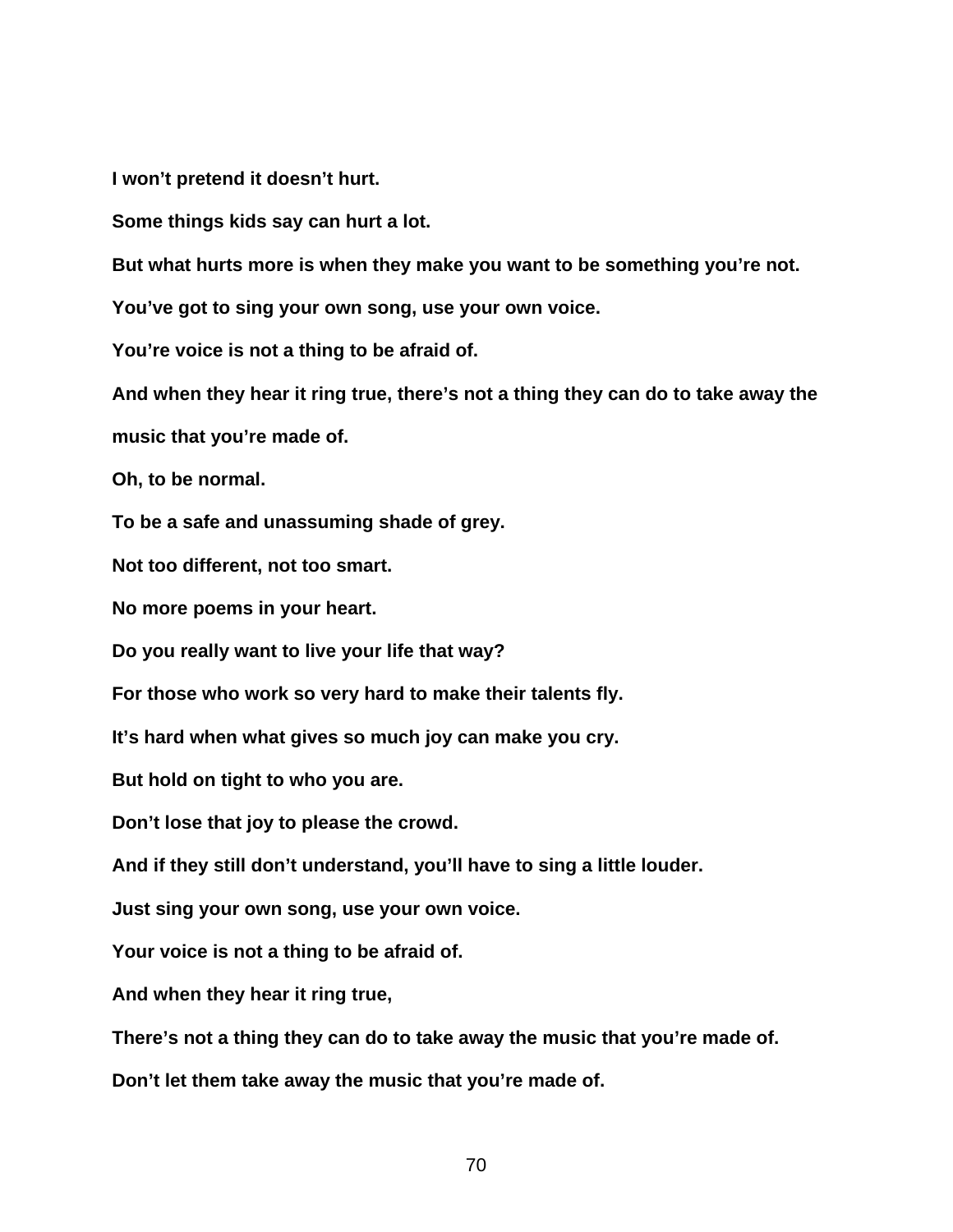## (*Lights down, Rise on Sister)*

## *"A Change in Me" Underscoring Begins*

**Sister:** I tried to stop dieting and making myself throw up but the pressure to stay thin was too much. I had almost no energy and I couldn't concentrate in school but I was getting attention and that's all I cared about. And then one day I went to the gym where they were testing people's body fat. I was congratulated because I only had ten percent body fat; the average women's is twenty-five. I won a two-week pass to the gym. I walked away feeling disgusting. I wasn't dying but I had a problem and I was being praised for it. I stopped throwing up. I'm tired of feeling like this. I'm tired of worrying about whether or not that chocolate bar I ate will go straight to my hips. I'm tired of having random guys honking at me as I walk down the street in my workout cloths dripping with sweat. I'm tired of making my life about what other people think of me. I wish I could go back to being a kid when my biggest concern was whether the ice cream truck was going to come that night or not. But I can't go back to that time. I just have to keep moving forward and start setting an example for my sister. I don't have to wear these tight shirts every day but I don't have to go back to oversized sweatshirts either. I can find ways of being myself without condemning myself to a world of isolation and loneliness. Deep down inside, I know who I am. I just have to find her again.

#### **Song: "A Change in Me"**

**There's been a change in me, a kind of moving on**,

**Though what I used to be I still depend upon.** 

**For now I realize, that good can come from bad.**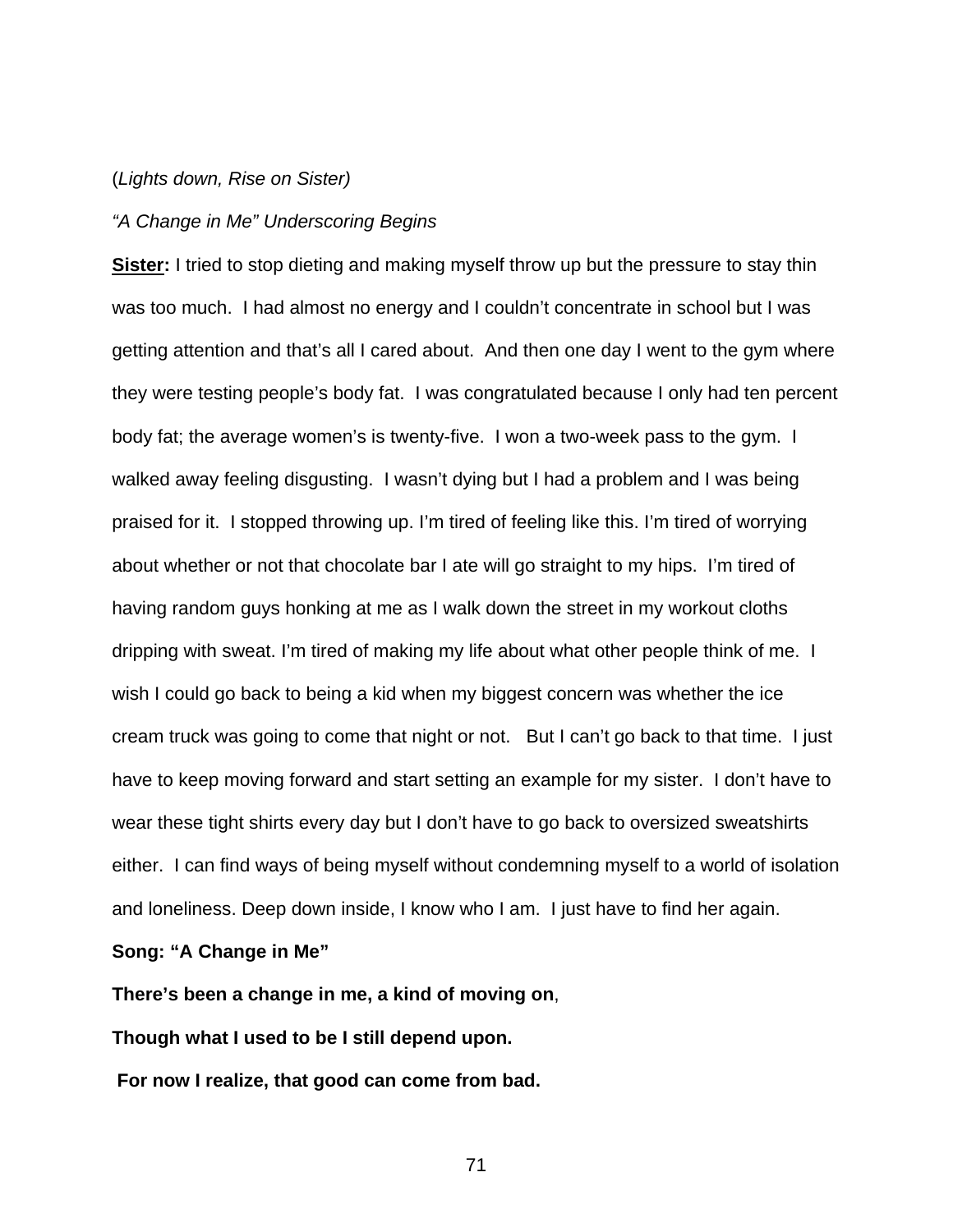**That may not make me wise but oh, it makes me glad. And I, I never thought I'd leave behind My childhood dreams but I don't mind, For now I love the world I see. No change of heart, a change in me. For in my dark despair I slowly understood. My perfect world out there had disappeared for good, But in this place I feel a truer life begin. And it's so good and real, it must come from within. And I, I never thought I'd leave behind My childhood dreams, but I don't mind. I'm where and who I want to be. No change of heart, a change in me. No change of heart, a change in me.**  *(Lights dim)* 

*"Here's Where I Stand" Underscoring Begins* 

**Voice of Girl**: I think we're both going to be okay. I mean we've got each other and our mom and together we can figure out how to survive. Maybe growing up won't be quite as scary as I thought. Probably not, though. And my zits are probably only going to get worse. But I'm here world and I'm ready for you.

*(Lights slowly rise as song is being sung)*

**Song: "Here's Where I Stand"**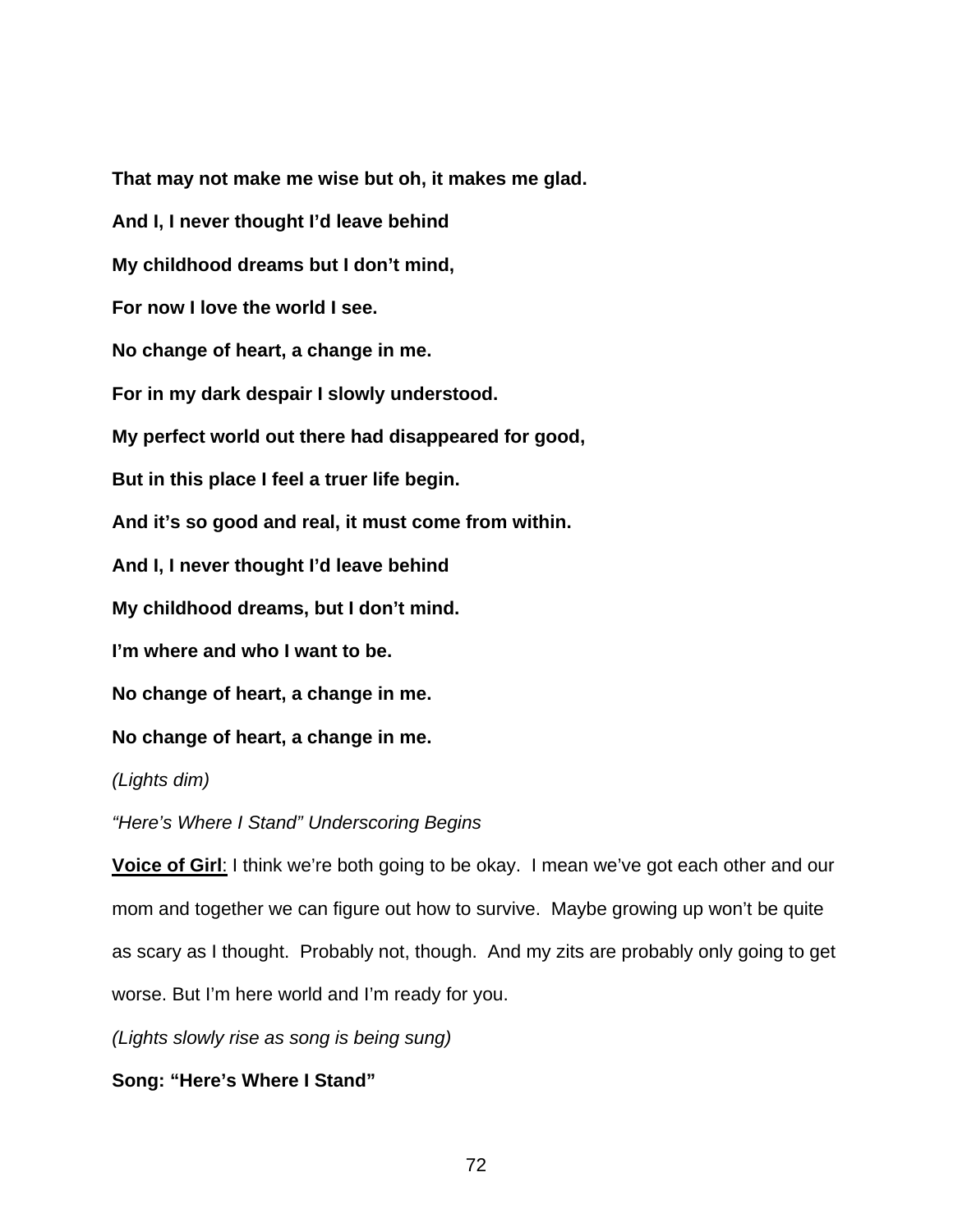**Here in the dark I stand before you** 

**Knowing this is my chance to show you my heart.** 

**This is the start, this is the start.** 

**I have so much to say and I'm hoping that you're arms are open** 

**Don't turn away I want you near me but you have to hear me.** 

**Here's where I stand, here's who I am.** 

**Love me, but don't tell me who I have to be.** 

**Here's who I am I'm what you see.** 

**You said I had to change and I was trying,** 

**But my heart was lying.** 

**I'm not a child any longer, I am stronger.** 

**Here's where I stand, here's who I am** 

**Help me to move on but please don't tell me how.** 

**I'm on my way, I'm moving now.** 

**In this life we've come so far, but we're only who we are** 

**With courage and love, show us the way,** 

**We've got the power to stand up and say** 

**Here's where I stand, here's who I am.** 

**I'm counting on you.** 

**Here's where I stand, here's who I am. We'll make it through.** 

**Here's where I stand, here's who I am.** 

**I'm counting on you.**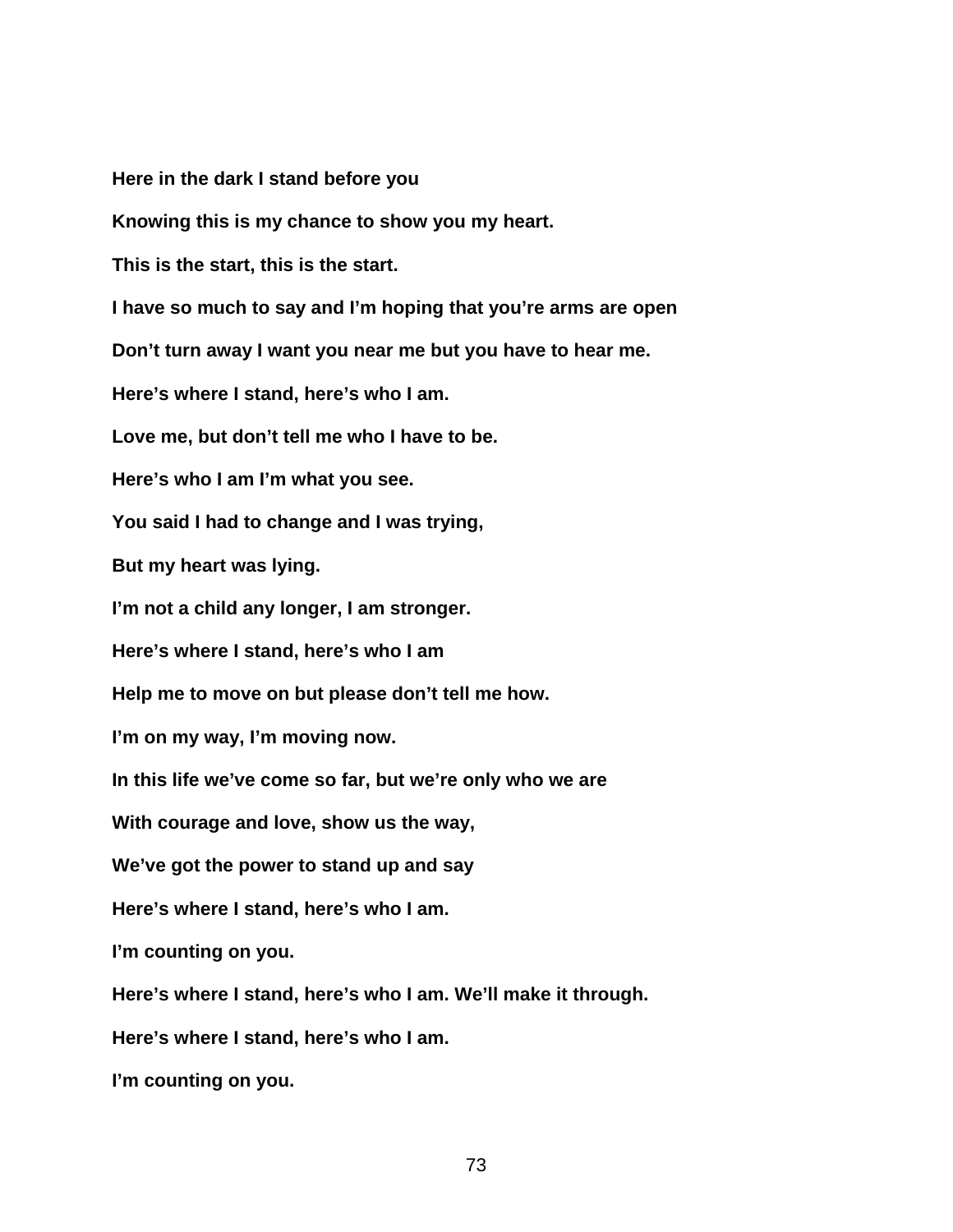**Love me, love me, love me and we'll make it through.**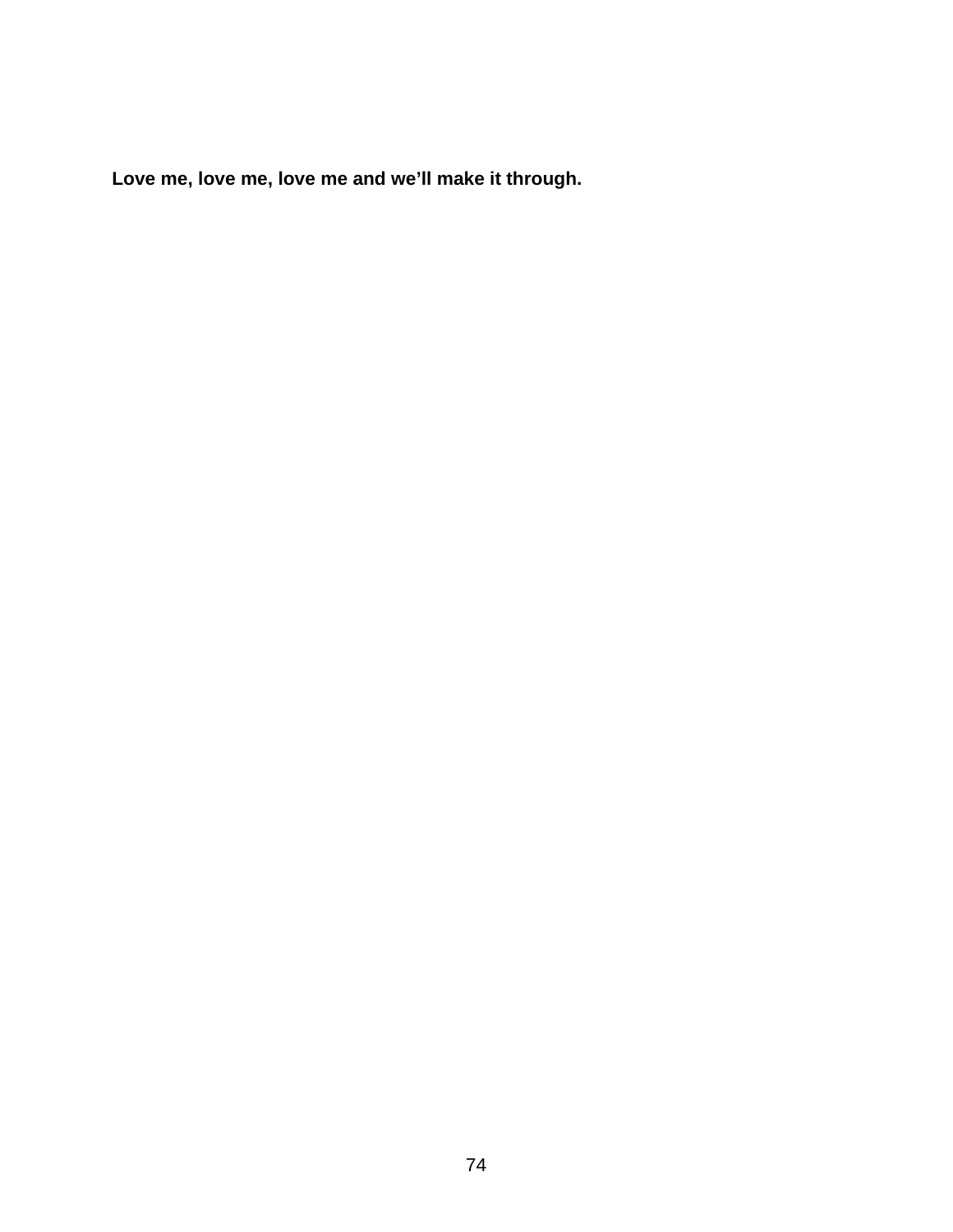# **APPENDIX B: REHEARSAL JOURNAL**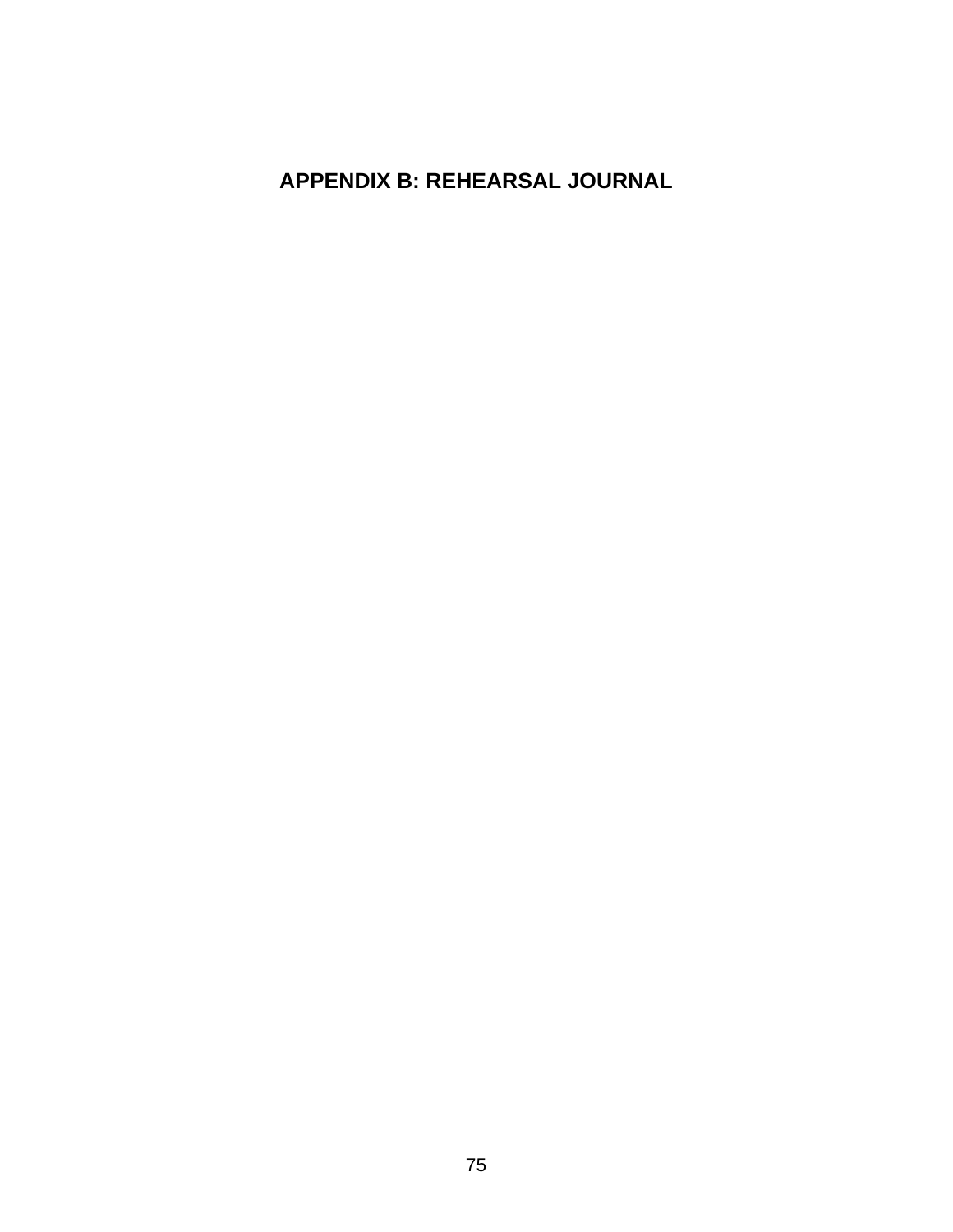## *February 22, 2007*

 We spent today's rehearsal working on the music. Some of the songs are much harder than I had anticipated and I'm a little concerned about how they will sound two months from now. "Here's Where I Stand" is especially difficult with all of the runs and the pop quality sound it requires. It is definitely a song I need to work on with Nick in voice lessons. Nick also mentioned that I did not seem to be connecting to my material and I think it was because I am focusing primarily getting the notes right and on my vocal performance. The ironic part is that the notes and quality of the song will improve dramatically once I've layered in the interpretation. However, I'm wary of adding the interpretation without knowing the blocking. I hope that Nick allows me to explore a number of different options regarding how I am going to perform the songs. There are so many choices to be made and I need to make sure to make that the choices I make support my thesis statement and deliver my message to the audience.

 Nate and I have been working on the songs in accompanist hours and he has added some nice nuances to them. For example, "A Change in Me" has an ebb and flow to it that makes it more interesting and less repetitive. We have also placed the accompaniment for "Reflection" higher so that when I sing the low parts, it brings out my voice more. I would like to work with him to add more layers to "Reflection" as it is such an important song in the show. I want it to start off very quietly and passively and stay this way until the second verse when it starts to build and the character starts to become more sure of herself.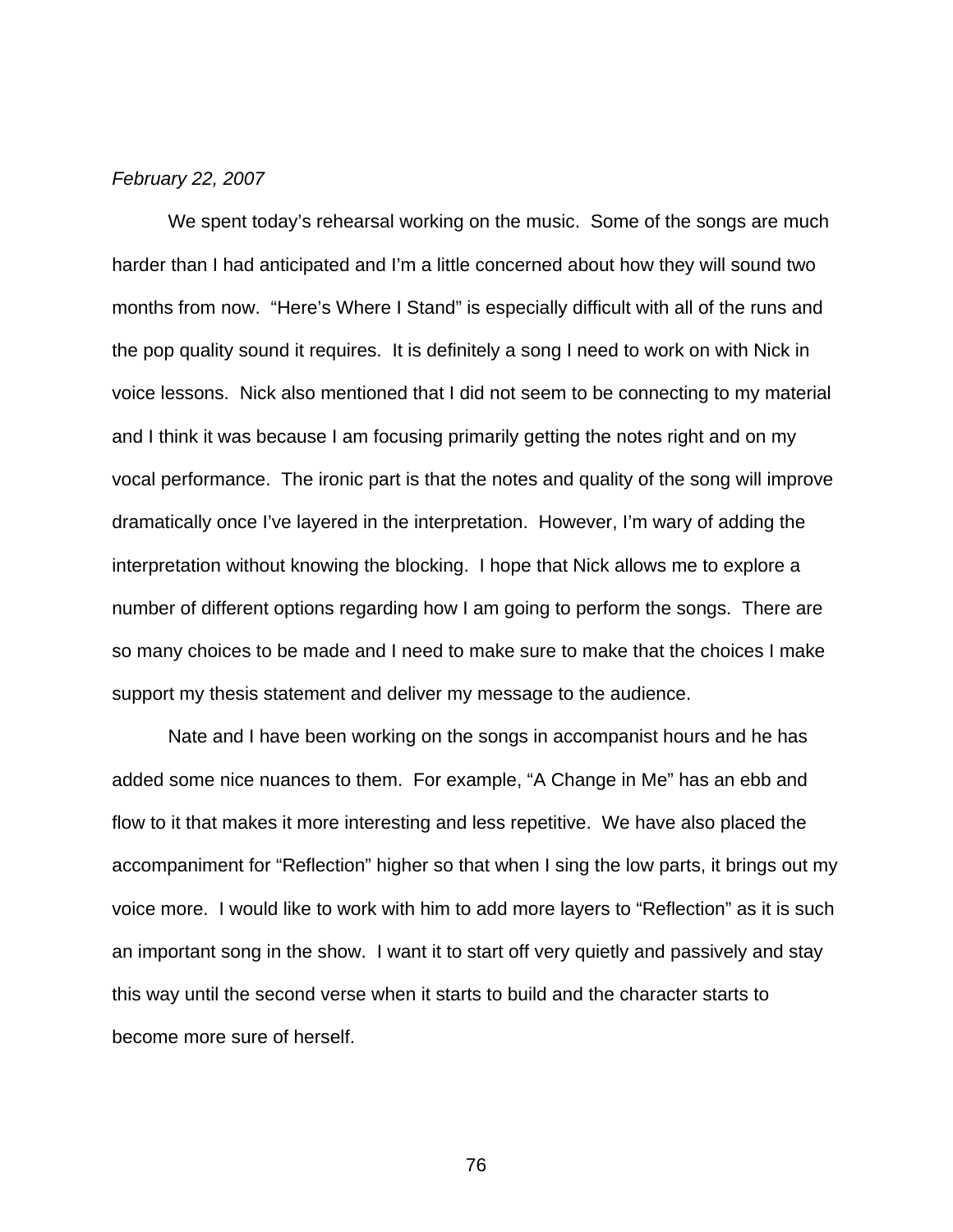#### February 26, 2007

 We spent rehearsal talking through the blocking. The first thing we had to do was establish the layout of the stage with my specific furniture pieces. There will be a platform that will be placed centre stage, which will allow for more levels to exist. This will be where the girl's stool and mirror is placed although she will enter the space downstage of the platform as well. The sister's space will be inhabited by a vanity with a mirror attached to it and is found downstage audience left. The mother's space will have a standing mirror, a folding table and a chair and will be found downstage audience right. All of the mirrors will only be comprised of frames in order to avoid the light reflecting off the mirror. More importantly, it allows Nick and I to stage the three women looking at themselves in the mirror in a way that also allows the audience to see their faces.

 There may also be a folding screen found upstage of the girl's mirror and stool. Nick and I had discussed placing a clothing rack there, where the characters could go to make their costumes change. However, I felt this would break the momentum of the piece and opted to place all of their costumes in their areas, strewn over their furniture. We still want to maintain the symmetry that the clothesline created so I suggested we try and obtain a folding screen that the girl could change behind in various parts of the show.

 The blocking begins with the girl sitting on the edge of the platform playing Pogs, a childhood game that I used to be obsessed with. I wanted to find something that I identified with and this game has particular meaning in my life. I would spend every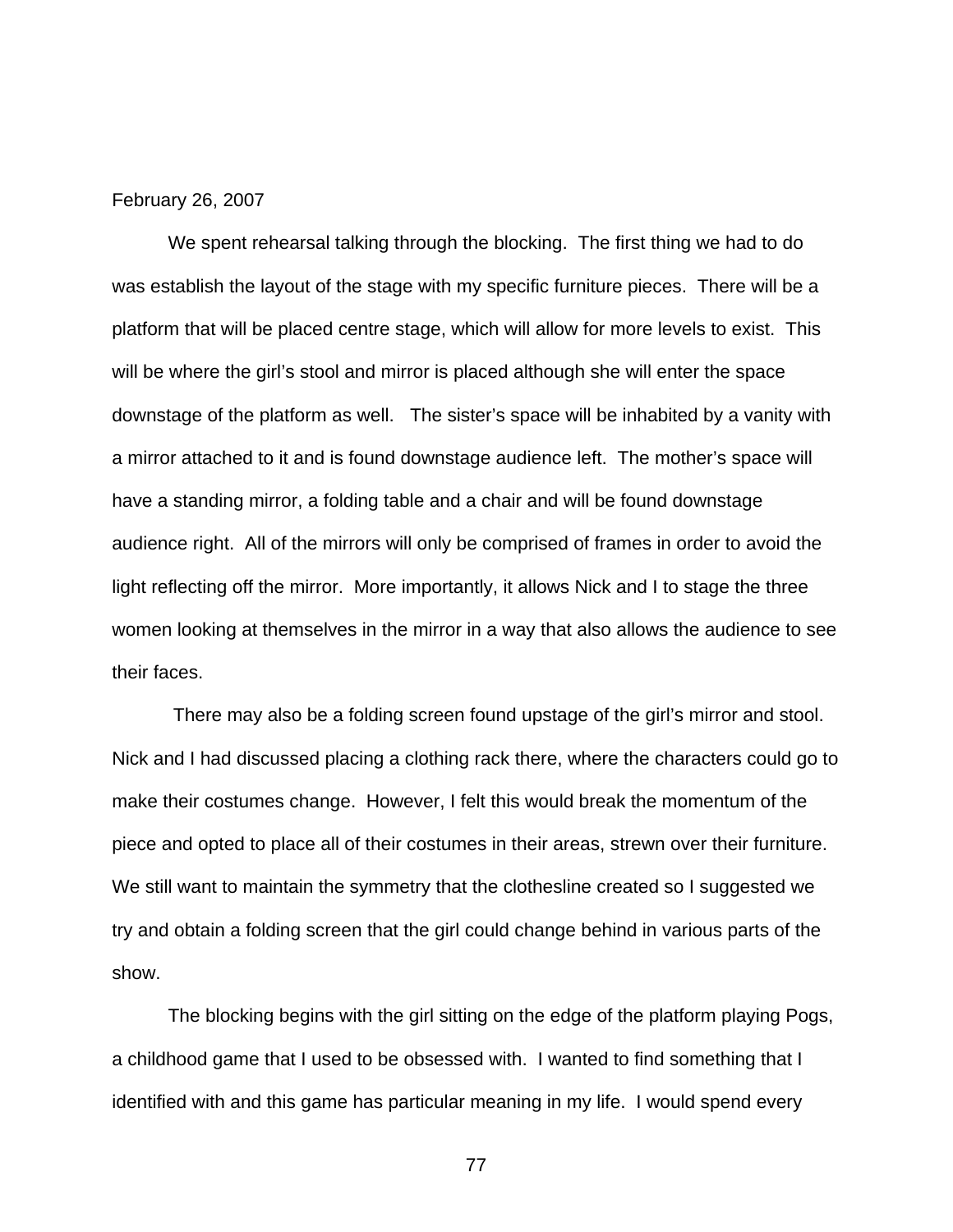single recess in sixth grade playing this game until my close friends actually had to have an intervention and tell me that I was no longer fun to hang around. It is also interesting to observe that when I entered junior high in seventh grade no one was playing POGS or any other sort of childhood game. People just hung around outside during lunch talking and rough housing. I imagine if anyone had been seen playing a kid's game, they would have been ostracized immediately.

 During the first speech, Nick and I decided that it was important to reference the other character's space when referring to them. This immediately lets the audience know that there are other characters that will be included in the show and that those are their specific spaces. After I sing "Feelings" I refer to those spots again, which seems like overkill but Nick made a good point. Many times audiences may not be fully focused at all moments in the show and therefore it is important to be as clear as possible. As well, when I begin running the show, I can explore ways of making the device work without banging the audience over the head with it. One convention that Nick and I discussed and that I really like is the idea of the girl invading the mother's space during

"I'm One of the Smart Ones." She enters the space and looks around disdainfully, picks up a piece of clothing from the laundry and throwing it back in the basket in disgust. This blocking helps support the lyrics of the song and creates a stronger connection between the mother and the daughter.

 The blocking for "Just a Housewife" will be very similar to the blocking I worked on last semester in acting class. I will start the song by folding laundry but eventually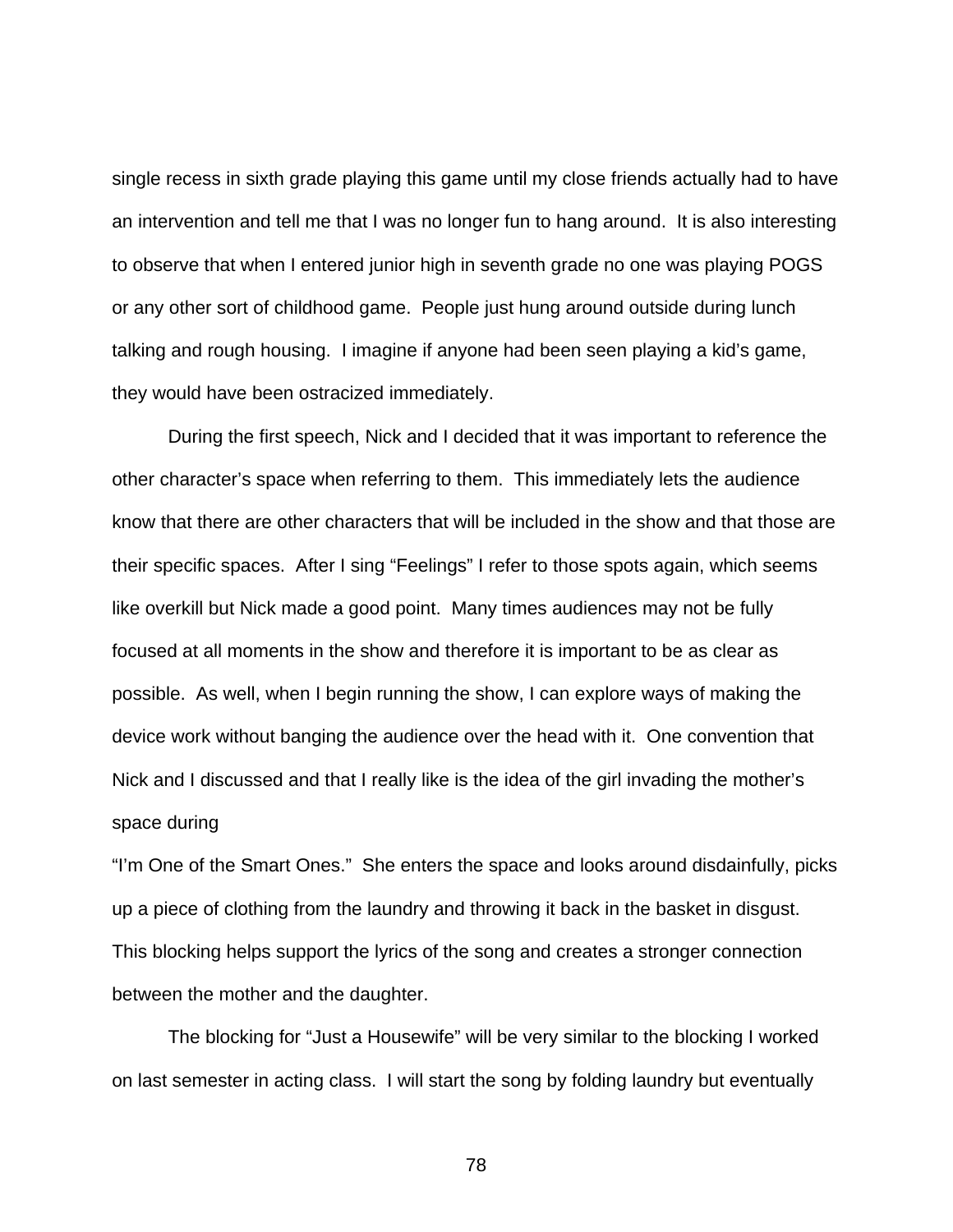move outside of the mother's space to just right of centre stage. There will also be moments where I will look in the mirror at myself. Nick had the great idea of looking in the mirror when I sing the lyrics "all I am is like my mother" and seeing how she has become exactly like her mother. This is a nice touch in terms of the generational differences and similarities between the mother and her daughters.

 The last number we blocked was "I'm Not Waiting." I was concerned that it would look awkward for me to stand in front of a mirror that is placed on a vanity and I didn't want to sit because I feel that by sitting the character loses some her power and strength. Nick suggested that we find a way to move the mirror and have it slanted in order for the sister to be able to see herself while standing. Another idea that Nick had to make the transition clearer was to have the girl shed her overalls and leave them on the platform steps to signify that they are a part of her world. The sister will be wearing jeans underneath and keep on the sweatshirt until the part of the script when the girl mentions her new and improved body. I also wanted to add a section where the sister is seen reading a teen magazine and trying to emulate what she sees in it. This will help support my contention that the media plays a role in how young women perceive their physical appearances.

#### *March 19, 07*

 We weren't able to finish the blocking today but we only have two more songs and a monologue to complete. I am starting to get very anxious about the upcoming performance. I do not feel prepared and wish I had more rehearsal time with both Nick and Nate. I hope that by next week I will feel better about where I am and how I am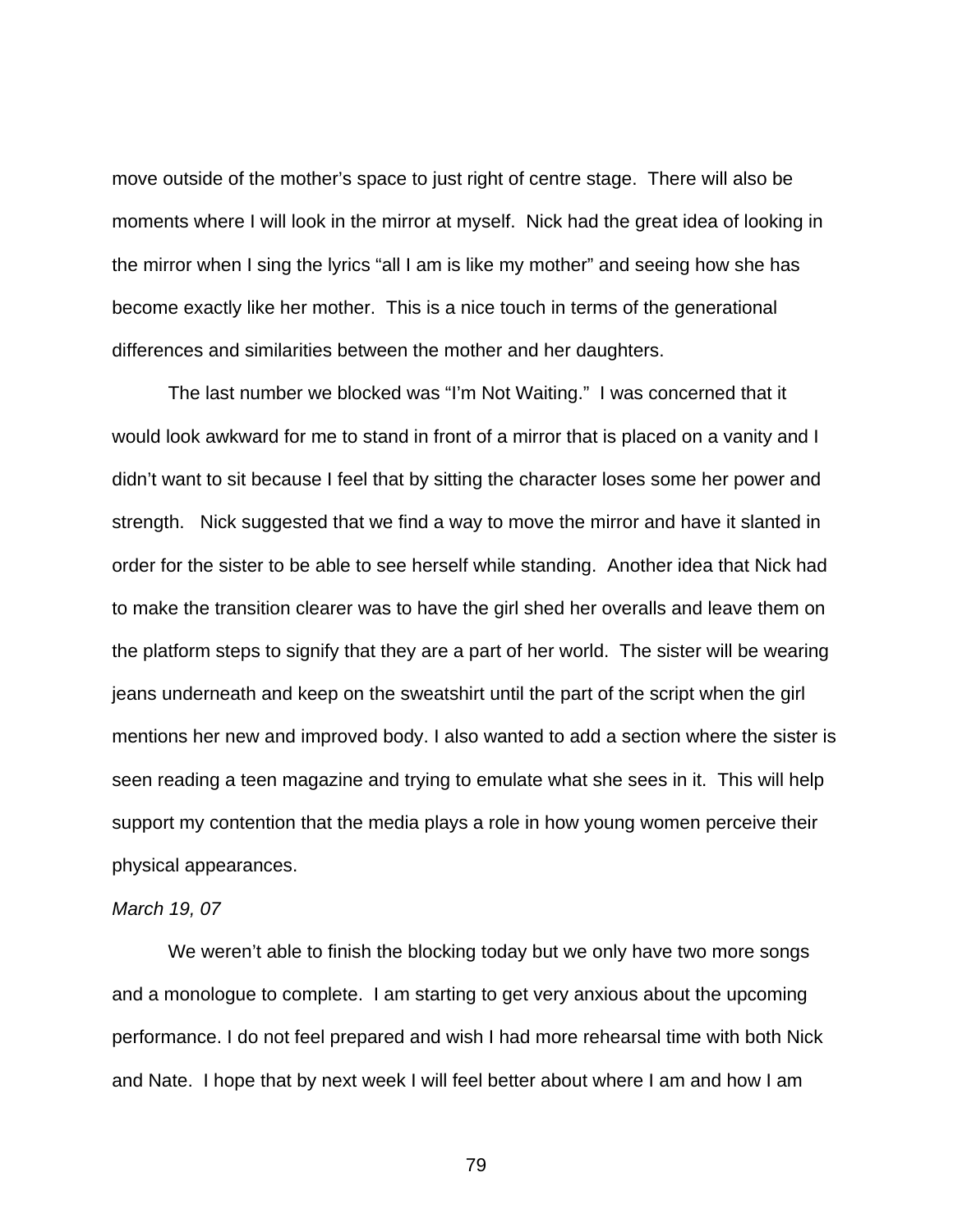doing. I am so concerned about some of the songs that I am having trouble putting my heart into the piece at this point and allowing myself to let go and explore the text. I am really going to try to be fully memorized by the end of the week so that if we have a rehearsal on Friday, I can throw myself into it. I need to start taking more risks and rehearsing at the level I intend to perform or else I will never achieve the final results I know I can produce.

 Nick and I found some really interesting ways for me to perform "Everybody Says Don't." My original idea is that it would be more external, a sort of lecture on conformity to the audience. However, I realized that part of the song is the girl trying to convince herself that she should not let herself get sucked into a world that limits her actions because of her gender. In my research, I've learned that women are often encouraged to suppress their anger and only display positive feelings. Not only is this a song about going against the grain, it is a song about standing up for yourself and allowing yourself the right to feel any emotions you want to. It will add an extra layer to have to girl struggle to realize that it is okay to express herself in a number of ways.

 "Naughty Baby" is going to be difficult for me because there needs to be a balance between truth and performance in this song. Nick made a good point in that even sixteen-year old girls play make believe and that the girl could be pretending that she is dancing for a guy. I'm still not quite sure how I'm going to block the piece but hopefully Gary Flannery can come in and help out if needed. I definitely feeling awkward dancing like a stripper but I think the awkwardness that I am feeling will add to the insecurity and uncomfortable feelings echoed by my character. In the final moments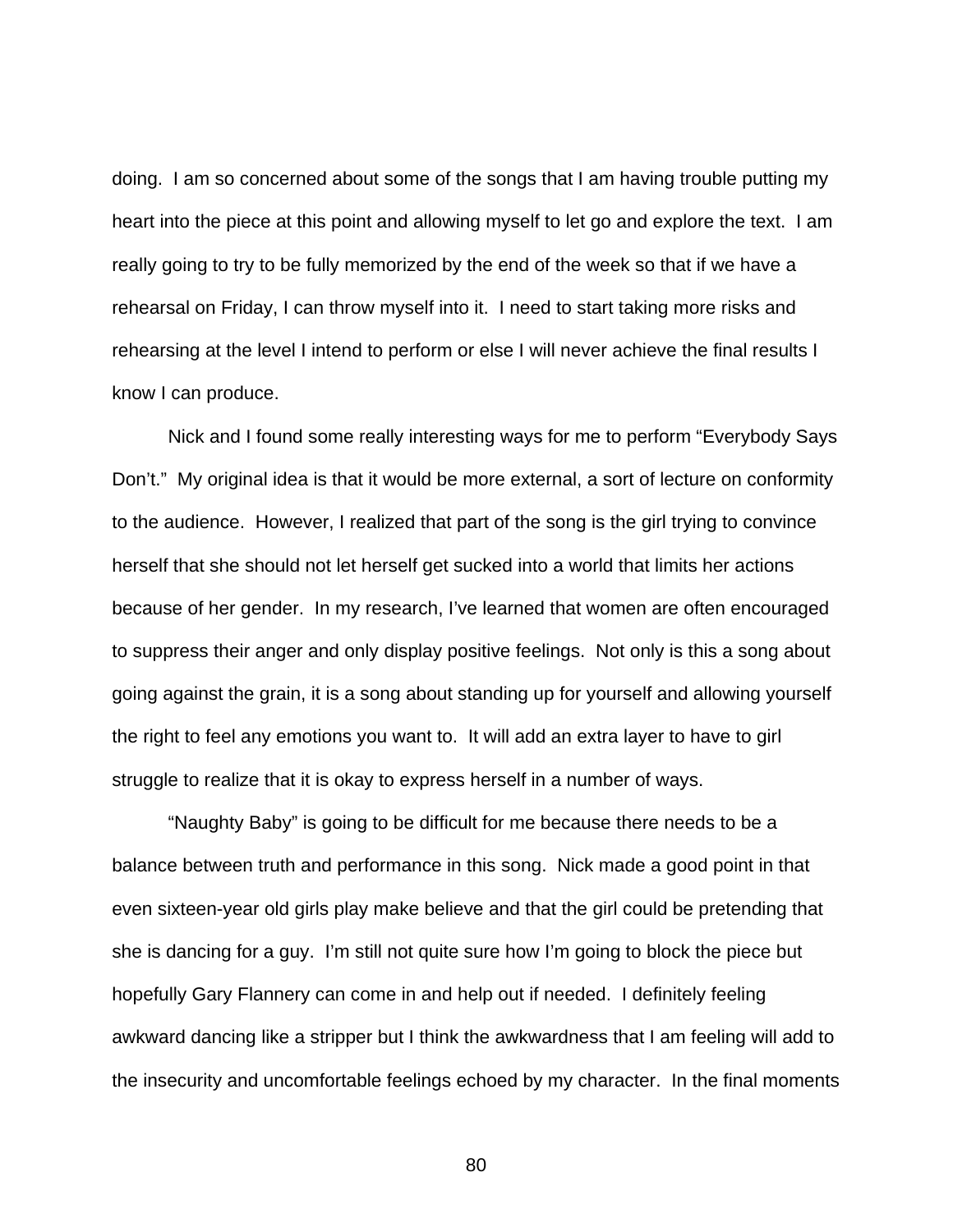of the song, the sister breaks down and realizes that she doesn't want to prescribe to the label given to her by her classmates.

I am finding that the title song of my show is the most difficult for me to sing. I wish I could cut it from the show but it is an important element to the girl's journey. I know I don't need to sound like Christina Aguilera, but I do want to sound strong. The song sits very low in my voice and I feel like it is kind of boring right now. There are also three ballads in a row, which adds to my worry that this song will drag on. I'm going to work on this song with Nate in accompanist hours and either cut some of the song or find way to make it more dynamic. He also suggested earlier in the year to listen to Christina's version as she really plays with the rhythms and emotes the feelings of the song well.

## *March 21, 2007*

I felt much better about today's rehearsal. We finished blocking the show and went back and started working it. I'm starting to become more comfortable with how my voice sounds in all of the songs. I need to trust that just because I'm not singing it the way that people are used to hearing it, it does not mean that I am not making an impression. Nate and I worked on "Reflection" in accompaniment sessions today and cut a portion of it. I think this is going to make it a much stronger statement in that the song is less repetitive. We also made the final few systems on the last page simpler as the ornamentations written in the music did not really fit in my voice.

 I was really worried that I would not have enough to do during the show but Nick and I have come up with some really interesting concepts. During the monologue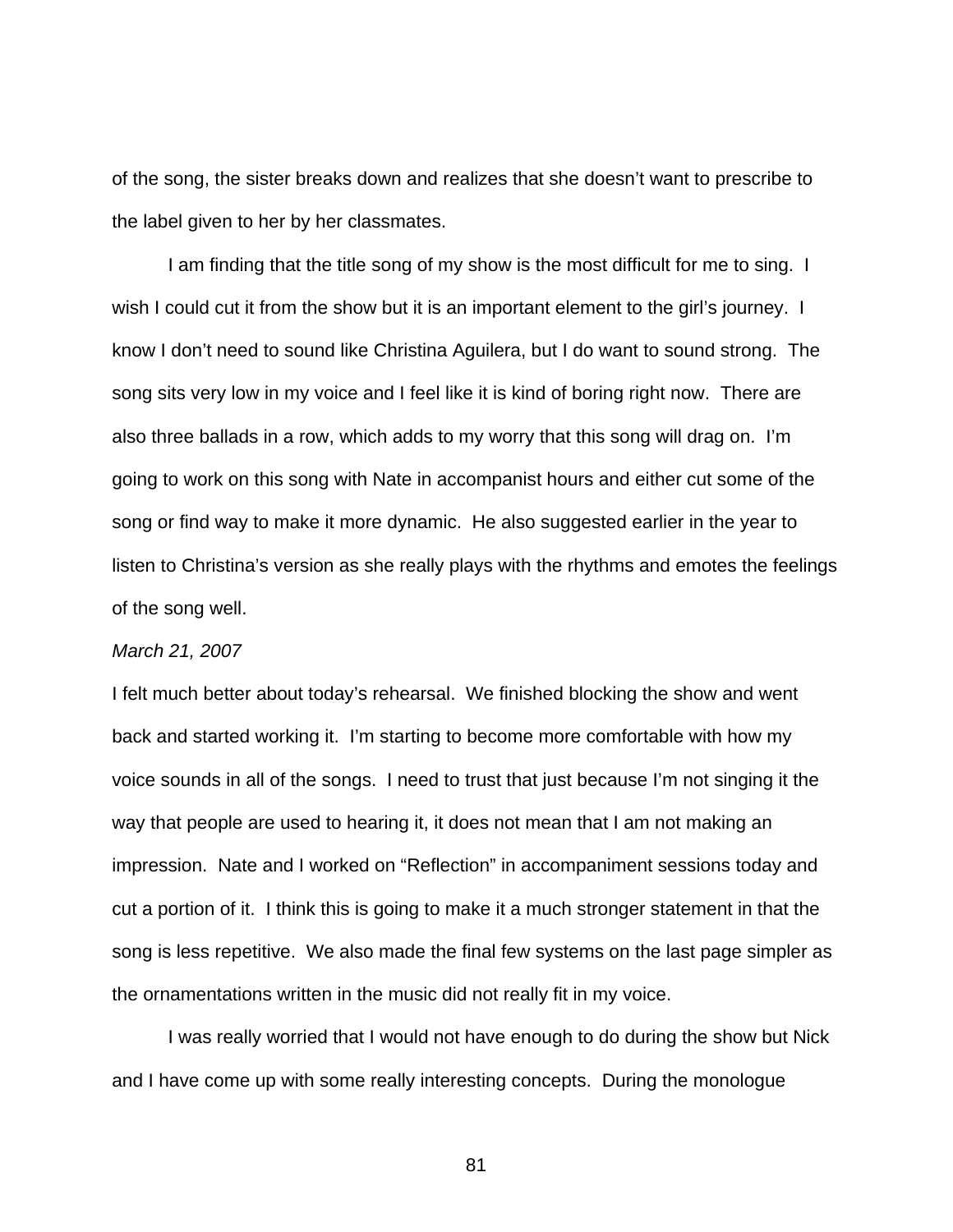before "A Change in Me" the sister begins taking down all the harmful and poisonous images that are taped to her mirror. This act signifies her awareness of the negative atmosphere they create in her own personal space. During the song she continues to take off the photos but this time it is less angry and defiant and more accepting and calm. We also found a really significant moment at the end of the song where the sister looks in the mirror, pushes in her chair and turns upstage. Throughout the show the sister has been the most body conscious of all the women and, through this final action, she is leaving behind her obsession with her body and starting a new phase in her life. *March 23, 2007* 

 Rehearsal went extremely well today. I have been very nervous that I am not going to be ready in two weeks but rehearsal today helped convince me that the show was going to be great. I was really nervous that the end was going to be too depressing and lose the audience but I actually think it is inspirational and inspiring. Although the songs are mostly ballads, they all have a different feeling to them and a different message attached. While a song like "Reflection" is full of longing and questioning, a song like "Sing Your Own Song" is about hope and encouragement. A different character sings each ballad meaning that each song has its own flavor to it.

 Nick and I are working at developing each of the character's idiosyncrasies and styles. The girl is full of excitement and wonder, as a girl of eleven often is. She is unafraid to take up space and make noise. I would have thought that it would be easy to take on these characteristics but I am having trouble allowing myself to really let go. I think I am worried that I am going to come across as an adult acting like an annoying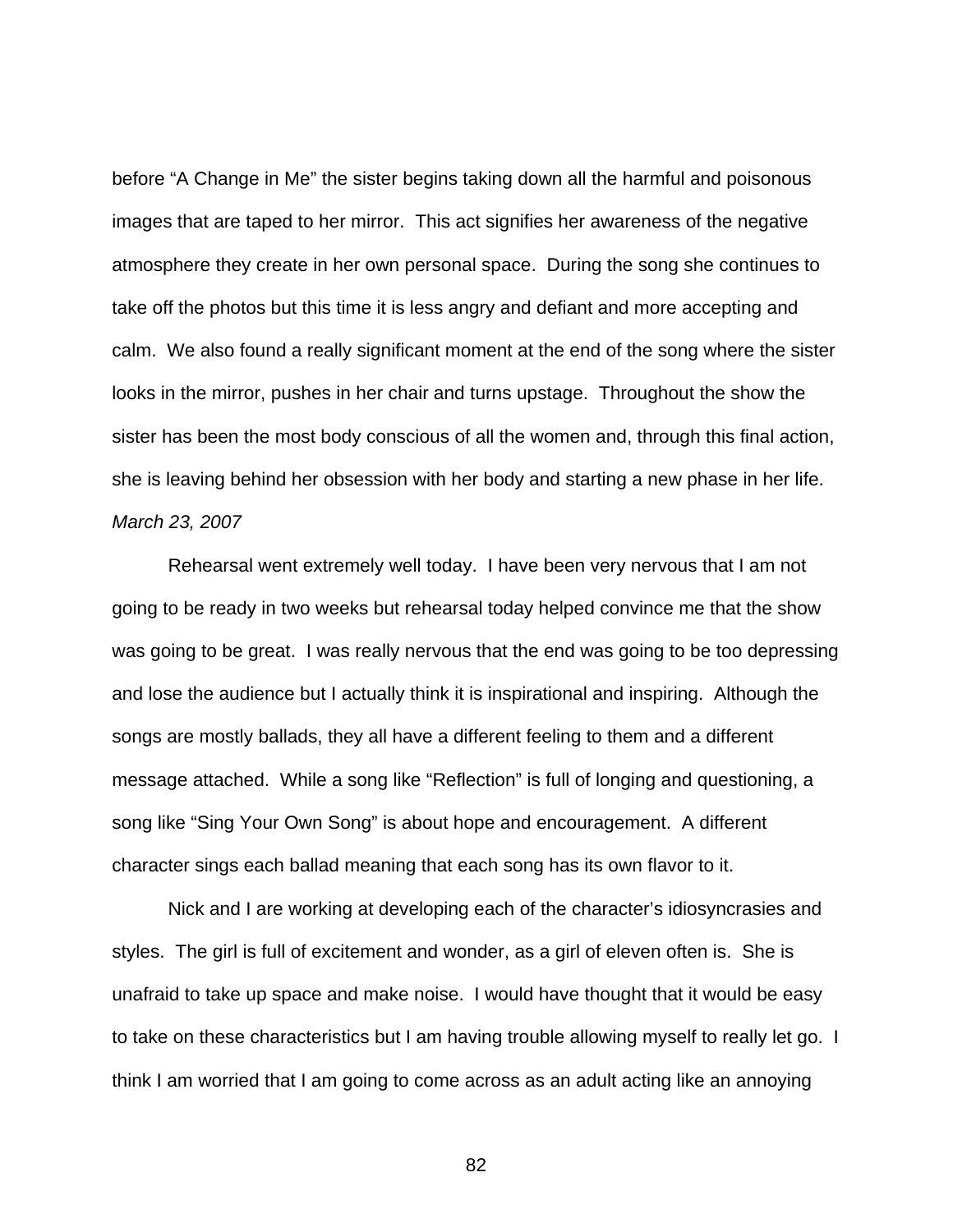little child and give a stereotypical representation of an eleven-year-old girl. I expressed my concern to Nick and he told me to be bigger and more childlike and he would reign me in if necessary. Songs such as "I'm One of the Smart Ones" and "Everybody Says Don't" requires an enormous amount of energy and delight at what she is saying. I need to start taking more risks in this character and doing more unexpected things because the material I have chosen lends itself to be done using big gestures and lots of movement.

 Unlike her younger sister, the sister is much more body conscious. Her story is largely about her relationship with her body so it makes sense that she would be hyper aware of how she presents herself. There needs to be a gradual transition in terms of how she holds herself from the first time the audience sees her to "Naughty Baby." This number is going to be extremely powerful as she transitions out of being a major sex kitten to a beaten down teenage girl. At the end of "I'm Not Waiting" I need to be more affected by Derek's rejection of me but at the same time I need to make sure there is a build from her sadness at this moment to her absolute despair after "Naughty Baby." Yesterday was the first time I realized that this show was going to be emotionally draining and that it was going to be a struggle to maintain my composure when I am playing these characters that I have created and that I identify with so strongly. I will have to find a way to use those emotions without losing control.

 I'm very glad I was able to work on the mom's character last semester cause she is probably the farthest from myself. She is very grounded and her movements are not broad but rather small and specific. Her centre is in her core and she is quite certain of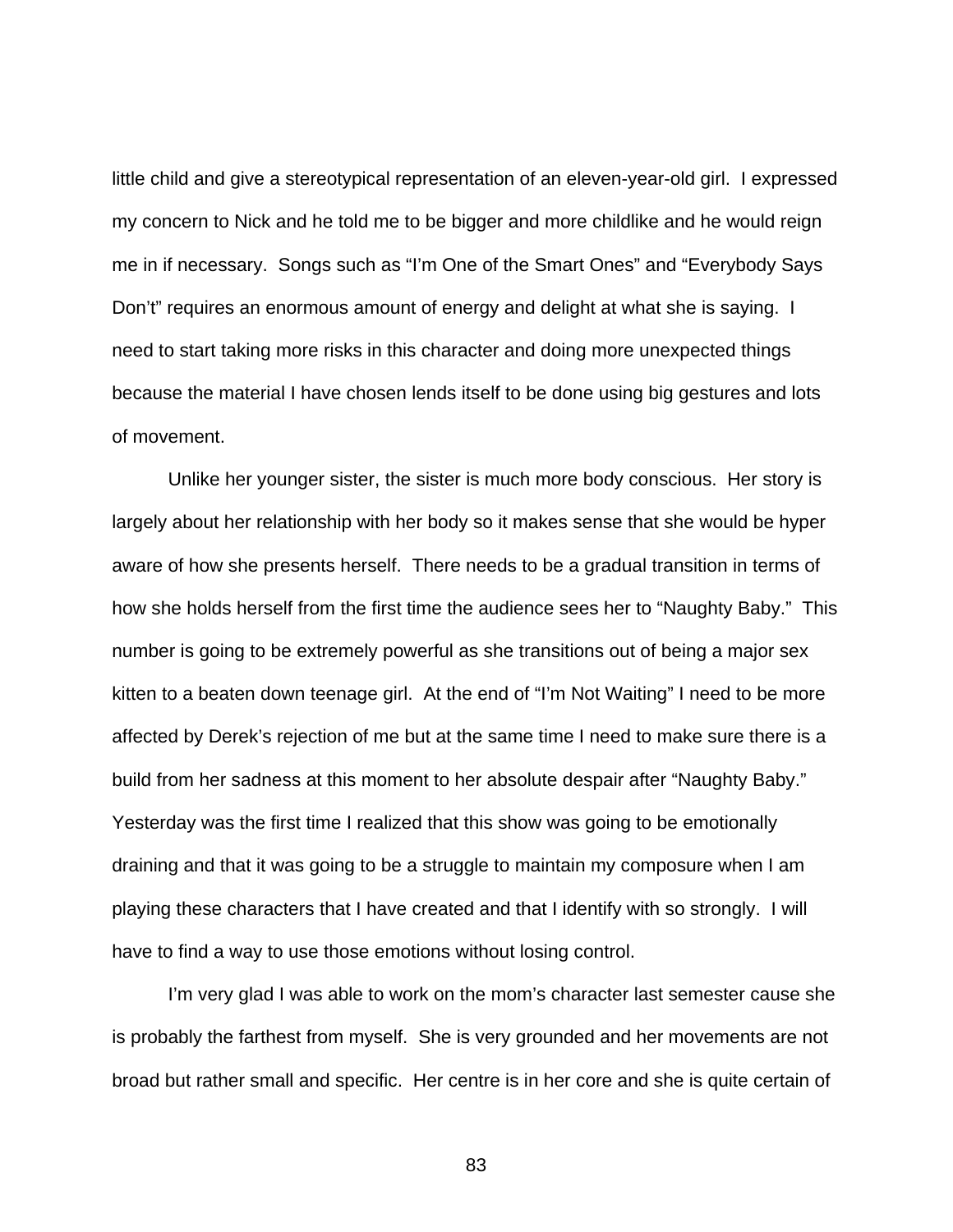who she is and how she got that way. Her voice quality is very soothing and lulling but she is not weak. Nick encouraged me to be more angry and certain of myself in "Just a Housewife" which I wasn't sure if I wanted to do because I'm not sure if she is angry in this song. This is the first time that she has had the chance to express her anger and it may surprise her that she has so much to say but she is going to say it because she is tired of her daughter looking down on her.

 I am becoming more comfortable vocally with the show but I am still worried about certain songs. When I added the blocking to "Everybody Says Don't" the music kind of fell apart, but I think this will be easily fixed with time. I am still working on building "Reflection" but it is hard because right at the moment that I want the song to take off, I sit down on the steps. I will have to talk to Nick about how to make this moment work so that the vocal quality matches up with the action.

#### *March 27, 2007*

 Today's rehearsal reminded me that although I may think I am giving one hundred percent, I am often not going as far as I can go. I thought I was being really loose and silly in "Everybody Says Don't", but Nick told me that I needed to loosen up and explore the space more. This is such a challenging song by itself and when I add the blocking to it, it is really difficult to sing well. It is my biggest challenge at this point but one that I know I can overcome with time and practice. We also worked on "Naughty Baby" and "A Change in Me", which are both coming along nicely. I'm starting to play more with the sexy quality in "Naughty Baby" and Gary helped me find some new chair moves to add to the song. I also need to play more with the idea of there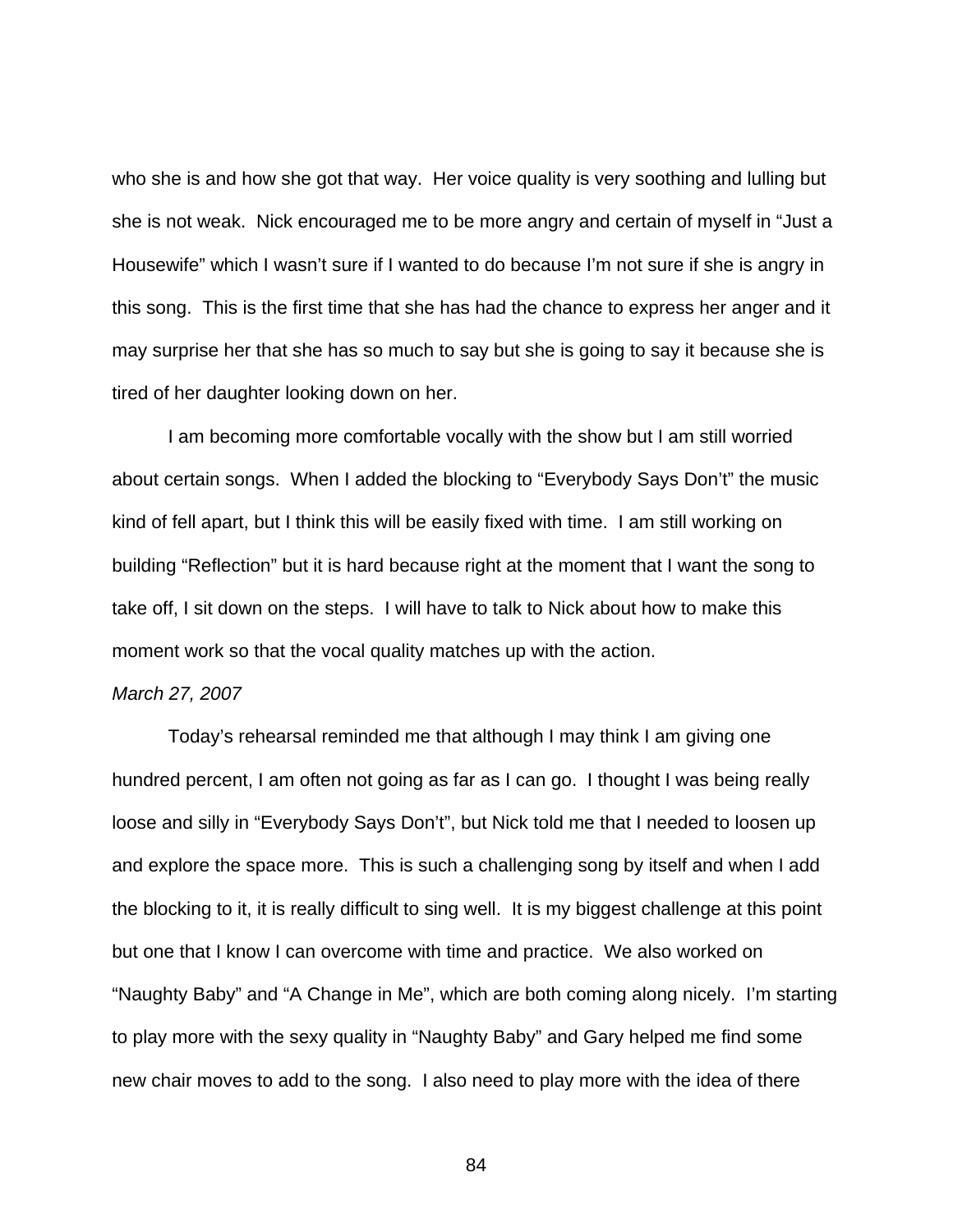being a man sitting in the chair and not worry so much that I am not communicating with the audience in this song. This is a chance for the audience to become voyeurs and see into the world of the sister.

 I started thinking more about "Just A Housewife" as I was working on it in my own time. Nick had asked for the mom to get angrier as the song grew but I was unsure if this was the journey that I wanted the character to take in this song. I had pictured the mother as someone who always stays in control and even as the song gets more intense, stays cheerful and hides her pain and anger behind a smile. After Nick's suggestion I started to rethink the character and realized that her journey matches up with some of the research I have done on girls and women. I have learned that girls are often told that they must suppress their anger and that anger is not a good quality for them to have. It will be interesting to watch the mother get angry and express her anger but then retreat back into her life and apologize for getting so worked up by the end of the song.

 My goals for Thursday's rehearsal are to take on a looser and more relaxed persona for the girl, to make sure the mother is grounded, and to play with the many different roles and personalities of the sister.

#### *March 29, 07*

When I finished my run-through today I was expecting Nick to tell me that I had a lot of work to do before the piece be at performance level. My energy was all over the place and there were a number of songs in which I could not figure out which vocal quality to use. I was pleased when he informed me that the show had taken a step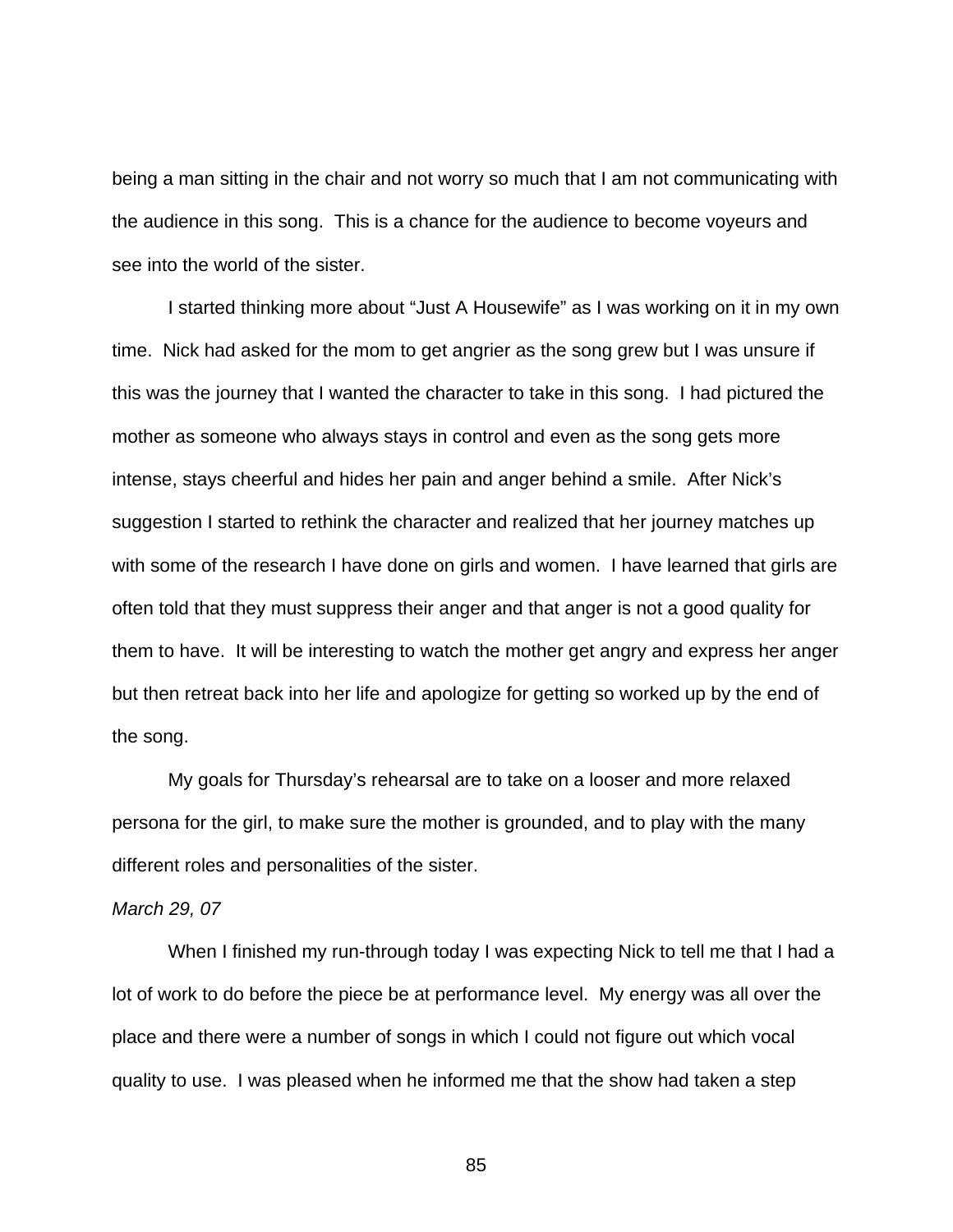forward and that I was on the right track in terms of creating three different and distinct characters and telling each individual's story. Although I feel that the girl's and the sister's journeys are both very clear, I was concerned that the character of the mother seemed to exist for no reason. With the help of Nick, I realized that the mother goes on just as much of journey as her daughters. She is learning how to relate to two young women who are dealing with many complex and complicated events. One of her daughters looks down on her while the other refuses to talk to her about her problems. It takes a lot of courage and resolve to tell her daughters to "sing their own song." By doing so, she gives her daughters hope and encouragement that they do not have to live with uncertainty and pain forever. By discovering this about the mother, I am confident that the character will begin to become even more three-dimensional and be a clear and essential piece of the story.

 The characters are starting to take on three very different physicalities. Gary Flannery suggested that I could take this even farther by establishing two to three mannerisms for each character that will help define them even more. Some ideas that I am exploring are having the mother play with the belt of her sweater, clasp her hands in front of her stomach, and possibly find places for her to sigh as a way of expressing anger, sadness, or tension. The sister is the most body conscious of the three characters and is often found playing with her hair, touching her stomach and possibly her breasts specifically in "Naughty Baby" and tends to smooth and fiddle with her clothing in order to achieve perfection in her look. I may explore having the sister play with her hair at the beginning of every monologue in order to gain consistency in the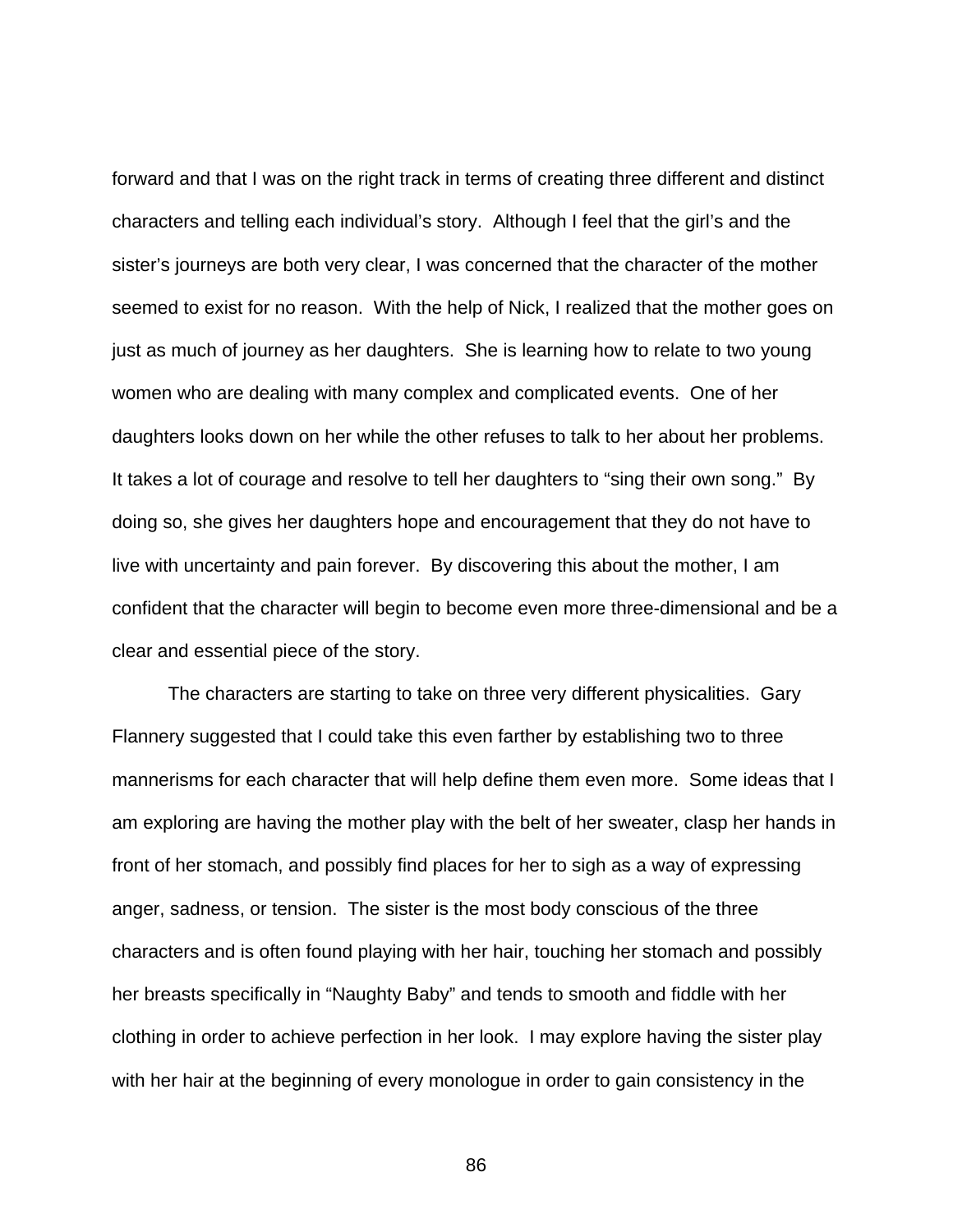transitions. I've mentioned that the girl is very loose and laid back, specifically at the beginning and middle of the show. She is confident and somewhat defiant and often stands with her hands on her hips as a way of expressing these feelings. She also loves to laugh, especially at her own jokes. This was one of the notes that Nick gave me and I agree that she needs to find herself more amusing because she does think that she's witty and enjoys being silly.

## *April 2, 07*

 Today was the first day I had an audience and I was very nervous to see what my classmates would think of my piece. I tried to stay focused by really letting myself get caught up in my characters and applying everything we'd talked about in our previous rehearsal. Although it was not the strongest vocal performance, the characters were much more clearly defined and my energy felt really strong right off the bat. My favorite character is definitely the girl, although I feel a strong affinity to all three of the characters. I just love the excitement and joy for life the girl has and I am having so much fun exploring who she is and her journey.

 I'm still working on building the anger in "Just a Housewife" and not slowing down too much. Nick reminded me that although I'm tempted to pause in order to show the mother's hesitation, it is not needed considering the hesitation is built into the song. My two biggest worries vocally are "I'm One of the Smart Ones" and "Everybody Says Don't" because I'm running around and acting silly for the majority of both pieces. When I sing them in the voice studio, they both feel really strong and easy in my voice. When I start singing them in the show, I crack and am uncertain when to breath and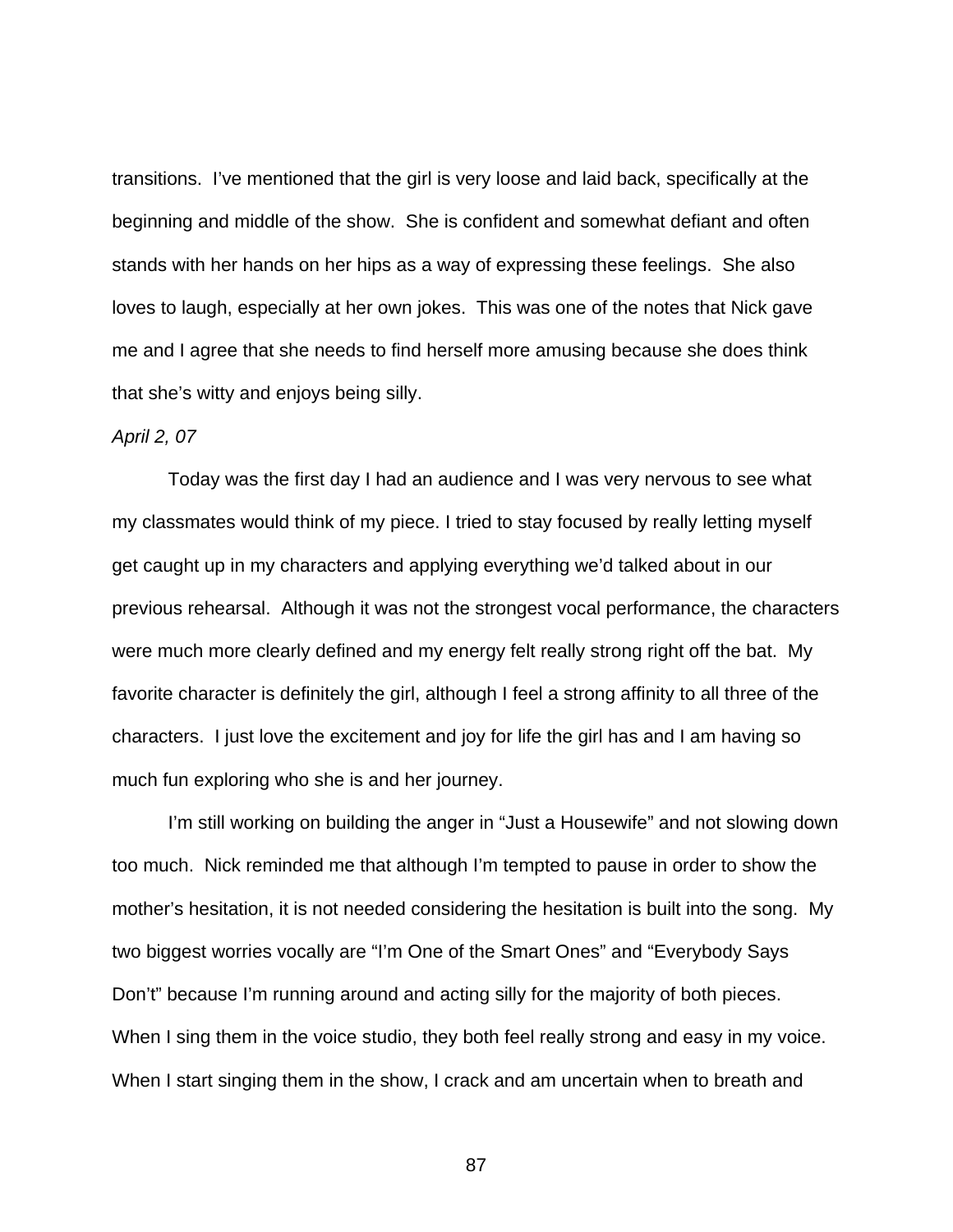change voice qualities. Hopefully I will have a chance to work on these songs and really decide on the voice quality I'm going to use for each part of the song. *April 4, 2007* 

 Today's rehearsal was the first time I felt that I would be ready to perform the following Tuesday. Although I've felt that my show has been coming along nicely, I was concerned that there was still a lot of work to do before it would be where I really and truly wanted it to be. I'm not sure why everything clicked today but I suddenly felt a connection to all three characters that I had never felt before. I felt each character's struggle and experienced a release when each character resolved their story. My favorite part about doing this show is that it is different every time, especially with the girl. She is so carefree that it is impossible for me to make her dialogue the same every night. It is as if I am saying all the words for the first time, which makes my reactions and revelations that much more meaningful and exciting.

 One of the reasons I felt today's rehearsal went so well is because I got a lot laughs from the audience, specifically when the girl was speaking or singing. During notes, I confessed to Nick that I didn't really remember what I had done to get the laughs and that I was not sure if I could recreate them. He immediately assured me that if I tried to recreate or even play for a laugh, I would most likely fall flat on my face. Audiences know when you are trying to be funny and don't appreciate it. I need to trust that the humor of the characters comes through unexpectedly and that every night there will be laughs in totally unforeseen places.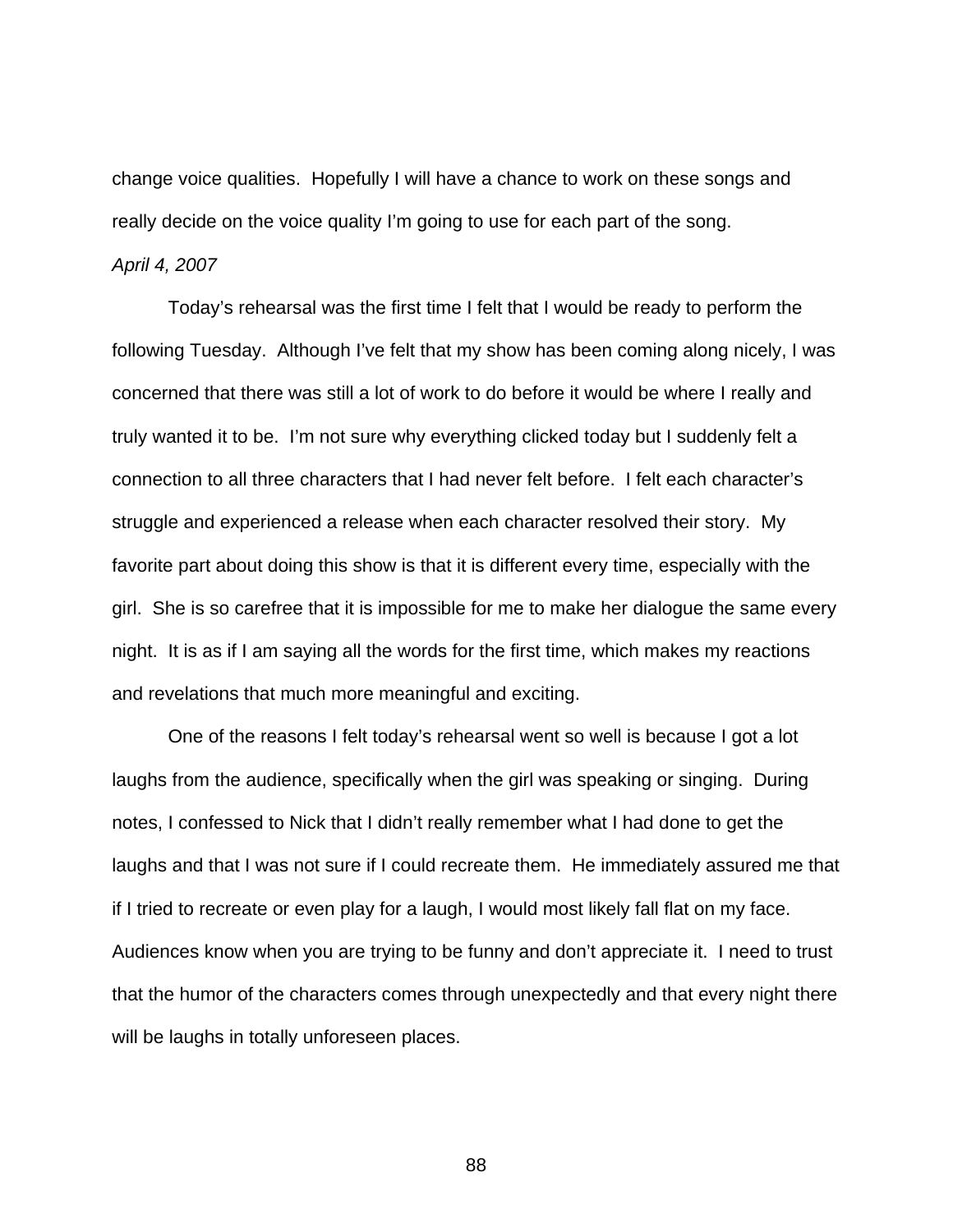I really enjoy singing the finale of the piece, 'Here's Where I Stand" but it is one of the most difficult songs to sing in terms of the characters motivations. Nick requested that I maintain the enduring quality of the girl while still showing her strength and determination. One of the most important lines in the song is "I'm not a child any longer", which means that I need to find a balance between maintaining her innocence and youth while still showing her growth.

## *April 6, 2007*

Tonight was the first time I performed on the stage with lights and full sets and it definitely threw me off quite a bit. Having actual mirrors was especially difficult since I had not been working with them up until this point. It is also somewhat tricky to use frames with no mirrors inside for the sister and the mother and an actual mirror for the girl. I find myself focusing above my reflection when I am the girl because it throws me off to be actually looking at myself, especially in the song "Reflection." But the most difficult mirror to work with is the sister's because it is so large and I am worried that it obstructs me. After the rehearsal Nick informed me that it doesn't necessarily block me but that my face is often in an ugly shadow. He asked me if I could feel it and told me to be aware of whether or not it is there when I am performing. Thinking about this during a performance makes me nervous because I don't want to be distracted by where I am sitting but rather just want to be able to fully commit to the moment. I played with different ways of sitting and discovered that as long as I leaned forward, I could avoid the shadow.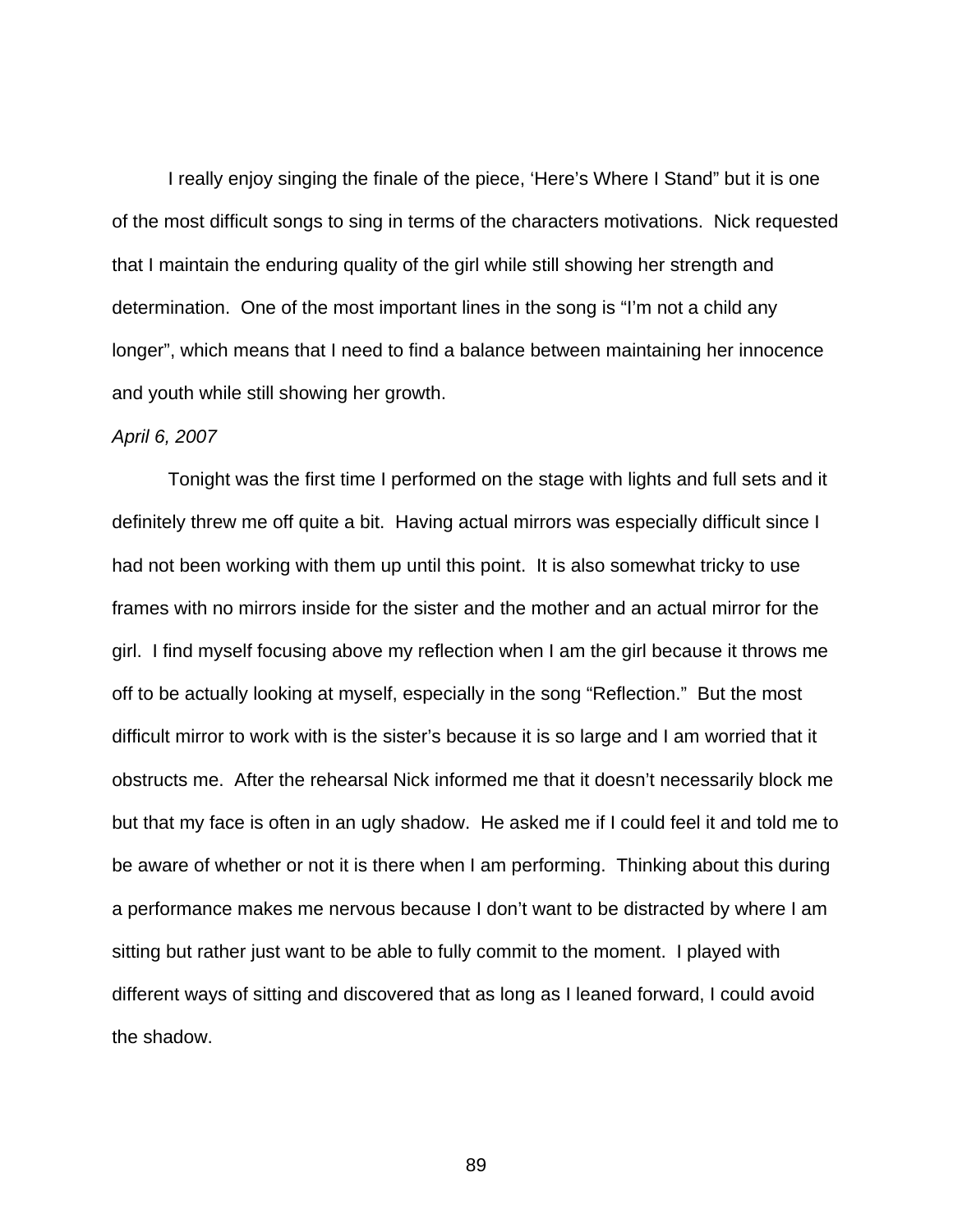"Just a Housewife" went the best it ever has tonight, largely due to Nick's previous note to get angrier sooner but then catch myself and calm down. It felt as if there was a very strong build to a climactic moment and then a dénouement. Every song should have a journey and this was the first time that I felt that the character went on a very clear and complex journey. As of now, my biggest worry is still "Everybody Says Don't" because I am moving around so much that I am forgetting when to breath and where to place my voice. It is getting better and I think as I become more comfortable with the blocking, the song will become much stronger vocally. *April 7, 2007* 

 My final rehearsal went well although Nick felt that I had lost some of my storytelling. He reminded me to take care of each character that I had created, which I felt I was doing. I should have asked him to clarify but I think that as long as I keep in mind his advice, my feelings for each of the characters will be clear. Surprisingly, this rehearsal was the most vocally consistent even though the rehearsal was in the afternoon when my voice is not as warm. I finally felt that "Everybody Says Don't" was where it needs to be although I felt that I pulled back my energy in order to avoid cracking or missing notes. I need to focus on keeping the energy and excitement up while placing my voice in the proper area of my mask.

 I had a revelation during "Sing Your Own Song" about the mother. I ended up looking in the mirror on the last phrase: "Don't let them take away the music that you're made of." As I looked in the mirror, I felt as if the mother was remembering her past and her decisions to follow a more traditional life rather than following her dreams. This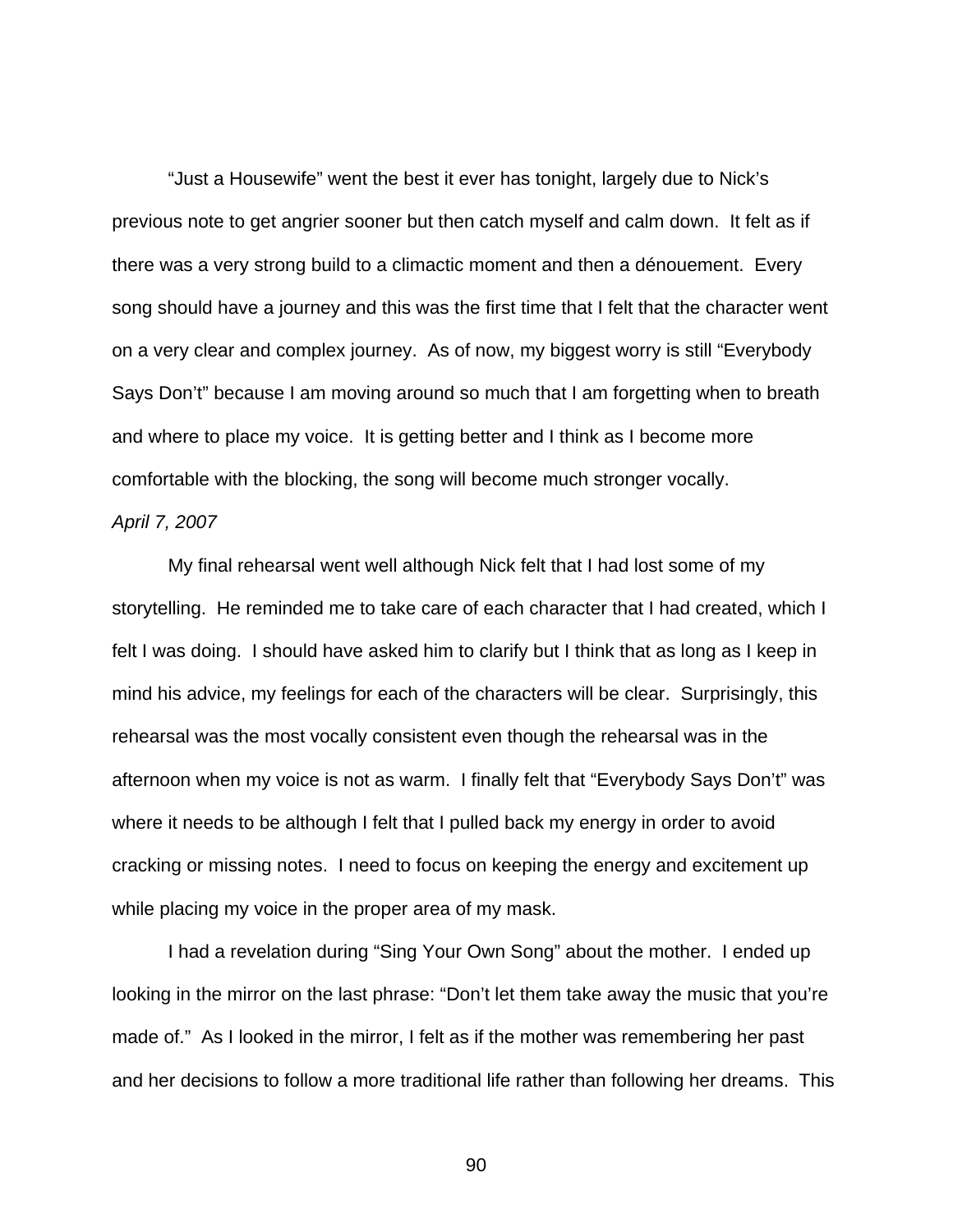helps clarify the journey the mother makes because it shows how she desperately wants her children to make the best choices they can and not let others control the decisions they make. In order to make this statement even clearer, I need to find moments during the bridge when the mother is speaking to the girl where she can look in the mirror and be reminded of her own past.

## *April 10, 2007: Performance #1*

 It's hard to describe how I feel about tonight's performance. Inevitably I feel like I could have done better but I think no matter how I perform, I'm going to feel that way. For much of the show, I felt like I was in my head, questioning everything I was doing and reminding myself of notes I had gotten in the previous rehearsals. I was also very aware that there was an audience and was worried about whether or not they were enjoying themselves. One of the biggest lessons I learned was to constantly remind myself before the show that this show is a part of myself and I shouldn't worry about what other people are thinking. I just need to go out there and live in the moment and trust that everything I've worked on will be there.

 I was particularly surprised at how the audience responded to the piece, specifically at the beginning. They really enjoyed my patter before and during "Feelings." I'm not used to getting laughs at these spots so I had to kind of adjust to the audience. As the show progressed, I found myself getting laughs in unexpected spots and not getting laughs where I had thought I would. This was a great lesson in not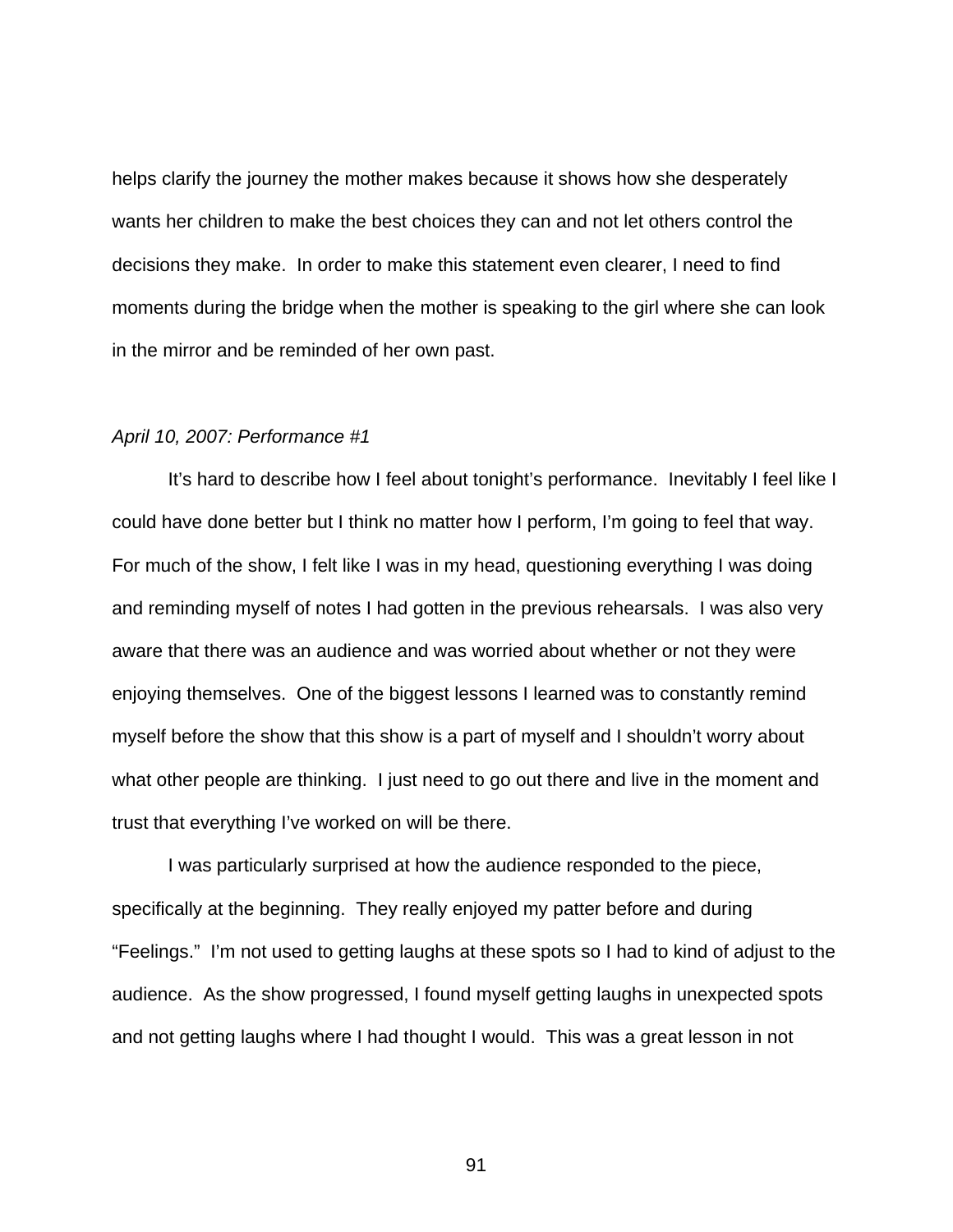expecting anything and realizing that every night and every audience is going to be different.

 I am very nervous for next week's performance because I have a lot of people in the audience who I want to do well for. My parents, my peers, and my thesis chair are all attending this performance so the pressure to do well is especially intense. I need to trust that my piece is something special and that regardless of whether or not I sing it perfectly or am in the moment the entire time, it will still be a good piece of theatre. *April 16, 2007* 

I have been awaiting this performance all week with a combination of dread and anticipation. I knew that I wanted to take it a step further than my first performance but worried that my nerves would get the best of me, considering I had so many people I knew in the audience. I was somewhat concerned that I had not sung in more then three days and was worried that my voice was not going to be where I wanted it. I came in early to warm-up with Nate and run through a few songs. I was happy to discover that my voice felt relaxed and strong, although I did need to do some further warming up on my own. Rather than singing through my songs and stressing out, I did some vocal scales and sirens and ran around the larger studio to get rid of all of my pent up energy and nerves. I also ran through my show quickly in order to make sure that the lyrics and the dialogue was still intact.

As I waited offstage immediately before my show, I found myself overcome with an indescribable combination of fear and pride. I have put so much of myself into this show and I know that what I have accomplished is special. I have given a voice to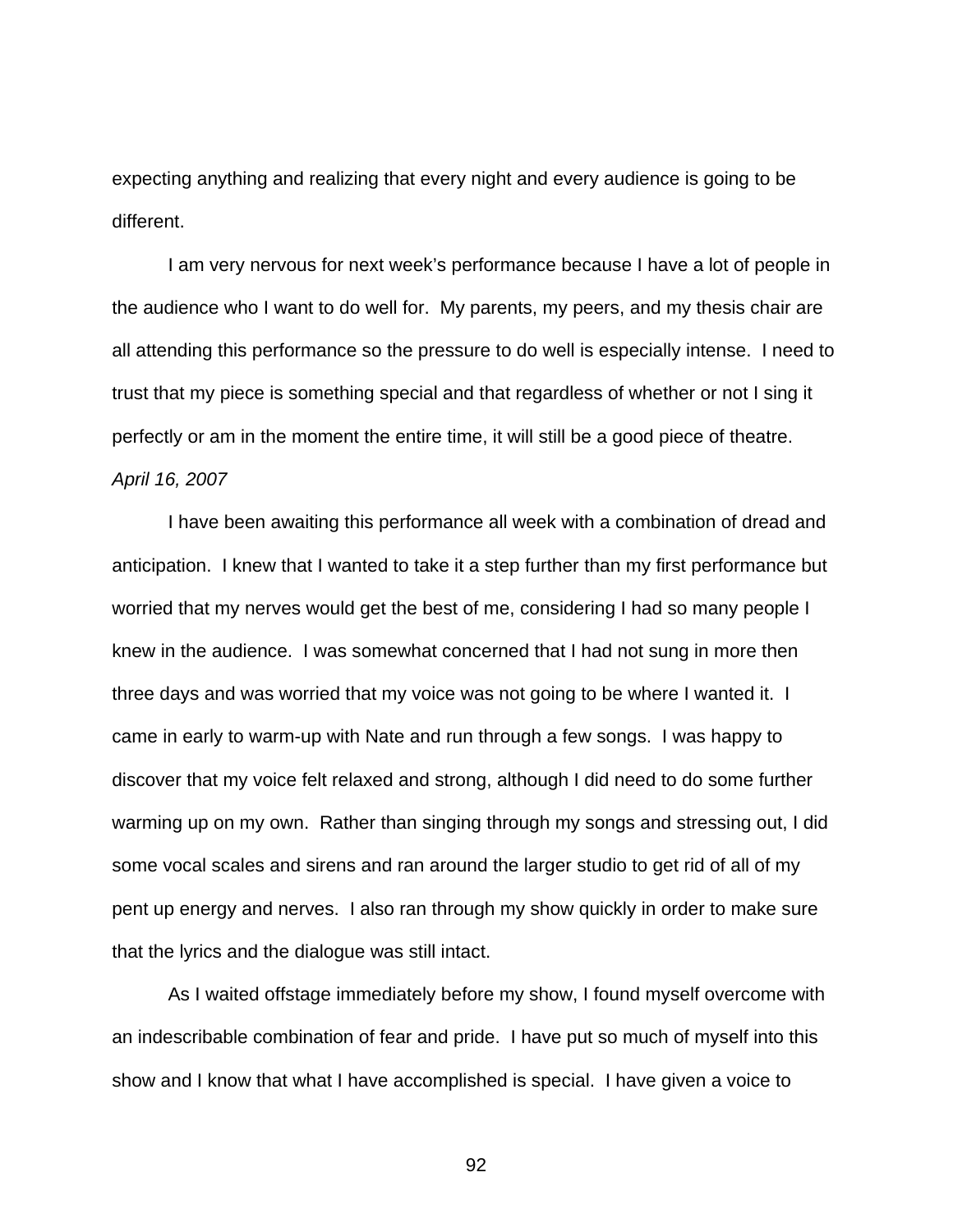characters that do not always have the chance to speak up for themselves. I have created three multi-dimensional and conflicted characters who go on three different and distinct journeys. I have tackled a complicated issue and refused to oversimplify it in order to appease a theatre audience. As these thoughts ran through my mind, I realized that it didn't matter if I forgot a lyric or cracked on a note but rather all that mattered was that I give one hundred percent and refuse to settle for anything less.

One of my major goals for this performance was to stay committed to the moments, thereby staying out of my head and analyzing everything I did. My elation at the end of the show was in large part due to my ability to achieve this goal. There were times where I could hear myself questioning something I had just done but rather than letting it haunt my next move, I simply let it go and concentrated on telling the story. There were times in the last performance where I found myself worrying about whether the audience was enjoying themselves but during this show I only focused on whether or not the characters were being truthful and honest.

If a thesis is supposed to be a culmination of what you've learned in graduate school, I believe I have accomplished this feat. Before the show I was thinking about the song "A Change in Me", and I realized how much it applied to who I have become in the two years since I started here. Although I still believe I need more training, I really do believe that I have grown tremendously as both an artist and a person. I have begun to believe in my artistic abilities and like the characters in my show, I am certain that there is a place for me and my unique talents in this world.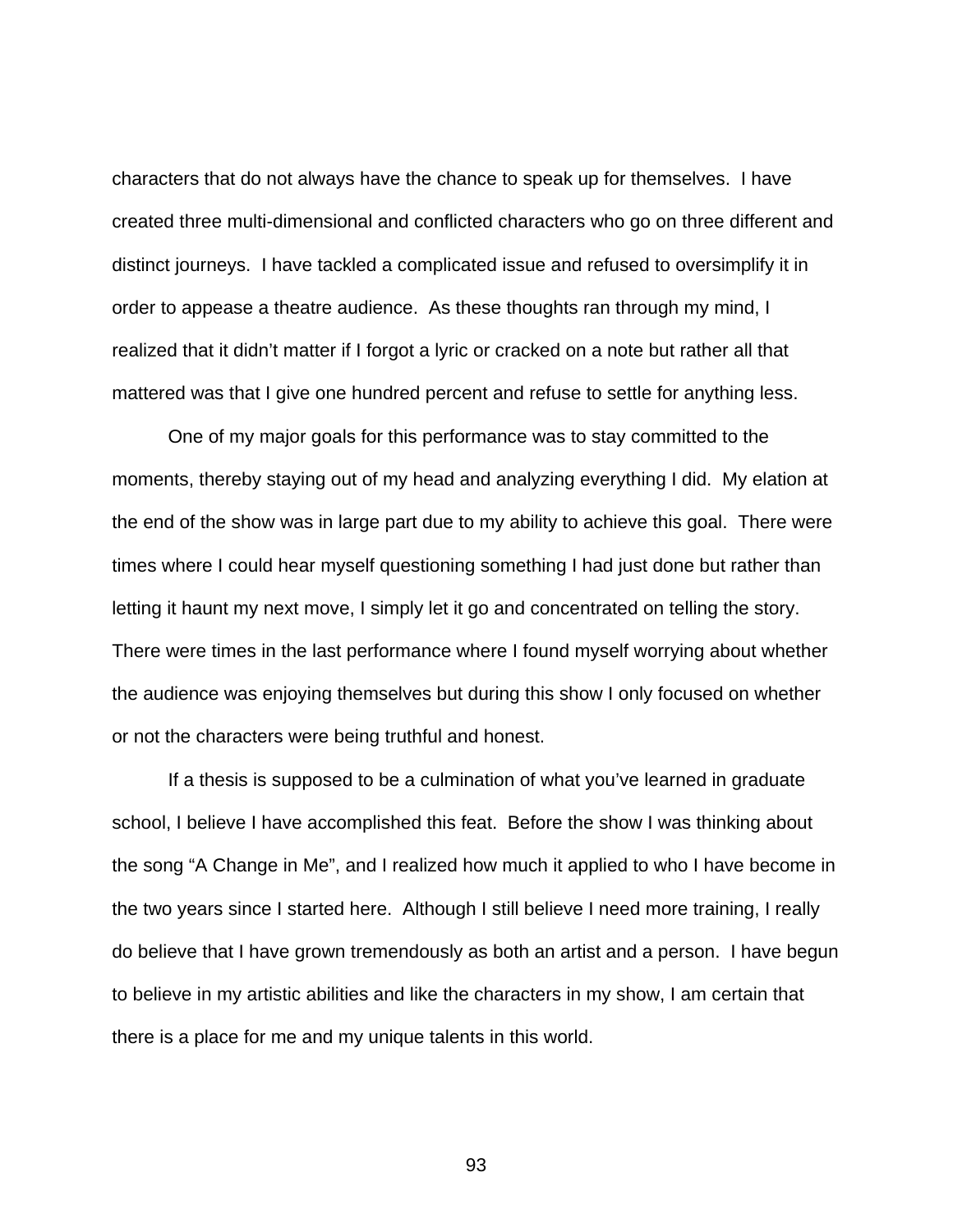# **APPENDIX C: CURRICULUM FOR THE WORKSHOP**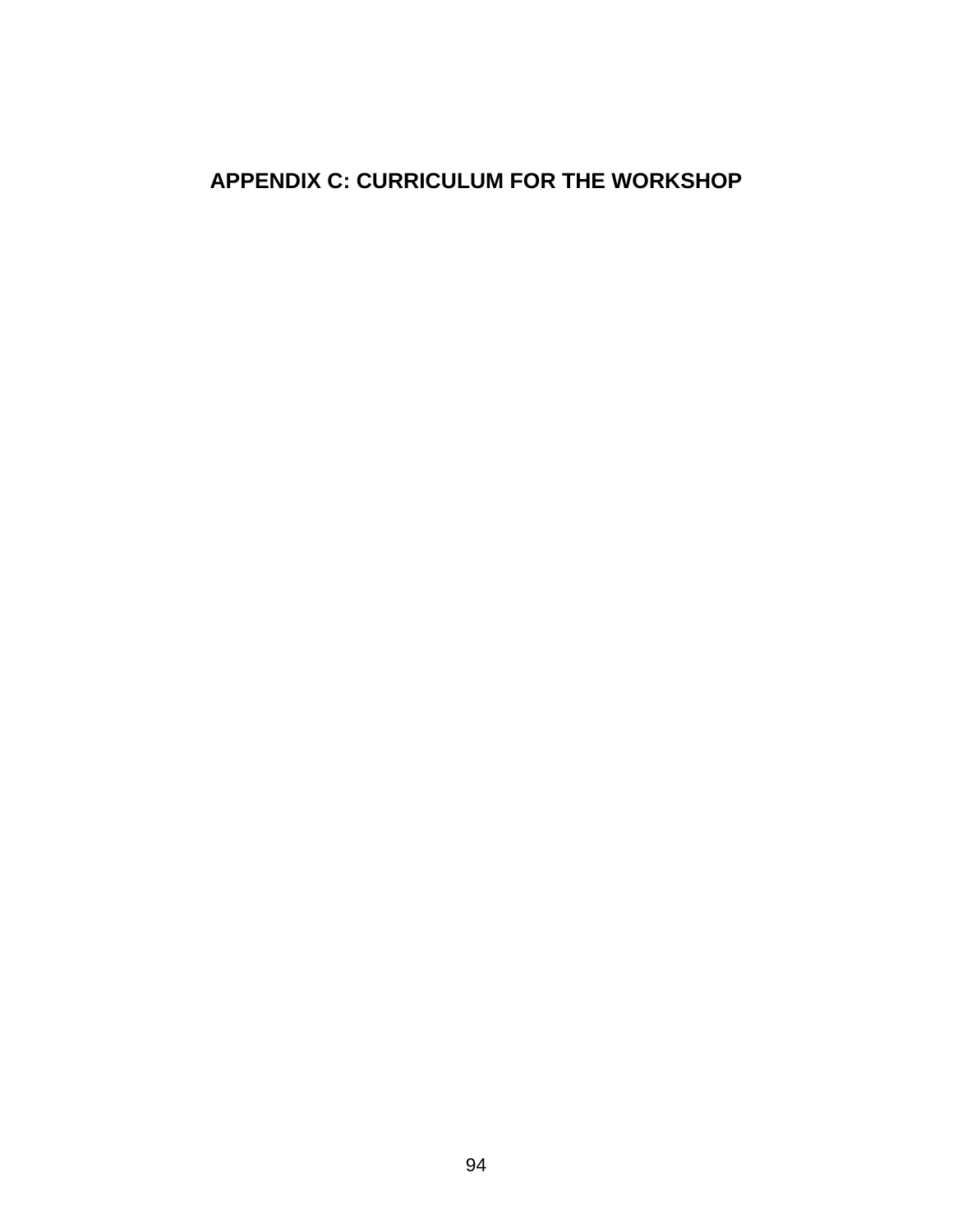## *Day 1: Two Hours*

#### **Introduction**

Time: 15 minutes

We will spend the first five minutes drawing up a contract that will set the ground rules for the next two days. I will ensure that the girls are aware that if they are uncomfortable with an exercise they can choose to observe rather then participate. We will discuss boundaries and issues of respect and create a contract that outlines the expectations, rules, and responsibilities that are expected of the participants. Each girl will sign the contract signifying that she understands her commitments and obligations.

After the girls have signed the contract, we will spend ten minutes discussing their thoughts and feelings regarding the performance of *Reflections,* which they will have just viewed. I will ask each girl the following questions:

1) What is your name?

- 2) What do you think the message of the piece was?
- 3) Have you ever identified with any of the characters at any time in your life?

### **Identifying the World Around Us**

Goals: To share feelings about various issues

 To begin developing consensus around issues of importance to the group To *listen* to each participant's points of view without getting defensive or argumentative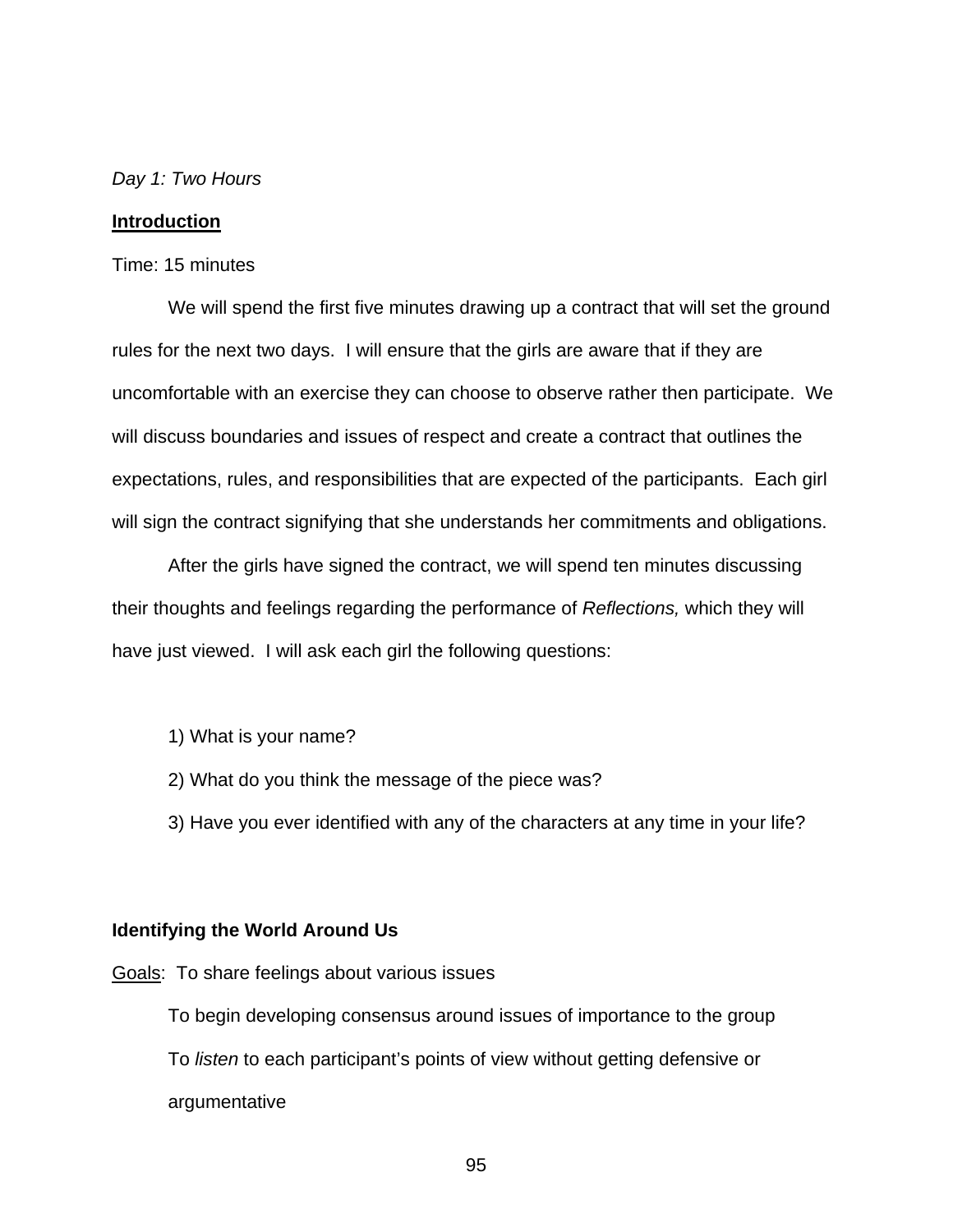#### Source: Combination of Michael Rohd (54) and Original

#### Time: 25 minutes

Instructions: The room is divided into three different sections that are defined as Agree, Disagree, and Unsure. The facilitator reads a statement and each individual girl decides which section best represents her feelings. She will then go to the specific section where she will write down one sentence that supports her decision. When everyone has written on her specific piece of Bristol board, a new statement is read. This repeats until all six statements have been read. The facilitator will then read a selection from each statement making sure to include all three sections if applicable. Statements that are Read by the Facilitator:

I am comfortable with my body.

I think that it is okay to talk about people behind their backs as long as they don't find out.

The media is a big factor in what causes eating disorders.

I'd rather date someone I don't like that much than be alone.

I think that it is okay for people to make comments about my body.

## **Reflection**

Inform the participants that the purpose of this exercise is to have them start generating opinions and thoughts on the subject matter. Ask them if they have ever thought about any of the statements above and if they would like to share any of their responses with the group. If there is no response, invite them to spend a few minutes reflecting on one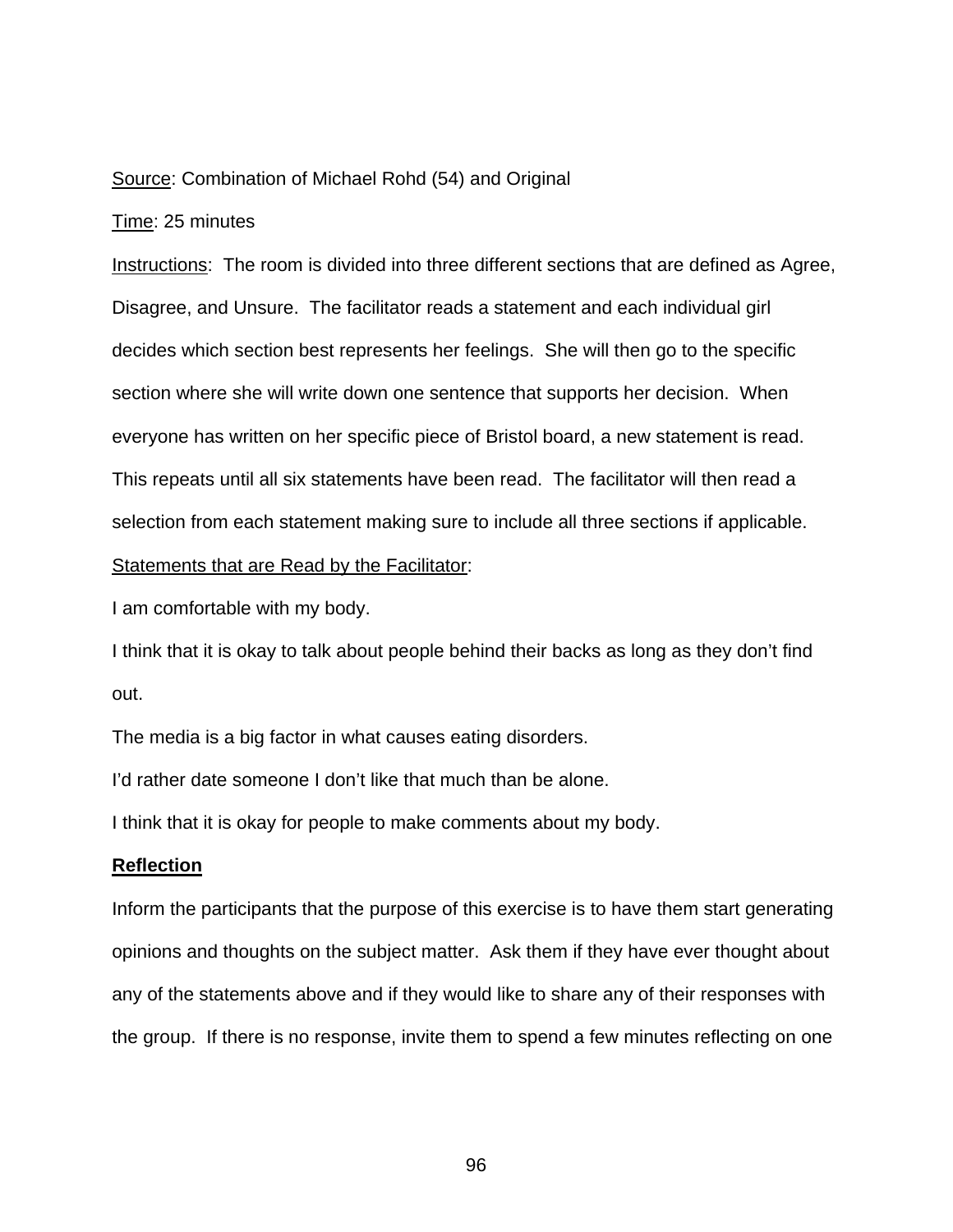or more of the statements in a journal at that time and then move on to the next exercise.

The value of this activity is realizing that many people see the same situation in a very different light. This activity should be done done silently using written responses rather than verbal ones. Important issues are discussed and evaluated without putting any individual girl on the spot.

## **Line Improvisations**

Goals: To challenge themselves to take on different points of view

 To concentrate on building conflict without coming to an ideal solution To create real and conflicted characters with multiple points of view that are not caricatures or stereotypes

Time: 45 minutes

Source: Michael Rohd (86) via Living Stage

Instructions: Everyone finds a partner and stands in a single-file line facing each other. The facilitator will provide the group with the relationship, the circumstance, and the intentions. They must build a conflict, make sure the stakes are high and their individual intentions are clear. The duo will conceive of the details of the conflict as they face one another and act out the scene. The scene takes place as a confrontation; there is no moving or sitting but the actors must deal with their partners face to face. Once they can define their circumstances and create their characters, those who wish may perform their scene in front of the others. They will perform for approximately two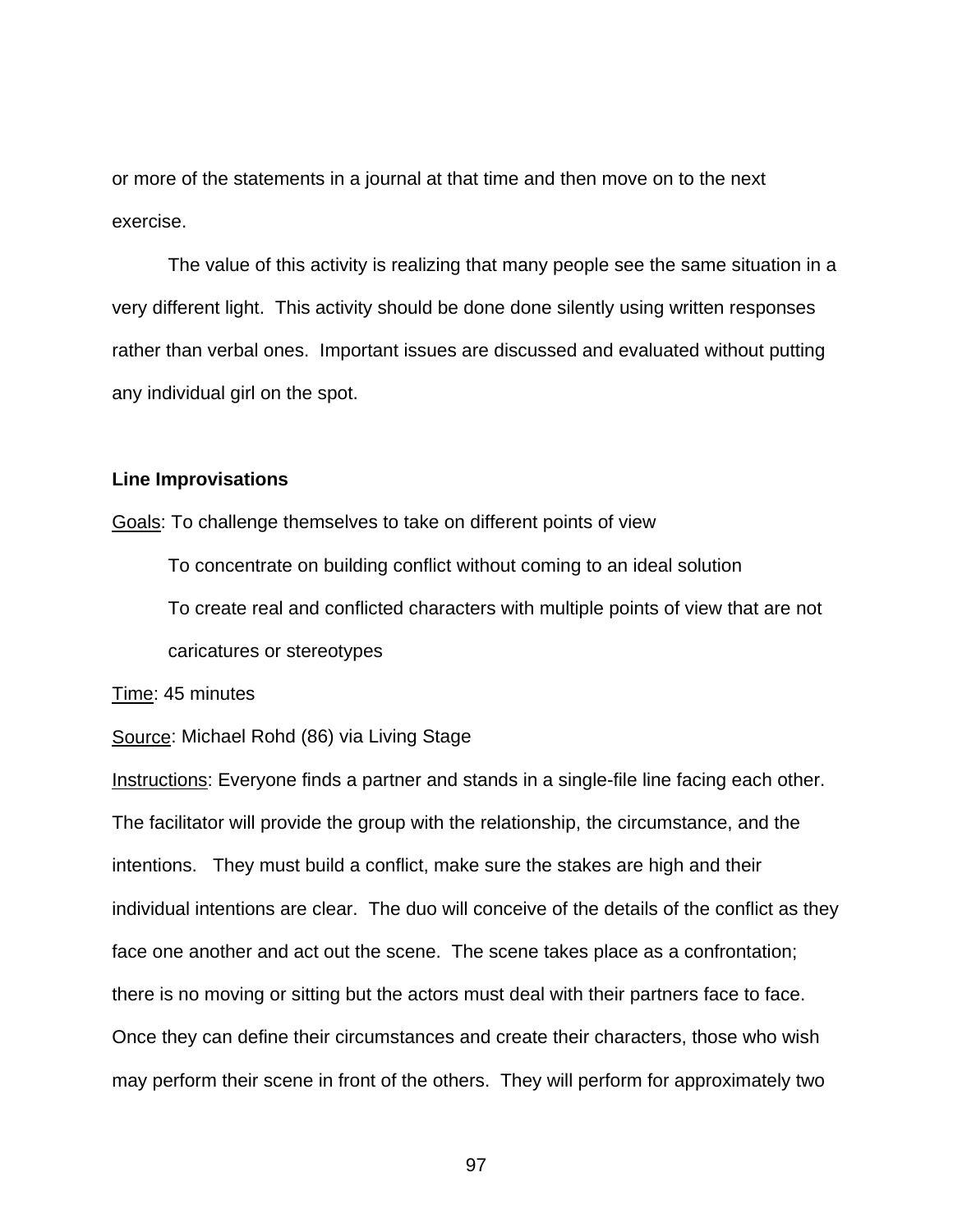minutes without stopping. After two minutes, participants from the audience will be given an opportunity to take the place of one or both of the characters and explore different tactics for solving the conflict.

Notes: Encourage the group to play characters that make them uncomfortable. This will

challenge them to think outside of their own personal views and step into the shoes of

another.

# Examples of Relationships, Circumstance and Intention

1) Sister- 16 Years Old Younger Sister: 12 Years Old

The younger sister has discovered her older sister has been throwing up after dinner every night. She is confronting her about this discovery and her sister is denying it.

2) Friend #1: Lucy Friend #2: Mary

> Lucy is unhappy with how Mary has been neglecting her in order to hang out with the popular crowd at school. Mary feels their friendship has changed and she no longer feels connected to Lucy.

3) Mother: Julie Daughter: Sarah age 12

> Julie has discovered that Sarah has been stealing her make-up and secretly changing clothes at school. She is unhappy with her provocative attire and wants her to stop dressing that way. Sarah likes the attention she has been getting and want to continue to dress this way.

4) Friend #1: Laura Friend #2: Betty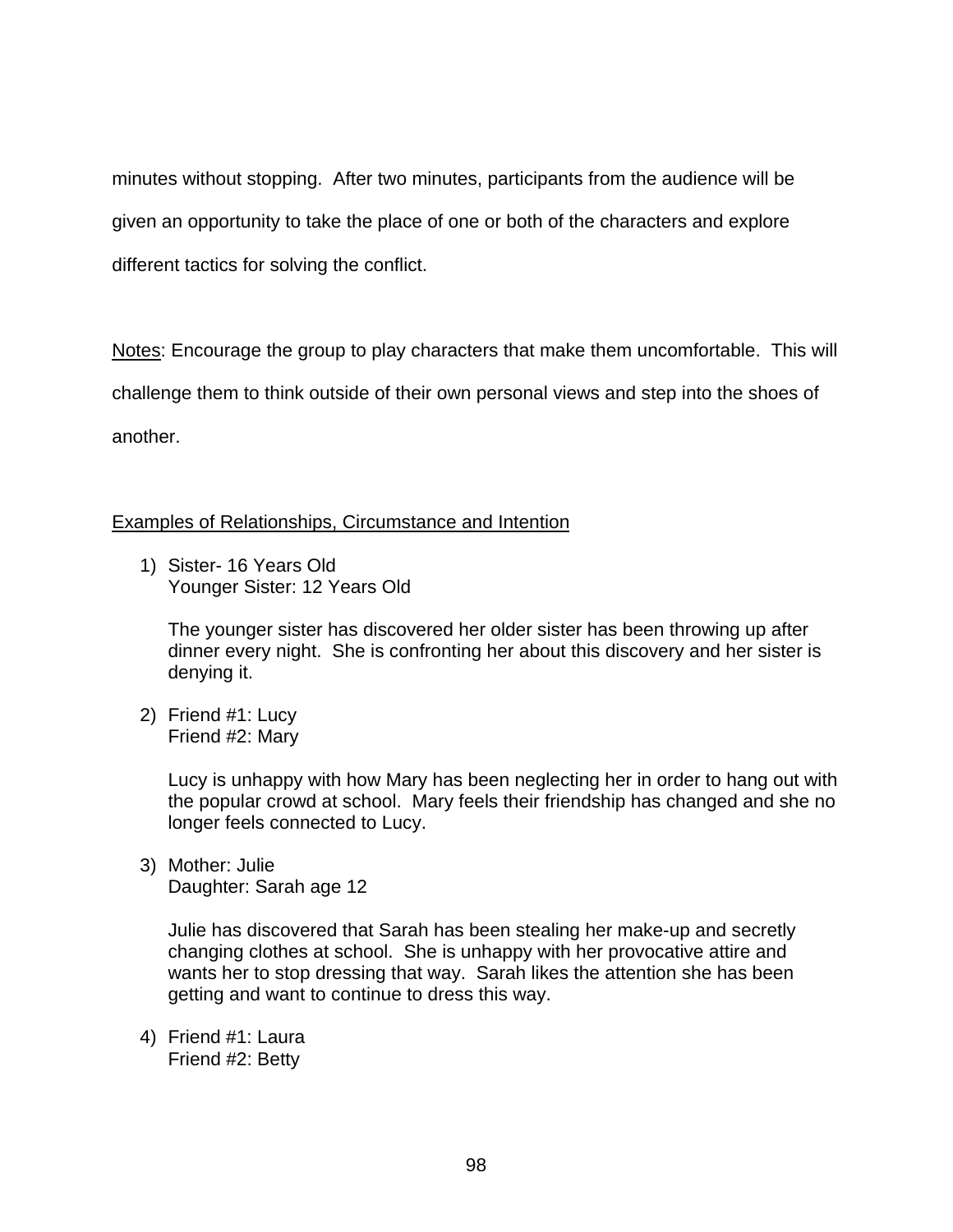Laura has discovered that Betty has been saying nasty things to Laura's boyfriend, George, about her. Betty claims that she liked George first and that she shouldn't have started dating him in the first place.

5) Teacher: Ms. Lynn Student: Jamie

> Ms. Lynn does not understand why Jamie is no longer participating in math class. She used to give answers all of the time and was one of the brightest ones in class but now she refuses to even guess on some of the answers. Jamie is concerned that people will think she's a nerd and no longer cares about excelling in school.

**Reflection**: After each scenario is performed for the group, we will discuss which tactics were successful in working towards the individual character's objective. I will ask for feedback on the following questions: Is it hard to stand up to people when they are doing things you disagree with? Are you afraid of the consequences and does this fear ever stop you from interfering? How important is it to be accepted by others?

# **Collage Creation:**

**Goals**: To explore perceptions of young women presented in the media.

**Time**: 30 minutes

**Source**: Original

**Instructions**: Begin by discussing stereotypes and perceptions of "being a girl." Write these down on a piece of Bristol board. Divide the group into three groups. Supply each group with a piece of Bristol board, four teen magazines, scissors, glue, and markers.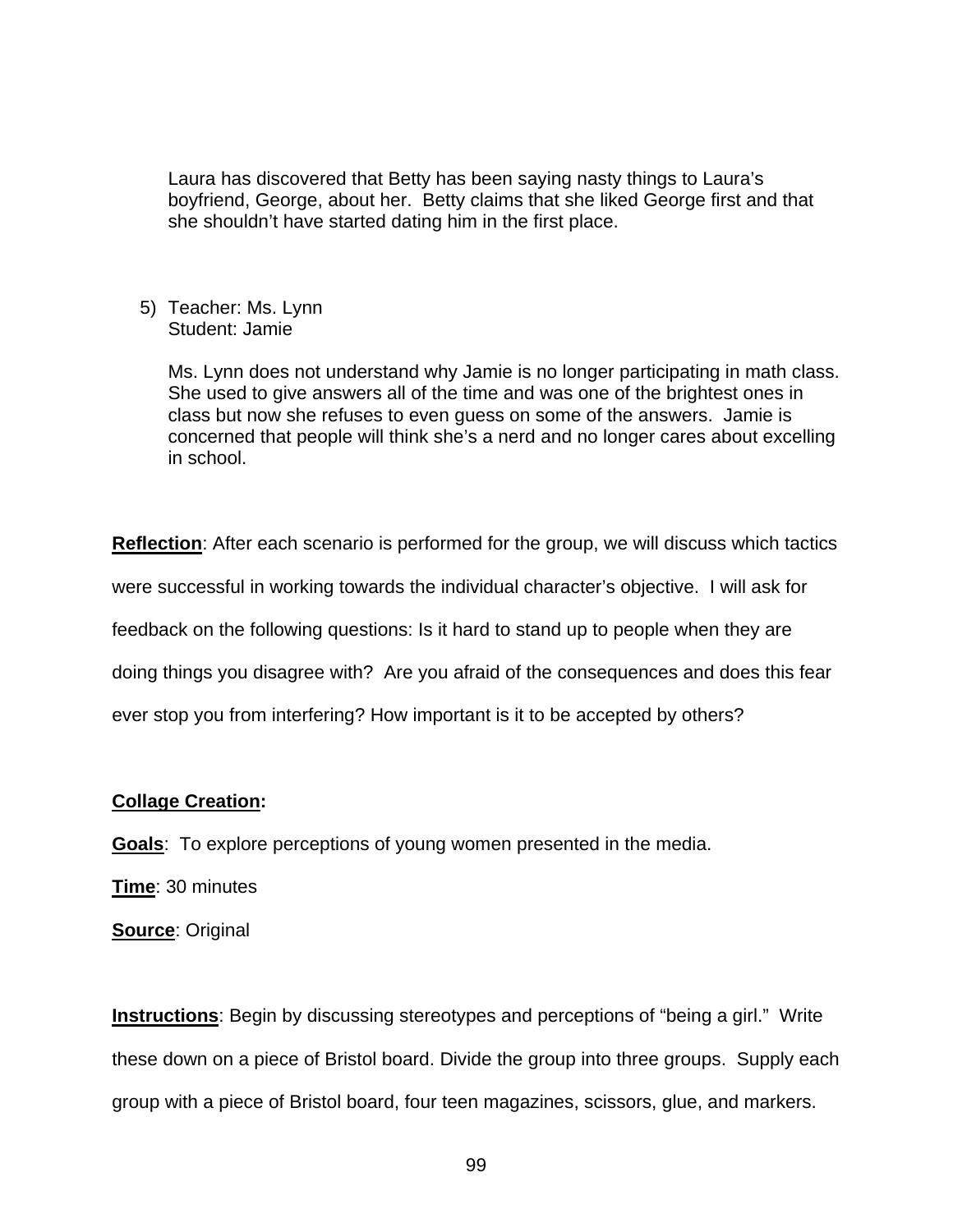Ask them to create a collage that explores the contradiction of the passive, destructive, and lost adolescent girl and the strong, independent and fearless "Girl Power" girl. Give them ten minutes to complete the assignment after which time they will have to explain their artwork to the rest of the group. Ask the participants to comment on each piece of artwork.

## *Day 2: Two Hours*

## **Introduction**

Source: Original

Time: 15-20 minutes

Goals: To explore the complex relationship between mothers and daughters

To get the creative juices flowing

The second day of the workshop will begin with a creative writing exercise. I will ask the participants to develop a script between themselves and their mothers. The script will explore the following questions:

Is there anything you wish your mother had told when you were growing up?

Is there any advice she could give you now?

What advice would you give your daughter as she grows up in this particular culture? The girls will have to think of a place, a circumstance, and a situation in which some or all of these questions will be addressed in their scripts. After they have had ten to fifteen minutes to free write, the facilitator will invite the participants share their script.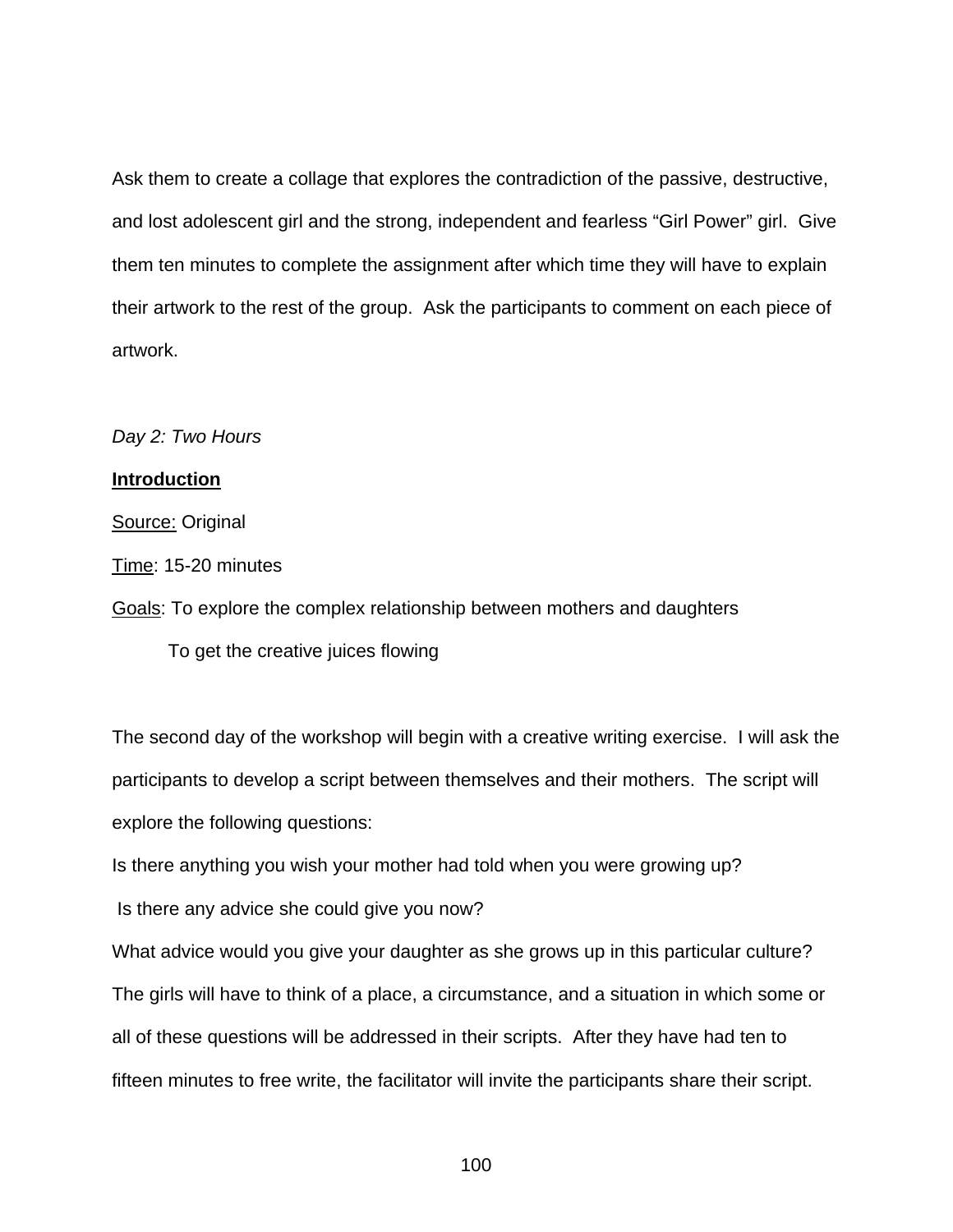## **Party With a Purpose**:

Goals: To have the participants experience what it feels like to judged according to their social status

To practice problem solving skills in a safe environment

Time: 20 minutes

Source: Drama and the Adolescent Journey by Linda Nelson and Lanell Finnerman (91) Instructions: Each girl chooses a piece of paper that explains her role at the party. The girl tapes the piece of paper outlining her role on her chest so that everyone knows who she is. The party begins with everyone interacting as their assigned character. This goes on for five to ten minutes and afterwards the group reconvenes and talks about the experience or writes in a journal about the experience. If there is a large number of people in the workshop, this activity may have to be done twice with one group sitting out and observing the action.

# List of Characters:

**The Queen Bee:** Everyone wants to be around her and she is not afraid to tell other people what to do and to openly make fun of others.

**The Gossiper**: The girl who loves to spread rumors about other people in order to discredit them and to make her group of friends look better.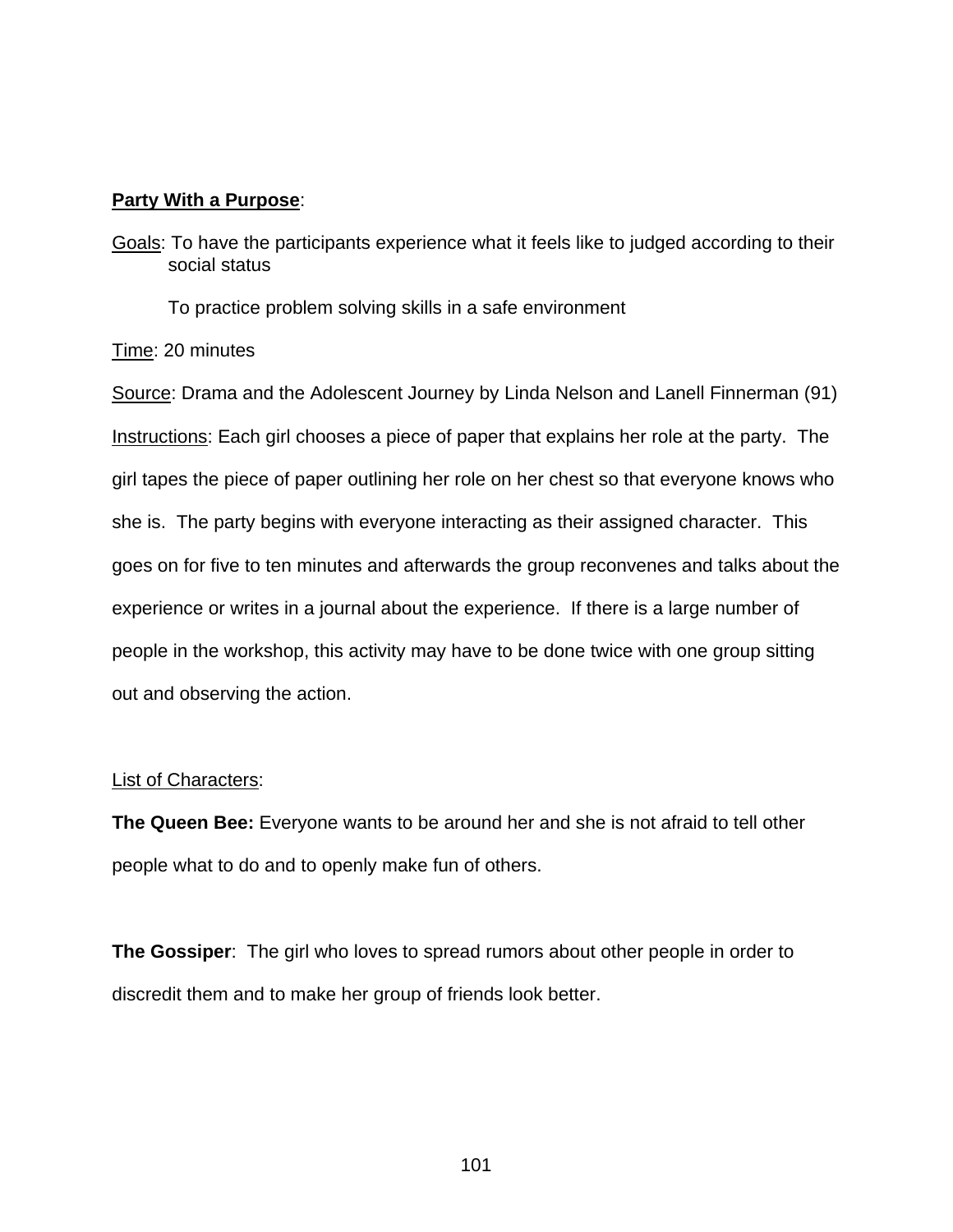**The Floater:** She is friends with everyone and treats everyone with respect. However, she is afraid to stand up to the popular girls when they are harassing others.

**Skinny Girl:** She is constantly talking about her body but wants everyone to know that she is not anorexic. She is always looking for approval from others about how she looks but constantly putting herself down.

**The Pleaser:** She wants to appease everyone. She goes from group to group agreeing with everything and talking about people behind their backs.

**The Brave One**: She tries to stop people when they are making fun of others and does not stand for any sort of mistreatment of her friends. She will stand up to anyone regardless of how it affects her social status.

**The Target**: She does not wear the right clothes or say the right thing and therefore is often targeted for her behavior. She tries to blend in and is sometimes ignored but is often harassed by the popular girls.

**The Angry One**: She is full of angst over her present status and just wants to grow up and graduate. She has very few friends and will speak to make sarcastic remarks.

## **Commercial Creation**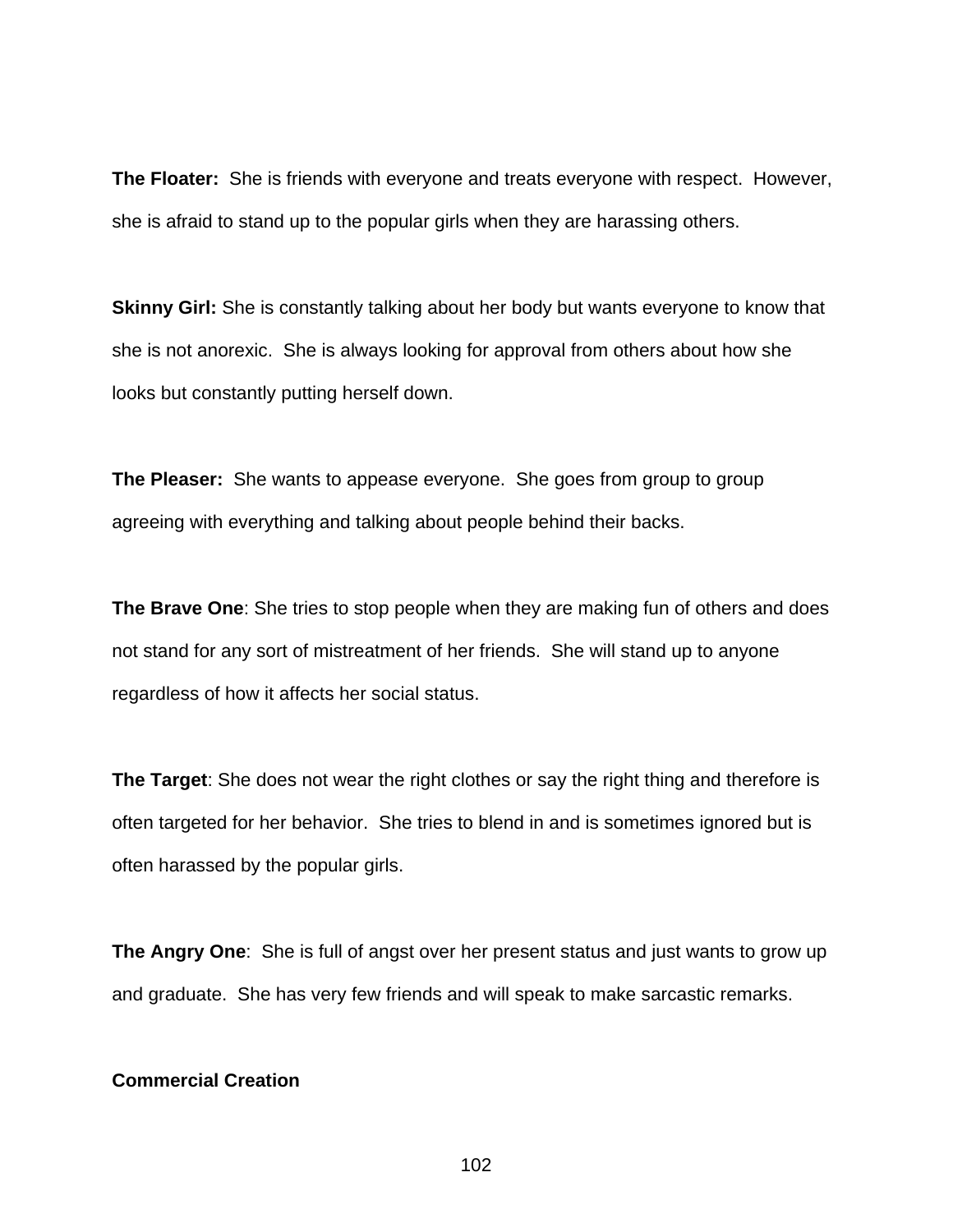Goals: To critically examine the power of advertising

To create commercials that are witty, ironic, informative and shed light on the effect of advertisements

Time: 60- 70 minutes

## Source: Original

Instructions: Begin by devising a list describing the physical changes that a girl experiences as she goes through puberty. Some examples made include weight gain specifically in the hips and thighs, the onset of menstruation, sudden appearance of acne, hair growth and breast development. Discuss how others perceive these changes in both positive and negative ways. Focus specifically on how the media and advertisements portray these changes often in a way that makes girls feel ashamed and desperate to buy their products.

 The next phase of the activity will examine commercials and how they function. If possible, the facilitator will bring in examples of commercials specifically targeting young women. Some examples may be commercials for tampons, acne cream, razors and diet pills. Don't spend too much time discussing what they think of these commercials but immediately begin to outline the four steps necessary to create an effective commercial. After outlining these steps, divide the girls into three to four groups and explain that they will have thirty minutes to prepare a commercial selling a product aimed at girls to "help them get through puberty." The products they pick do not have to be realistic in fact it is encouraged that they be somewhat fantastical.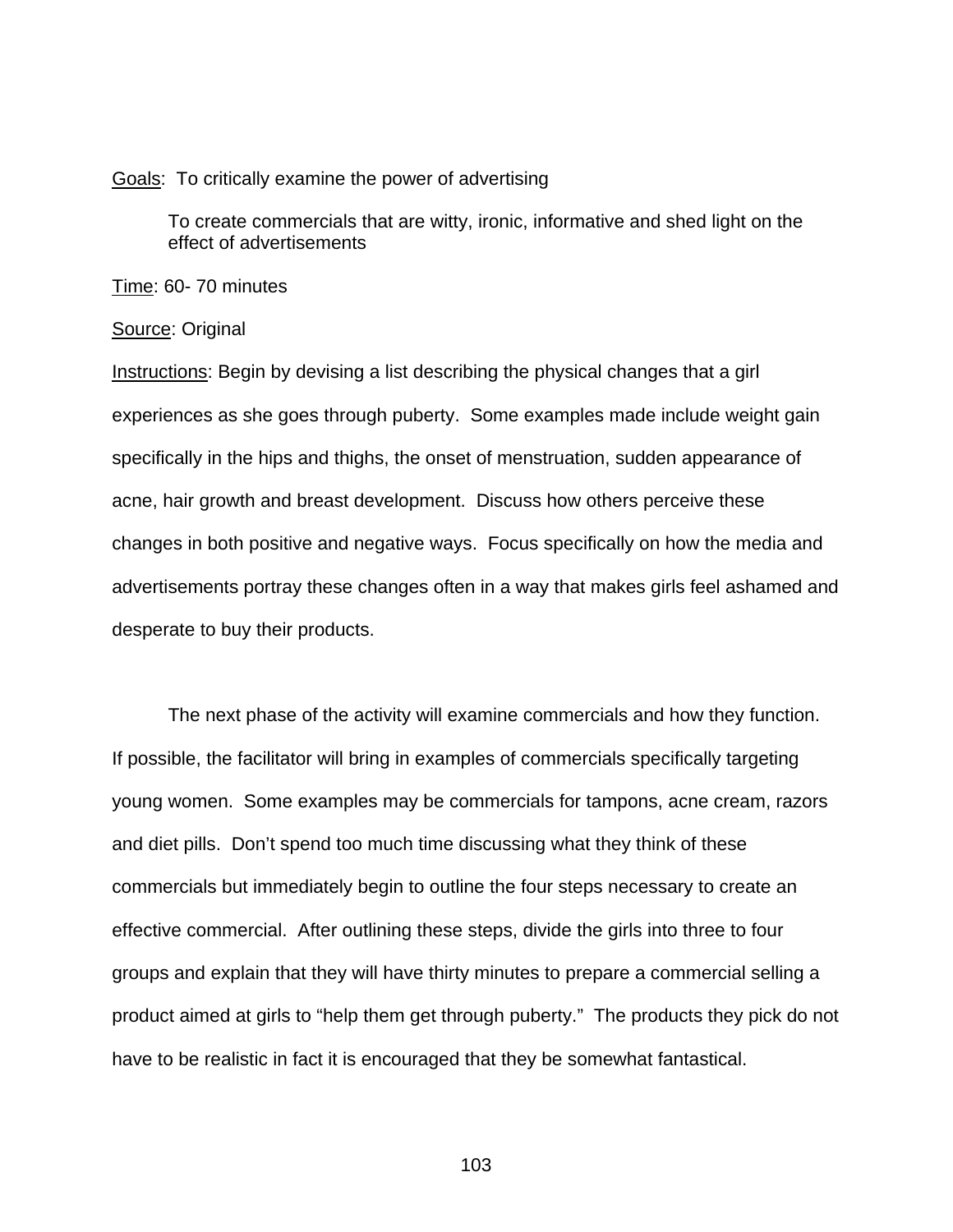## **Conclusion**:

Time: 10-15 minutes

At the end of the workshop I will briefly explain the message that I was trying to convey in *Reflections.* I will ask the following questions: "Do you ever feel like you are constantly fighting to remain true to yourself while simultaneously struggling to fit in?" and "Do you feel like you are able to perceive and use you personal power in every way possible?" If it appears that they are not comfortable answering it out loud, I will ask them to write in their journal.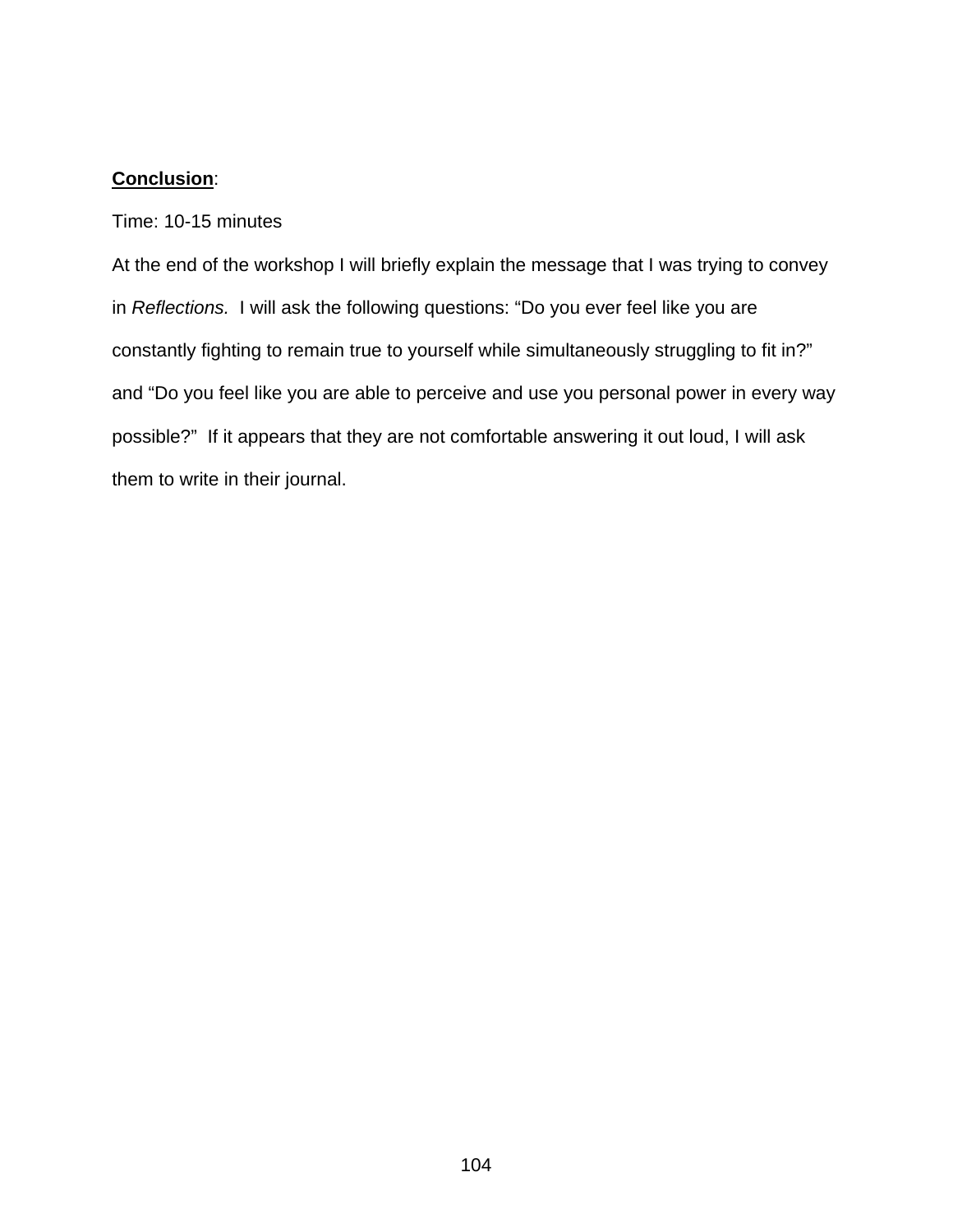## **LIST OF REFERENCES**

- Ahrens, Lynn. "Here's Where I Stand." Ed. Michael Gore. New York: Pleasing Dog Music, 2004.
- The American Heritage Dictionary of the English Language, Fourth Edition. "Adolescence." Houghton Mifflin Company, 2004.
- Asher, Tizzy. "Girls, Sexuality and Popular Culture." Off Our Backs 32.5/6 (2002): 22- 25.
- Ashman, Howard, and Tim Rice. "A Change in Men." Ed. Alan Menkin. New York: Walt Disney Company, 1999.
- Banks-Wallace, J. "Emancitory Potential of Storytelling in a Group." Image: Journal of Nursing Scholarship 30.1 (1998): 17-21.
- Brown, Lyn Mikel. Raising Their Voices: The Politics of Girl's Anger. Cambridge: Harvard University Press, 1998.
- Brown, Lyn Mikel. "Self-Authorization as a Form of Resistance." Women, Girls and Psychotherapy: Reframing Resistance. Eds. Carol Gilligan, Deborah Tolman and Annie Rogers. New York: Harrington Park Press, 1991. 71-86.
- Brumberg, Joan Jacobs. The Body Project: An Intimate History of American Girls. New York: Random House, Inc., 1997.
- Bush, Diane Mitsch. "Gender and Coping with the Entry into Early Adolescence." Gender and Stress. Eds. Rosalind C. Barnett, Lois Biener and Grace K. Baruch. New York: Collier MacMillan Publishers, 1987.

Carnelia, Craig. "Just a Housewife." New York: A. Schroder International Ltd, 1978.

Girls in America: Identity and Adolescence. 2002. Carol Cassidy.

Chodorow, Nancy. The Reproduction of Mothering: Psychoanalysis and the Sociology of Mothering. Berkeley: University of California Press, 1978.

- Cormier, Sherry, and Elizabeth Iglesias. "The Transformation of Girls to Women: Finding Voice and Developing Strategies for Liberation." Journal of Multicultural Counseling and Development 30 (2002): 259-71.
- Cox, D., S. Stabb, and K. Bruckner. Women's Anger: Clinical and Developmental Perspectives. Cambridge, Mass: Harvard University Press, 1999.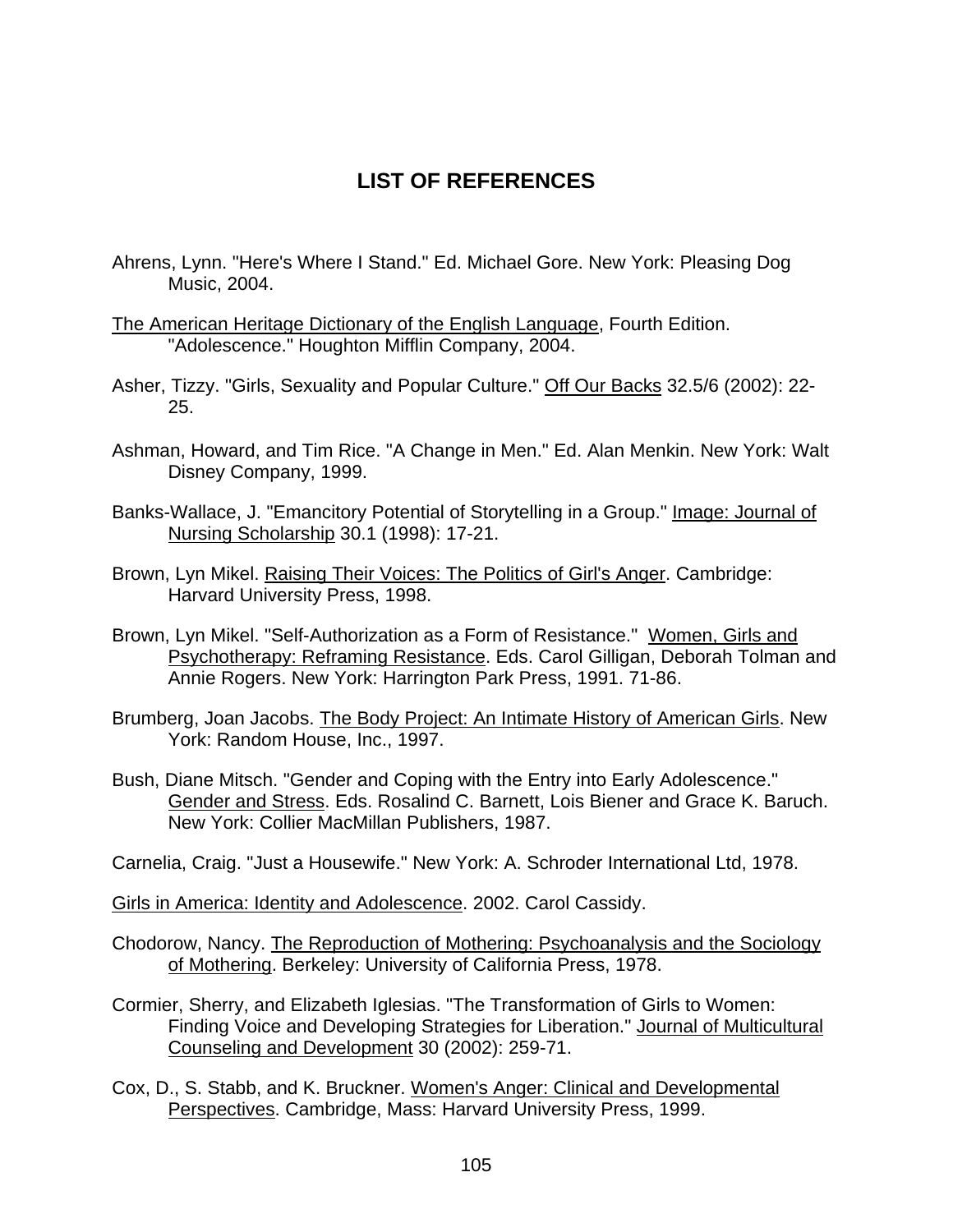Crittenden, Ann. The Price of Motherhood. New York: Henry Holt and Company, 2001.

Crum, Kimberly Garts. "Mean Girls." Today's Woman 14.8 (2004): 43.

- Currie, Dawn. "Teen Magazines: Will They Harm Her?" Daughters 6.7 (2001): 11.
- Ebb, Fred. "I'm One of the Smart Ones." Ed. John Kander. New York: Carlin America, 1964.
- Gallagher, Kathleen. Drama Education in the Lives of Girls: Imagining Possibilties. Toronto: University of Toronto Press, 2000.
- Gershwin, Ira. "Naughty Baby." 1927.
- Gilligan, Carol, and Lyn Mikel Brown. Meeting at the Crossroads: Women's Psychology and Girls' Development. New York: Ballantine Books, 1992.
- Haag, Pamela. Voices of a Generation: Teenage Girls Report About Their Lives Today. New York: Marlowe and Company, 2000.
- Harnick, Sheldon. "Feelings." The Apple Tree. Ed. Jerry Bock. New York: Alley Music Corporation, 1966.
- Harter, Susan, et al. "A Model of the Effects of Percieved Parent and Peer Support on Adolescent False Self Behavior." Child Development 67 (1996): 360-74.
- Harter, Susan, Patricia L. Waters, and Nancy R. Whitesell. "Lack of Voice as a Manisfestation of False Self-Behavior among Adolescents: The Secret as a Stage Upon Which the Drama of Authenticity Is Enacted." Educational Psychologist 32.3 (1997): 153-73.
- Hearn, Pamela Hindman. "Young Women and Success: The Most Persistent Barrier." Frontiers: A Journal of Women Studies 21.3 (2000): 25-37.
- Heilman, Elizabeth E. "The Struggle for Self Power and Identity in Adolescent Girls." Youth & Society 30.2 (1998): 192-208.
- Heisler, Marcy. "Sing Your Own Song." Ed. Zina Goldrich. New York: The Marcy and Zina Company, 1997.
- Hill, John P., and Mary Ellen Lynch. "The Intensification of Gender-Related Role Expectations During Early Adolescence." Girls at Puberty. Eds. Jeanne Brooks-Gunn and Anne C. Peterson. New York: Plenum Press, 1983. 201-229.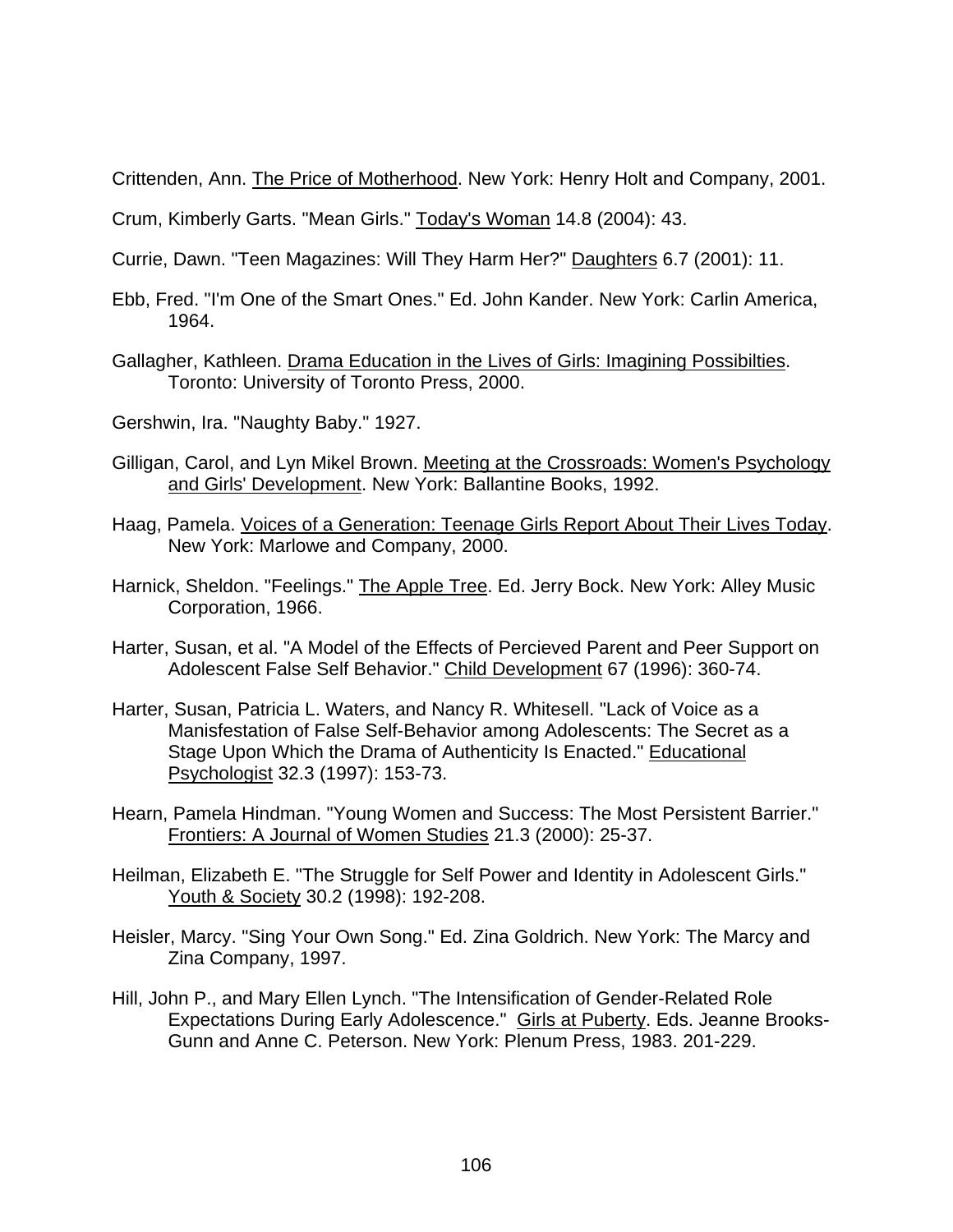- Holloway, Debra L., and Margaret D. LeCompte. "Becoming Somebody! How Arts Program Support Positive Identity for Middle School Girls." Education and Urban Society 33.4 (2001): 388-408.
- Johnson, Leslie, and Lustine Lloyd. Sentenced to Everyday Life: Feminism and the Housewife. Oxford: Berg Publishers, 2004.
- Kilbourne, Jean. ""the More You Subtract, the More You Add" Cutting Girls Down to Size." Gender, Race, and Class in Media: A Text-Reader. Eds. Gail Dines and Jean M. Humez. Vol. 2. Thousand Oaks: Sage Publications, 2003. 258-67.
- Lippa, Andrew. "I'm Not Waiting." New York: Sh-K-Boom Records, 2006.
- Llorens, Mary Beth. "Grim for Girls: The Development and Validation of a Measure of Psychological Loss in Adolescence." University of Missouri, 1998. 141.
- Meenakshi, Durham Gigi. "Articulating Adolescent Girls' Resistance to Patriarchal Discourse in Popular Media." Women's Studies in Communication, 1999. 210.
- ---. "Dilemmas of Desire: Representations of Adolescent Sexuality in Two Teen Magazines." Youth & Society 29.3 (1998): 369-89.
- Miller, Jean Baker. "The Development of Women's Sense of Self." Women's Growth in Connection: Writings from the Stone Center. Eds. Judith V. Jordan, et al. New York: The Guilford Press, 1991. 11-26.
- Nelson, Linda, and Lanell Finneran. Drama and the Adolescent Journey. Portsmouth: Heinemann, 2006.
- Orenstein, Peggy. Schoolgirls: Young Women, Self-Esteem and the Confidence Gap. New York: Anchor Books, 1994.
- Pipher, Mary. Reviving Ophelia: Saving the Selves of Adolescent Girls. New York: Riverhead Books, 1994.
- Rohd, Michael. Theatre for Community, Conflict and Change. Portsmouth, New Hampshire: Heinemann, 1998.
- Rosen, Bernard C., and Carol S. Aneshensel. "The Chameleon Syndrome: A Social Psychological Dimension of the Female Sex Role." Journal of Marriage and the Family 38.4 (November 1976): 605-17.
- Schlenker, Jennifer A., Sandra L. Caron, and William A. Halteman. "A Feminist Analysis of Seventeen Magazine: Content Analysis from 1945 to 1995." Sex Roles 38.112 (1998): 135-49.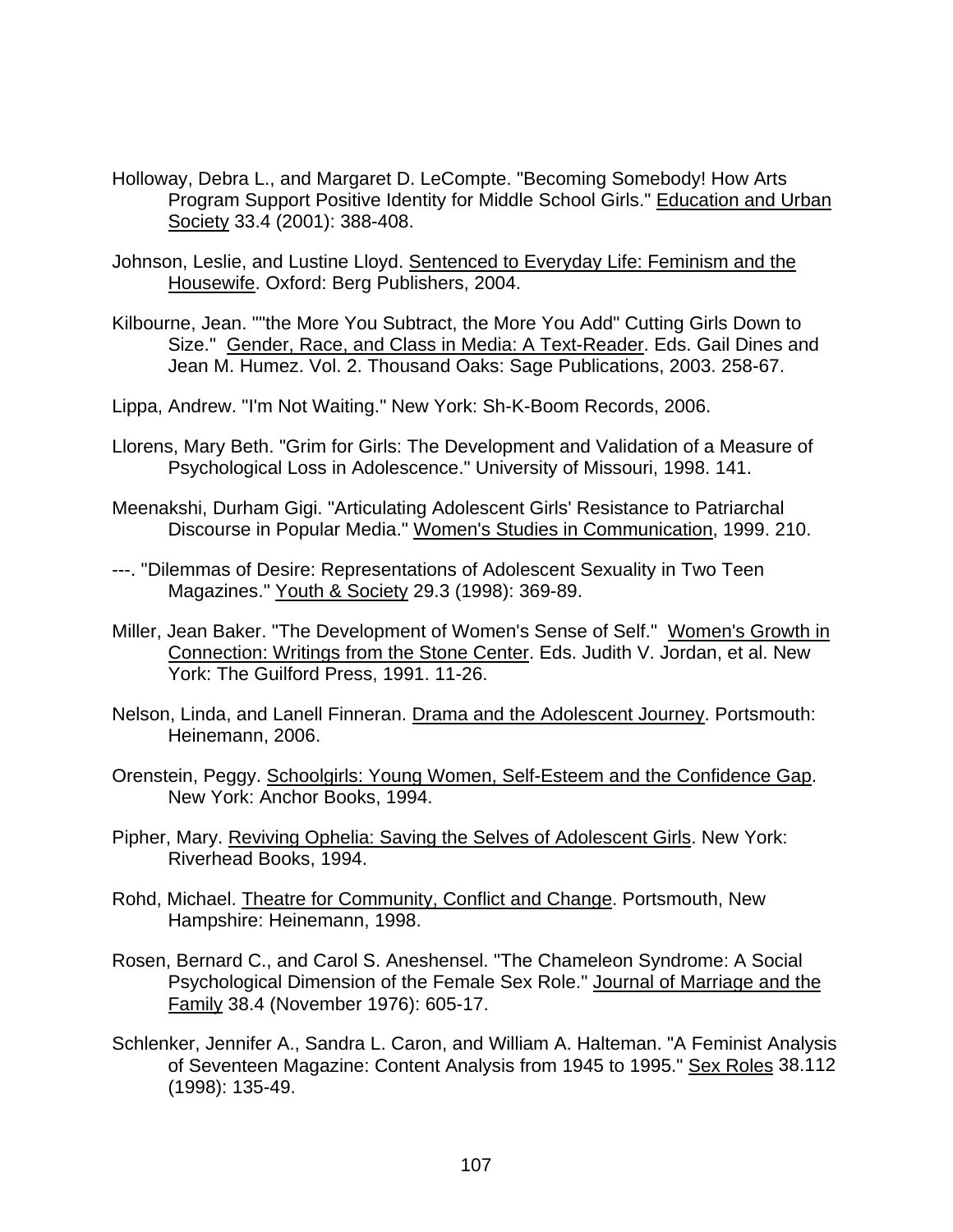Sheridan, Naomi. "Beyond Ophelia: Feminism for Girls." Canadian Woman Studies 20.4 (2001): 152-53.

Simmons, Rachel. Odd Girl Out. Orlando: Harcourt Books, 2002.

- Simmons, Roberta G., Dale A. Blyth, and Karen L. McKinney. "The Social and Psychological Effects of Puberty on White Females." Girls at Puberty: Biological and Psychosocial Perspectives. Eds. Jeanne Brooks-Gunn and Anne C. Peterson. New York: Plenum Press, 1983. 229-267.
- Snyder, Mark. "Self-Monitoring of Expressive Behavior." Journal of Personality and Social Psychology 30.4 (1974): 526-37.
- Snyderman, Nancy L., and Peg Streep. Girl in the Mirror: Mothers and Daughters in the Years of Adolescence. New York: Hyperion, 2002.
- Sondheim, Stephen. "Everybody Says Don't." New York, 1964. Vol. Burthen Music Company.
- Stern, L. "Disavowing the Self in Female Adolescence." Women, Girls, and Psychotherapy. Eds. C. Gilligan, A. Rogers and D. Tolman. New York: Harrington Park Press, 1991. 105-118.
- Tanenbaum, Leora. Slut! Growing up Female with a Bad Reputation. New York: HarperCollins Publishers Inc., 2000.
- United States Bureau of Labor Statistics. (2006). Highlights of Women's Earnings in 2005. United States Department of Labour. http://www.bls.gov/cps/cpswom2005.pdf
- van Daalen-Smith, C. (2006). Living as a Chameleon: A Guide to Understanding Girls' Anger for Girl-Serving Professionals. Toronto, York University.
- van Daalen-Smith, Cheryl. "Living as a Chameleon: A Feminist Analysis of Young Women's Lived Experience of Anger." University of Toronto, 2004.
- Washburn, Cheryl. "Gender Role Development: A Pathway to Understanding Female Achievement." Women, Girls, and Achievement. Eds. J. Gallivan, S. Crozier and V. Lalande. Toronto: Captus University Publishing, 1994.
- Weitzman, Lenore J., et al. "Sex-Role Socialization in Picture Books for Preschool Children." The American Journal of Sociology 77.6 (1972): 1125-50.
- Wiseman, Rosalind. Queen Bees and Wannabees: Helping Your Daughter Survive Cliques, Gossip,Boyfriends & Other Realities of Adolescence. New York: Three Rivers Press, 2002.